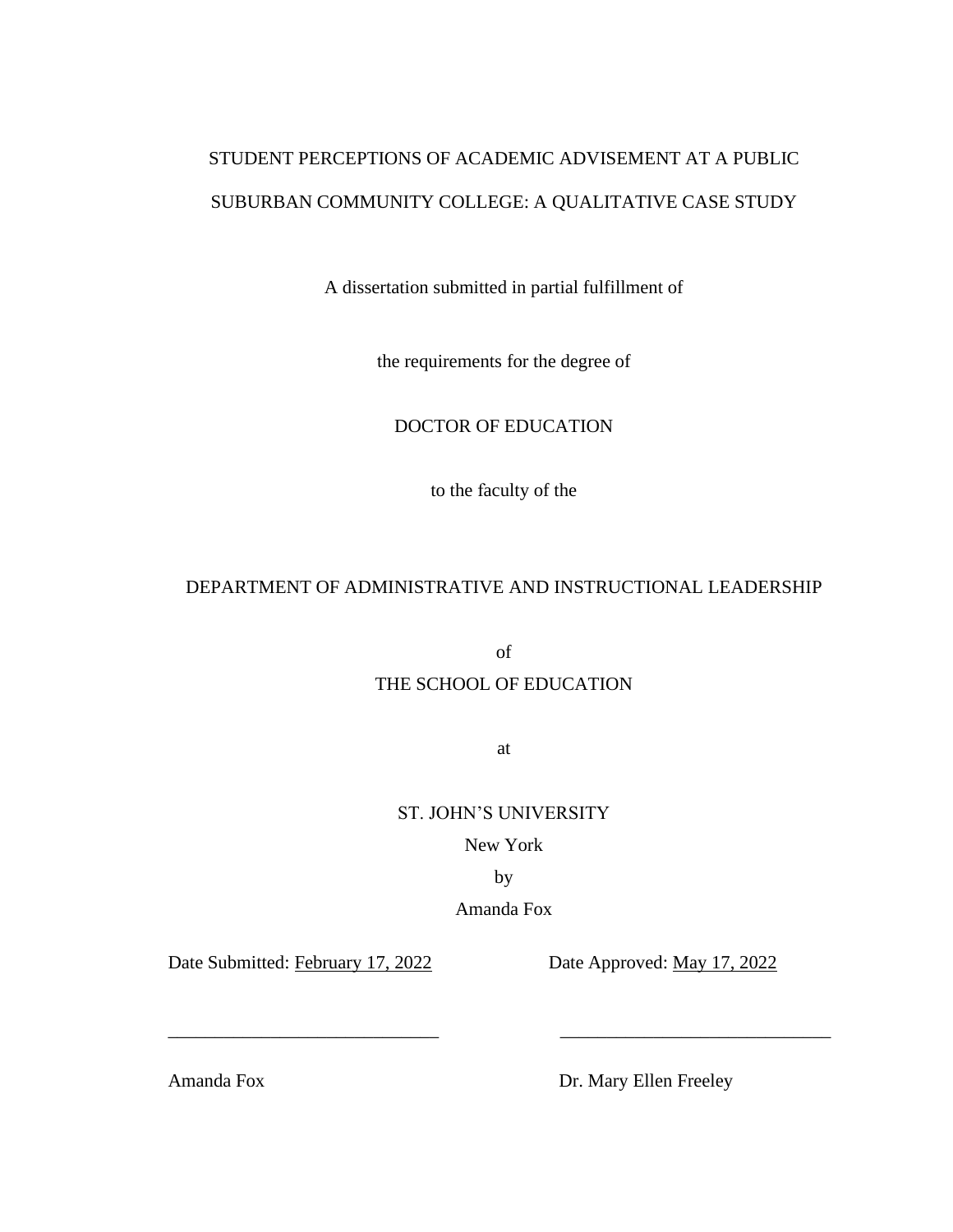**© Copyright by Amanda Fox 2022 All Rights Reserved**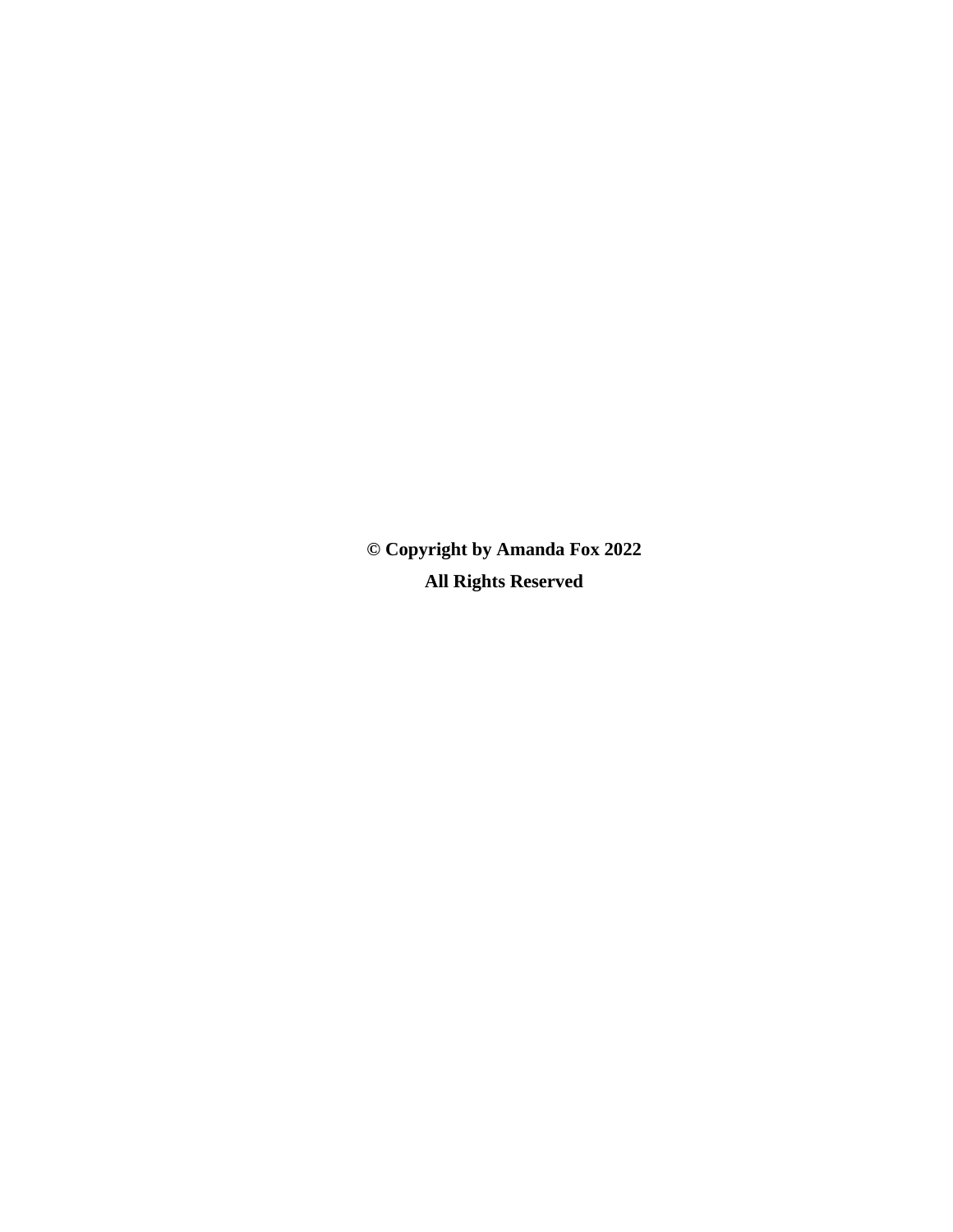#### **ABSTRACT**

# STUDENT PERCEPTIONS OF ACADEMIC ADVISEMENT AT A PUBLIC SUBURBAN COMMUNITY COLLEGE: A QUALITATIVE CASE STUDY Amanda Fox

This research study examined student perceptions of advisement experiences with a primary role advisor in a centralized advising office. The intent was to explore the connection between academic advising and student connectedness to the institution. This study utilized Tinto's theory of student departure to provide an understanding of how student success can be impacted by institutional relationships, particularly in a community college environment. Tinto asserted that a student's decision to stay or depart from an institution was largely impacted by interactions and relationships between the student and other members of the institution (Tinto, 1975). This study aimed to explore students' perceptions of effective advising strategies and barriers, which may have contributed to their retention and persistence. This study utilized a qualitative case study approach, guided by three research questions. Data collected consisted of observations, interviews, and artifacts. Data analysis explored thematic connections linking student advising and student support experiences to overall institutional connectedness. The findings of this study can be used to inform future decision making about the delivery of advising services, specifically focusing on the needs of community college students.

*Keywords:* academic advisor, connectedness, student success and academic advising, student perceptions and academic advising, student success and community college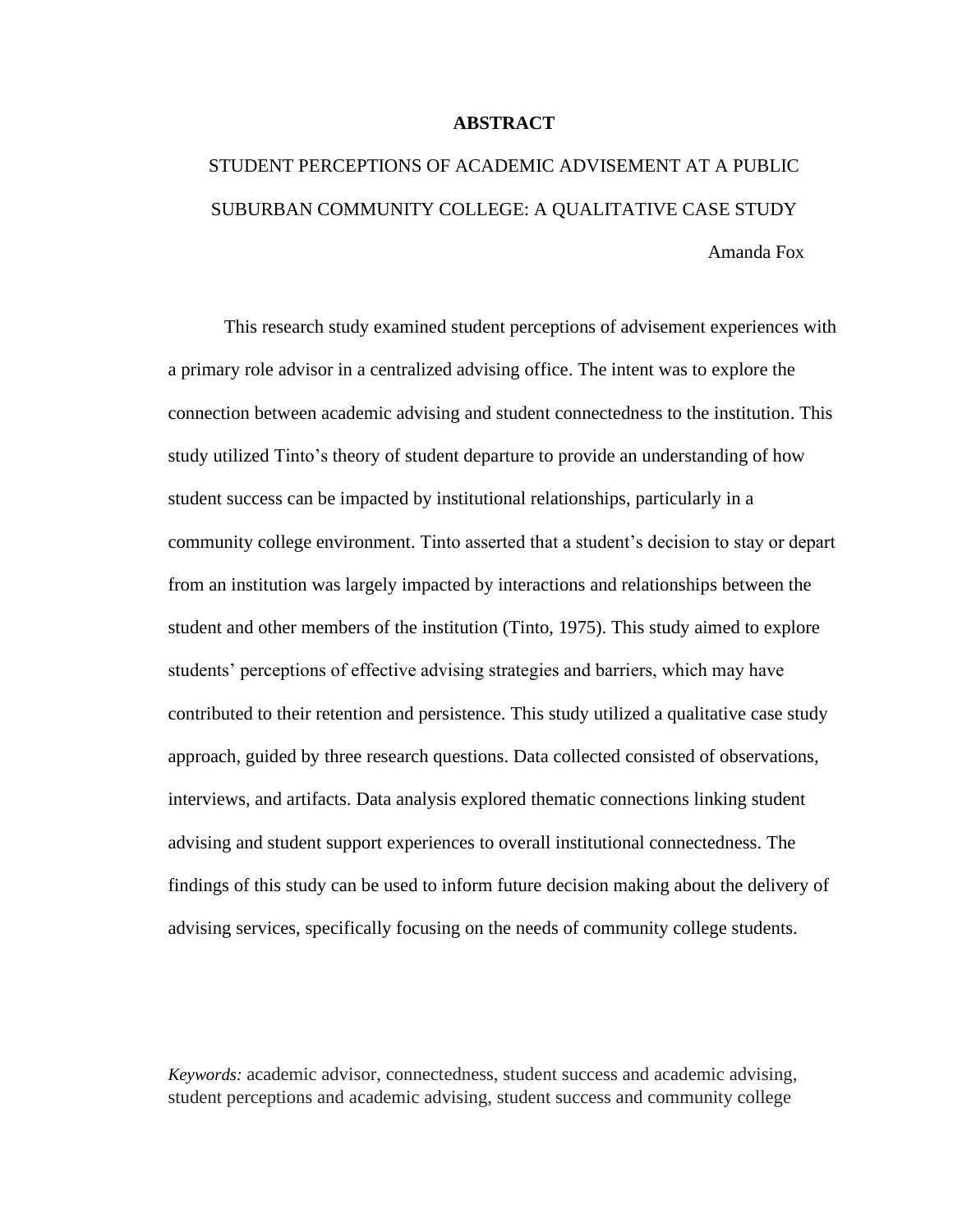#### **DEDICATION**

This is dedicated to Dr. Blanche Helen Dimin Felton, my grandmother. She was brilliant. She was strong. She was a pioneer. An educator. An advocate. A woman truly ahead of her time in a world where females had to fight to be seen, heard, and valued.

She earned her B.S. in pharmacy at Long Island University in 1943, her M.S. in biology at St. John's University in 1965, and her Ph.D. in cellular biology at Fordham University in 1972, all while using a typewriter. She had commitment like no other, and I am in awe of her dedication. She accomplished this while being a mom to 3 kids and a wife to my amazing grandfather.

I was her first grandchild. She was my biggest cheerleader. A constant source of love, support, and encouragement from the moment I was born. Grandma, this is for you. I did it! I love you always. Thank you for giving me all that you have. I wish I could text you using a million emojis! I hope you know that I wouldn't be the woman I am today without you.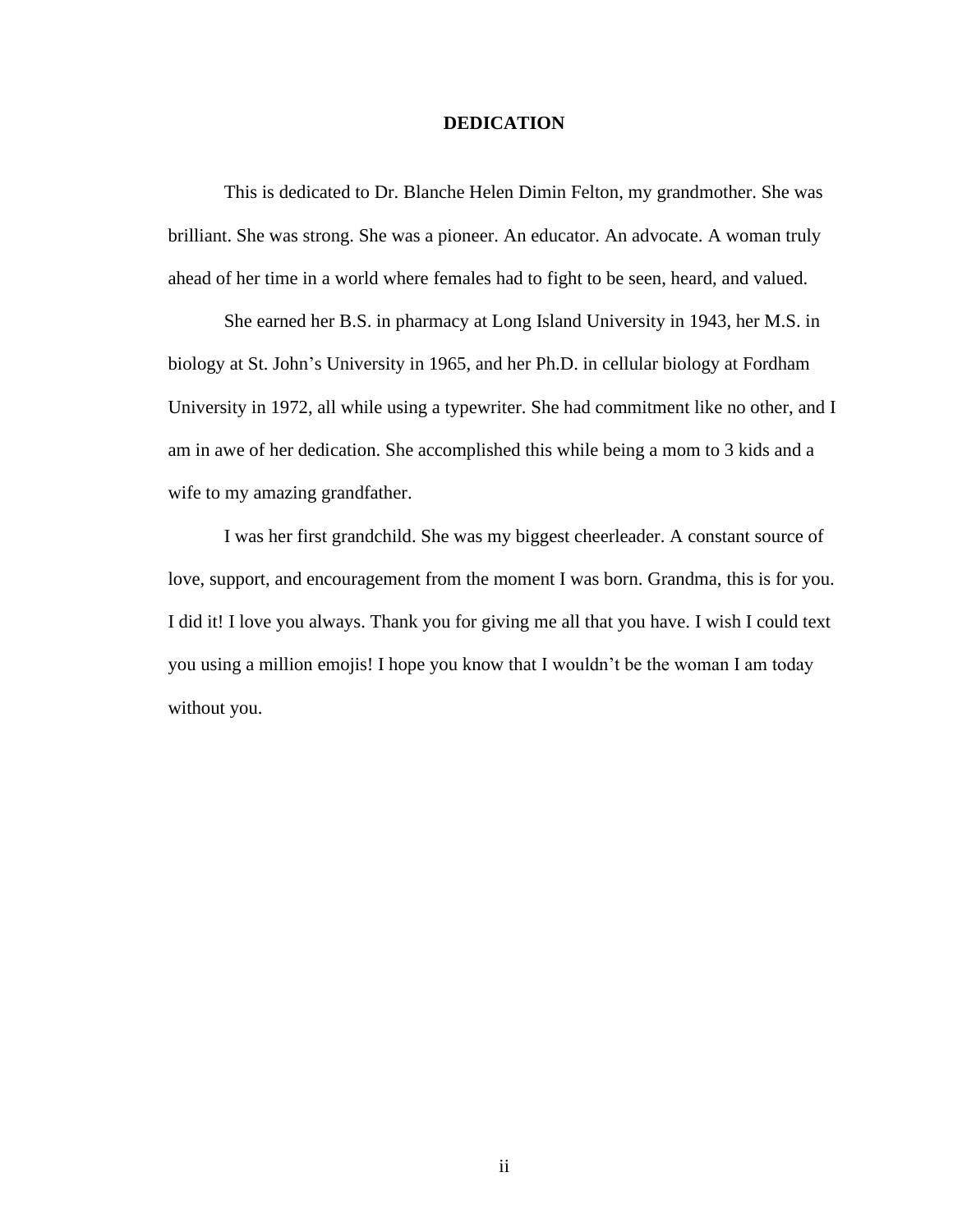#### **ACKNOWLEDGEMENTS**

Although the process of completing a dissertation can feel, at times, like a solitary effort, anyone who has gotten to the end knows that it is far from that. There are many people who have contributed to my success, and I would like them to know how instrumental they have been throughout this process.

Thank you to my parents, Marilyn and Jeff, for being community college educators, for showing me the value of a public education, and for always encouraging me to follow my own path, no matter where it led. Thomas, thank you, my love, for your endless support, encouragement, and holding down the fort all those Monday nights! Your pride in my commitment me has kept me going, even when I wasn't sure I wanted to or could. Most of all, thank you to my son, Lucas, for giving me a reason to work hard and finish strong. I want you to know that you can accomplish whatever goals you set, and that I will always be here to help you fulfill your dreams.

I am grateful to all of my mentors throughout my professional career who have believed in me and supported me. First, to Pamela Egan, for being the best advisor I will ever know, and inspiring me to follow in her footsteps. To Dr. John Spiegel, who took a chance on me all those years ago and trusted me to take good care of what we built together. To Dr. Tom Dolan, for laying the groundwork for this wild ride, and believing without any doubt, that I would succeed. Finally, to Dr. Ceceilia Parnther for being the amazing teacher, advocate, researcher and friend that she is. Crossing paths with her has been one of the many gifts I have received throughout this process. We all need a cheerleader in our corner, and I feel so fortunate to have had so many people rooting for

iii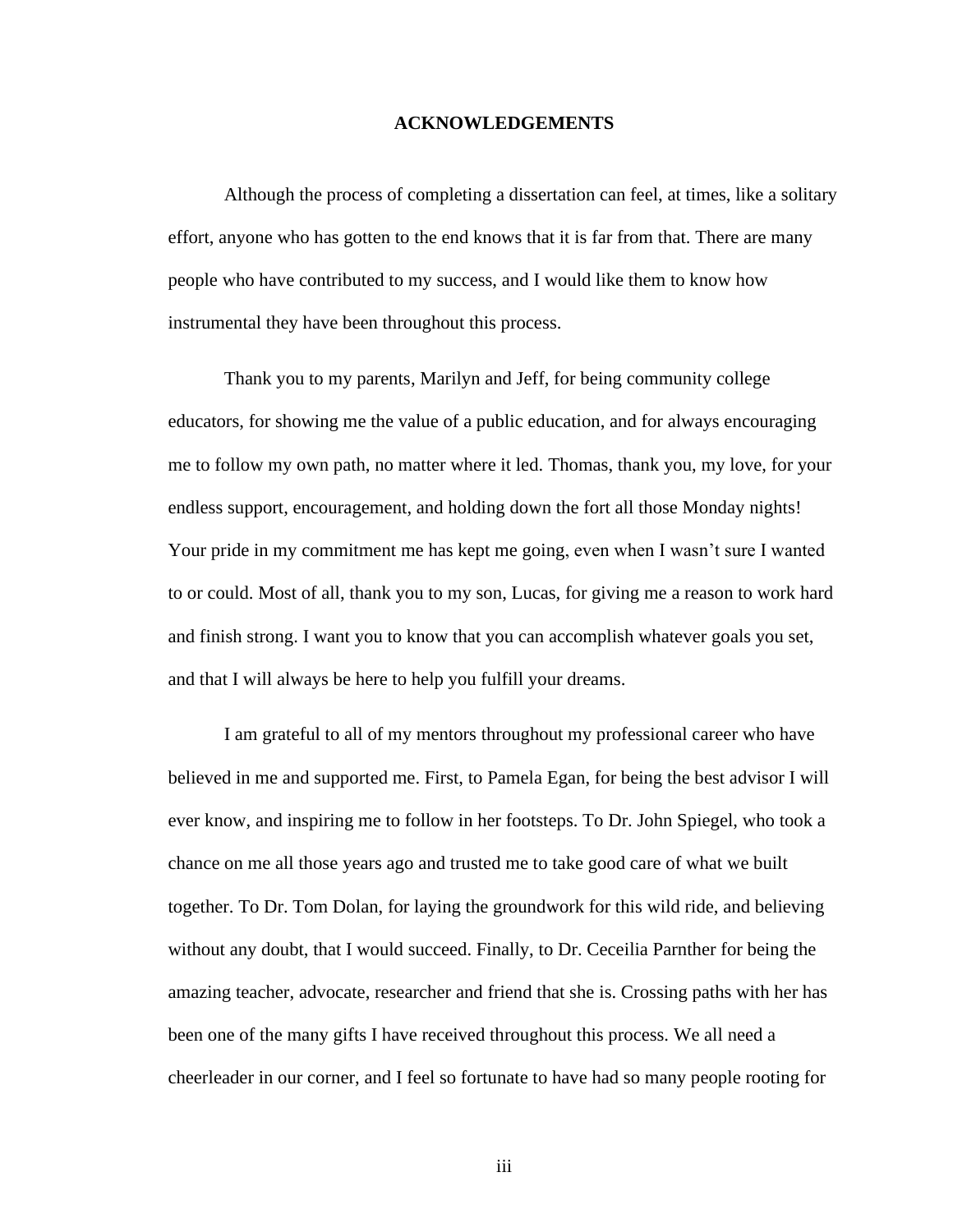me throughout my journey. I am so lucky that I have gotten to play that same role in the lives of so many students over the years. Thank you to my work family, for trusting me, and for always stepping up in the interests of serving our students. I am so proud to be on your team.

Thank you to my NCC Cohort. I don't think any of us knew what we were getting into, but it was a joy to learn with you, to celebrate the wins, and commiserate during the difficult times (especially those stats classes). Dave, thanks for always reminding me you that you were a Dr. first. It motivated me to finish as soon as possible so I could be one, too, and wouldn't have to hear it anymore. I am sure that was the intent, and it worked! To my longtime friends and colleagues, especially Maria, Molly, Jessica, Genette, and Kerri, I will cherish the time we spent together, and I wish nothing for each of you but success, health, and happiness. Can't wait to watch each of you cross that finish line!

Finally, and most importantly, thank you to the students who took the time to share their experiences and trusted me with their stories. This study is as much their work as it is mine. I will continue to listen to you, to value you, and to fight for you.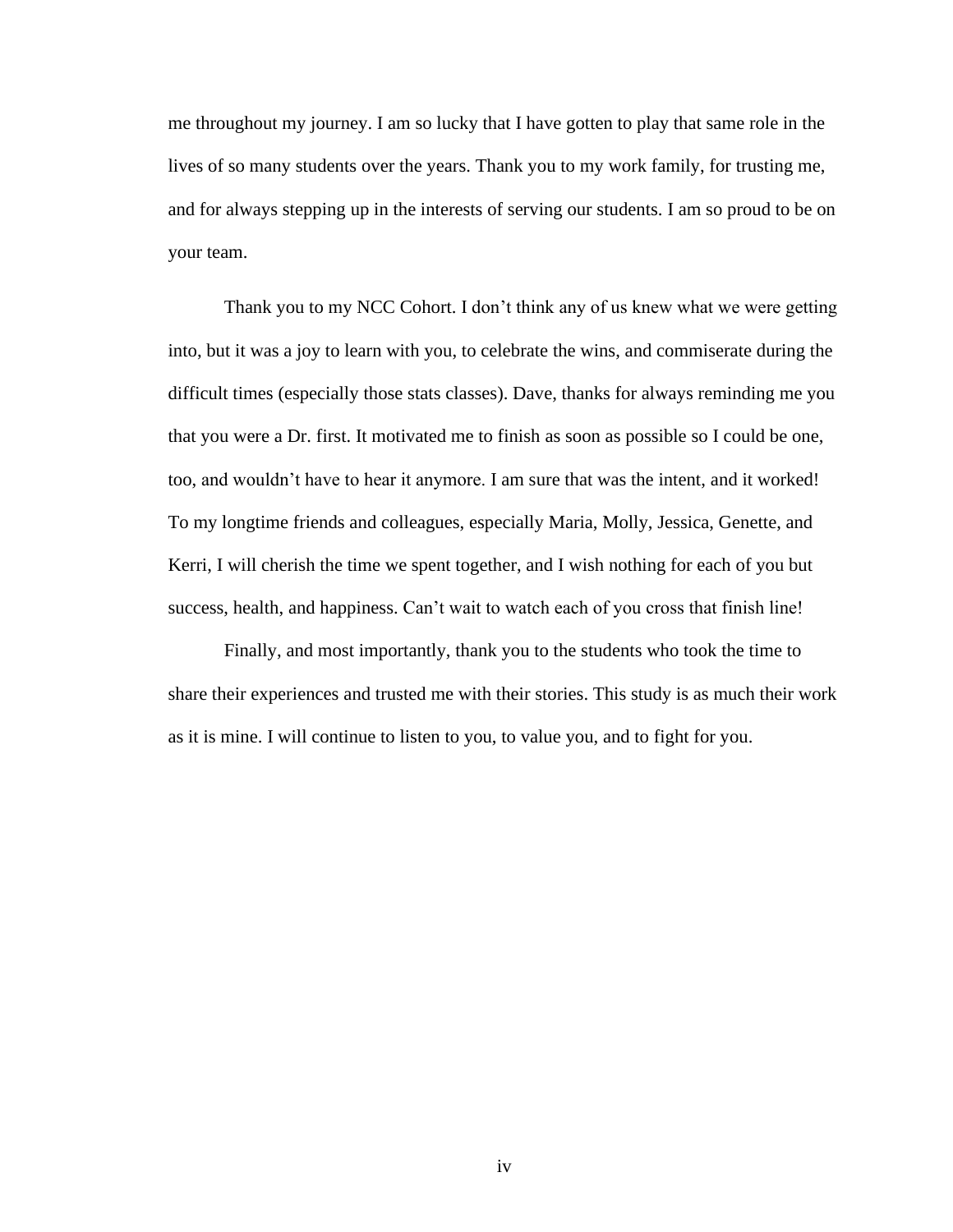# **TABLE OF CONTENTS**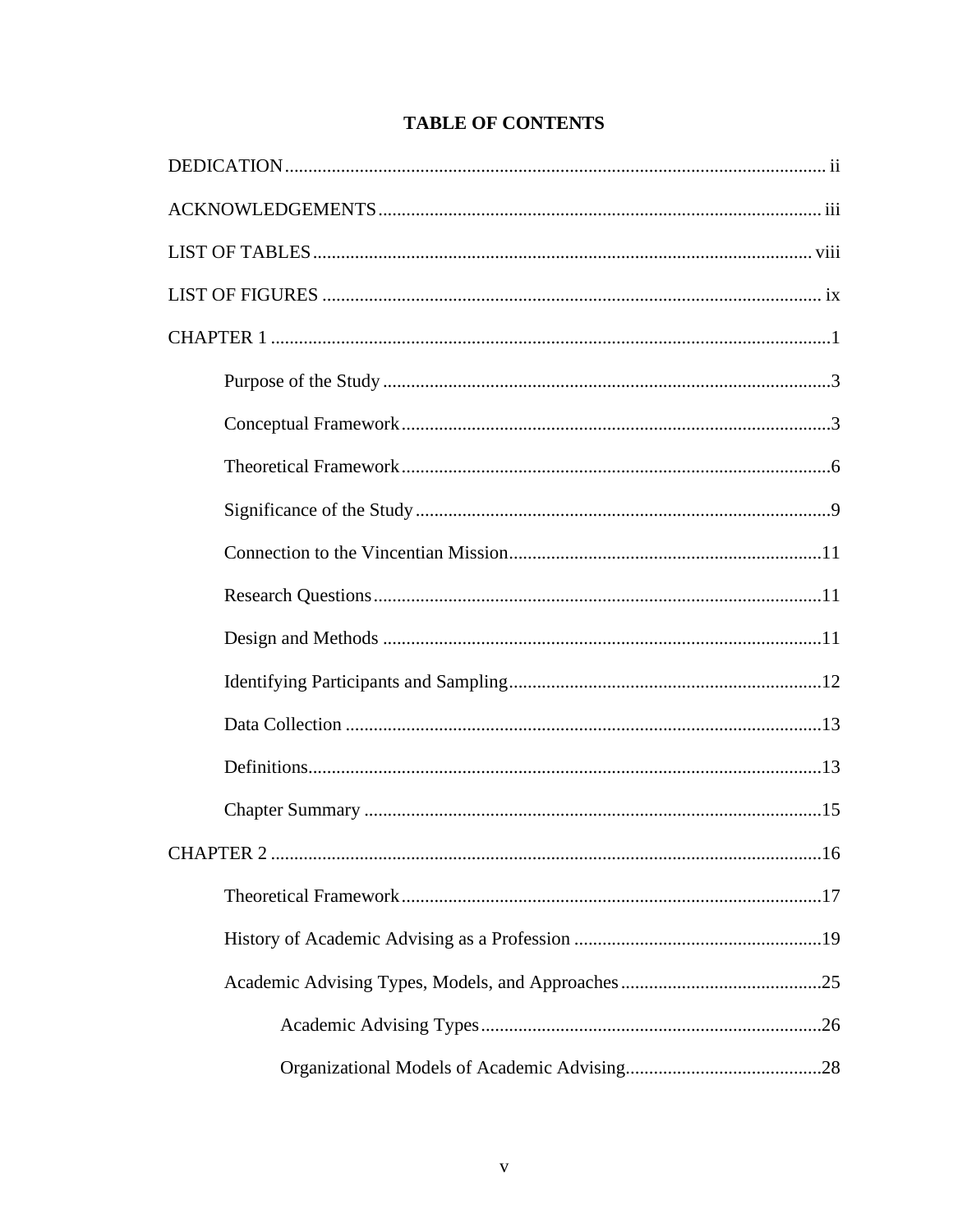| Students' Perceptions and Experiences of Academic Advising 34          |  |  |  |  |  |  |
|------------------------------------------------------------------------|--|--|--|--|--|--|
|                                                                        |  |  |  |  |  |  |
|                                                                        |  |  |  |  |  |  |
|                                                                        |  |  |  |  |  |  |
|                                                                        |  |  |  |  |  |  |
|                                                                        |  |  |  |  |  |  |
|                                                                        |  |  |  |  |  |  |
|                                                                        |  |  |  |  |  |  |
|                                                                        |  |  |  |  |  |  |
|                                                                        |  |  |  |  |  |  |
|                                                                        |  |  |  |  |  |  |
|                                                                        |  |  |  |  |  |  |
|                                                                        |  |  |  |  |  |  |
|                                                                        |  |  |  |  |  |  |
|                                                                        |  |  |  |  |  |  |
|                                                                        |  |  |  |  |  |  |
|                                                                        |  |  |  |  |  |  |
|                                                                        |  |  |  |  |  |  |
| RQ 1: What Are Students' Perceptions of Barriers to Effective Academic |  |  |  |  |  |  |
|                                                                        |  |  |  |  |  |  |
|                                                                        |  |  |  |  |  |  |
|                                                                        |  |  |  |  |  |  |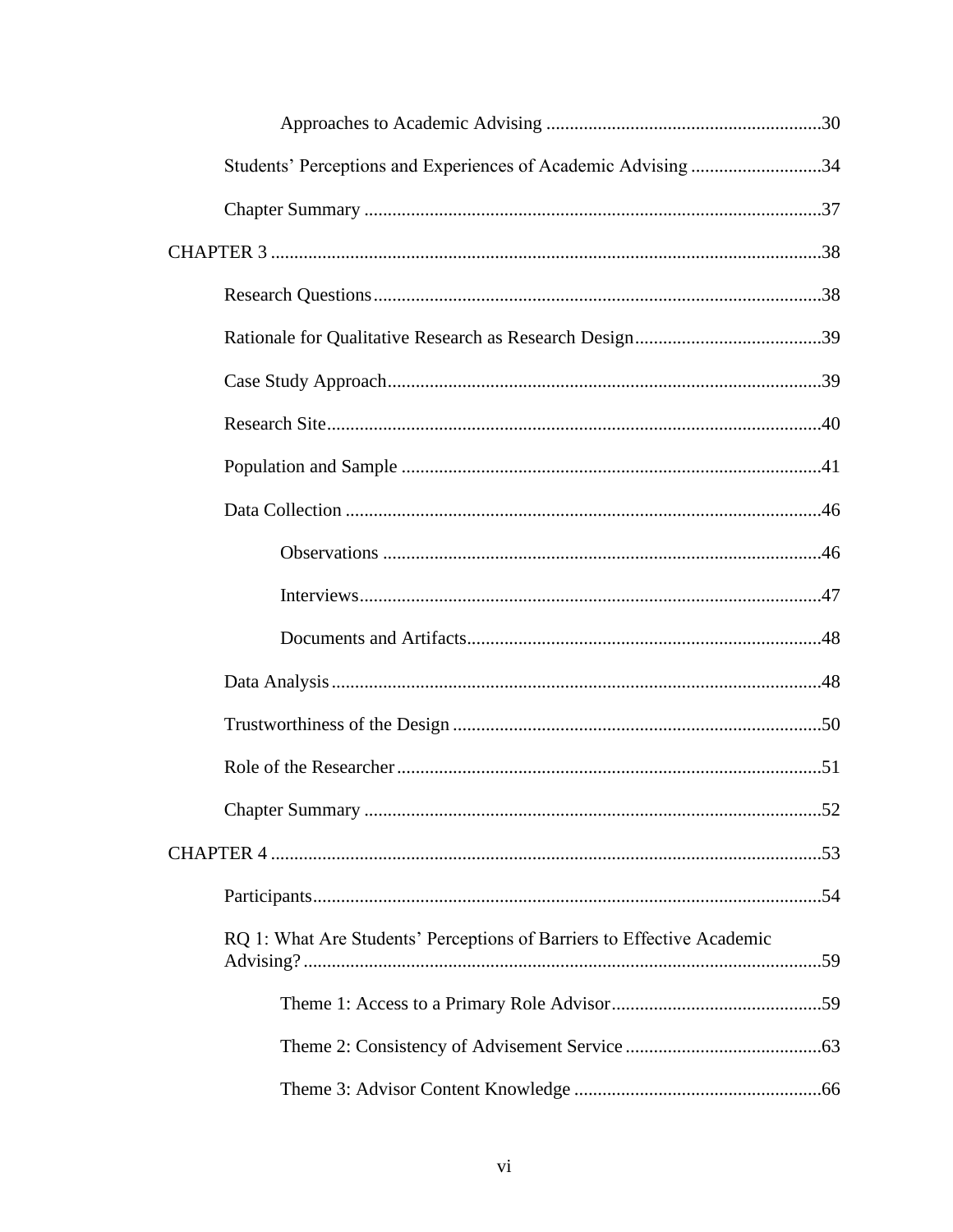| RQ 2: What Are Students' Perceptions of Effective Advising Strategies |      |  |  |  |  |
|-----------------------------------------------------------------------|------|--|--|--|--|
|                                                                       |      |  |  |  |  |
|                                                                       |      |  |  |  |  |
|                                                                       |      |  |  |  |  |
|                                                                       |      |  |  |  |  |
| RQ 3: How Did Students' Interactions With Their Advisors Affect       |      |  |  |  |  |
|                                                                       |      |  |  |  |  |
|                                                                       |      |  |  |  |  |
|                                                                       |      |  |  |  |  |
|                                                                       |      |  |  |  |  |
|                                                                       |      |  |  |  |  |
|                                                                       |      |  |  |  |  |
|                                                                       |      |  |  |  |  |
|                                                                       |      |  |  |  |  |
| <b>APPENDIX B</b>                                                     | .101 |  |  |  |  |
|                                                                       |      |  |  |  |  |
|                                                                       |      |  |  |  |  |
|                                                                       |      |  |  |  |  |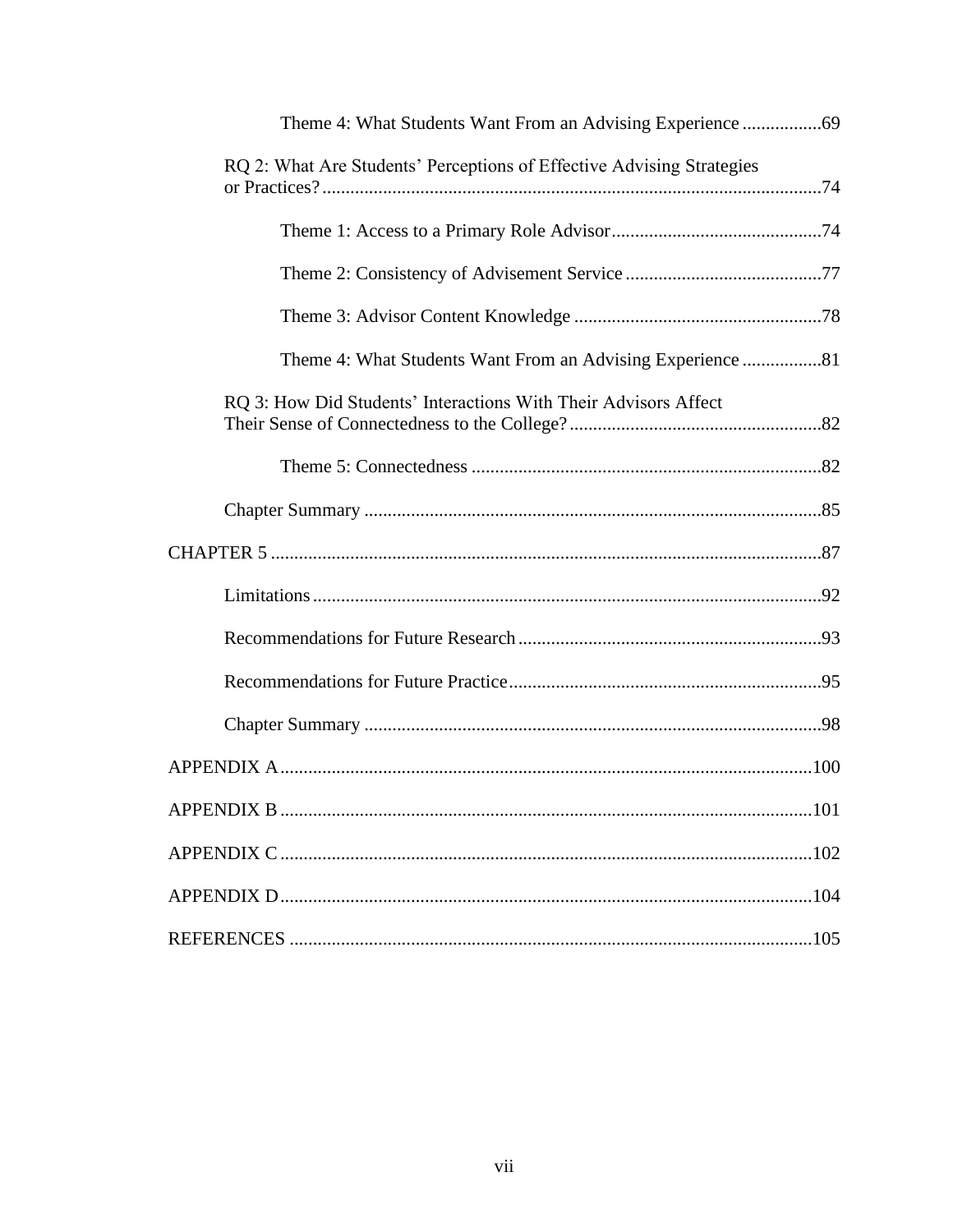# **LIST OF TABLES**

|--|--|--|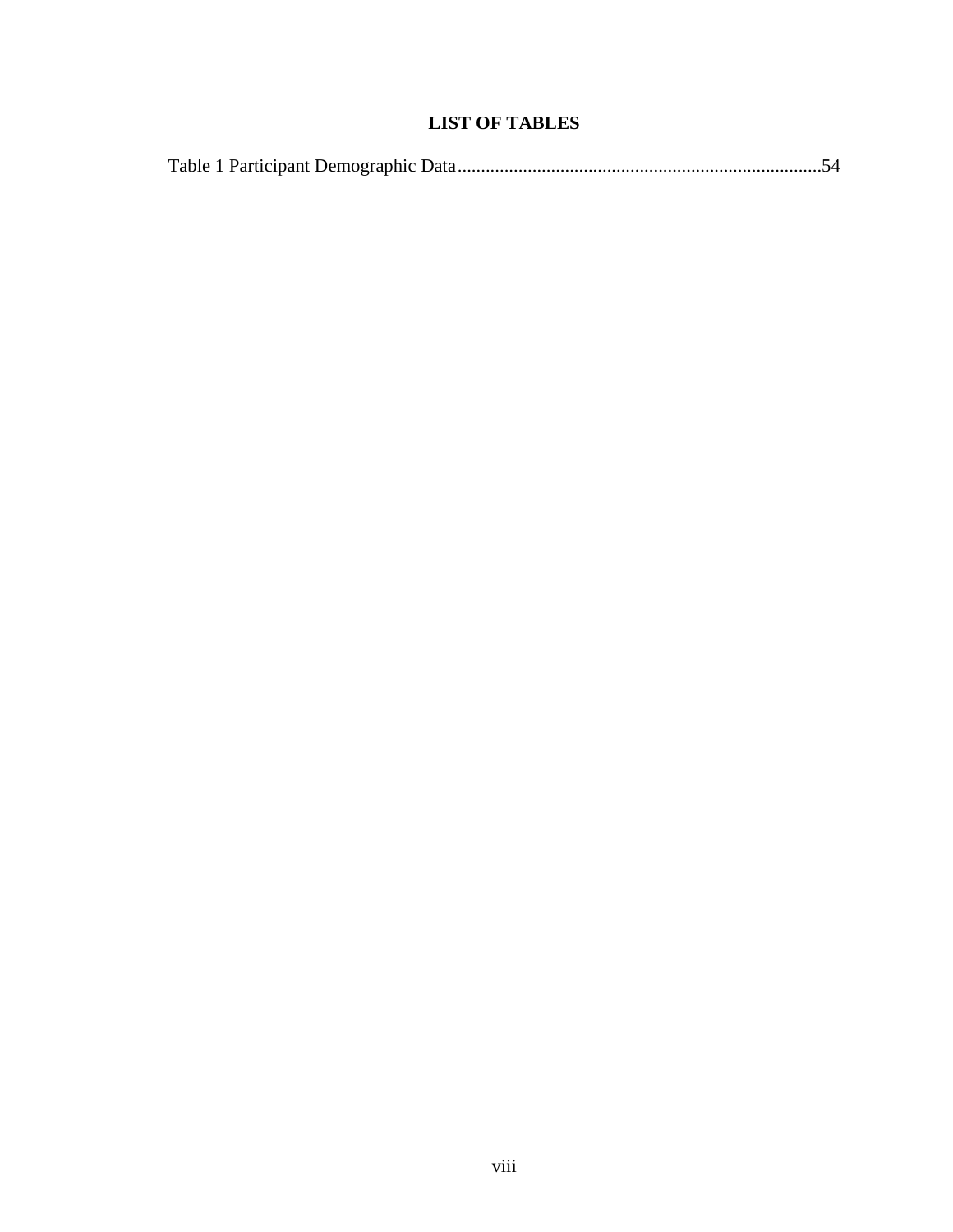# **LIST OF FIGURES**

|  |  | Figure 1 Conceptual Framework: Student Perceptions of Academic Advising 3 |  |
|--|--|---------------------------------------------------------------------------|--|
|  |  |                                                                           |  |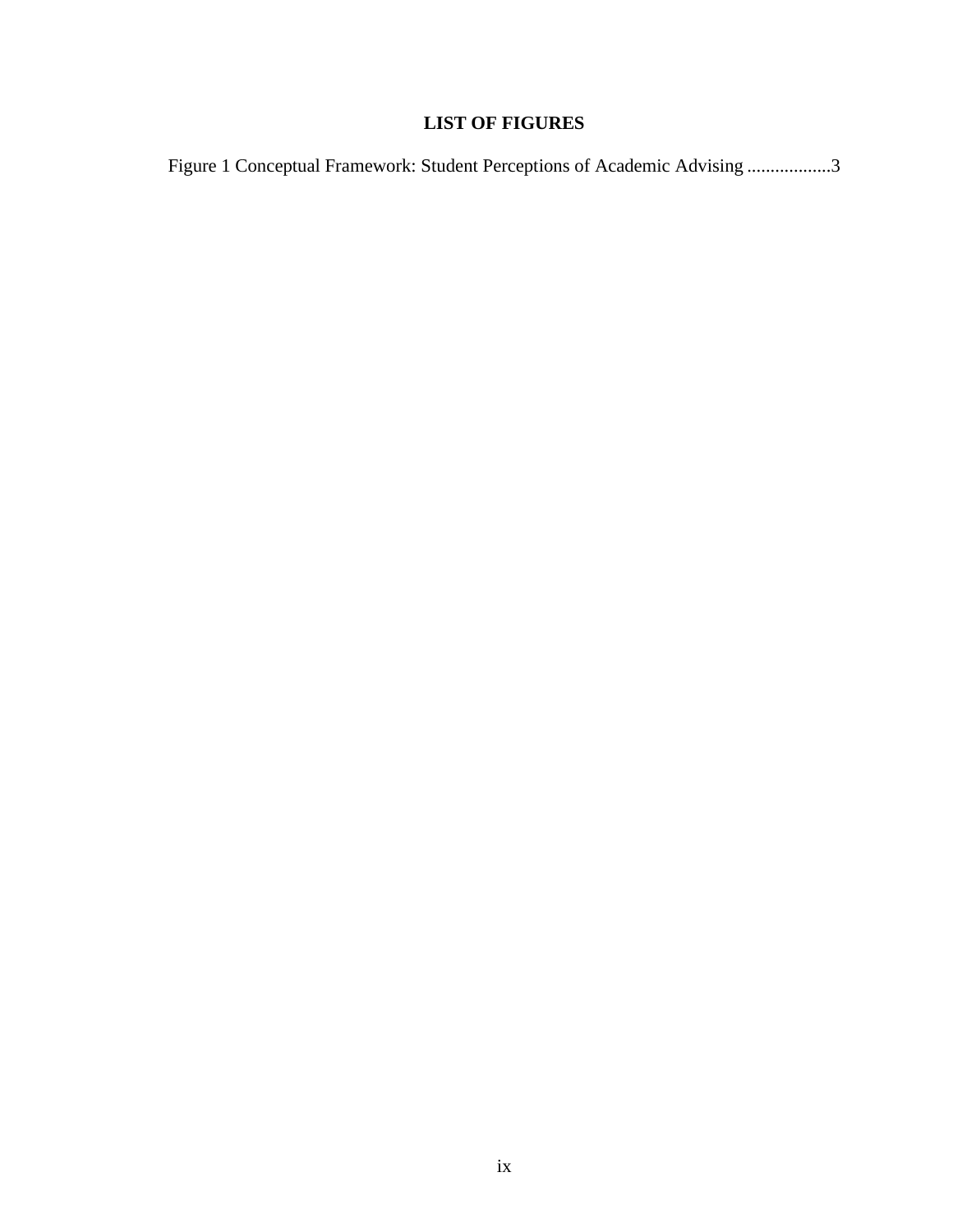#### **CHAPTER 1**

Habley (2004) identified academic advising as among the campus interactions that have the greatest impact on student persistence. Academic advisors serve as guides to curriculum selection, make referrals to resources and services on campus, provide support to students, and assist with development and achievement of academic and professional goals. Advisors are in a position to help students develop a sense of connection to the institution that can positively influence student persistence (Frost, 1991).

Prior research has established that academic advising is an important component of student success in higher education (Barker & Mamiseishvili, 2014; Bitz, 2010; Cuseo, 2002; Mottarella et al., 2004; Habley, 1981; Pascarella & Terenzini, 2005; Tinto, 1993). Scholars in the field have focused their research on issues such as the mode of advisement delivery, the impact of academic advising on student success, and the perceptions of students about their advising experiences (Bitz, 2010; Cook, 2009; Cuseo, 2002; Habley & McClanahan, 2004; Kuhn, 2008; Thelin, 2004).

A large body of literature indicates that students with a strong sense of connectedness to the institution have been found to be more likely to complete their college degree than students who feel less engaged (Goodenow, 1993; Hagerty et al., 2002; Hausmann et al., 2007; Himes & Schulenberg, 2016; Hoffman et al., 2002; Wilson & Gore, 2013). Connectedness is the overall fit of a student with the university, specifically with respect to the students' perception that their environment makes them feel accepted, included, and supported (Wilson & Gore, 2013).

Faculty, staff, and academic advisors all support students in the areas of teaching, development, and counseling (Himes, 2014). However, academic advisors often have the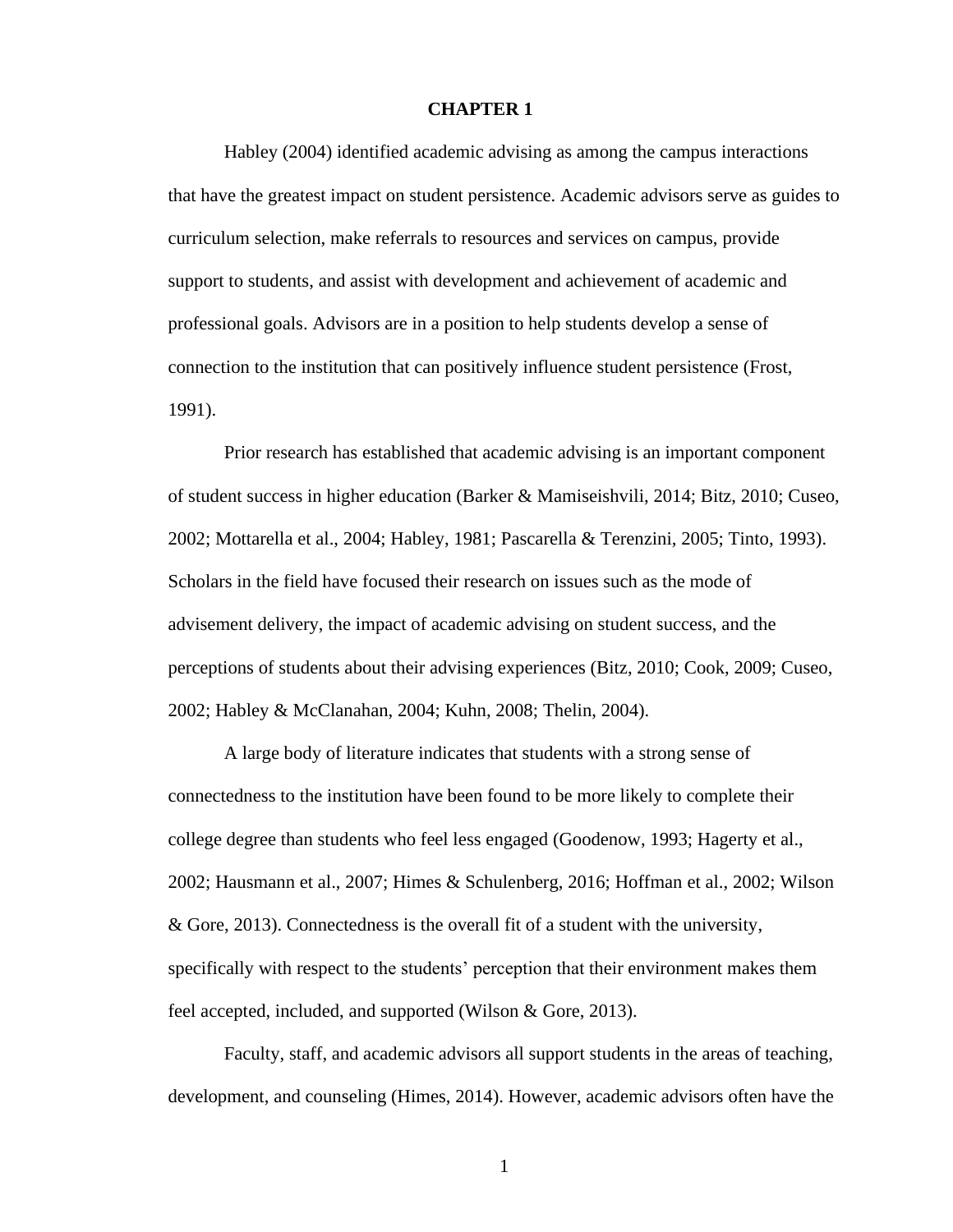increased responsibility of assisting students in assimilation to the culture of an academic institution (Williamson et al., 2014). Although many individuals within an institution can contribute to the overall connection and success of the student, the key component appears to be the repetitive interaction by faculty, staff and academic advisors who have an investment in some aspect of a student's academic experience (Tinto, 2012).

Quality academic advisement is also integral to the achievement of the teaching and learning mission of higher education (Harrill et al., 2015). Effective academic advisors can support students by creating an educational environment where learning and personal development are encouraged (Vianden & Barlow, 2015). Many students face academic barriers, particularly at the community college level (Harrill et al., 2015). Academic advisors can increase a student's chance of overcoming barriers by providing them with the additional help to succeed in courses and navigate their way through college procedures and policies (Dadgar et al., 2014). Paul and Fitzpatrick (2015) identified how academic advisors' caring characteristics and behaviors can help build trust, influence students' satisfaction, and create a successful holistic academic experience.

Although academic advising is a long-studied component of student support services in higher education, analysis of the profession, including how it is conducted, what the purpose is, and who provides the service, is relatively new (Kuhn, 2008; Rudolph, 1962; Thelin, 2004). This gap in the research may be attributed to the evolution of the higher education system in this country. Academic advising as it exists today did not exist in early U.S. higher education.

Furthermore, most studies come from the context of 4-year institutions where the student population differs dramatically from that of the community college sector.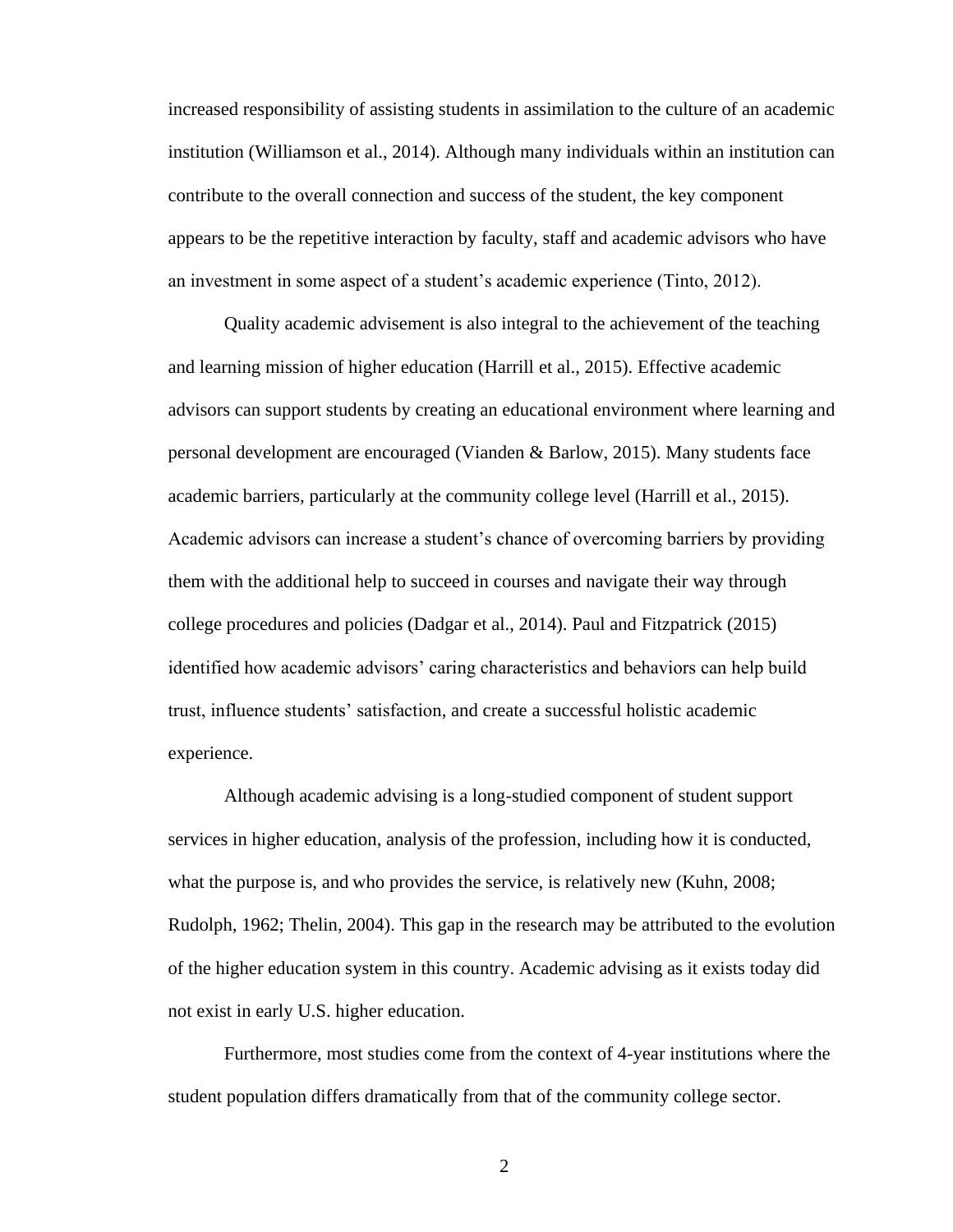Without a more nuanced understanding of advising and its role in fostering students' sense of connectedness than what the current research provides, community college practitioners are limited in knowing how and when to most effectively deploy scarce advising resources (Hatch & Garcia, 2017).

#### **Purpose of the Study**

The purpose of this study is to explore how students experienced and perceived their academic advising experience within the context of a primary role advising center at a 2-year suburban community college. A *primary role advisor* is also known as a *professional advisor*, meaning that their sole purpose and function is to provide academic advisement to students. This is in contrast to a *faculty advisor*, who fills this role in addition to their teaching and research obligations.

#### **Conceptual Framework**

Substantial research has demonstrated that students' perceptions of connectedness can directly correlate to their persistence or success at an institution (Astin, 1975; Kuh & Hu, 2001; Tinto, 1993; Wilson & Gore, 2013). If students feel connected to the institution, an academic department, their faculty, and/or their advisors, they may be more likely to be academically successful (see Figure 1).

## **Figure 1**

*Conceptual Framework: Student Perceptions of Academic Advising*



College students need support from effective academic advisors to negotiate the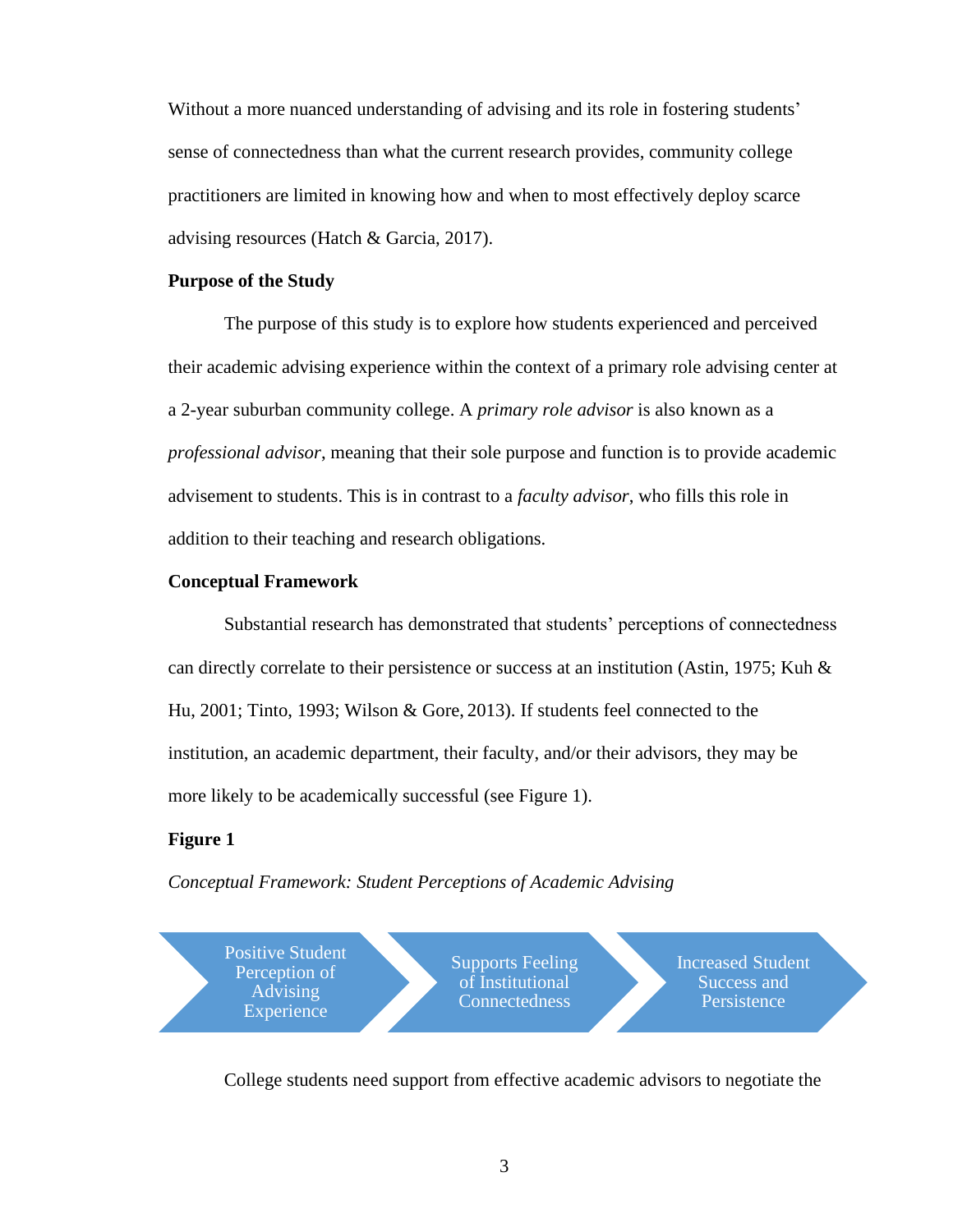challenging and sometimes confusing process of educational planning and decision making. As Tinto (1993) stated:

It is part of the educational mandate of institutions of higher education to assist maturing youth in coming to grips with the important question of future planning and career choice. The regrettable fact is that some institutions do not see student uncertainty in this light. They prefer to treat it as a deficiency in student development rather than as an expected part of that complex process of personal growth. The implications of such views for policy are not trivial [because] unresolved intentions over an extended period can lead to departure both from the institution and from the higher educational enterprise as a whole. When plans remain unformulated over extended periods of time, students are more likely to depart without completing their degree programs. (p. 41)

However, much of the established research on student success, including Tinto's (1975) student attrition model, has focused on 4-year institution environments. While many of the same constructs may apply, some clear differences characterize university and community college populations. For many students, community colleges are the primary means of entry into the higher education system. Because of their convenient locations, open-access admission policies, and relatively low costs, community colleges tend to enroll students who are more academically, economically, and socially disadvantaged than do other postsecondary institutions.

According to the Community College Research Center (CCRC) in 2018, 55% of Hispanic undergraduates were enrolled at community colleges, compared with 44% of Black undergraduates, 45% of Asian undergraduates, and 41% of White undergraduates. In addition, 37% of dependent students whose families earned less than \$20,000 a year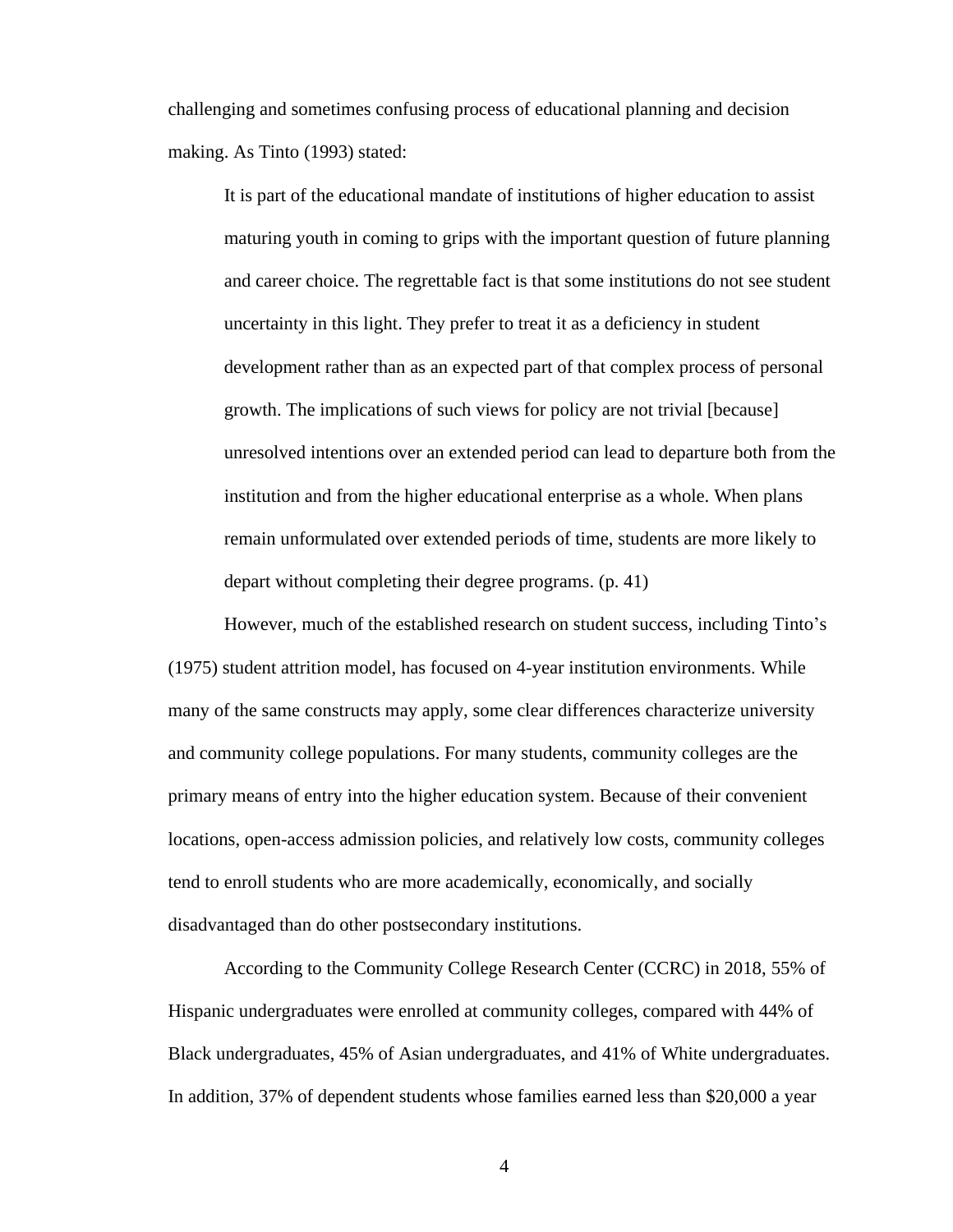attended public 2-year colleges in 2015–2016. For families earning \$100,000 or more, it was 18% (Chen, 2020).

Despite the open access to education, success for students who attend 2-year institutions remains low. Among students who started college in fall 2018 at a public 2 year college, 62% were still enrolled at any institution in fall 2019. Just under 54% returned to the same college. The one-year persistence rate of students who started fulltime was 70%; for part-time starters, it was 51% (Chen, 2020). These statistics indicate that community colleges have a lower graduation rate than other sectors, even with providing a low-cost, high-quality undergraduate education. This lower graduation rate may be due to the types of students community colleges tend to serve, which are high school graduates from [low-income](https://www.communitycollegereview.com/blog/single-parents-find-special-financial-support-at-community-colleges) families or first-generation college students. These groups have been shown to suffer a higher rate of life circumstances such as financial constraints, transportation issues, and child care [needs,](https://www.communitycollegereview.com/blog/finding-childcare-on-community-college-campuses) which may stall their educational progression or derail it completely (Chen, 2020). Although these statistics include some students who enter the community college with goals other than degree attainment or transfer, it is clear that many community college students do not persist toward completion, despite the institutions' substantial efforts to support student progress.

Community colleges are not the only institutions of higher education that struggle with unsatisfactory rates of student persistence, though they are perhaps the most dramatic example. Many researchers have tried to explain why students might not earn a postsecondary degree, even after indicating a desire to do so and enrolling in college (Bean, 1980, 1982; Manski, 1989; Pascarella, 1985; Tinto, 1993).

Referencing Tinto's (1975) student attrition model, Bean and Metzner (1985) found that nontraditional students are affected more by the external environment and to a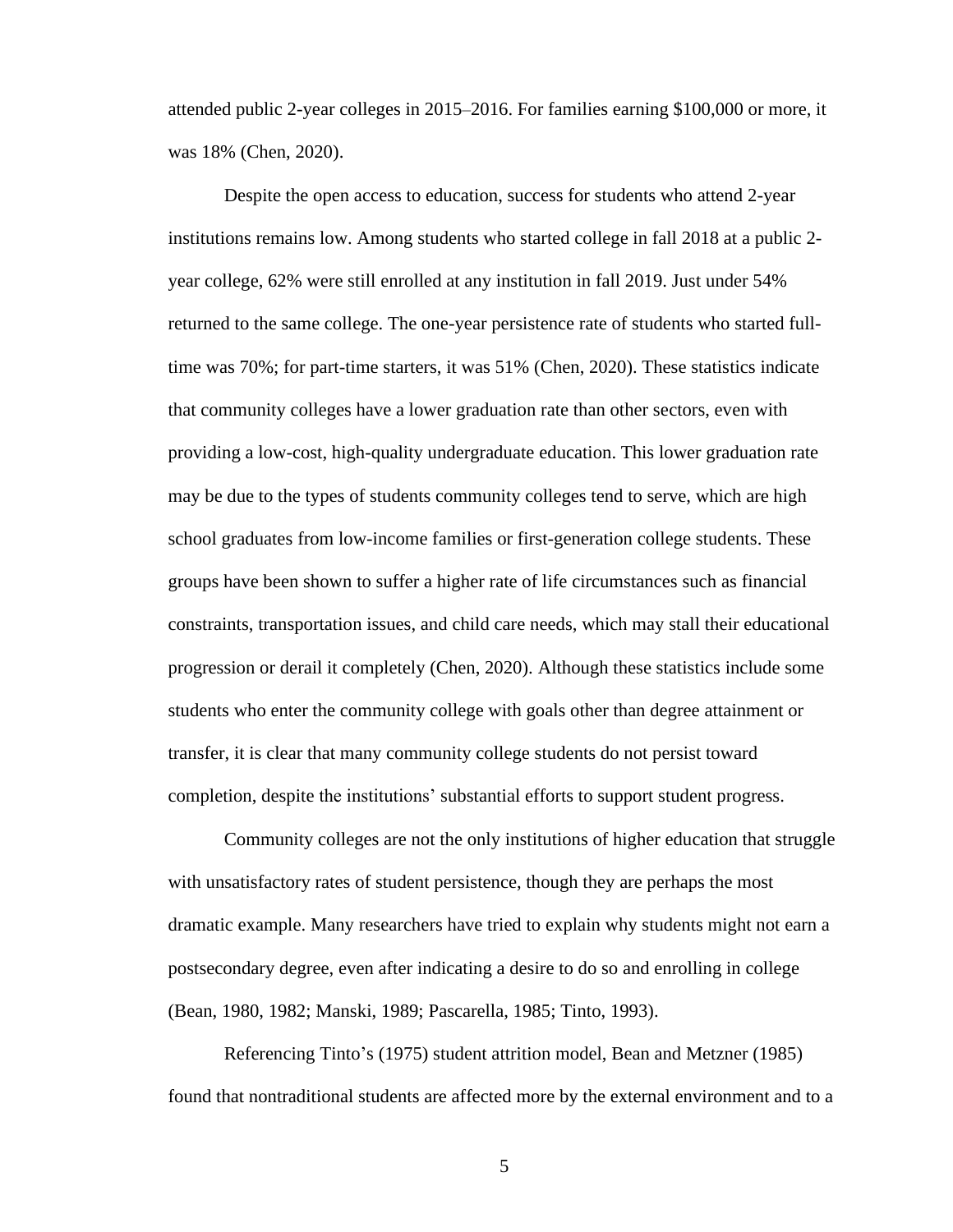lesser extent by social integration than are traditional students. There are also differences between 4-year environments and community colleges in academic advising programs. According to the CCRC (2013), community college advising is often characterized by (a) high student–advisor ratios, which results in rushed advising sessions; (b) fragmented uncomprehensive efforts scattered across the campus; (c) no assigned advisors, resulting in conflicting information and long waiting periods for advising; and (d) an emphasis on first-semester students with little follow-up for students after they complete enrollment (Chen, 2020). Orozco et al. (2010) found that community college students perceived a relationship with a supportive advisor as important, but few reported developing such a relationship with an advisor.

Community college students, particularly those who are undecided about their choice of major, need support from knowledgeable academic advisors to engage in effective educational planning and decision-making, and if this support is received, they may be more likely persist to degree completion (Orozco et al., 2010). By examining students' feelings about their advising experiences, perceived support from the advising interaction, and the relationship between advising and their feeling of connectedness to the institution, this study adds to the body of knowledge about the various approaches to academic advising and how community college students experience this support service.

#### **Theoretical Framework**

The theoretical framework of this study is based on Tinto's *theory of student departure* (Tinto, 2012). Tinto asserted that a student's decision to stay at or depart from an institution was largely impacted by interactions and relationships between the student and other members of the institution (Tinto, 1975). This study aims to explore students' perceptions of effective advising strategies and barriers, which may have contributed to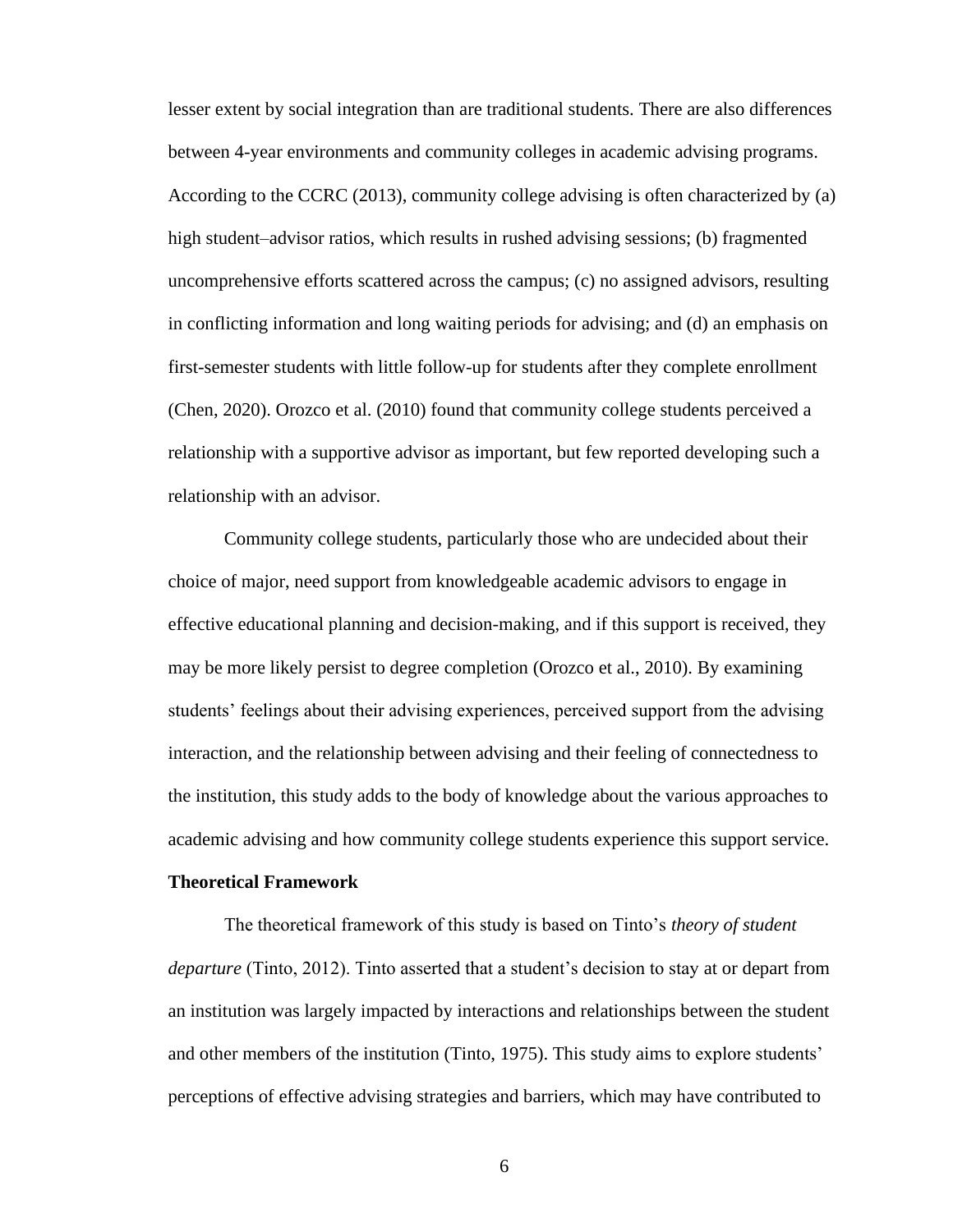their retention and persistence.

Tinto (2012) identified many factors that may contribute to student departure, such as such as economic, psychological, and societal. The organizational characteristics of the institution must also be considered when examining causes of attrition (Braxton, Milem, & Sullivan, 2000). The model of student departure created by Tinto (2012) acknowledged that students enter college with differences in educational background, skills, and abilities. A student's decision to pursue and/or drop out of college is initially influenced by their attributes, socioeconomic status, and grade performance prior to enrolling (Natoli et al., 2015). Their purpose for enrollment and the end goals for their educational journey may also vary. Higher education administrators must be aware of the reasons behind students departing from an institution, and provide resources for students to overcome barriers, establish career paths, and achieve their academic goals (Braxton et al., 2000).

For higher education institutions, student departure not only has a negative impact on students who withdraw but also is detrimental to the stability of institutional enrollments, budgets, and public perceptions of institutional quality and effectiveness (Braxton et al., 2004). If institutions do not graduate their students, perceptions of poor quality can drive student enrollments down. This is particularly problematic as state support for higher education declines and institutional budgets become increasingly dependent on revenue generated from student tuition and fees. Performance-based funding models for higher education are also being adopted by many states, and retention and completion rates are emerging as key measures of success (Kelchen, 2018).

With retention and attrition among the greatest problems in higher education, institutional approaches to improvement must include student success and satisfaction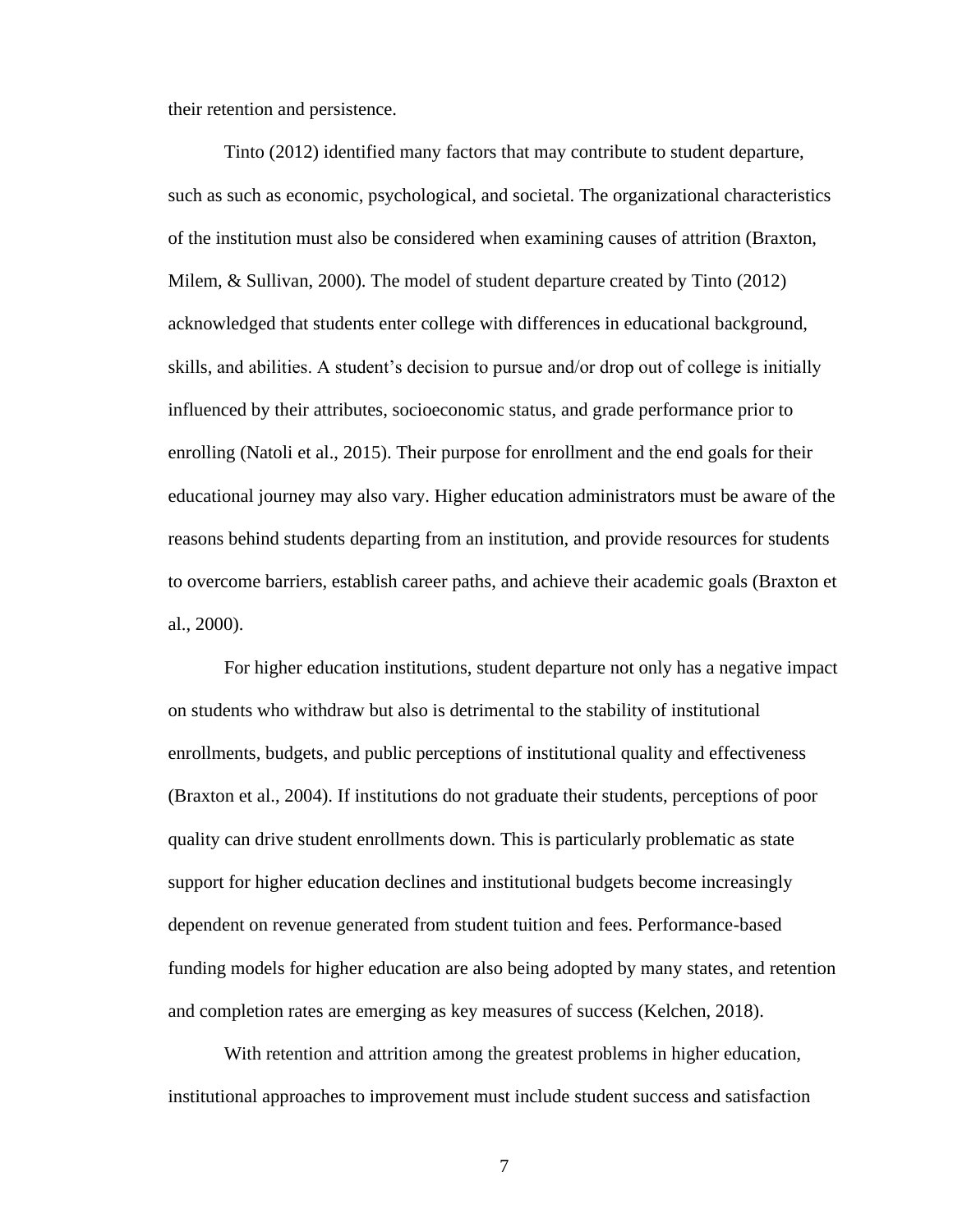both in and out of the classroom (Siekpe & Barksdale, 2013). Faculty can serve as mentors by linking classroom instruction with career planning and student activities. This can also promote a culture of collaboration designed to promote continued student success (Dadgar et al., 2014). Most of all, strategies to improve the overall college experience must start at the beginning of the student's academic journey (Tinto, 2012).

According to Stuart et al. (2014), a student's persistence in college aligns with Tinto's theory. Students who are well integrated into the college, both socially and academically, are most likely to participate and persist than students who are not integrated. Academic and social integration are defined as academic experiences occurring within an institution, and outside the classroom between students and other campus individuals (Mertes & Jankoviak, 2016). The level of student integration can be an indicator as to whether the student will complete requirements for graduation, or withdraw before earning a degree (Natoli et al., 2015).

Student's ability and willingness to integrate into the culture of the institution has been identified as a critical piece of the retention puzzle (Tinto, 2012). Universities are always searching for new advising strategies to develop connections with students in an effort to increase engagement (Braxton et al., 2000). Therefore, Tinto's departure theory provides an important foundation for current research in student success initiatives. Higher education institutions should continue to encourage ongoing social integration to positively influence a student's goal attainment (Siekpe & Barksdale, 2013). Tinto's student departure and retention theories have provided a framework for higher education, specifying that it is the university's responsibility to provide support to guide the students to successful completion (Tinto, 2012).

Tinto's framework has been applied to numerous studies of student persistence in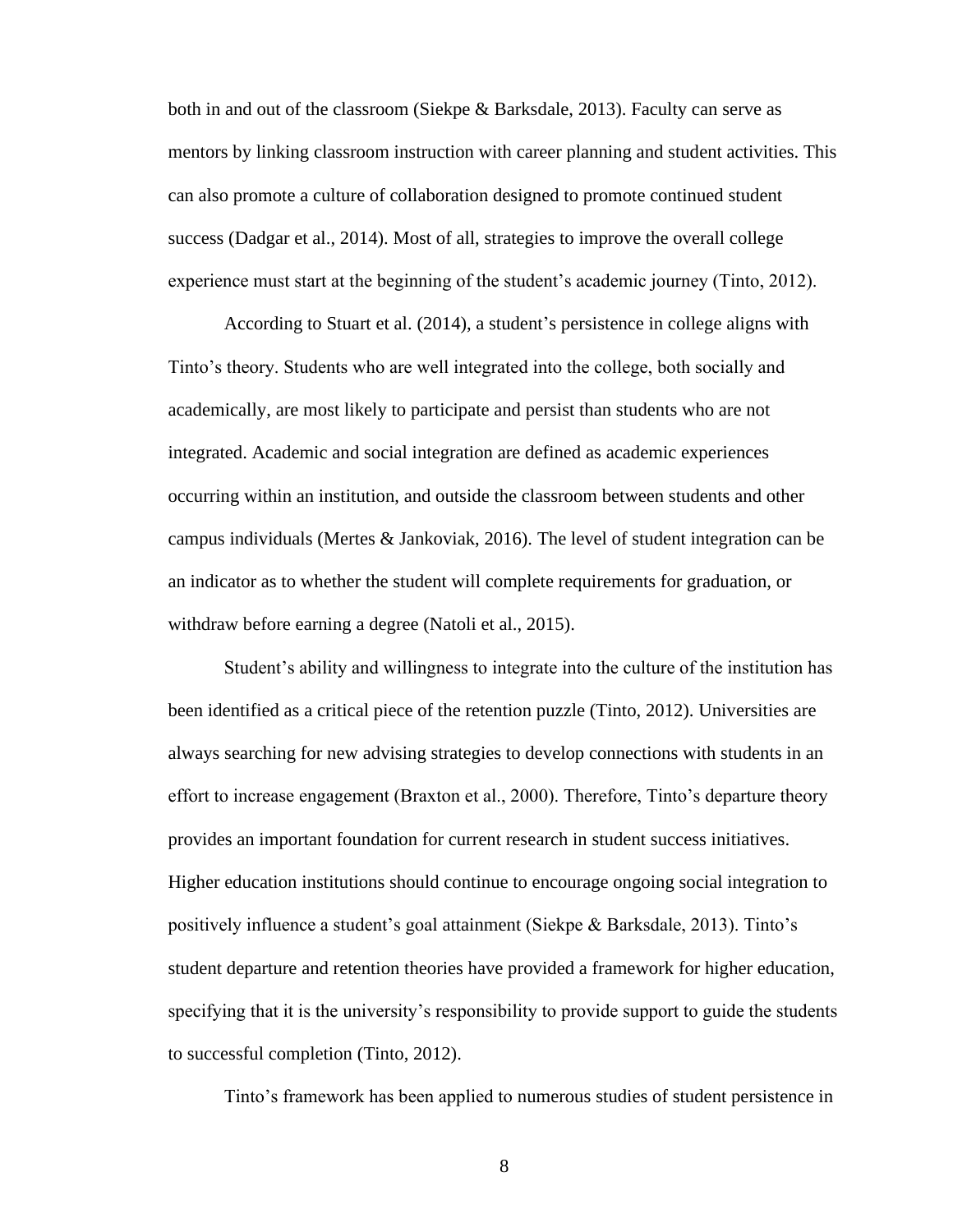postsecondary education. Although there is a large body of literature related to Tinto's theory within the 4-year institutional environment, there is less research at the community college level. This could be attributed to the assumption that community colleges provide students with fewer opportunities for integration and that the social aspect of postsecondary education may be less appealing to students attending 2-year commuter institutions.

One typical institutional response to Tinto's work has been to implement structured student support services designed to encourage integration. Community colleges in particular have taken this approach. The underlying belief is that if colleges provide enough structured opportunities for students to engage with the institution, students will become integrated into the college and persist at higher rates. However, as evidenced by the continuing low levels of persistence at these institutions, it is not clear that such efforts have been effective, therefore reinforcing the value of this study to the body of existing literature.

In summary, belonging and connectedness are measures of how successful institutions are at making students feel welcome as individuals and are at the core of the research questions for this study. The broad conceptual framework of this study is that the relationship between advisor and advisee is important because advisors can serve as a hub of connection for students, and community college students in particular. This connection served as the foundation for research questions and interview protocols.

#### **Significance of the Study**

Academic advising is an essential part of the college student experience and can have a strong effect on student satisfaction (Mottarella et al., 2004). Light (2001) concluded that "good advising may be the single most underestimated characteristic of a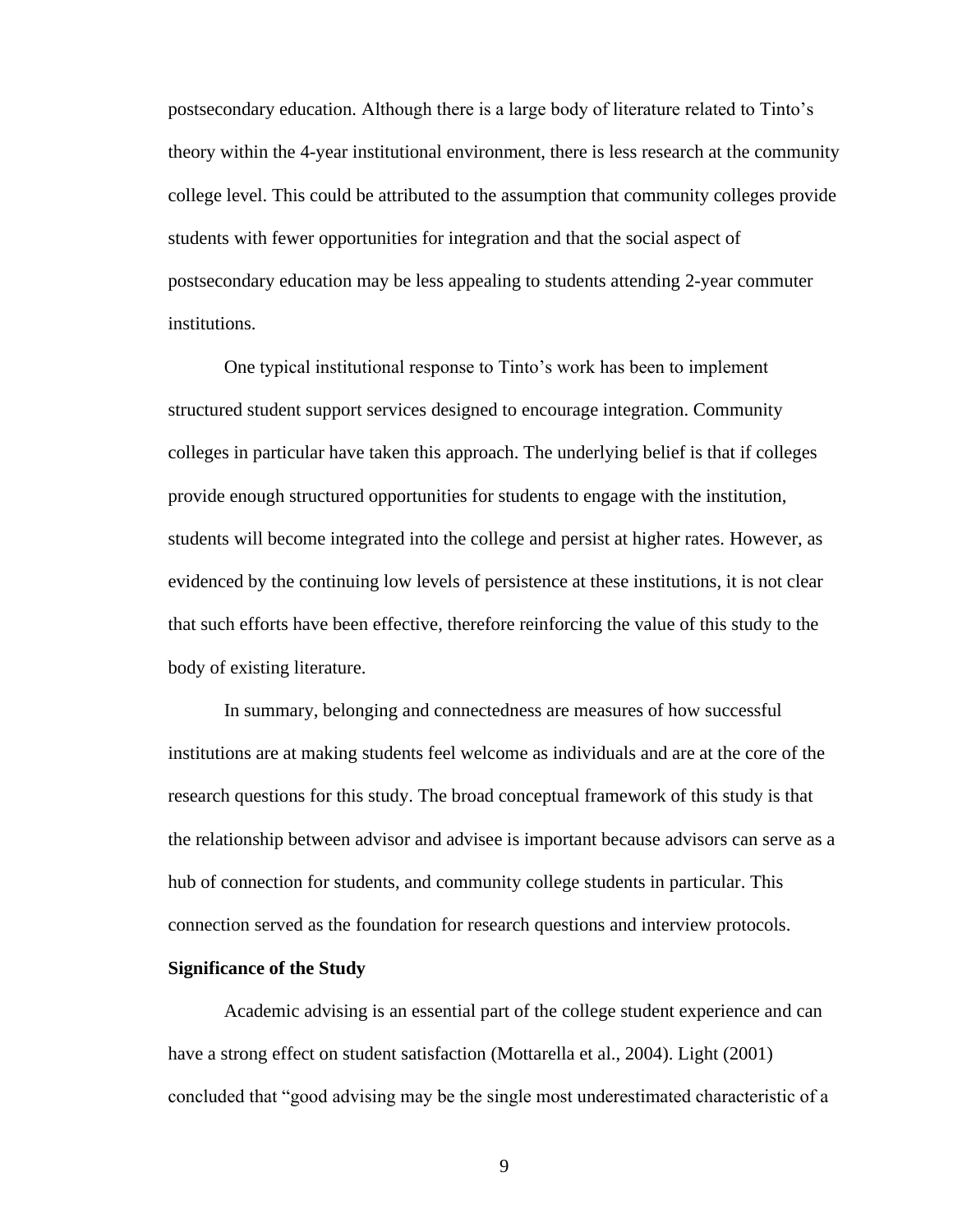successful college experience" (p. 81). For example, according to the *2015-16 National Student Satisfaction and Priorities Report*, satisfaction with an advisor's knowledge, approachability, and concern for student success were all rated as highly important factors for satisfaction to participants (Noel-Levitz, 2016). Additionally, academic advising outcomes have been linked to student retention and persistence for decades (Cuseo, 2002; Habley, 1981; Hemwell, 2008; Lowe & Toney, 2000; Pascarella & Terenzini, 2005; Tinto, 1993). It is especially important for students to build relationships with their academic advisors through frequent contact (Barker & Mamiseishvili, 2014; Bitz, 2010; Mottarella et al., 2004).

There is a great deal of research exploring students' experiences and perceptions of academic advising (Barnes et al., 2010; Fielstein et al., 1992; Hsu & Bailey, 2007; Lowe & Toney, 2000; Mottarella et al., 2004; Propp & Rhodes, 2006; Saving & Keim, 1998). However, little of this research focuses on students who have had a primary role advisor in a centralized advising center. Therefore, studying the student experience of a primary role advisor within an advising center is important, as this research will to add to the body of research of the student experience within this model. Additionally, studying perspectives of the students is essential in understanding how the students contextualize their advising experiences within the whole of their academic experience.

Further, studying advising in this context is important, because there is a large body of research that supports the importance of out of class contact between faculty and students (Astin, 1975; Kuh & Hu, 2001; Lamport, 1993; Pascarella & Terenzini, 1976; Tinto, 1993). Since a shared advising model places responsibility for academic advising with primary role advisors only for certain student populations, it is important to address if students perceive a lack of opportunity to develop meaningful relationships in other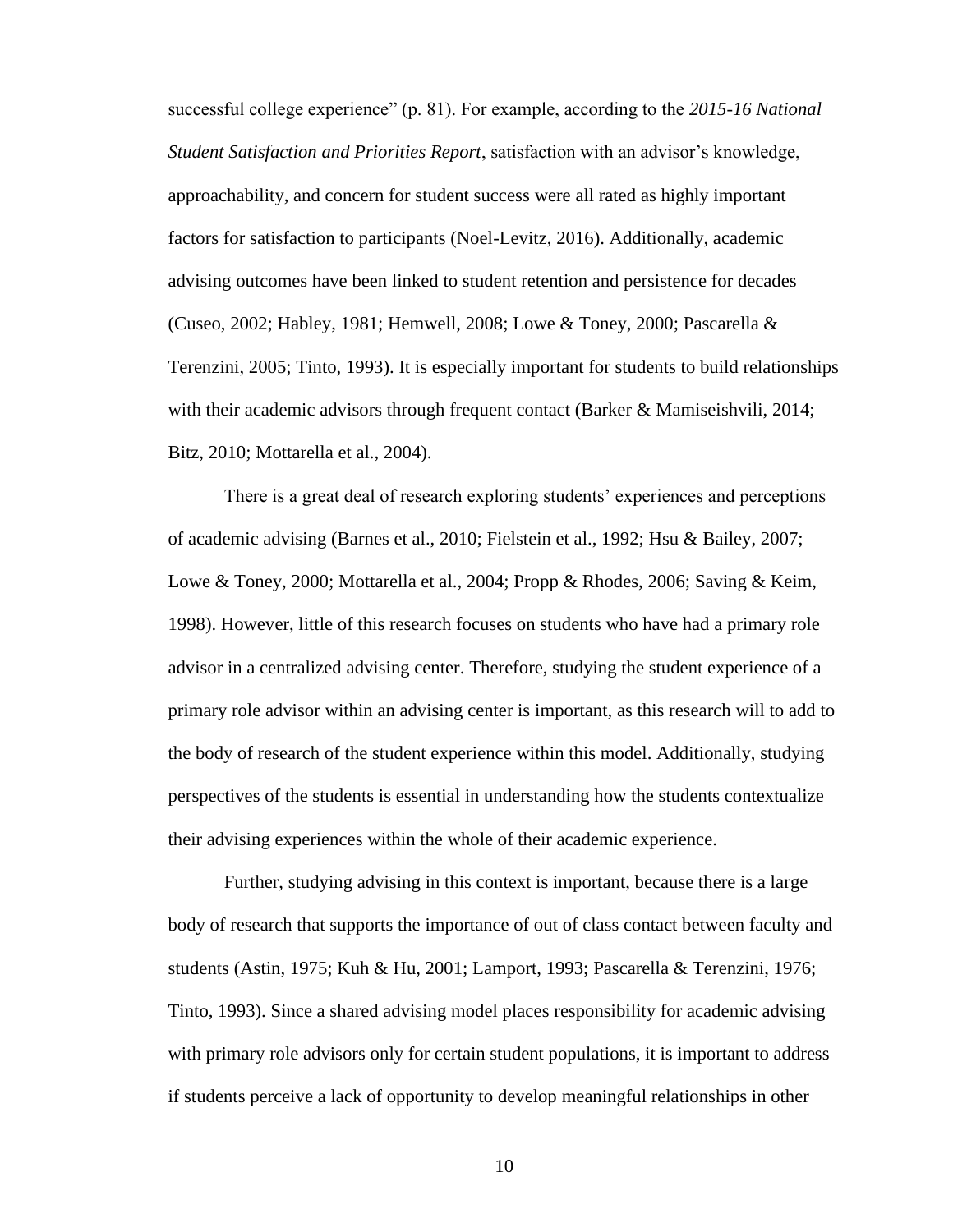campus interactions.

#### **Connection to the Vincentian Mission**

Historically, community colleges have served highly diverse student bodies. Much of the student enrollment comes from underrepresented communities. Many of these underrepresented students may already face multiple barriers to success. The Vincentian mission aims to provide education for all, especially those lacking economic, physical, or social advantages. Understanding this population's perceptions of academic advising can foster the connection between the services provided and the mission inspired by St. Vincent de Paul.

#### **Research Questions**

The primary focus of my research is to examine student perceptions of their academic advising experiences with a primary role advisor at a 2-year suburban community college. The following research questions were explored:

- What are students' perceptions of barriers to effective academic advising?
- What are students' perceptions of effective advising strategies or practices?
- How did students' interactions with their advisors impact their sense of connectedness to the college?

#### **Design and Methods**

The study utilized a case study approach to understand the lived experiences of the subjects. Gaining the students' perspective of their advising experiences allowed for an in-depth understanding of the institutional and systemic strengths and weaknesses. This research study employed purposeful sampling to obtain its participants, so that sufficient data could be gathered in order to respond to the study's research questions. This process of purposeful sampling is important in qualitative research. As Maxwell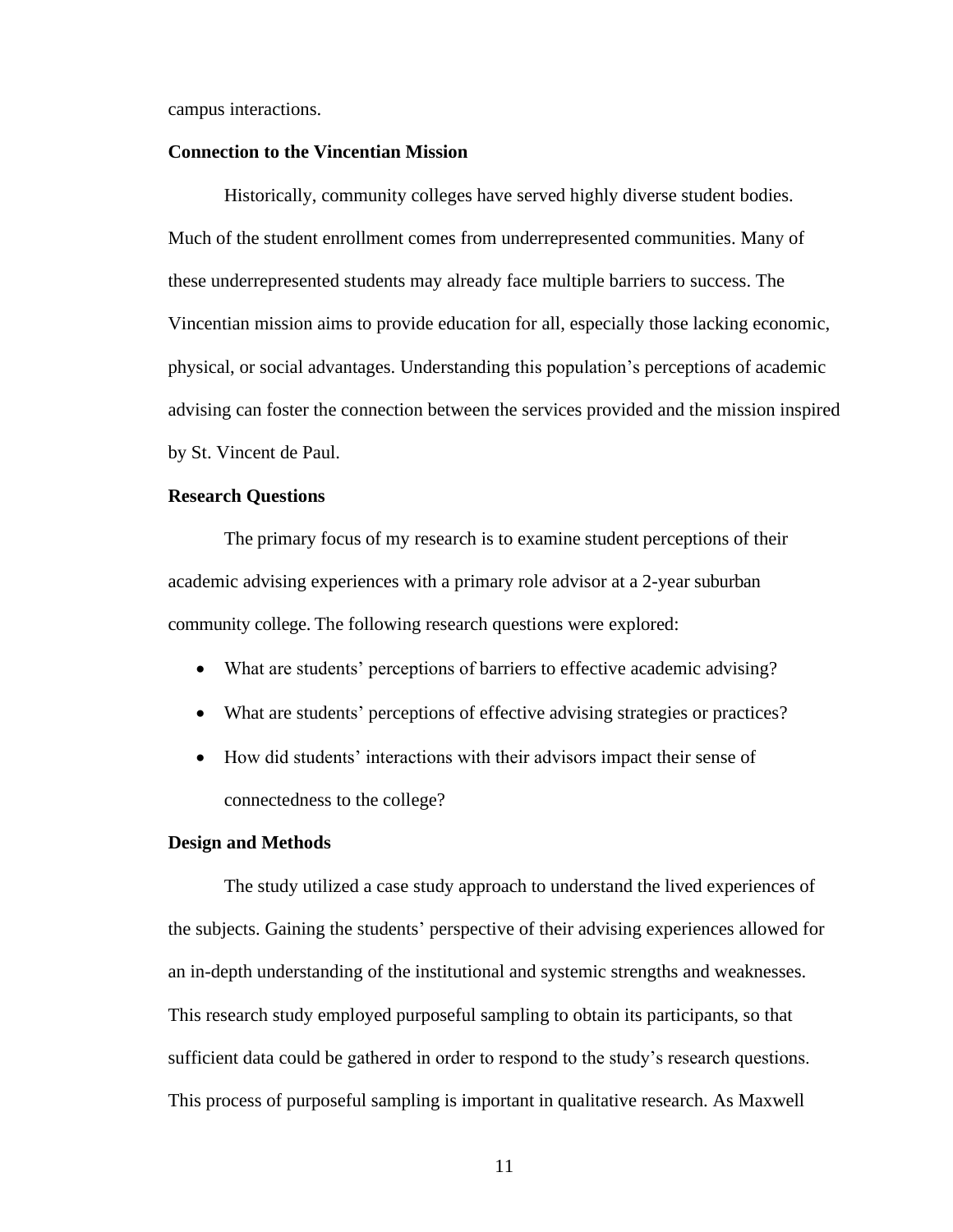(2013) stated:

In this strategy, particular settings, persons, or activities are selected deliberately to provide information that is particularly relevant to your questions and goals, and can't be gotten as well from other choices. Selecting those times, settings, and individuals that can provide you with the information that you need to answer your research question is the most important consideration in qualitative selection decisions. (p. 98)

#### **Identifying Participants and Sampling**

When selecting the study participants, the goal is to identify a group who all had a similar experience with the phenomenon being researched (Cresswell, 2014a, p. 206). Therefore, the sample was purposeful, consisting of six individuals. To be eligible to participate, the six students needed to be enrolled as degree-seeking students and have completed at least two semesters, following Creswell's (2014b) suggestion of obtaining a heterogeneous group as participants. They also must have had at least one prior experience with a professional academic advisor.

In addition, this study focused only on students who were liberal arts majors with a GPA ranging from 2.1–3.2. This criterion was set to exclude both lower-performing and higher-performing students. By interviewing participants who met the above outlined criteria, many themes became evident in this context. To recruit participants, an email was sent to all advisees who utilized the services of a full-time professional advisor, at least once, between April 2020 and April 2021. This email asked these advisees to indicate their interest in and willingness to participate in a research study by submitting a Google Form.

After obtaining initial feedback from students who were interested in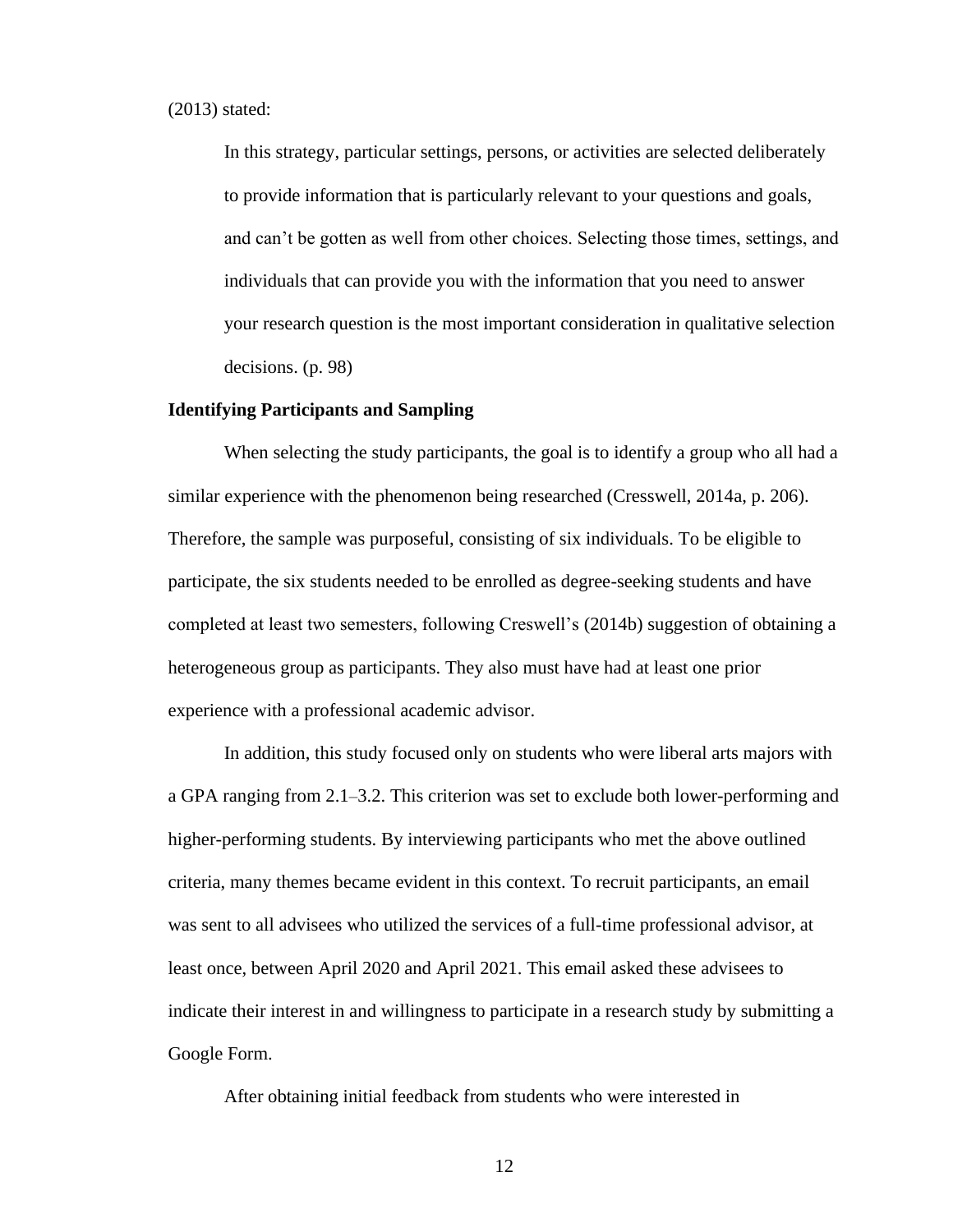participating, academic records were reviewed to identify those who meet the predetermined criteria. Once the list of interested participants was narrowed down, a follow-up communication was sent via email to all eligible students who expressed interest detailing the next steps. Six subjects were selected to participate in the research study. Prior to the research process beginning, all necessary consent forms were distributed to the students and signed by all participants.

## **Data Collection**

The use of multiple data sources is important in case study research (Creswell  $\&$ Poth, 2018). Each participant met with a different full-time member of the professional advisement staff at the research site for an advisement meeting. The advising session was recorded with consent to allow for observation. Following their recorded advising session, each participant then took part in a semi-structured interview process. The interviews were also conducted via Zoom, using the transcription feature to support the coding process. In addition, documents and artifacts such as follow-up emails and notes made in the students' degree audits were reviewed and examined for thematic connections.

#### **Definitions**

#### *Academic Advising:*

The process of creating a partnership between advisor and advisee with the goal of teaching students to maximize the benefit of their college experiences (Miller, 2012; O'Banion, 1972).

#### *Centralized Advising Model:*

There are three major delivery modes of advising: centralized, decentralized, and shared (Pardee, 2004). Centralized advising is a delivery mode of advising in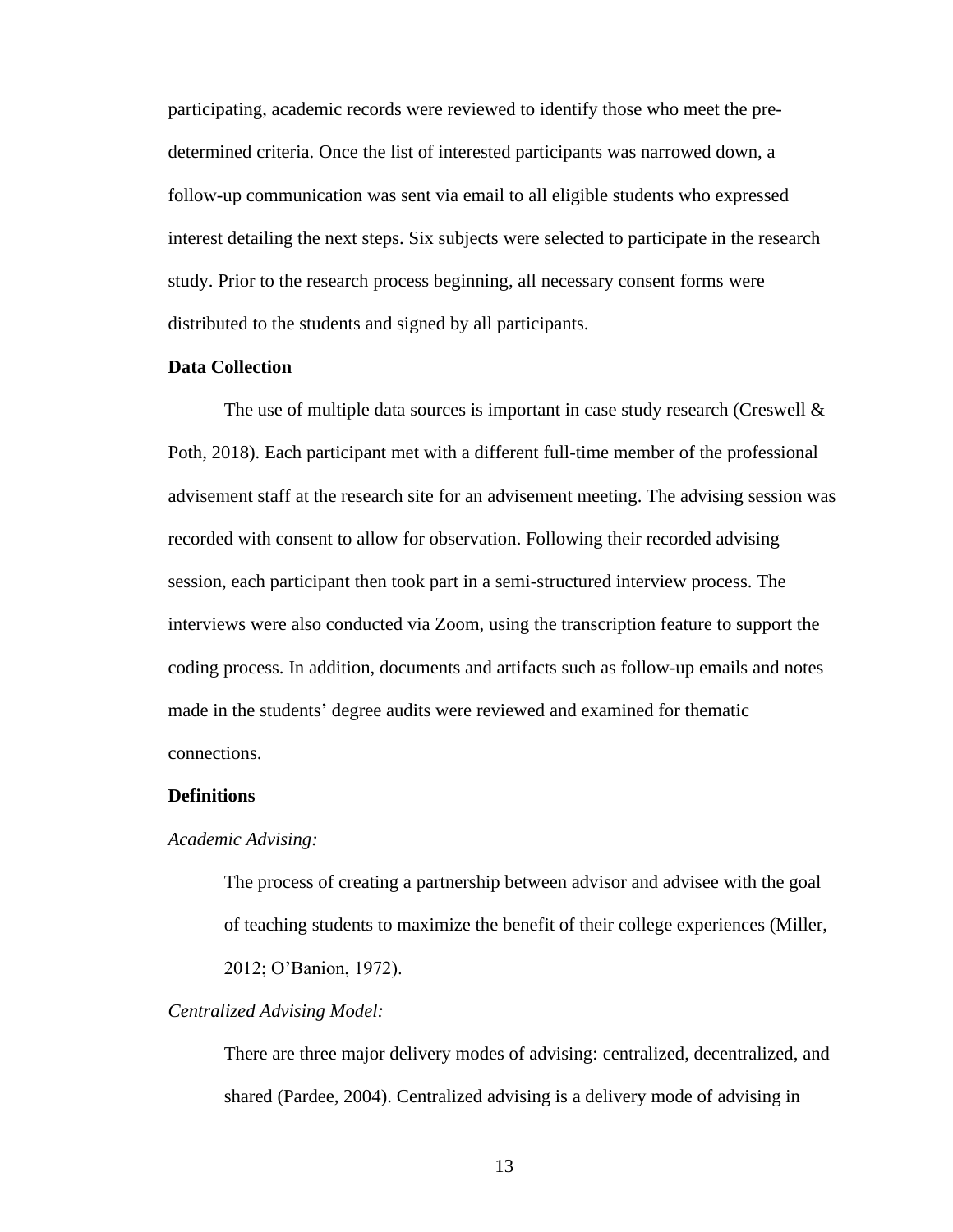which all primary role and faculty advisors are housed in a central academic or administrative unit (Pardee, 2004, para. 3).

#### *Connectedness:*

Involves the overall fit of the students with the university and specifically with the students' perception that they have a supportive environment where they are accepted, included, and supported (Wilson & Gore, 2013, p. 178). Several studies have indicated that students' perceptions of connectedness can directly correlate to their persistence or success at an institution (Astin, 1975; Kuh & Hu, 2001; Tinto, 1993; Wilson & Gore, 2013).

#### *Decentralized Advising Model:*

Decentralized advising involves primary role or faculty advisors who are housed in individual departments or units (Pardee, 2004).

#### *Faculty Advisor:*

An academic advisor whose primary responsibility to the institution involves teaching and research (Self, 2008). While they are the original type of advisors, for faculty, advising may constitute only a small part of their job duties (Hemwell, 2008).

#### *Persistence:*

Students who continue to return to higher education (Tinto, 2012).

#### *Primary role advisor:*

Staff members who have been hired and trained with the primary focus of academic advising are considered primary role advisors. This term, which became popular in the early 21st century, replaced the term *professional advisor*, which was the most common term used during the 20th century (Himes & Schulenberg,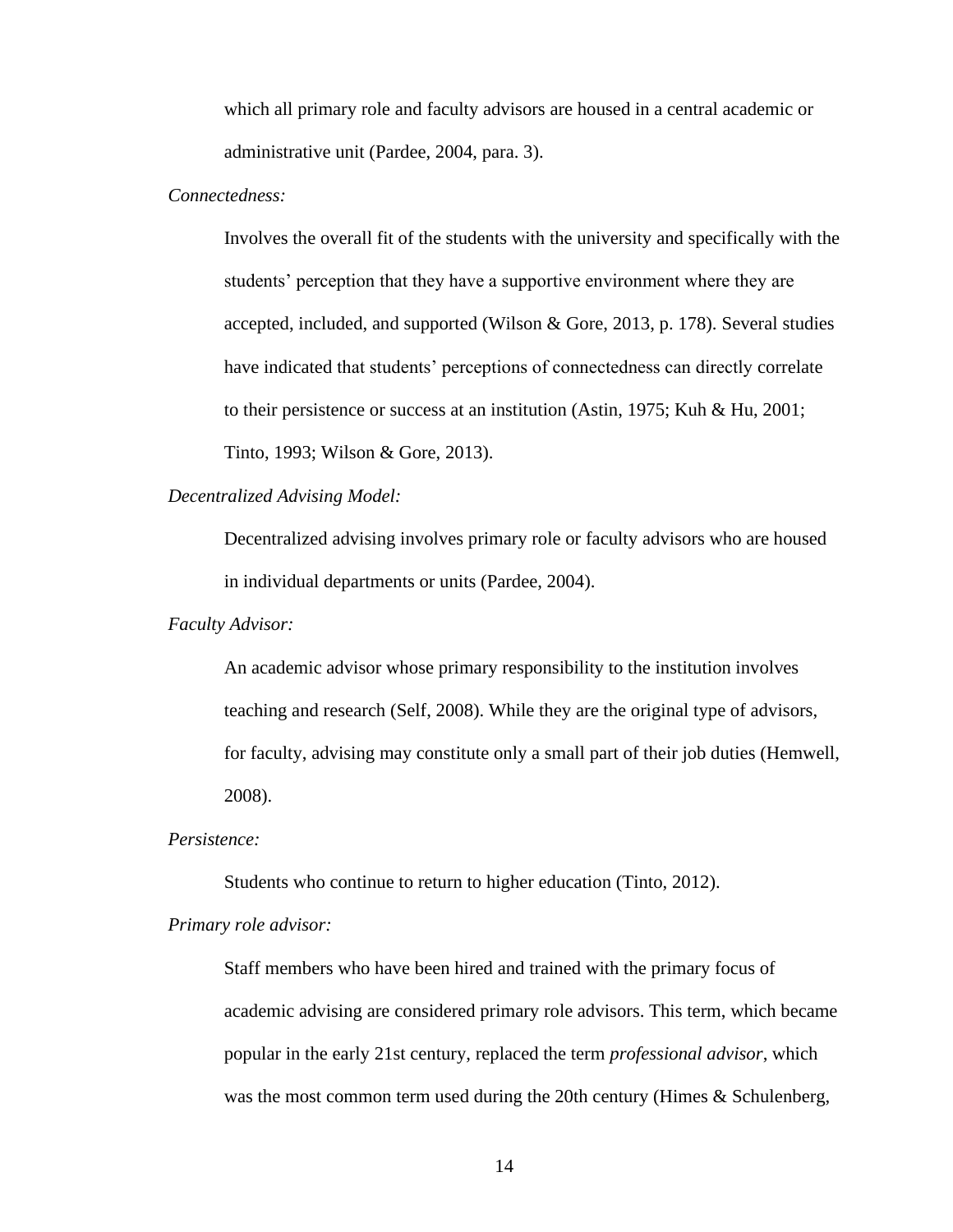2016). Their workload can vary and include teaching, assessment, or other duties, but the majority of their time would involve advising-related work (Self, 2008). *Retention:* 

Upon returning to higher education, students return to the same institution (Tinto, 2012).

### *Shared advising model:*

The shared model is one in which some professional advisors meet with students in a central advising center, while other faculty advise students based on the students' majors (Pardee, 2004).

#### **Chapter Summary**

This chapter introduced the context of the problem and defined the purpose of this study, which was to explore how students experience and perceive their academic advising experience within the context of a primary role advising center at a 2-year suburban community college. Also discussed were the theoretical and conceptual framework, the research questions that guided the study, as well as definitions of terms that are important to the context of the study. A brief description of the design was included, as well as sample selection and data collection methods. Due to the limited research on the application of Tinto's model in the community college environment, this study fills a gap in current research and provides data on the perceptions of students in this context.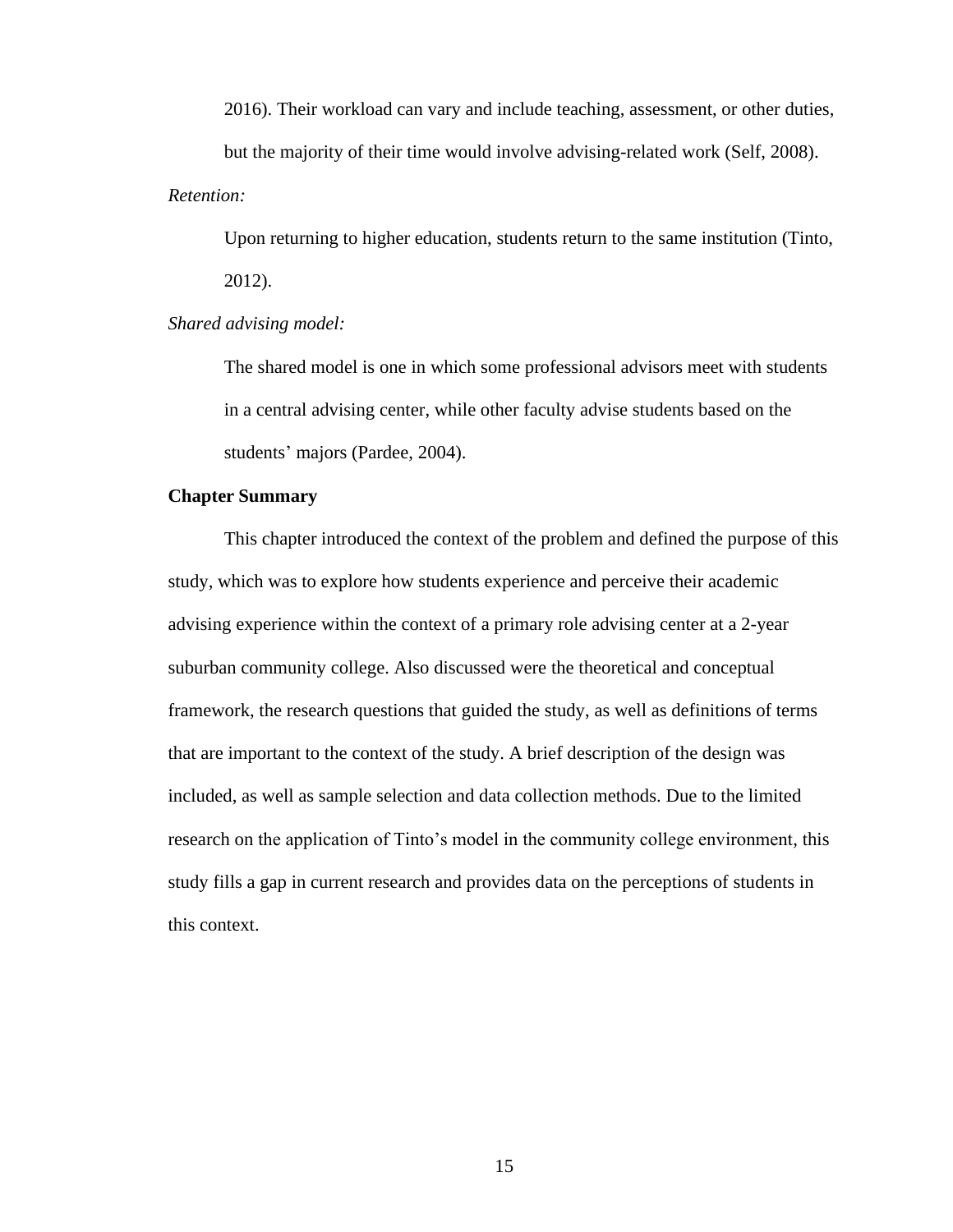#### **CHAPTER 2**

There is extensive research on academic advising as an important field of study in higher education (Barker & Mamiseishvili, 2014; Bitz, 2010; Cuseo, 2002; Lowe & Toney, 2000; Habley, 1981; Pascarella & Terenzini, 2005; Tinto, 1993). This chapter discusses the theoretical framework that shapes the study; reviews the history and evolution of academic advising as a profession in higher education; defines the various models and modes of advisement delivery; and investigates the body of research related to student perceptions of academic advising.

I used various databases to identify sources for this study. I searched *Academic Search Complete*, *EBSCO*, *JSTOR*, and *ProQuest* for the following search terms: *academic advisor*, *academic advising*, *academic adviser*, *connectedness*, *student success and academic advising*, and *student perceptions and academic advising*. I limited each search to peer-reviewed academic journals written in English. There was a large number of results in each search (over 1,000), so I limited the search to articles and books published in the last 20 years. However, with the understanding that some foundational and historical research had been written outside my 20-year range, I also searched for any additional sources that were referenced by multiple studies.

Additionally, I reviewed the last 15 years of journals published by the Global Community for Academic Advising, formerly the National Academic Advising Association (NACADA), for all articles relevant to student perceptions of advising or centralized advising models. I also used the NACADA book review to identify relevant books on the topic. Lastly, I reviewed the last 10 years of the *Journal of College Student Development*, *Research in Higher Education*, and the *Journal of Higher Education* for advising-related articles focusing on student perceptions or experiences.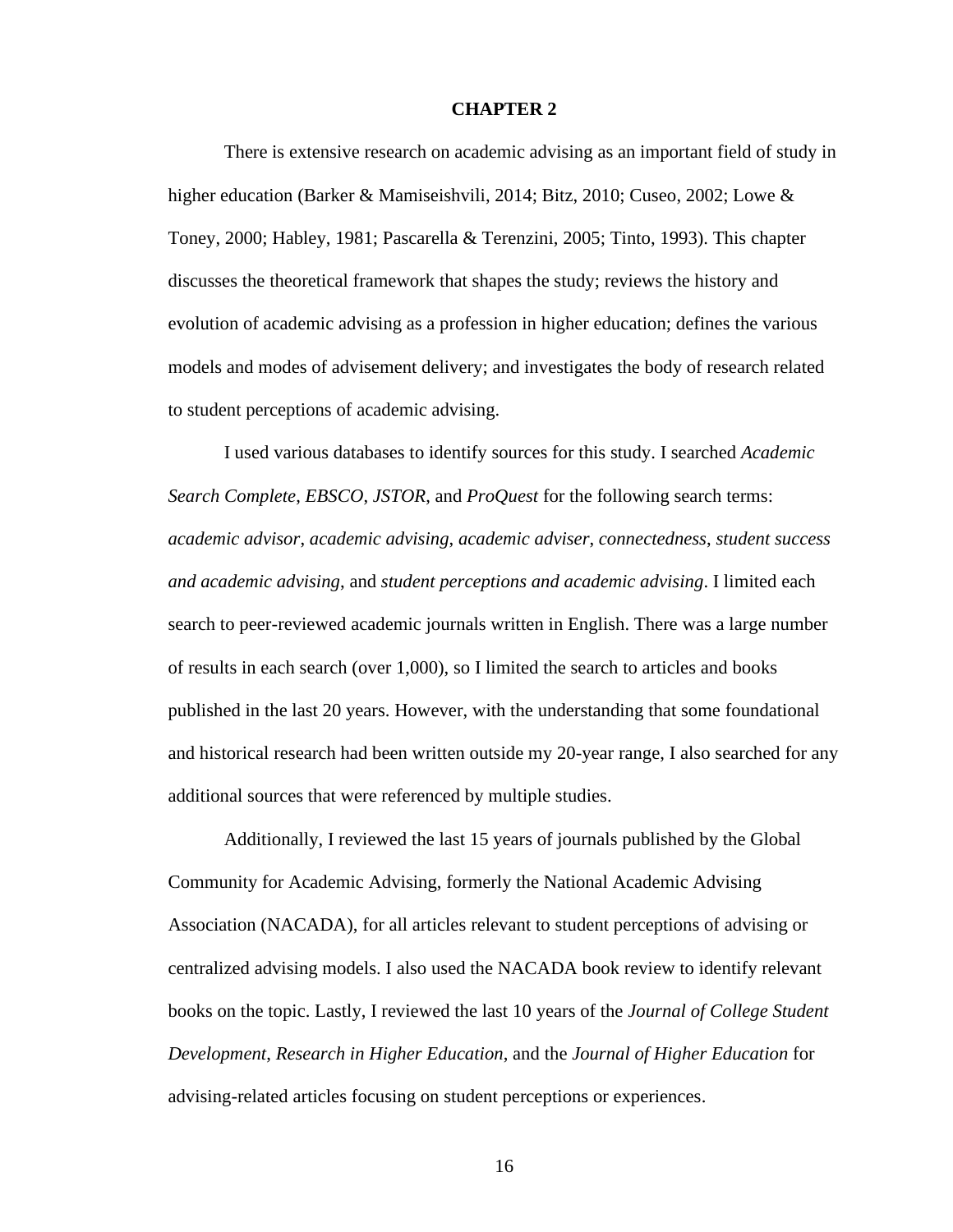#### **Theoretical Framework**

Tinto (1975) developed the most widely accepted model of student persistence called the *student integration model*. This model has been subject to rigorous empirical testing, as evidenced by more than 400 citations and more than 170 dissertations (Braxton et al., 2000). Tinto's model of student departure addresses the factors that keep students connected to an institution, as well as those that influence a student's decision to withdraw (Tinto, 2012). In addition, Tinto's theory emphasizes the importance of establishing relationships with members of a college community (Tinto, 2012). Positive student interactions with classroom faculty and staff, including academic advisors can increase a student's integration within an institution, increasing their chances for academic success (King, 1993).

The intentions of students who initially commit to a college or university may change over time. A student's prior educational experiences, personal attributes, and characteristics may influence their decision to remain enrolled (Tinto, 2006). However, Tinto asserted that what students experience after they enter college is more important to student departure than what occurs prior to admission. Therefore, a relationship between the students and academic advisors can prevent student departure and promote student retention (Tinto, 2012).

Student retention is a campus-wide concern, and institutional actions to address supporting students should be coordinated with this in mind (Tinto, 2012). Furthermore, Tinto (2012) stated that in order to promote student success and retention, institutions of higher education must carefully plan and diligently follow through on initiatives. Therefore, the key to retaining students begins with a commitment on the part of any higher education institution to create an inclusive educational and social community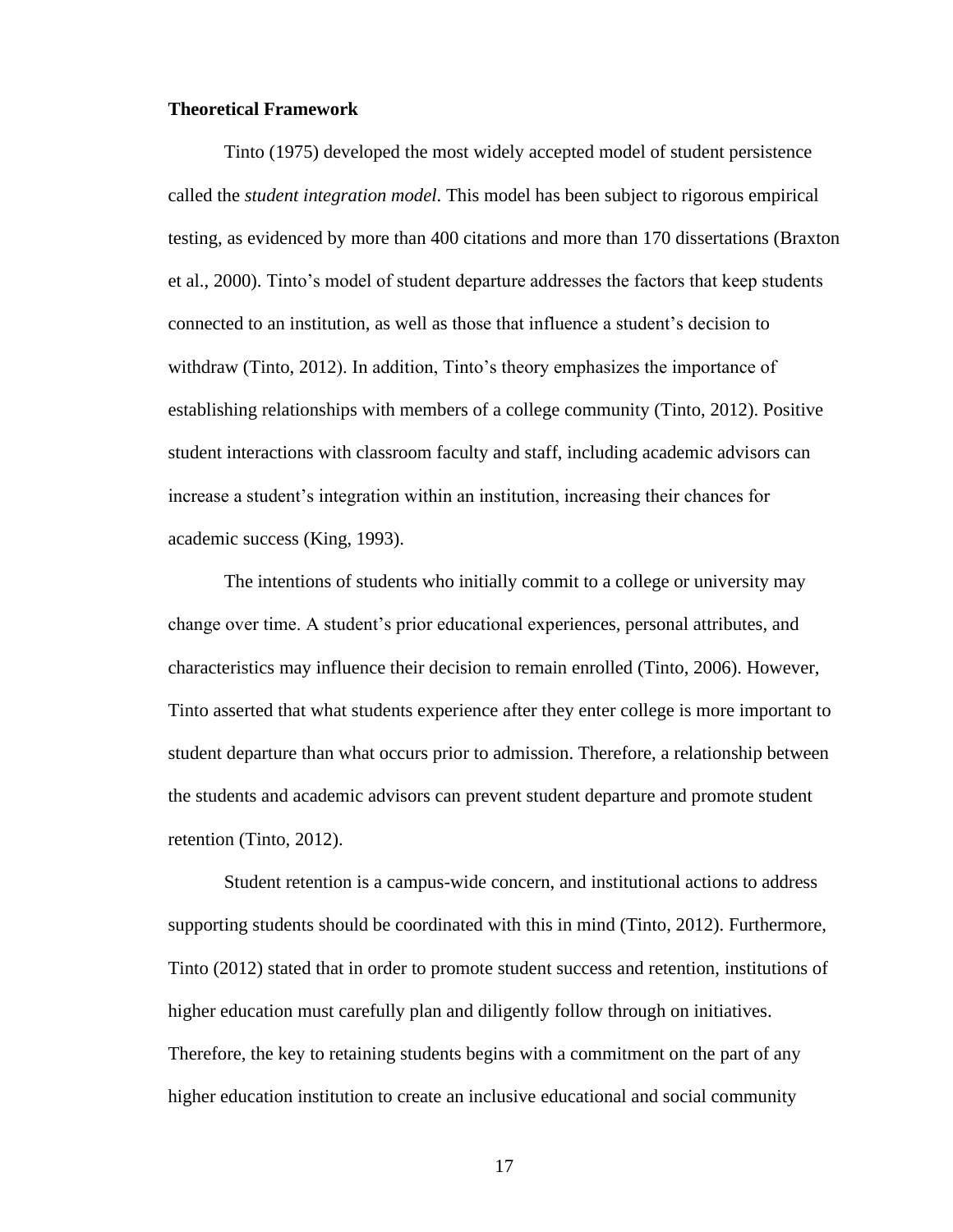(Darling, 2015).

The style of academic advising used in higher education plays an important role in the student retention process, as does the advisor and student relationship (Braxton et al., 2000). Advising styles can include coaching, supporting, delegating, counselor, teacher, or the parenting approach (Al-Asmi & Thumiki, 2014; Darling, 2015). It is important that advisors tailor their advising style to the needs of the individual student, and not use a one-size-fits-all approach (Braxton et al., 2000). Tinto's theory of student retention also heavily emphasizes the importance of advising styles (Al-Asmi & Thumiki, 2014; Tinto, 2012).

Both classroom faculty and academic advisors need to understand the principles of college student departure theory, and the role they as individuals can play in institutional retention (Braxton et al., 2000; Gaines, 2014). Student integration primarily depends on the quality of relationships with campus personnel, academic performance, and overall satisfaction with the academic experience (Vianden & Barlow, 2015).

According to students, a rift is created when there is a lack of personal interest from faculty and staff (Tinto, 2012). A student's decision to depart from a college or university can be caused by the perceived a lack of connection with faculty members, staff, advisors, and peers (Vianden & Barlow, 2015). Tinto (2012) posited that social integration between a student and an institution of higher education must occur for a relationship to be established. This important connection should be made at the first contact, which occurs at recruitment and admission.

O'Keeffe (2013) stated that interactions with faculty and staff are sometimes difficult and uncomfortable because students perceive them to be inaccessible and unfriendly. Students feeling excluded and lacking a sense of belonging in higher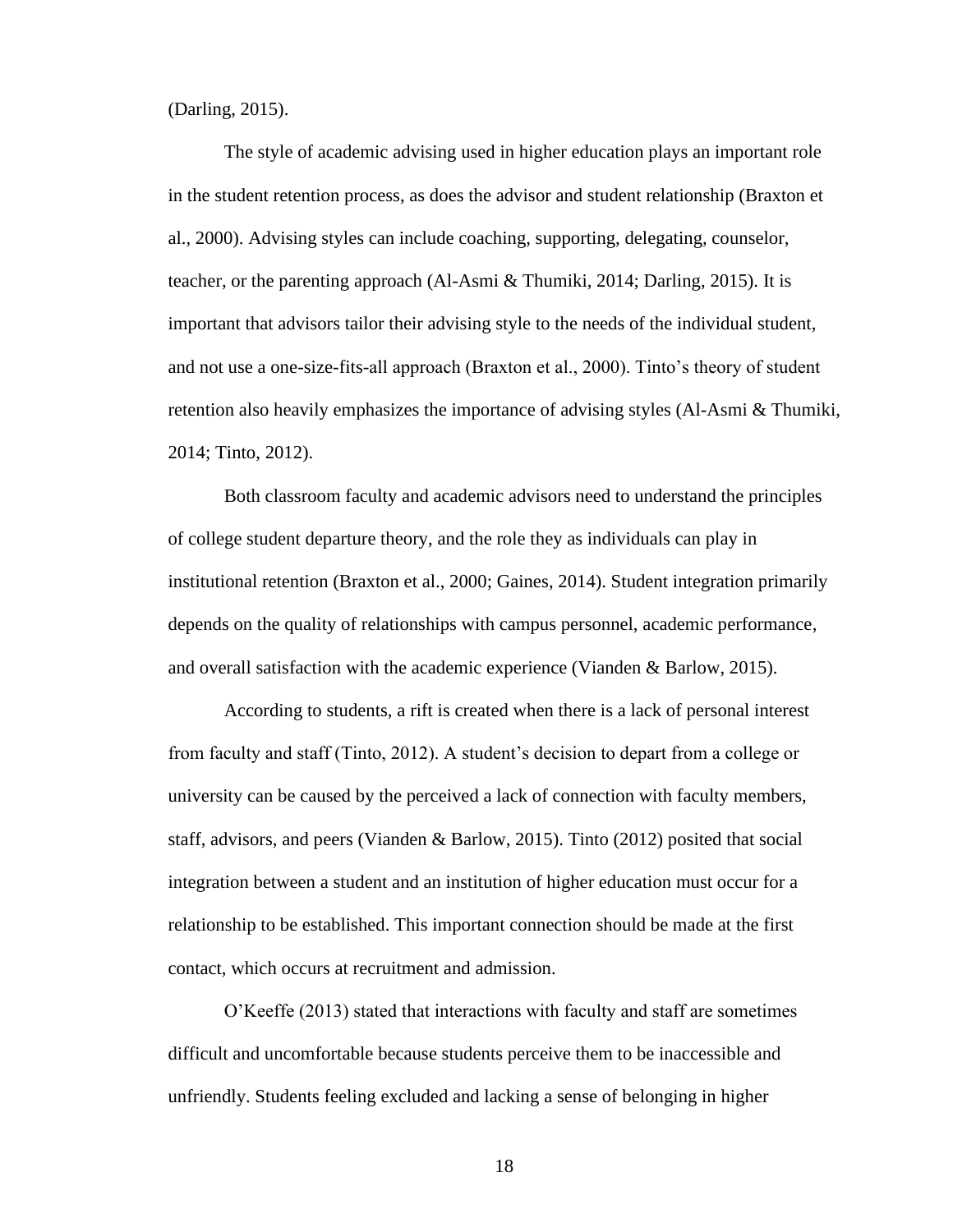education are key causes of student attrition (Tinto, 2012). Faculty and advisors should not assume a student knows when to seek support, but should require students to meet with advisors throughout the duration of their college career (Donaldson et al., 2016). Although resources may be limited, preventing this from being feasible, particularly at public institutions, an effort must be made to create a welcoming and structured environment where students feel a part of a successful academic plan (O'Keeffe, 2013).

While positive interactions between college personnel and students can help retention rates, student withdrawal and departure are also directly influenced by relationships with faculty and staff (Braxton et al., 2000). Negative experiences in and out of the classroom and lack of social integration can cause students to consider departure from the college experience (Braxton et al., 2000). The role academic advisors play in the students' social integration should not be underestimated (Vianden & Barlow, 2015). In order to understand how to help students develop a positive institutional connection through the delivery of effective academic advising, it is important to recognize how much the expectations and roles of advisors have changed.

#### **History of Academic Advising as a Profession**

Academic advising has been a part of the higher education system in this country since its inception. However, the way it is defined and how it is delivered has evolved, just as the nature of higher education has evolved. There is not one correct approach to the delivery of academic advisement services, especially when institutions are so different demographically. Many different models have been used throughout the growth of higher education. Having a historical overview of the profession of academic advising can help evaluate current processes and make necessary changes to meet the needs of our current student population. Himes and Schulenberg (2016) outlined four "eras" of the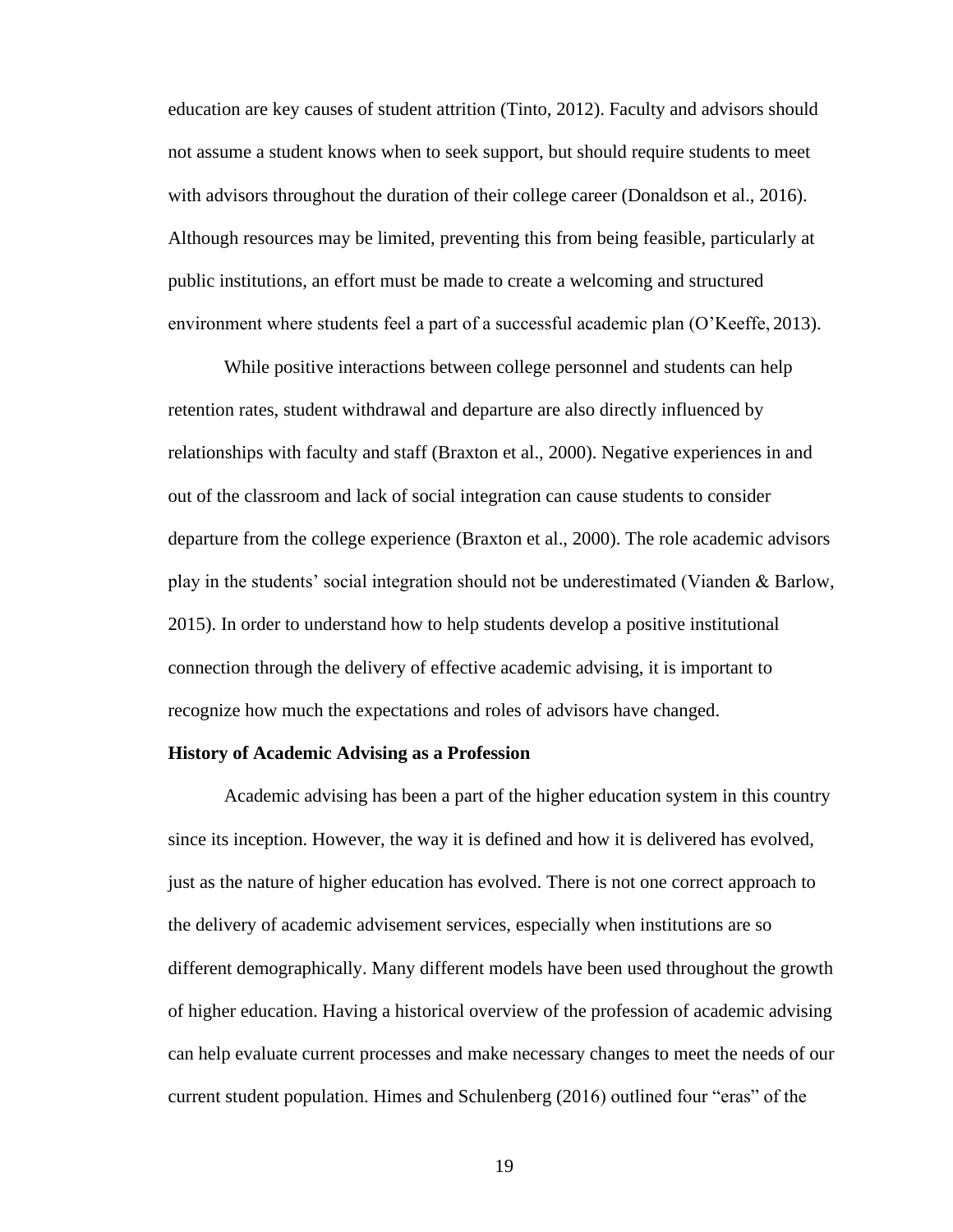development of academic advising in U.S. higher education.

According to Cook (2009), the history and development of academic advising in the United States parallels and reflects the history and development of higher education and student personnel work (p. 18). At the beginning of higher education in this country, because of the very small population of students as well as limited curriculum options, the president and teaching faculty were sufficient to meet the needs of their students. They were able to attend to the students' academic needs as well as provide student support services. During this first era, students were not likely to develop relationships with any of the faculty or staff members at the institution (Kuhn, 2008). However, toward the end of this period, some institutions began to create official advisor/advisee relationships by pairing students with a faculty member as a general advisor (Cook, 2009). The role of advisor continued to change and evolve in the mid-19th century, as the population of students and role of the institutions changed (Cook, 2009). The beginning of coeducation necessitated the position of deans of women who were intended to serve as moral advisors for female students (Nidiffer, 2000).

The shift to the second era of academic advising began in the late 19th century. This era of advising, and the longest period, lasted from approximately 1870 to 1970 (Grites, 2013). During this era, the idea of placing the lower division general education study in a *junior college* was developed. This concept is credited to Henry Tappan, president of the University of Michigan in 1851. Numerous other educators including William Rainey Harper of the University of Chicago and David Starr Jordan of Stanford suggested following a modified European model wherein the universities would offer the higher-order scholarship and junior college would offer lower-level academic and vocational education. Harper was involved in the formulation of the first public 2-year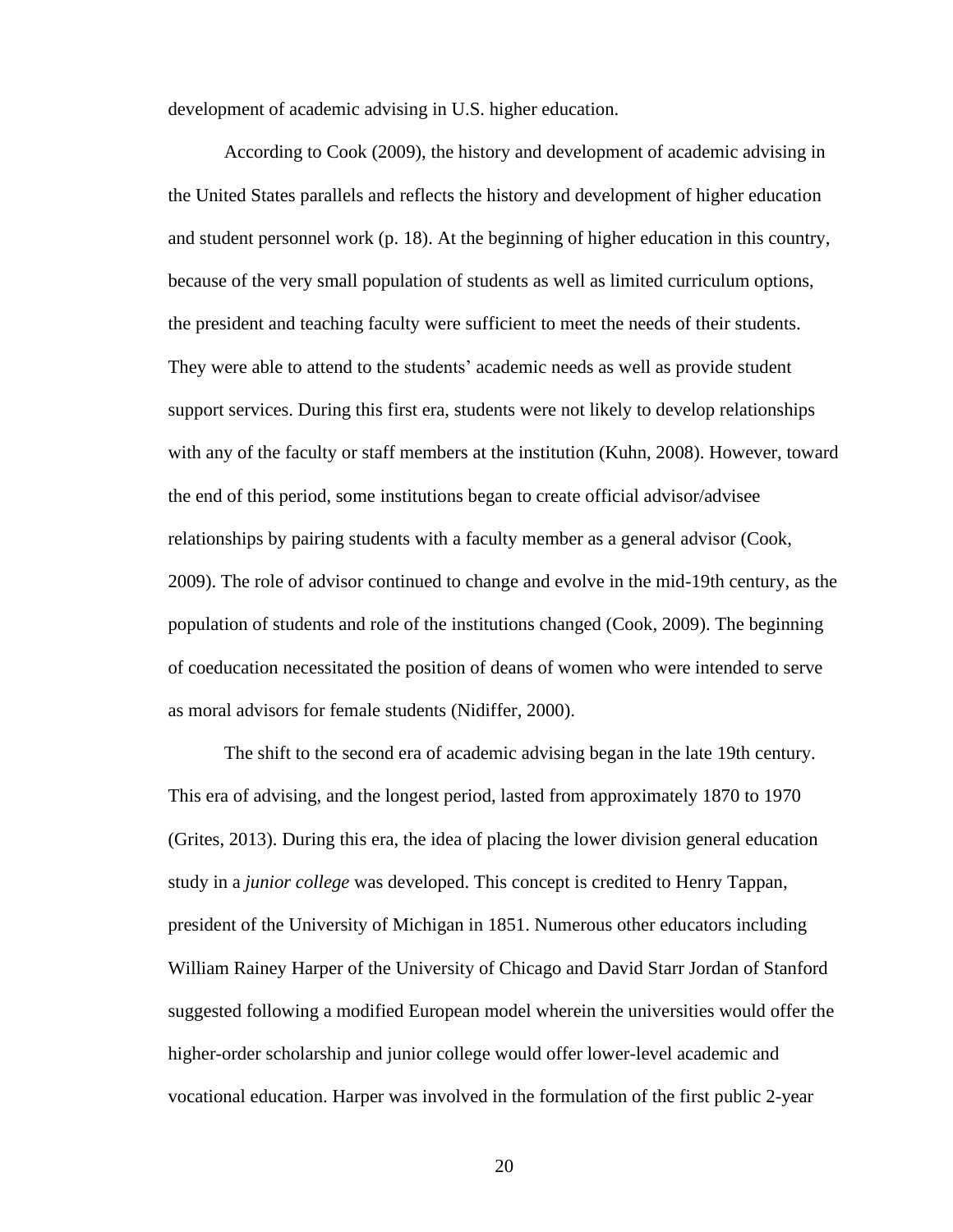college which was opened in 1901 in Joliet, Illinois (Drummond, 2002).

This was also the first opportunity that students would be given to make choices about their curriculum and their academic path (Kuhn, 2008; Thelin, 2004; Thelin  $\&$ Hirschy, 2009). Allowing students this flexibility in curriculum selection also led to a change in the relationship between faculty and students (Kuhn, 2008).

During this time, students might have been assigned, or might have self-selected a faculty mentor, or they may have been appointed a group of advisors whose responsibility was to guide course selection (Cook, 2009; Hawkins, 1960; Kuhn, 2008; Rudolph, 1962). Daniel Gilman, president of Johns Hopkins University, outlined what he believed to be the ideal relationship between a student and their faculty mentor:

"It is the adviser's business to listen to difficulties which the student assigned to him may bring to his notice; to act as his representative if any collective action is necessary on the part of the board of instruction to see that every part of his course of studies has received proper attention." (Gilman, 1886, as cited in Kuhn, 2008, p. 5)

By today's standards, this definition of the relationship would not be ideal. However, this statement does indicate the departure from the one-dimensional view that universities and their representatives should stand in loco parentis for the student, and nothing more (Morison, 1946; Rudolph, 1962; Veysey, 1965). Despite the movement away from that idea, it was evident that during this time in the history of higher education, the advisoradvisee relationship was primarily structured around curriculum and course selection (Kuhn, 2008). This structure of the advising relationship continued for some time, into the 20th century.

By the mid-20th century, as the needs of students changed, universities and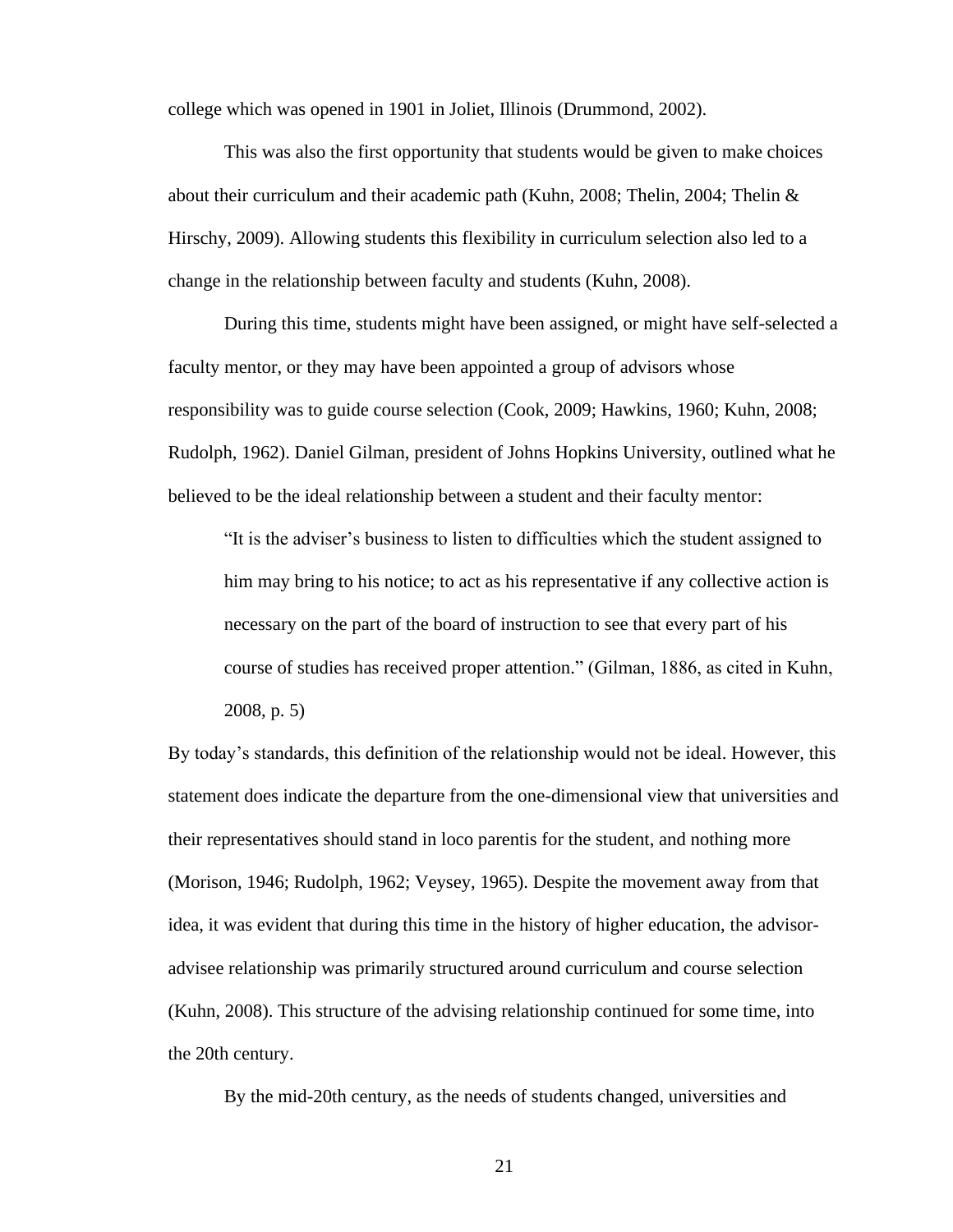colleges began establishing formal mentorship or advising systems, which were designed to address more than the students' class choice (Cook, 2009; Hansen, 1917; Nidiffer, 2000; Veysey, 1965). More and more institutions were looking for ways to connect with students and ensure smooth transitions into higher education. This was the beginning of the retention initiative.

Cook (2009) stated that in the 1940s and 1950s faculty members were still the "primary academic advisors for students" (p. 18). In the 1960s, while faculty advising was still the primary delivery system for academic advising, two new delivery systems were introduced: the "centralized advising center and peer and para-professional advising" (Grites, 1979). Advising was also defined separately from counseling. According to Mueller (1961), the term *advising* was reserved for simply helping students with academic planning, and counseling was designated a more "extensive" endeavor.

This third era of advising was characterized by the inception of formal research on academic advising, the development of academic advising theory, and the implementation of multiple models of academic advising (Grites, 2013). By the mid-1950s, the need for academic advising had in increased significantly in response to the growth in student enrollment. However, with the additional advising responsibilities, compensation and the rewards for faculty were nearly nonexistent. This led many institutions to begin employing non-faculty, primary role advisors (Cook, 2009). However, in some instances this was not well received and caused tension between these new staff and faculty. Some felt that the role of advisor should not be separated from the role of faculty (MacIntosh, 1948; Roberston, 1958). The concern was that advising centers were primarily created in order to deal with growing student enrollment and faculty disinterest in advising, rather than in response to the students' best interests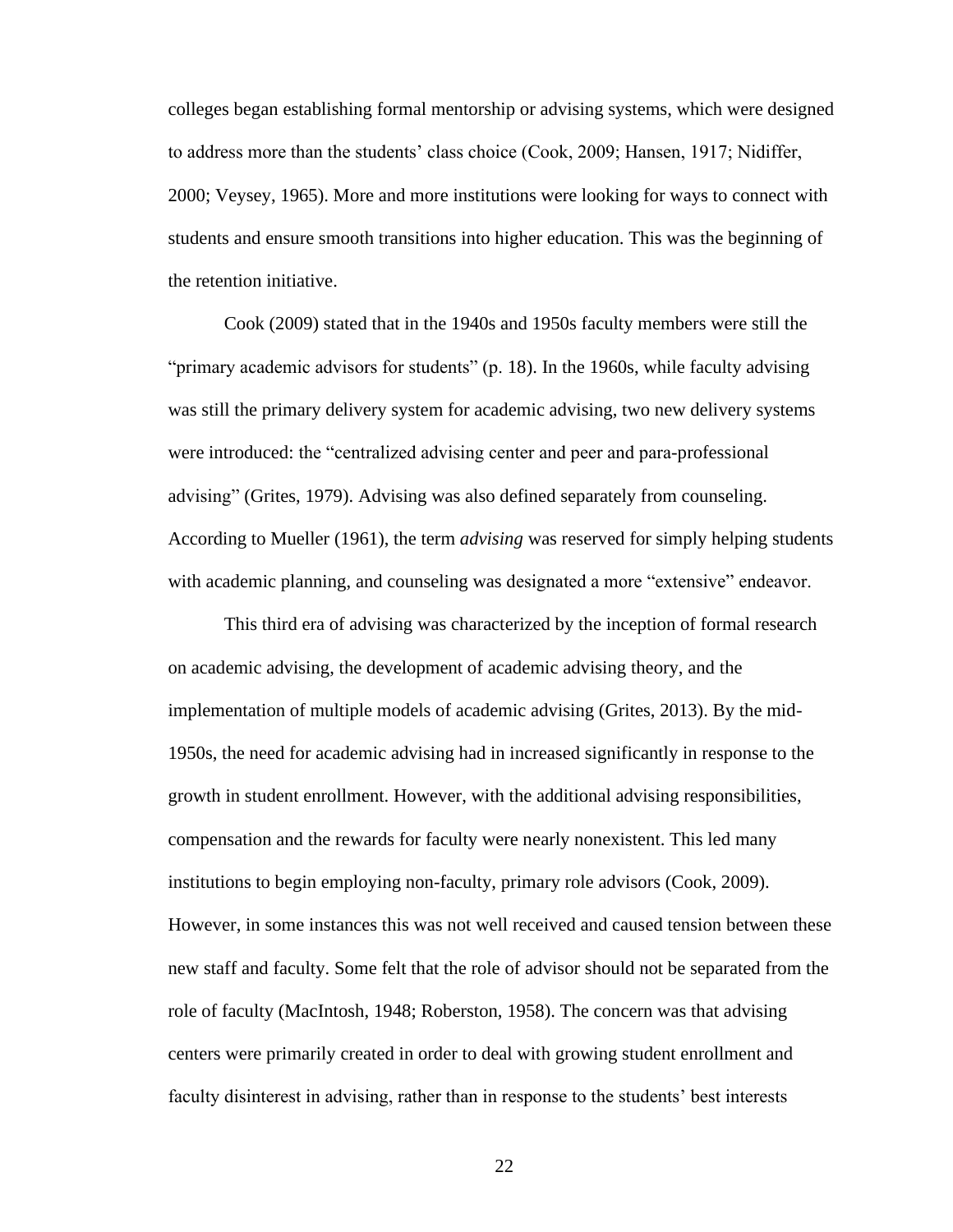(Cook, 2009).

This debate precipitated one of the first formal reports on academic advising in the United States (Robertson, 1958), which examined 20 campuses across the nation and determined the following: "advising a) should not be mandatory, b) is an extension of teaching and advisors should be teachers, c) needs a published, clear philosophy on each campus, and d) is a college responsibility" (Cook, 2009). The report also documented a growing trend of "mutual suspicion, mistrust, and hostility that existed between faculty and professional advisors" (Cook, 2009).

The demand for academic advising services only grew in the 1970s as the growth of community colleges, open admissions policies, and federal financial aid allowed more diverse student populations to have access to higher education (Cook, 2009). Although the demand was increasing, the delivery of the service varied. Academic advising began to take various shapes, based on the demographics of the institution, models of delivery for advising, theories of advising, and types of academic advisor (Kuhn, 2008). The expansion of services highlighted a need for more research and examination of the role of academic advising in higher education. In 1972, the Carnegie Commission on Higher Education issued a report, which recommended that "emphasis should be placed on advising as an increasingly important aspect of higher education" (p. 57). Additionally, in 1972, two foundational theoretical pieces were written on the importance of academic advising in the life and success of college students (Crookston, 1972; O'Banion, 1972). Both articulated that students should play a more active role in the decision-making process, and that academic decisions should be made using a holistic view of the student's life and goals.

By the late 1970s, academic advising had become a uniquely defined act separate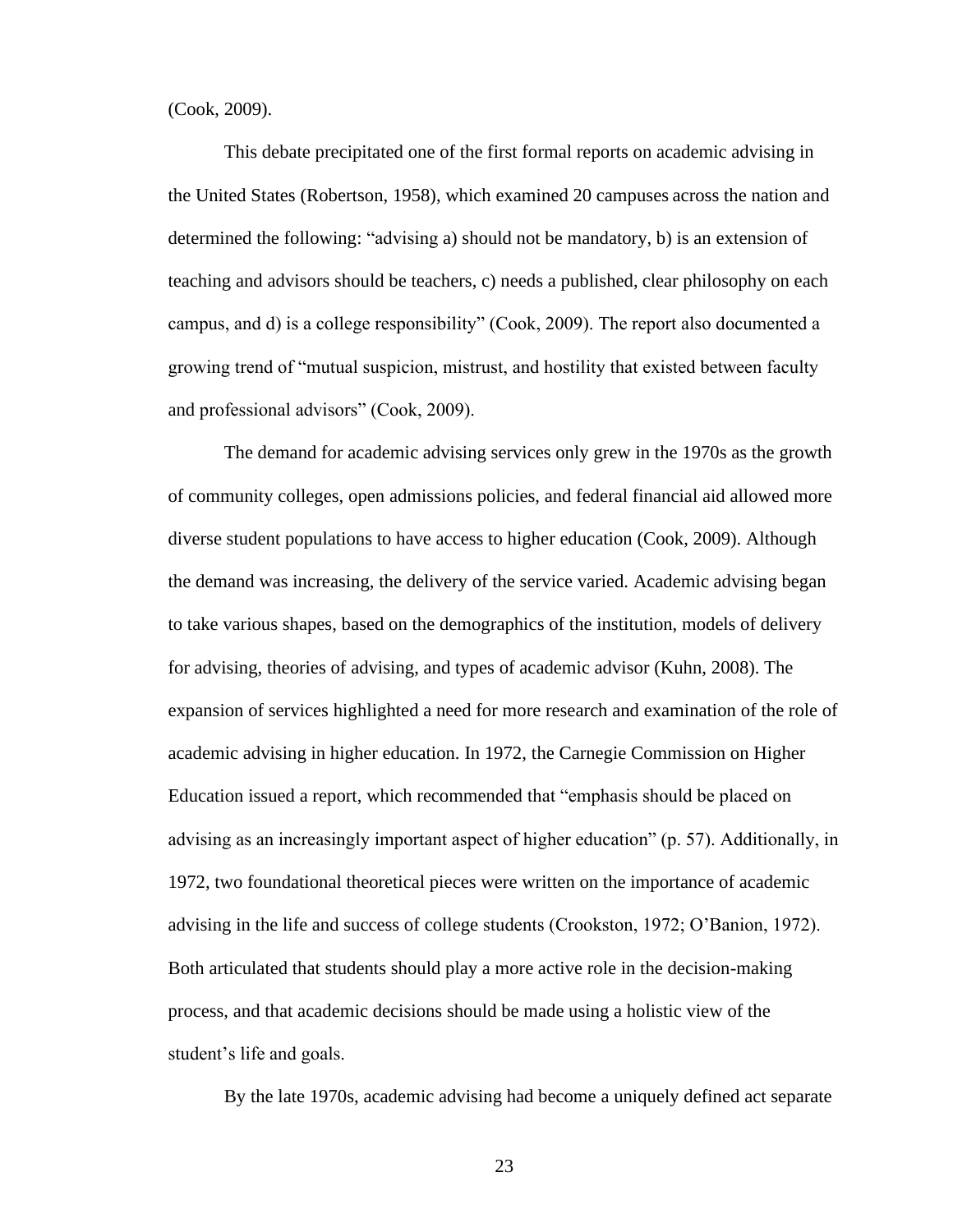from other aspects of student services. In 1979, NACADA was officially established with 429 charter members (Cook, 2009; Thurmond & Miller, 2006). NACADA members continued to develop and publish work on theoretical models academic advising (Cook, 2009). Several national surveys explored the notion of academic advising, and in 1986, the Council for the Advancement of Standards in Higher Education (CAS) published standards for a variety of student-centered programs and services within higher education, which included separate standards for academic advising (Cook, 2009). Advising research conducted in the late 20th and early 21st centuries continued to focus on several aspects of advising, including the various models and styles of academic advising, types of academic advisors, and how advising relates to student achievement and retention (Cook, 2009).

The fourth era of academic advising saw practitioners working to formally identify the role of advising in higher education. Advising professionals also worked to demonstrate their value to external stakeholders (Himes & Schulenberg, 2016). During this era of increased student enrollment and diversity of students, focus was shifted to efforts to increase students' retention and completion (McPhail, 2011).

Formal advising research expanded by borrowing theory and methodologies from other established academic disciplines such as education, sociology, and philosophy (Himes & Schulenberg, 2016). Researchers aimed to solidify the role of advising by exploring it using three different approaches: clarification of the specific purposes of academic advising, thorough examination of advising practice using diverse theoretical perspectives, and intentional contributions to scholarship in academic advising (Himes  $\&$ Schulenberg, 2016). Although there was growth in research related to advising by incorporating other fields, some believed that it was time for a distinctive theory of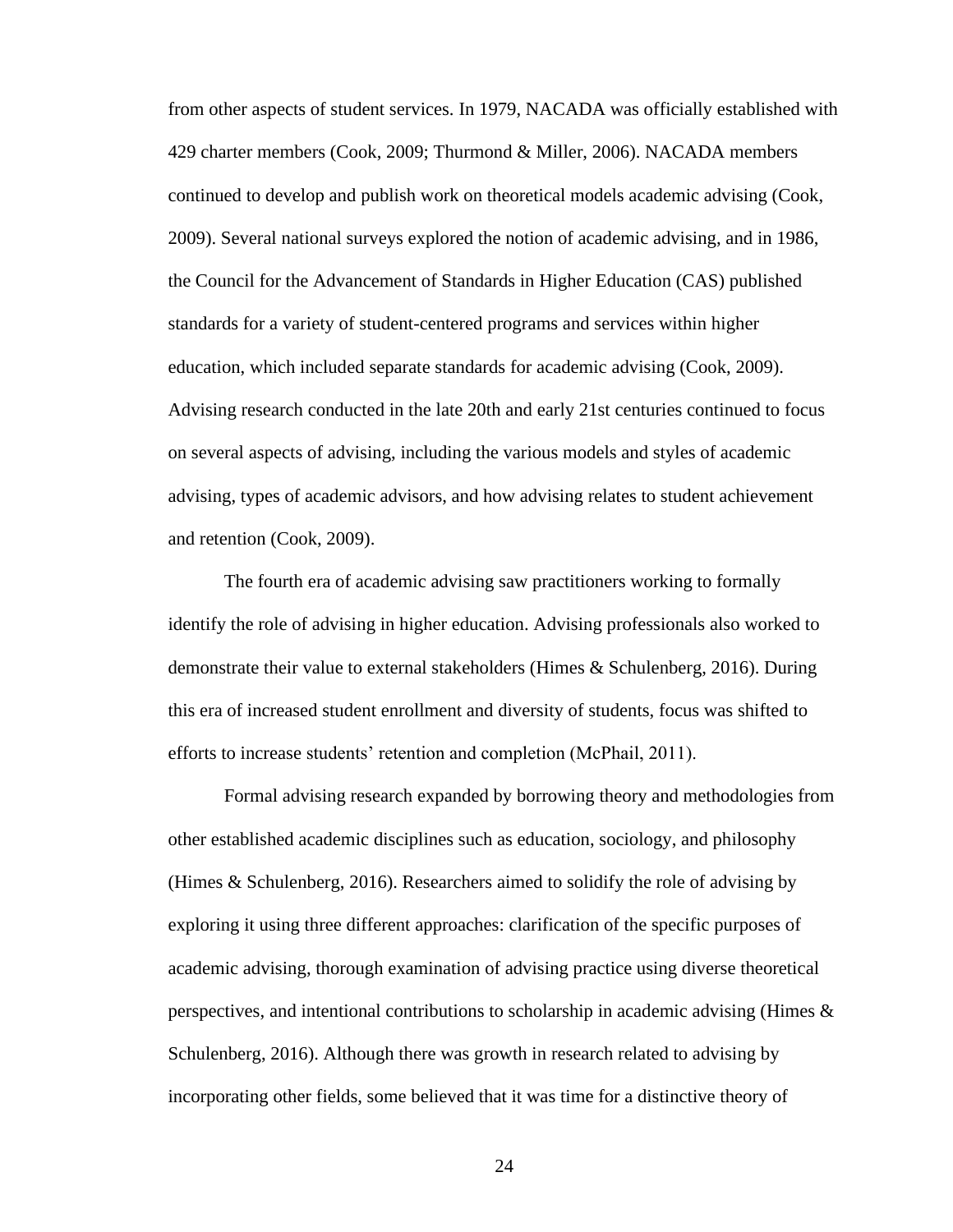advising to help legitimize the profession (Lowenstein, 2013; Schulenberg & Lindhorst, 2008).

The growth of academic advising research in this era led to the creation of a formal concept of academic advising. Identified were three components of the practice of advising: pedagogy, curriculum, and student learning outcomes (NACADA, 2006). This desire by practitioners for an exclusive theory of practice also led to the creation of formal advisor competencies, which have been utilized as the foundation for future research into the practice of advisor development (Cate & Miller, 2015).

This era saw primary role advisors begin to engage actively in generating research (Aiken-Wisniewski et al., 2010). Additionally, added emphasis on research-driven practice became a significant focus of professional development for academic advisors (Aiken-Wisniewski et al., 2010). There was also consensus regarding professionalization, and that being an active researcher should be included in the duties of a primary role advisor (Aiken-Wisniewski et al., 2010; Himes & Schulenberg, 2016; Schulenberg & Lindhorst, 2010).

#### **Academic Advising Types, Models, and Approaches**

Not all institutions of higher education are the same, nor are the needs of their students. Therefore, academic advising programs have varied widely from institution to institution (Crockett & Levitz, 1982). As advising was being established as a professional service, Crockett and Levitz (1982) identified several factors that should be considered when creating a model of advising: the needs of the student, current organizational structure, goals and outcomes, resources, and caseload (pp. 40–43). Winston et al. (1984) stated that most importantly, "academic advisors should want to advise, be trained to advise, and be evaluated for their work" (p. 24).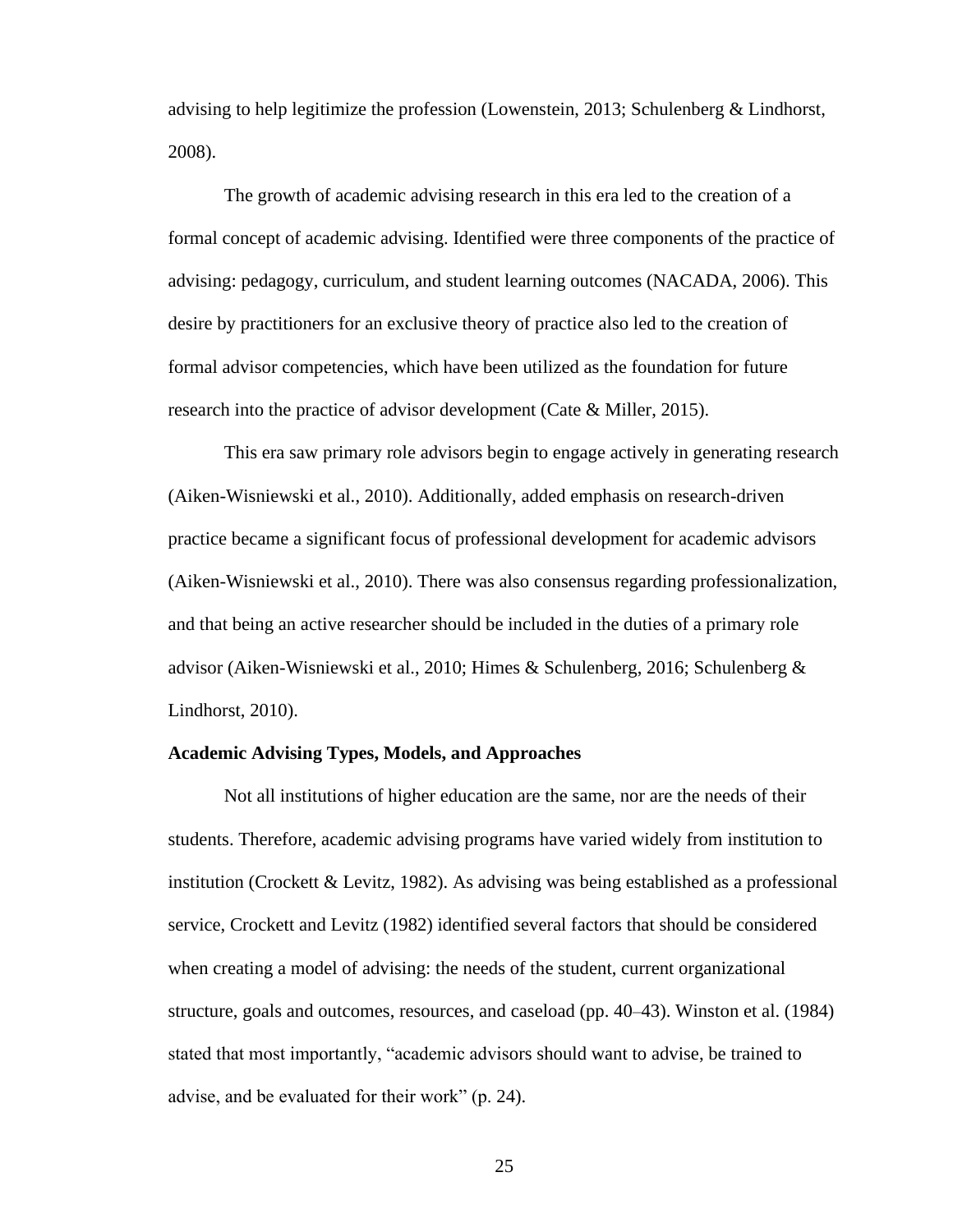There are three primary components that distinguish advising models from one another. The first is to examine who is delivering the advising, whether it be classroom faculty or primary role advisors. Also, of importance is what organizational model of advising is used at a particular institution and what advising philosophies and practices are in place.

# *Academic Advising Types*

Until the fourth era of academic advising, most institutions relied solely on faculty advising as the primary mode of academic advising delivery (Carstensen  $\&$ Silberhorn, 1979; Crockett, 1982). However, as higher education evolved and became more complex, the faculty/mentor and student relationship changed and became more complex as well (Hemwell, 2008). Faculty were given increased responsibility, and curriculum changes made the task of advising more challenging. Issues such as lack of general university knowledge, lack of information regarding policies and procedures, and lack of compensation for advising duties are common considerations when examining the challenges of a faculty-based model for advising (Crockett, 1982). The decrease in the number of programs that relied exclusively on faculty members for academic advising may have been attributed to these issues (Hemwell, 2008).

However, during the late 1970s and early 1980s, more universities began to adopt a model of academic advising that included centralized or primary role advising. The 1998 ACT survey indicated a rise in popularity of primary role advisors in the late 1990s (King, 2008). According to the ACT National Survey (2004), within 2-year public, 2-year private, 4-year public, and 4-year private institutions, 64% of all primary advisors were full-time primary role advisors, 20% of primary advisors were faculty who had advising duties in addition to teaching and research responsibilities, and 5% were part-time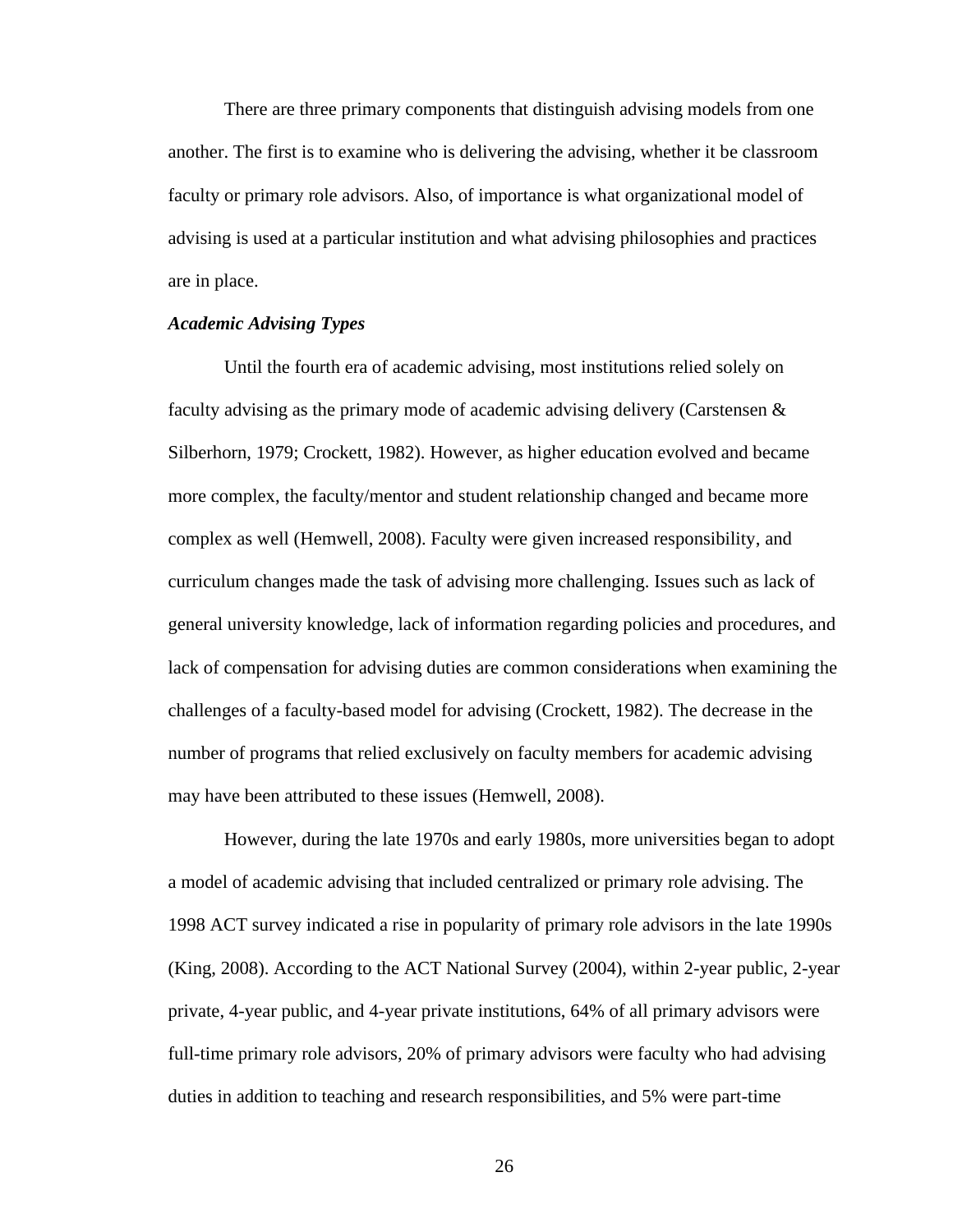primary role advisors (Habley, 2004, p. 64). Within public 4-year institutions such as the institution researched in Habley's (2004) study, 74% of primary advisors were full-time primary role advisors, 16% of primary advisors were faculty who had advising duties in addition to teaching and research responsibilities, 6% were part-time primary role advisors, and 1% were para-primary role advisors such as graduate students or technical assistants (p. 64).

The major advantages of primary role advisors are that they are free of agendas and loyalty to an academic department, and more likely to have professional development and training in academic advising practices (Crockett, 1982). However, Crockett noted that primary role advisors may generally lack knowledge about academic content, struggle with large advising loads, or lack knowledge about graduate and career opportunities (p. 45).

Other types of advisors mentioned in related research include peer advisors (other students) and para-primary role advisors (Crockett, 1982). These types of advisors did not make up a significant percentage of academic advisors, and while they were found to help alleviate advising load, these types of advisors may have struggled to provide developmental advising and may not be trained to deal with complex problems (Crockett, 1982).

A 2011 national study of academic advising found that while full-time faculty and primary role advisors are still the most common types of advising personnel, most types of institutions listed at least five types of advisors utilized on their campus (Carlstrom, 2013a). These types of advisors included full-time faculty, adjunct (part-time) faculty, full-time primary role advisors (now commonly referred to as professional advisors), adjunct (part-time primary role advisors, paraprofessional advisors, graduate students,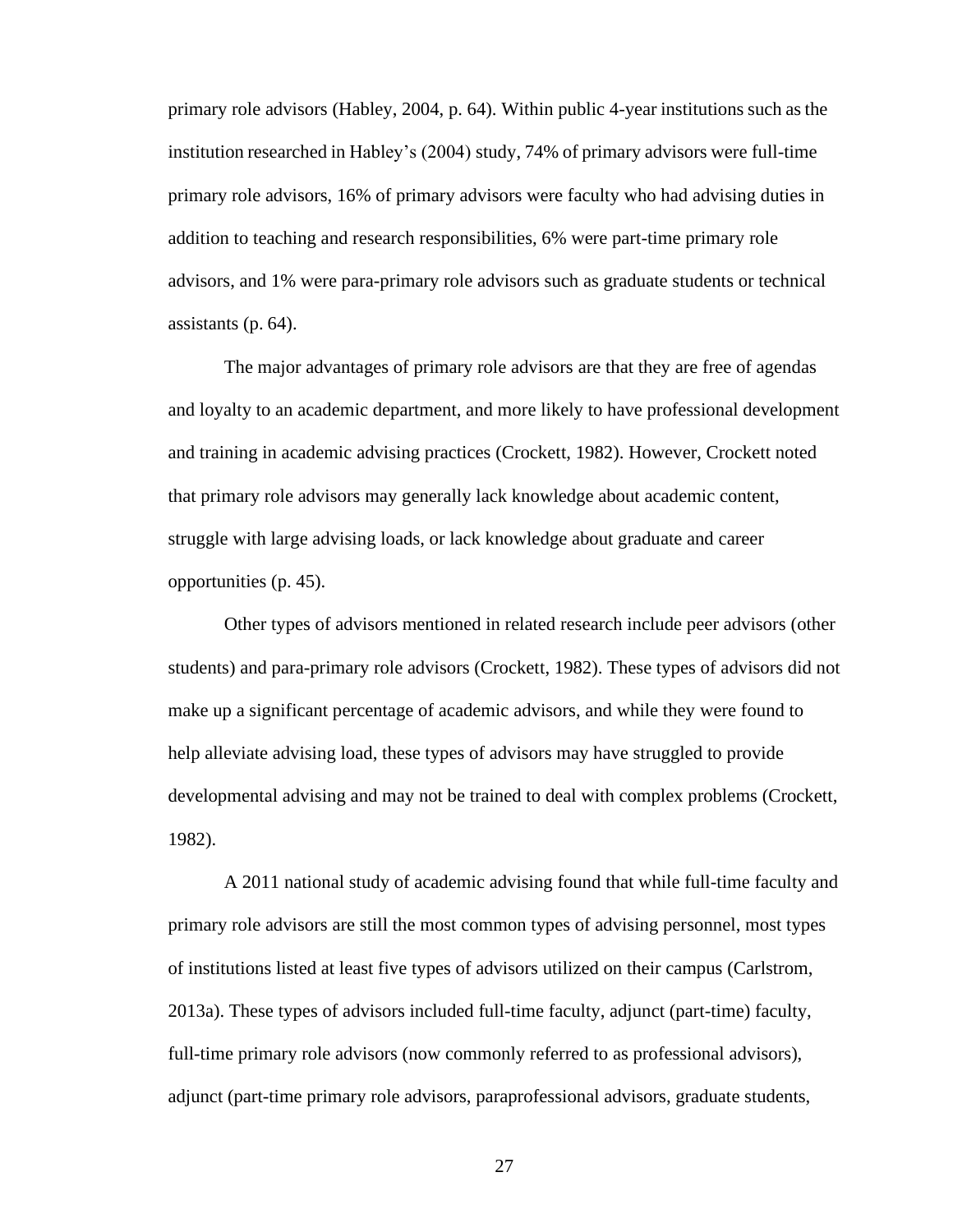and per advisors (Carlstrom, 2013a). Additionally, the results of this study indicated that 63% if participants listed belonging to multiple types of these roles. Data also suggested that primary role advisors were more common at medium and large public and private institutions, whereas full-time faculty advisors were more common at small and private institutions (Carlstrom, 2013a).

# *Organizational Models of Academic Advising*

Advising models are defined as the organizational structures of academic advising within an institution (King, 2008). Habley (1988) was the first to develop a categorization detailing the academic advising patterns found in higher education institutions at the time. Following are the seven organizational models as he described them.

In the *faculty-only model*, all students are assigned to a classroom faculty member for advising. Most commonly, the assignment is made based on the student's major, but sometimes the students can be assigned randomly to level the advising loads of faculty in departments with fewer majors. Unlike other models, this model is unique as the organizational model and delivery system are congruent (Pardee, 2004). All other models may utilize a combination of faculty, professional advisors, or even peers.

The *supplementary advising model* assigns faculty advisors to all students, but an office assists the faculty in some way, such as training or serving as a referral source (King, 2008). In the *split advising model*, the initial responsibility of advising students is split between faculty in academic departments and professionals in an advising office. A main advising office/center is responsible for a particular population of students while faculty is responsible for another. The most common example of this model is where the advising office handles students who are undeclared or undecided, then transfers that responsibility to the academic department when (and if) a student declares a major. The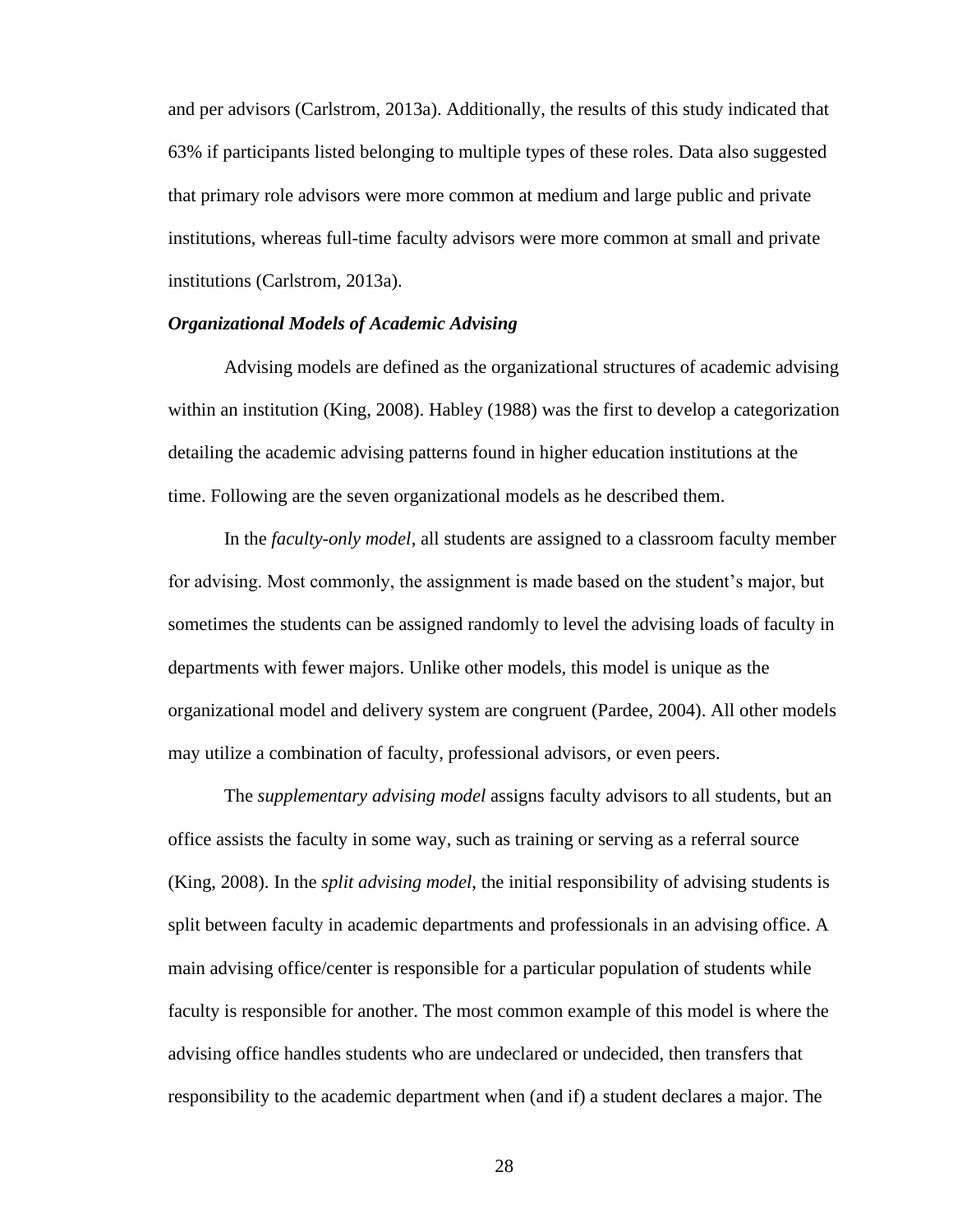same model is often used with students who may have specific needs or circumstances, i.e., athletes, students with disabilities, etc.

In the *dual advising model*, there is a shared responsibility for advising each student. Faculty members provide input relating to a student's academic major or discipline, and advising office staff provide advisement that relates to a student's general education requirements, academic policies and procedures, scheduling of courses, and other administrative responsibilities. Typically, an advising administrator or supervisor manages the advising office staff that are also responsible for undecided students (King, 2008).

In the *total intake model*, the initial advising responsibilities for all incoming students are assigned to an advising office. This continues until a "culminating event" has occurred (Habley, 1983). These events vary by institution and can include the completion of a certain number of credits, maintaining good academic standing, fulfilling specific departmental or general education requirements, or completing a certain set of prerequisite courses needed for admission to a major. Once this event has occurred, the student is assigned to a faculty member based upon the student's major (King, 2008). The initial advising office may have varied responsibilities within the institution, such as academic advising policy or curricular instruction, but this varies.

In the *satellite model* academic advising is coordinated and administered by academic subunits on campus. This model involves advising offices that are maintained and overseen within subunits of an institution (i.e., individual colleges; King, 2008). Within this model, advising responsibilities may shift from advising offices to faculty, or they may be centralized within smaller academic units (King, 2008). Finally, in the *selfcontained model*, "all advising from orientation to departure takes place in a centralized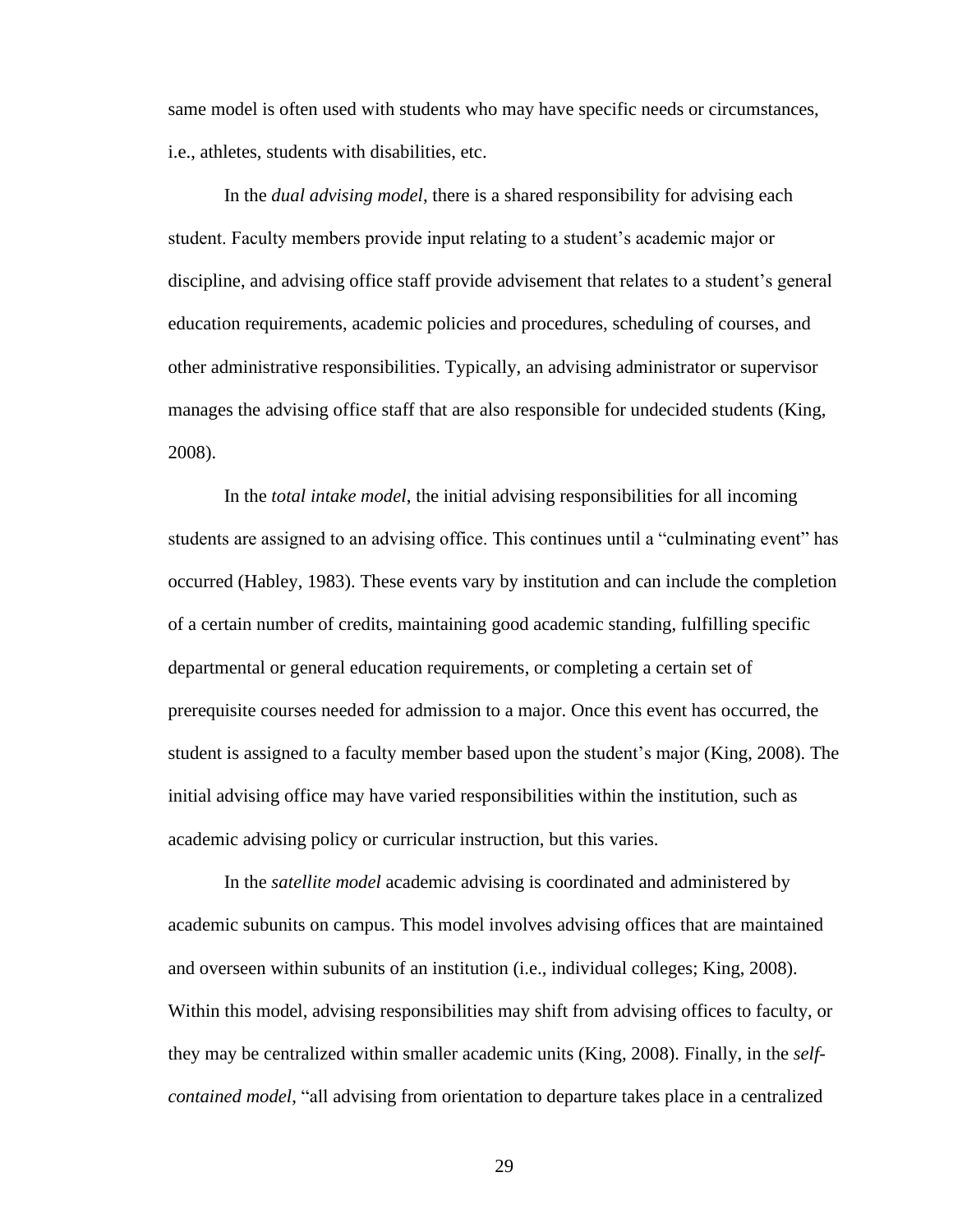unit" (King, 2008, p. 245). This model is the only truly centralized form of advisement for all students. According to the 2011 NACADA national survey, 28.6% of schools used this model (Carlstrom, 2013b).

Components of these models are still being used on many campuses. However, over time, additional factors have surfaced, complicating discussions about today's advising structures (Miller, 2012). These include changes in practice; use of new technologies (particularly in the current pandemic environment); advisee groups with differing needs; and increased accountability, specifically related to assessment of student learning outcomes and benchmarking.

Pardee (2004) expanded on the work done by Habley (1983) and further defined these models as decentralized, centralized, and shared. Pardee defined the decentralized model as one in which both the professional and faculty advisors are located in their own departments. The centralized model is one where both professional and faculty advisors are housed in one administrative or academic area. Finally, the shared model is one in which some professional advisors meet with students in a central advising center, while other faculty advise students based on the students major (Pardee, 2004). According to Miller (2012) the shared model is the most common model for 2-year institutions, and the model that the research site for this study utilizes.

# *Approaches to Academic Advising*

Crookston (1972), a pioneer in advising research, first outlined a theory of developmental advising, which has largely shaped the field for the last 45 years. In his developmental model, he described a relationship where "the academic advisor and the student differently engage in a series of developmental tasks, the successful completion of which results in varying degrees of learning by both parties" (p. 13).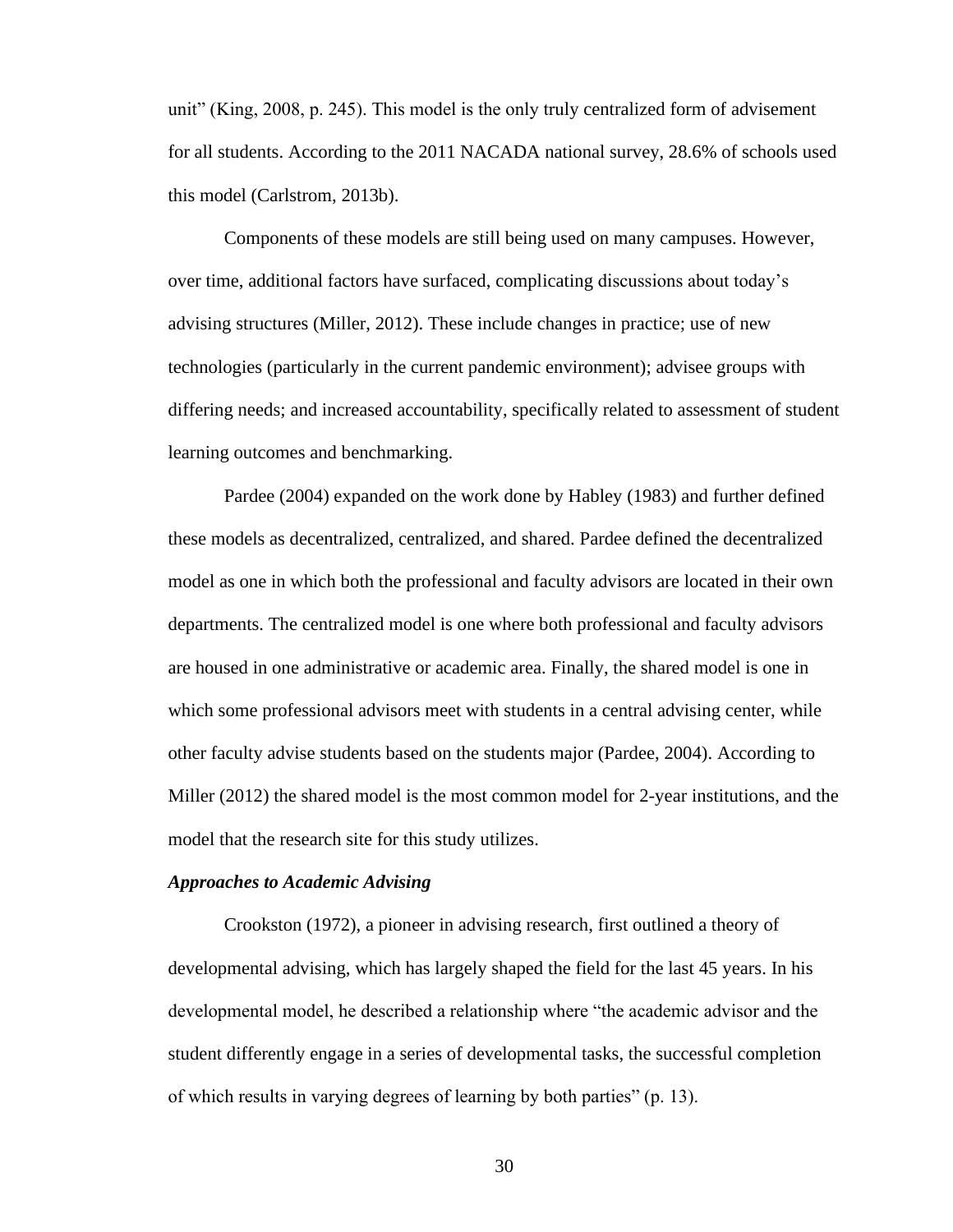O'Banion (1972), another early theorist in advising research, asserted that the goal of academic advising was to "help the student choose a program of study which will serve him in the development of his total potential" (p. 12). To accomplish this, he outlined a process of advising which explored life goals, vocational goals, program choice, course choice, and scheduling choice. This process was to take place in that particular order, as to contextualize program and course choice in the holistic picture of "who and what" the student wanted to be.

These two theorists developed the foundation for most of the later research on academic advising. Much of the additional research on academic advising styles continued to focus on subcategories, based on a broadly defined developmental perspective. Inconsistencies in advising literature have caused an ongoing debate regarding the most effective approaches to promote effective academic advising strategies (Himes, 2014; Paul & Fitzpatrick, 2015). Advising approaches vary within higher education institutions (Himes, 2014).

Many institutions will promote a prescriptive, or "cafeteria" style of advisement, through which student inquiries are discussed in an authoritative manner (Donaldson et al., 2016). *Prescriptive advising* includes one-way communication in which the advisor assists the students with logistical details of course selection and registration(Anderson et al., 2014). A prescriptive style of advising in which the student is addressed in an assertive way might work for some students, but others might benefit from a different advising approach (Donaldson et al., 2016). Students who are involved in prescriptive advising may expect to utilize their academic advisor as a resource only for scheduling and feel satisfied with the advisor because the advisor meets the student's expectations (Donaldson et al., 2016).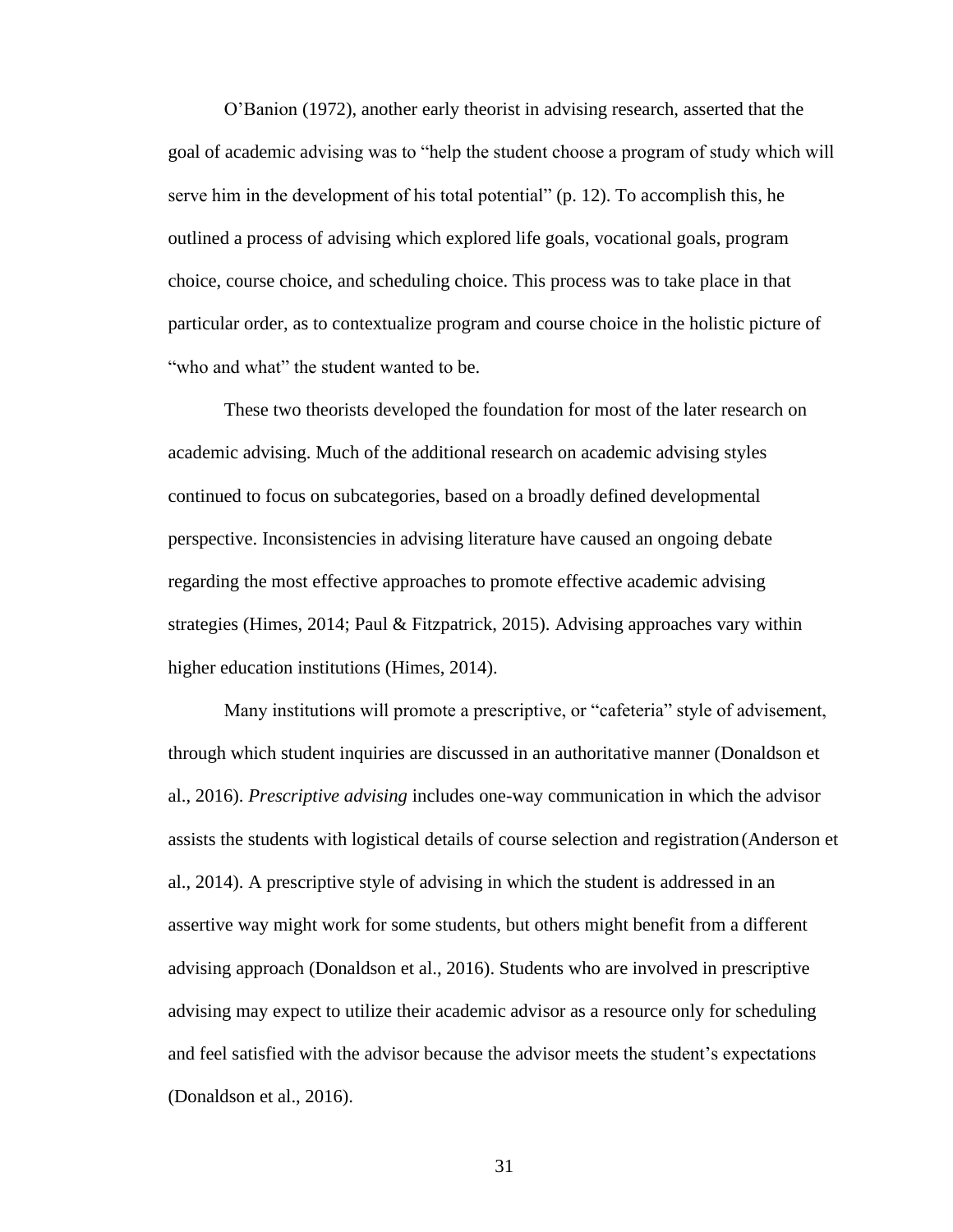Academic advising at the community college level is often prescriptive, and can be challenged by high student-advisor ratios, rushed advising sessions, fragmented and inconsistent delivery, conflicting information, long waiting periods for advising, lack of assigned advisors, and little planning or follow-up beyond the first semester (Darling, 2015). This study will address students' perceptions of these challenges in this environment.

Based on Tinto's theory (1975), advising support should be provided in an intensive way to assist students with life and career goal exploration in alignment with academic program choice to create a clear academic plan (Gordon & Steele, 2006; O'Banion, 2012). However, this ideal form of advising requires time and resources. Due to budget constraints and large student volume, a typical advising session at the community college may only last 10–15 minutes, and the topic of the session may be limited to developing a course schedule only for the upcoming semester (Jaggars  $\&$ Fletcher, 2014). Considering that a higher percentage of students who enroll at community colleges are academically underprepared as compared to their peers at universities (McCabe, 2003), there is a clear need for community colleges to offer more robust student support through academic advising programs.

*Developmental advisement* is another approach, and it provides a basis for shared responsibility between the student and the academic advisor working together toward student achievement of academic goals (Donaldson et al., 2016). Developmental advising supports students in the journey to achieve their educational and personal goals through the utilization of college resources (Grites, 2013). A strong developmental academic advising plan can promote student interaction with faculty and staff to enhance student integration into the academic and social systems within a university (King, 1993).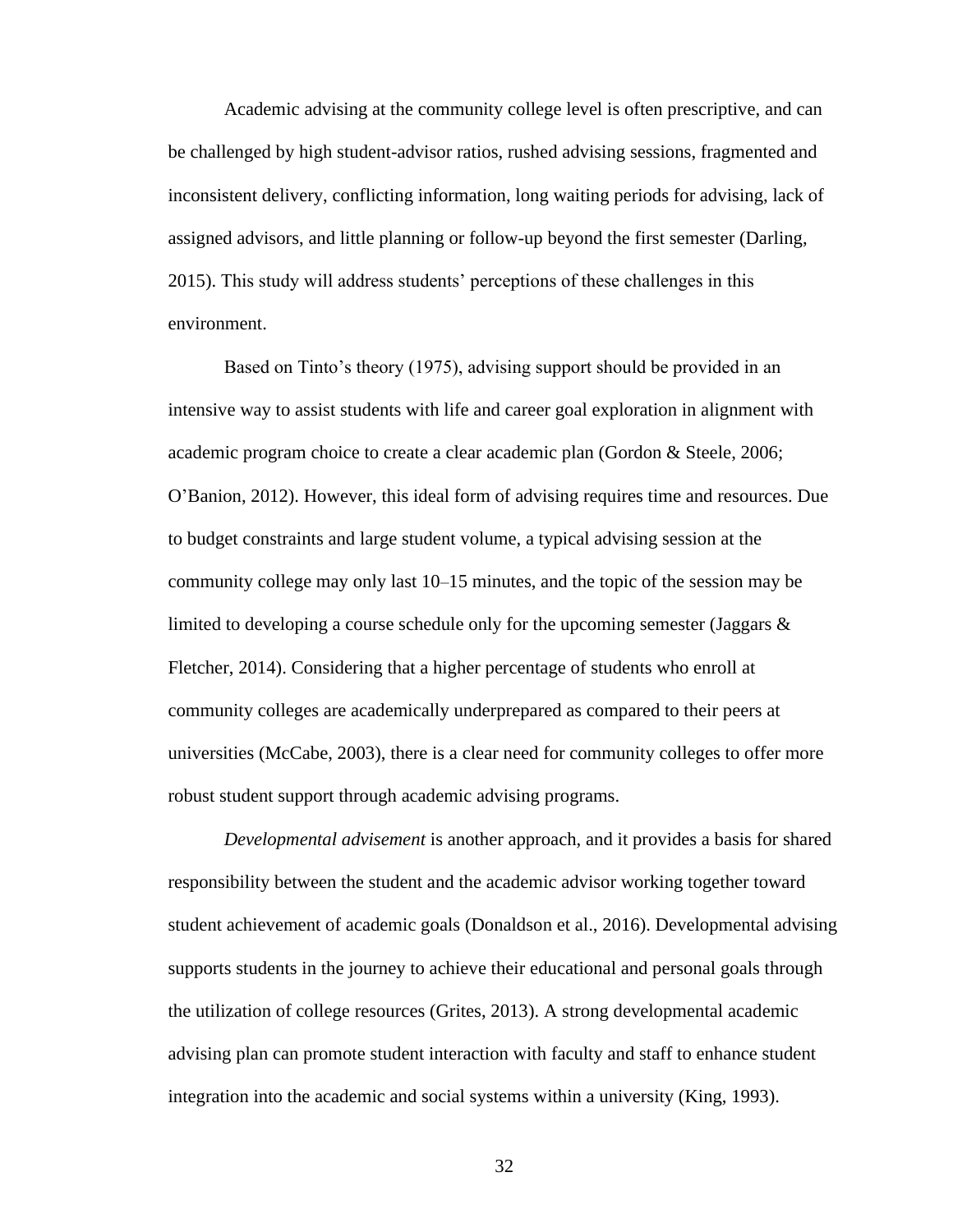Developmental advising as an approach has received positive feedback from students. However, many institutions do not employ this method of advising due to limited resources and the time-intensive professional development needed for academic advisor training (Anderson et al., 2014).

*Intrusive advising* has begun to appear more frequently in current research (Alvarado & Olson, 2020). Using this approach, academic advisors encourage student involvement in the advising process and may require academic advising ongoing enrollment (Donaldson et al., 2016). Academic advisors use their training and counseling skills to personalize each individual student advising appointment (Aiken-Wisniewski et al., 2015).

Intrusive advising allows a student to transition from focusing only on course selection to engaging in dialogue about future academic planning and the resources needed to finish an academic program (Donaldson et al., 2016). By adapting each advising appointment to be specific to a student's needs, advisors can be proactive in addressing barriers to success, rather than being part of a reactive process (Anderson et al., 2014).

Choosing one singular advising approach can become complicated by the many roles an academic advisor may be required to perform. While most academic advising scholars and practitioners generally agree that a developmental advising approach is most beneficial for students, most acknowledge that the majority of their advising follows the prescriptive approach (DeBard, 2004). Moreover, while students are more likely to more favorably perceive a developmental advising approach, students most value the advisor's ability to provide a personalized and efficient advising experience (Gravel, 2012; Harris, 2018). Students tend to value advising that provides accurate information regarding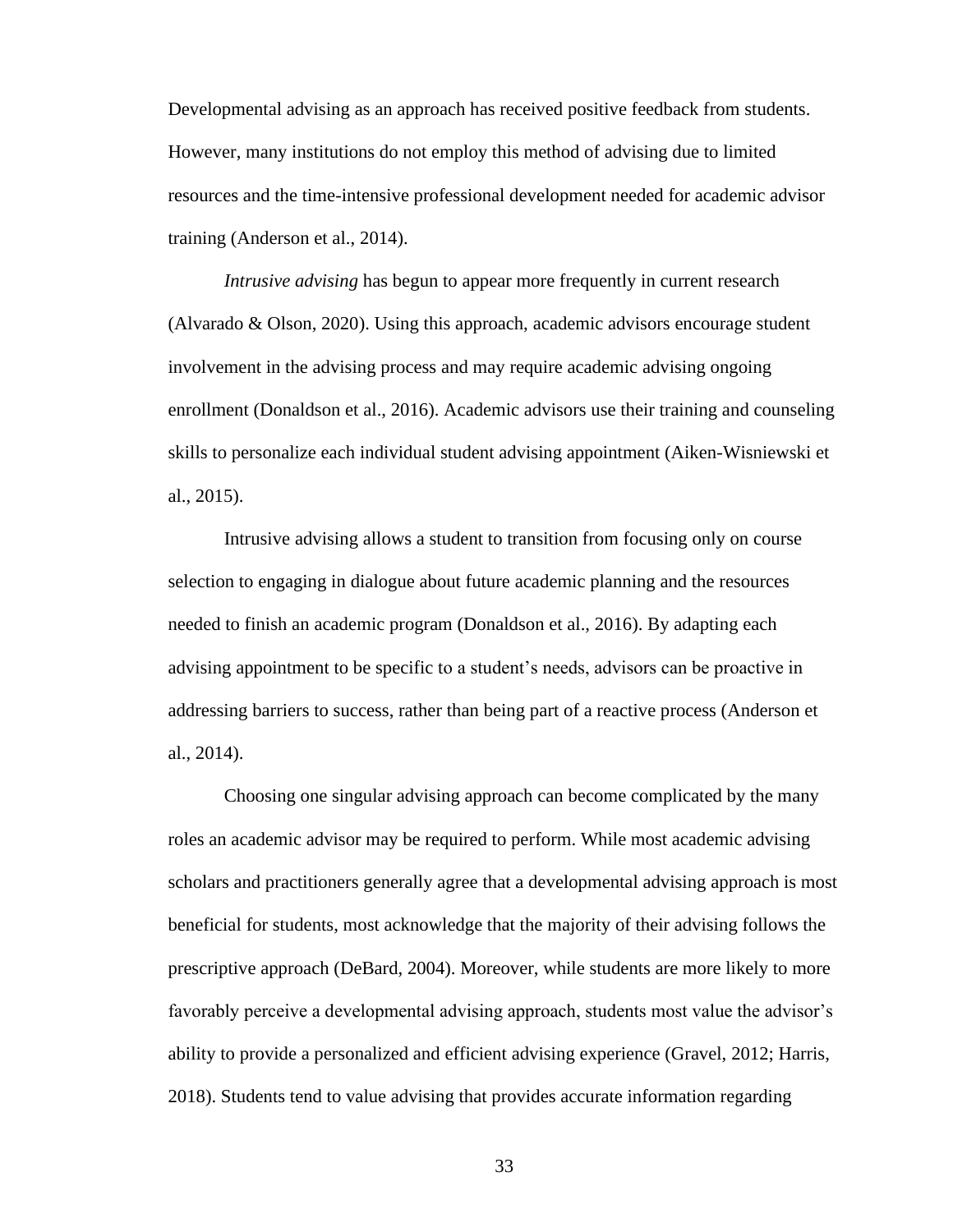important institutional information or degree requirements above all else (Smith & Allen, 2006). Some students have also reported the advising approach used by their advisor is less important than other variables, such as the depth of the advising relationship and the ability to develop a connection (Mottarella et al., 2004).

In an effort to foster a feeling of connectedness to an institution, intrusive advising proves to be one of the more effective advising approaches, as advisors can intervene at critical points in a student's educational progress (Rodgers et al., 2014). More recent practical and theoretical literature focuses on the increased racial, ethnic, and cultural diversity of college students. Culturally relevant strategies are needed to address the needs of diverse populations such as adult learners, students of color, students with disabilities, and first-generation college students (Stebleton, 2011). However, research on the impact of these diverse advising approaches on student retention is not in step with the growth of diverse student populations.

Considering the variation in postsecondary institutions, the type of advisement delivery and approach should logically be different across institution types. Even within institutions that follow a shared model (Miller, 2012), it is likely that different individuals at the same institution may use different advising approaches given their diverse roles (Zarges et al., 2018). These varied roles, structures, and approaches make research on advising a challenging undertaking.

## **Students' Perceptions and Experiences of Academic Advising**

Current research on students' perceptions and experiences of academic advising is well documented. Research on student perceptions and experiences of advising is important in order to understand how students value academic advising in the context of their academic experience (Barnes et al., 2010; Fielstein et al., 1992; Hsu & Bailey, 2007,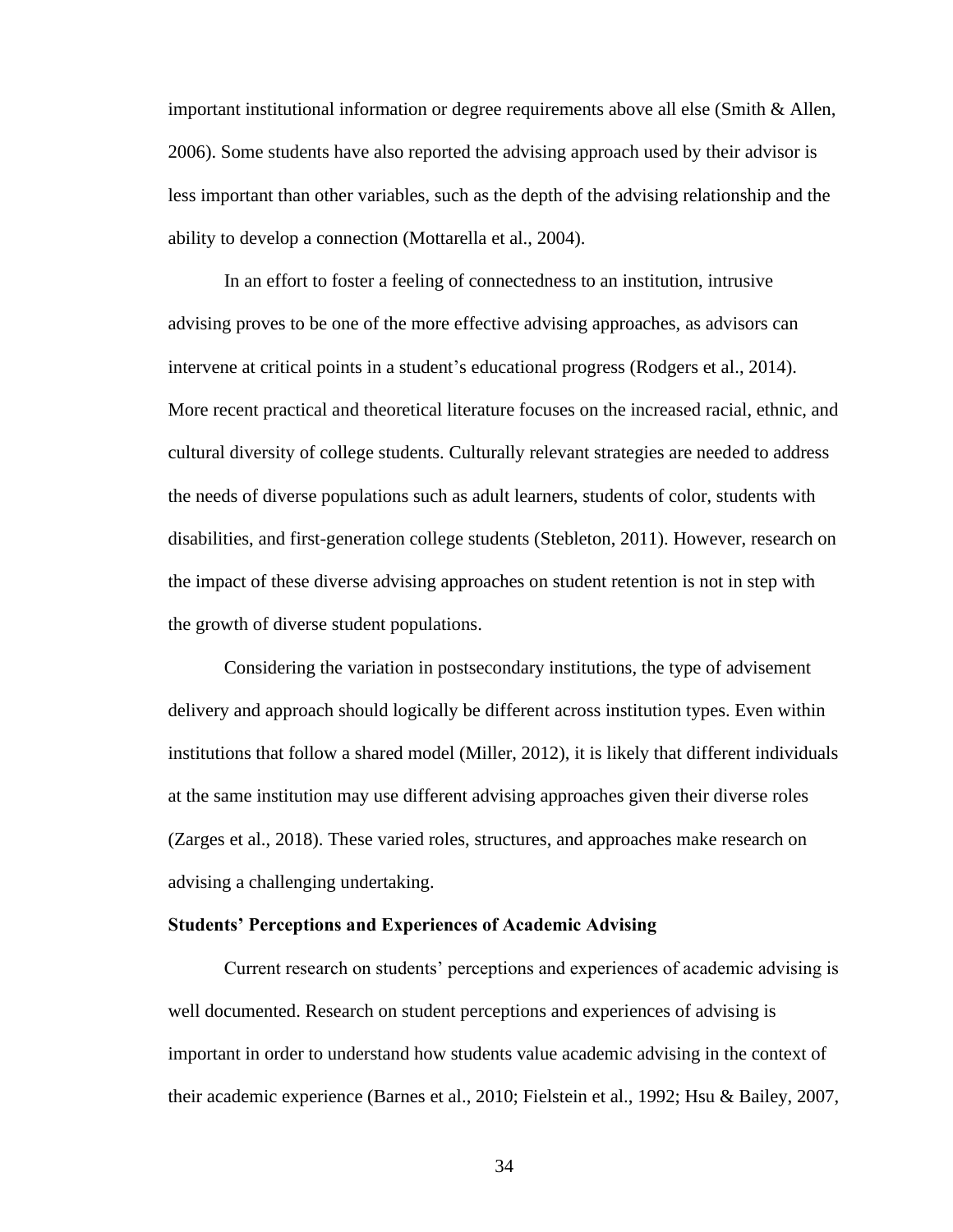Lowe & Toney, 2000; Propp & Rhodes, 2006; Saving & Keim, 1998). Perceptions of positive academic advising experiences have been linked to increased student persistence (Baier et al., 2016).

Many student perception studies focus on the students' perceptions of a specific style of advising such as intrusive, prescriptive, or developmental advising (Hale et al., 2009; Lan & Williams, 2005; Smith, 2002; Weir et al., 2005). For example, the student preference for the developmental advising approach was initially documented in the Academic Advising Inventory created by Winston and Sandor (1984). However, in another survey, it was found that non-traditional students placed less value on developmental advising approaches than did traditional students (Fielstein et al., 1992). These results could indicate that the older student population had less of a desire for a connection and a relationship.

Braun and Mohammadali (2016) collected survey data from 89 undergraduates. They found that the type of advising preferred by students could be linked to students' inclination to be an active participant in the advising relationship. This meant that students who had less of a desire to participate may not have been as satisfied with developmental advising as students with a high propensity to participate. Findings from this study support the theory that advisors should be adaptable and able to modify their advising approach after getting to know students' needs (Braun & Mohammadali, 2016).

Students' perceptions of effective academic advising strategies include required meeting regularly throughout their college experience, rather than a one-time meeting for students at the beginning of their enrollment (Darling, 2015; Turner & Thompson, 2014; Vianden & Barlow, 2014). Unfortunately, advisors may be unable to monitor a student's progress toward meeting goals throughout the year due to a large number of advisees or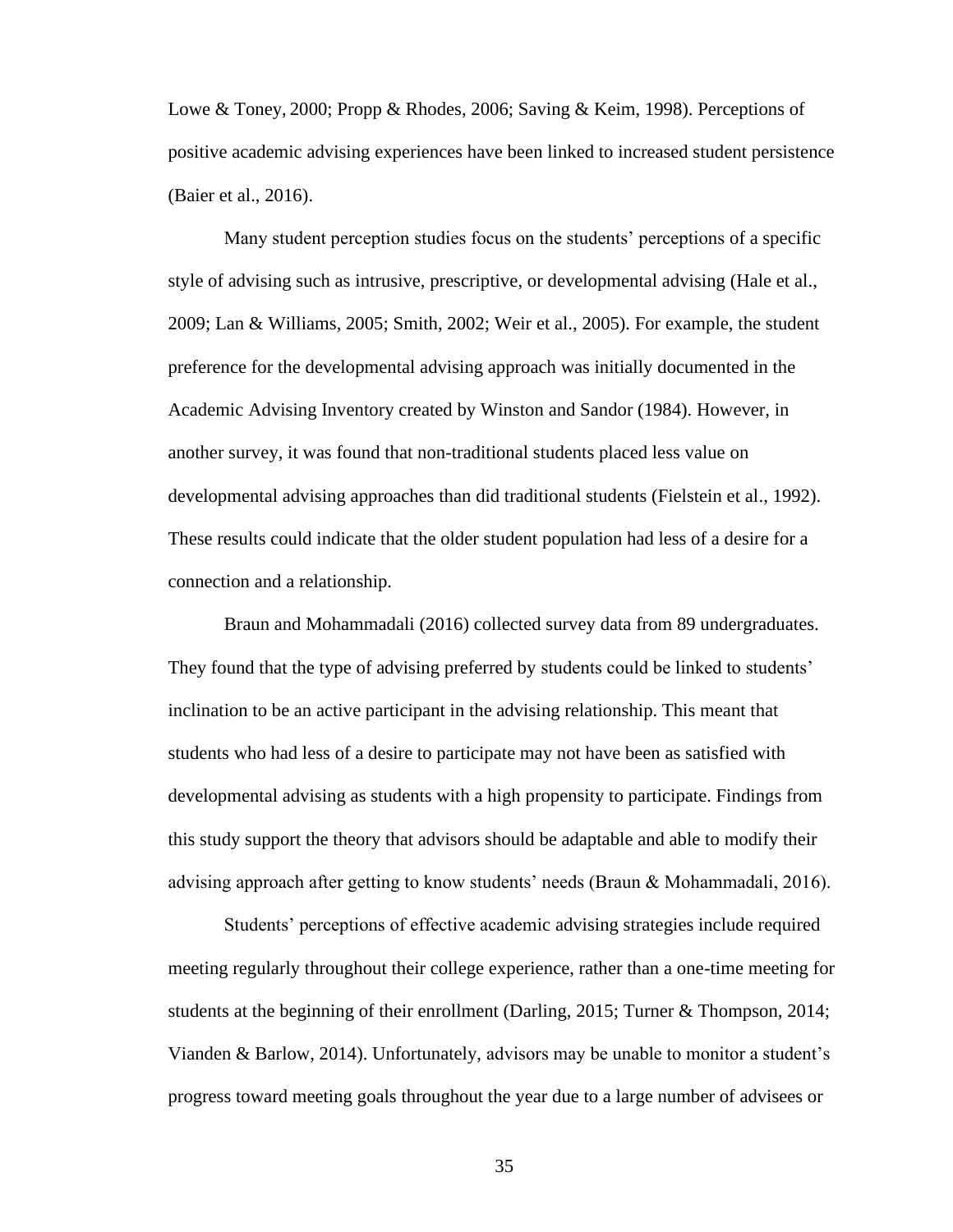extra work assignments (NACADA, 2017). Advisement sessions must take place consistently for students, regardless of how long they have been in attendance (Vianden & Barlow, 2014). An academic advisor's ability to monitor a student's success, personal development, and career decisions can positively shape a student's academic future (Lukosius et al., 2013).

A qualitative study of first-year community college students found that while some may have initially objected to being required to meet with an advisor, many ended up valuing being assigned an advisor with whom they had to meet (Donaldson et al., 2016). Participants expressed that they felt it helped them to develop connections with someone who had something in common with them, and that their advisors truly understood their needs and cared about their success. However, some students in this same study revealed that academic advisors did not offer any knowledge or availability of specific advisement tools. When entering college, students expect advisors to explain the resources available, the website and online software, tutoring resources, and other tools to assist them in assimilating to college.

A single-campus qualitative study of first-year students' experiences of advising (Walker et al., 2017) revealed four major themes: difficulty making the distinction between roles of high school guidance counselors and college academic advisors, advisor communication, student desire for a relationship, and advisor accessibility. The results of this study demonstrate students desire for "individual attention and personal experiences with their advisors" (p. 52). Additionally, the results of this study also suggest that students' perceptions of their advisor's informational knowledge (trusting that they are giving accurate information) are influenced by their advisor's communication skills and style. This study included students working with both primary role advisors working in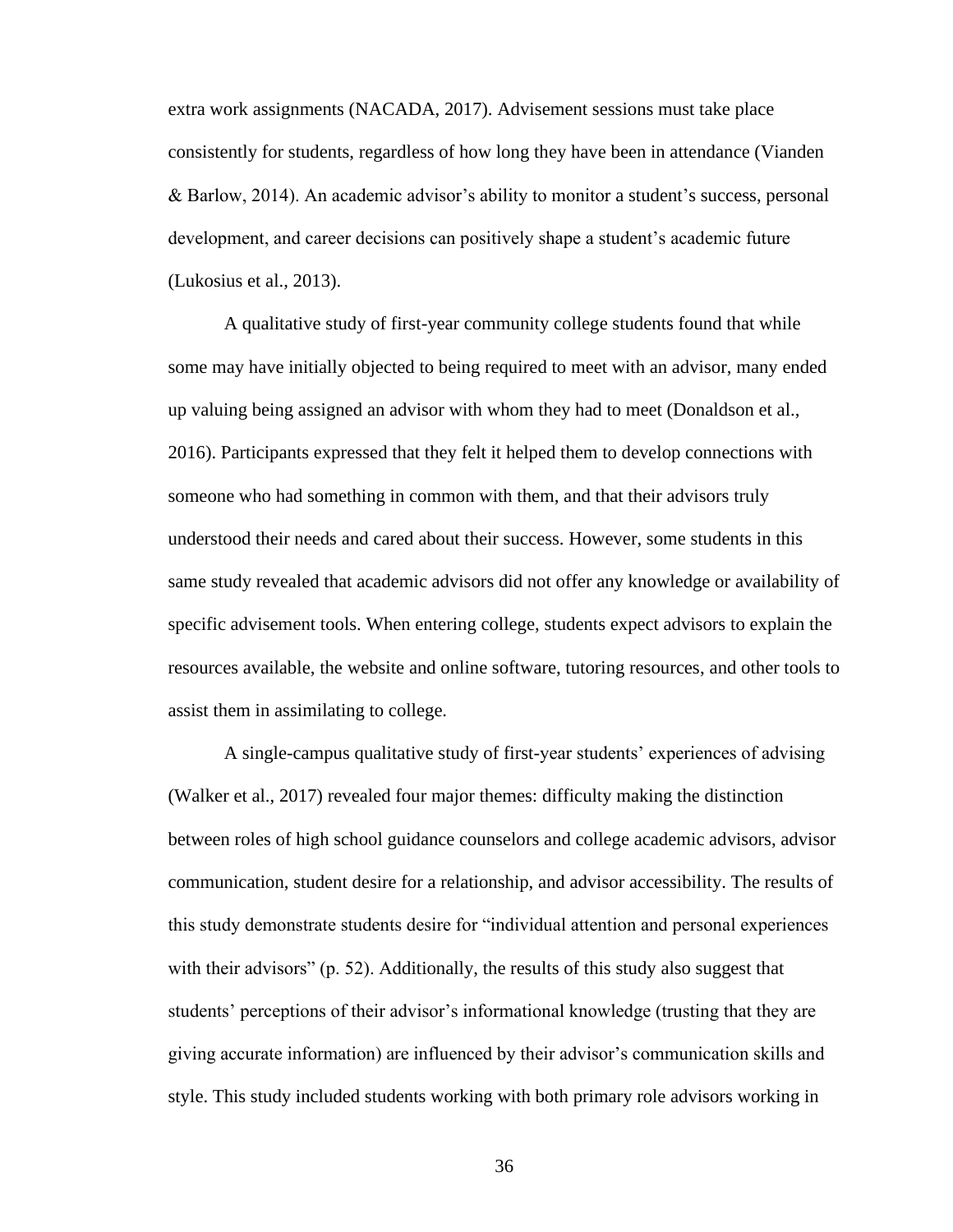advising centers as well as non-academic support advisors (such as veteran and athletic support centers).

Although few studies have been done on students' experiences with specific advising models, Barker and Mamiseishvili (2014) explored student experiences with a shared advising model using phenomenological methods. The results of this study highlighted the importance of building personalized relationships, establishing advisor trustworthiness, and apprehension of the unknown when changing advisors.

# **Chapter Summary**

In this chapter, the theoretical framework guiding this study was expanded upon. Also described was a brief history of the four eras of academic advising in higher education (Cook, 2009; Himes & Schulenberg, 2016). The chapter defined the types of academic advisors, types of organizational models for academic advising, and academic advising approaches (Crockett, 1982; Habley, 1998; King, 2008). Literature relevant to students' perceptions and experiences of academic advising was also reviewed (Darling, 2015; Vianden & Barlow, 2015). There is a great deal of research pertaining to student satisfaction with advising, and that it is a valued service (Baier et al., 2016; Donaldson et al., 2016), but research is lacking on specifically how students' advising experiences impact their perception of overall institutional connectedness. For this reason, this study is relevant and will fill a gap in the literature.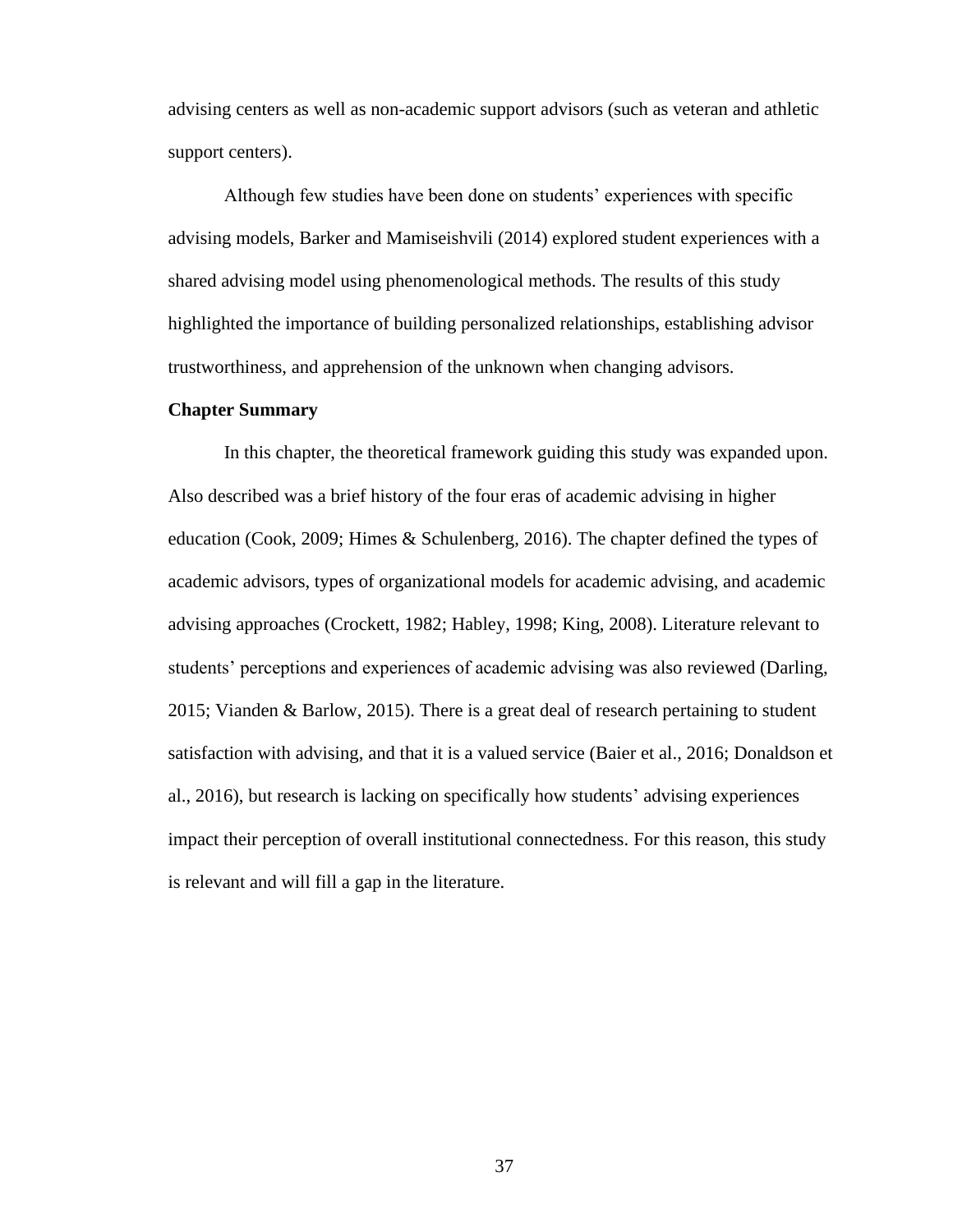#### **CHAPTER 3**

A decrease in student retention rates can often be attributed to a lack of strong institutional relationships between students and academic advisors (Lukosius et al., 2013). If connections with students are not developed, higher education institutions are at risk of losing enrollment, which is costly not only to the institution but also to the student (Siekpe & Barksdale, 2013). As outlined in the previous chapters, the purpose of this study is to examine student perceptions of their academic advising experiences with a primary role advisor at a 2-year suburban community college. The advisement experiences of students can determine what constitutes effective academic advisement toward an overall goal of success and retention (Williamson et al., 2014).

Higher education institutions utilize different strategies to determine rates of student retention, emphasizing how academic advising can support retention (Darling, 2015). Regardless of what strategies are used to determine student retention, institutions are slow in improving their advising programs. Tinto (2012) stated in order to improve retention and graduation, an institution must establish conditions within its system to promote positive outcomes of advising and retention. According to Ellis (2014), an investigation into levels of advisement can help support which aspects of quality advising impact student persistence and success in higher education.

## **Research Questions**

In this study, the following research questions were explored:

- What are students' perceptions of barriers to effective academic advising?
- What are students' perceptions of effective advising strategies or practices?
- How did students' interactions with their advisors impact their sense of connectedness to the college?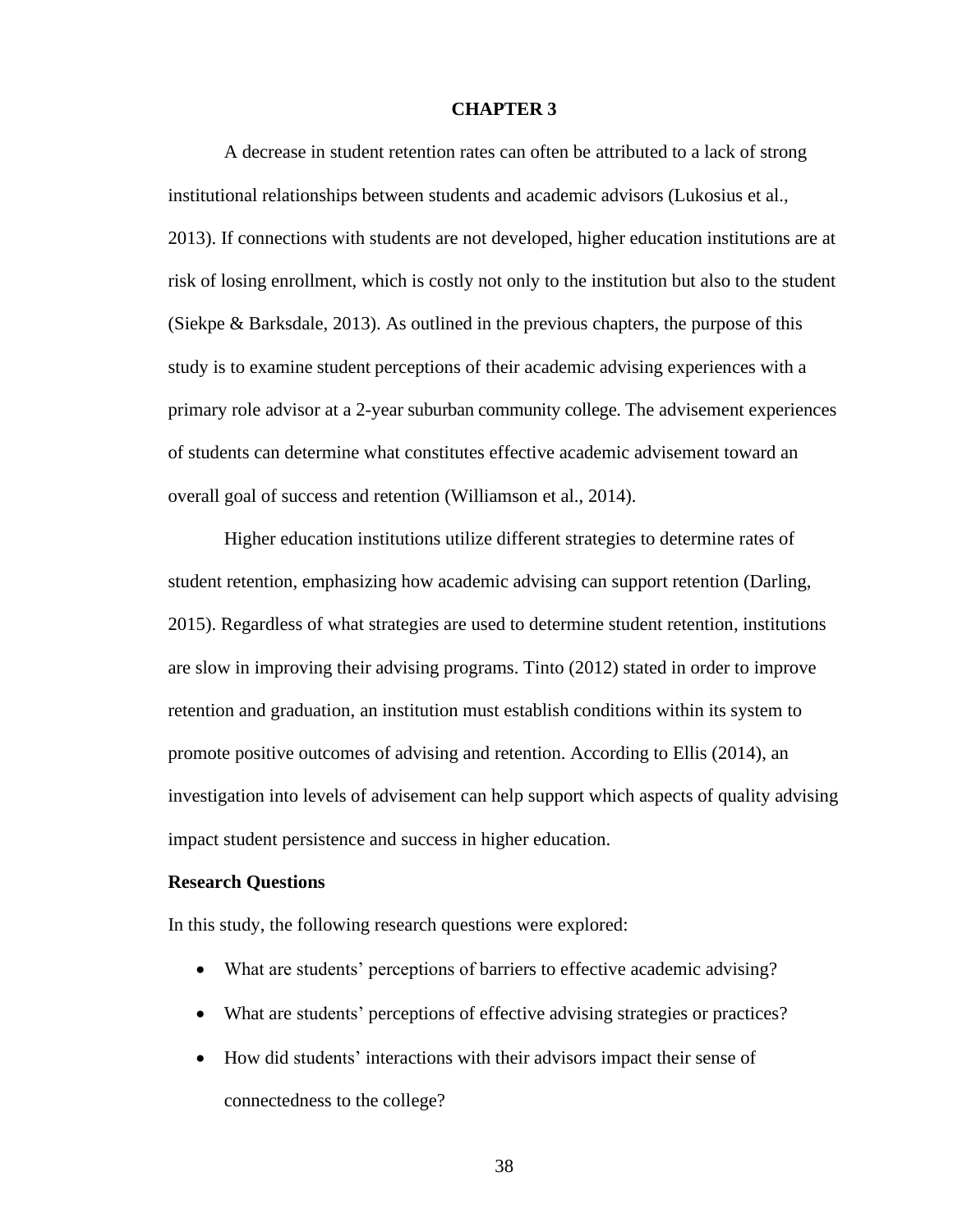#### **Rationale for Qualitative Research as Research Design**

A qualitative approach was chosen as the most appropriate methodology for this study (Creswell, 2014a). By gathering views and perspectives of the study's participants, research methodology can be combined with disciplinary expertise (Yin, 2016). Qualitative research is a commonly used method for understanding the meanings people have constructed, and how a person can make sense of experiences they have in the world (Yin, 2016). Qualitative research relies on the understanding of reasons and opinions of research participants, knowing these feelings can change with time (Lub, 2015).

Creswell (2014b) explained qualitative research as an approach to discovering and understanding the participants' meaning while interpreting the difficulty of a situation. Within the challenge of conducting original research, Yin (2016) emphasized three important objectives for qualitative research: transparency in the process, adhering to the evidence, and giving special attention to detail. Qualitative research involves evolving questions and procedures, data analysis to include themes, and the researcher interpreting the meaning of the data (Creswell, 2014a).

#### **Case Study Approach**

A qualitative methodology using a case study approach was used to understand student perceptions of academic advisement as a part of their experience in higher education. The use of case studies enables the researcher to gain a deeper understanding of how the study participants experienced advisement and their successive responses to such (Yin, 2016). Further, case study as a research practice allows scholars to "capture various nuances, patterns, and more latent elements that other research approaches might overlook" (Lune & Berg, 2017, p. 171).

In *Qualitative Research Methods for the Social Sciences*, Lune and Berg (2017)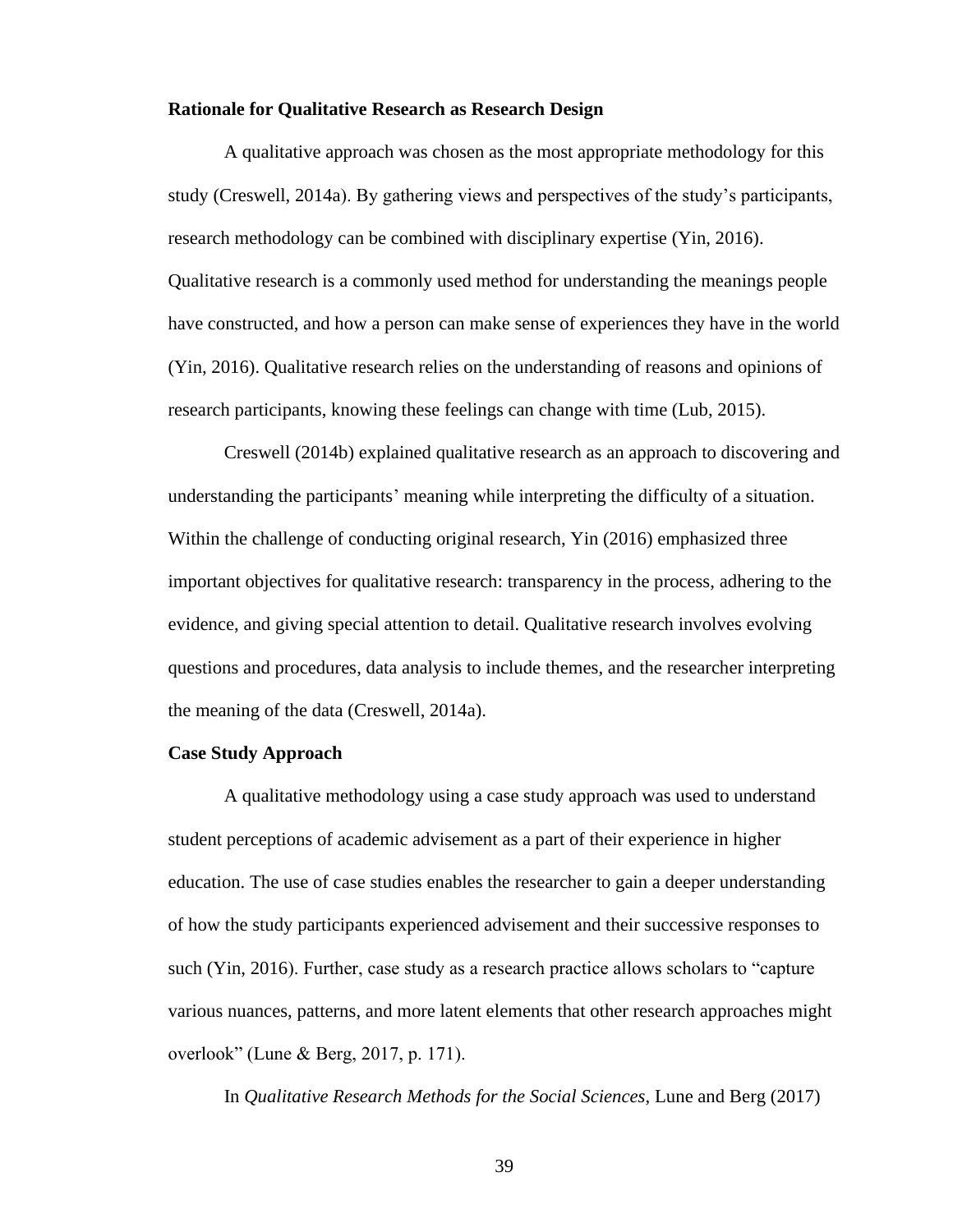detailed two key components regarding the case study approach. This includes viewing the case from various angles to generate a deeper and more comprehensive meaning, guiding the research based upon the principle of "what is this a case of?" (Lune & Berg, 2017, p. 171). They further highlighted that each case study addresses a larger phenomenon that is important for the researcher to keep in in mind when conducting a case study. The larger phenomenon in this study is student retention and the factors that connect students to their institutions.

For this study, I observed and interviewed six subjects, over a 3-week period during the summer of 2021. My focus was to understand students' perceptions of effective advising strategies, as well as weaknesses and opportunities for improvement. This provided me with an in-depth look into advising perceptions from several viewpoints, the most important being the participants' lived experiences. The major advantage to using cases studies is that the researcher can glean a level of detail and information from the subject that may not be available through other approaches (Lune  $\&$ Berg, 2017).

## **Research Site**

The research was conducted at a professional advising office within a 2-year suburban community college in the Northeast. The college offers over 70 associate degree and certificate programs and has approximately 13,000 students enrolled as per Fall 2020 data. The most popular major is humanities and social science. In AY 2017–2018, 1,378 students graduated with a humanities and social science degree, which represented 44.19% of the total graduates. According to the Carnegie classification, the undergraduate setting for this institution is described as: Associate's Colleges: High Transfer-High Traditional. This study was limited to the students who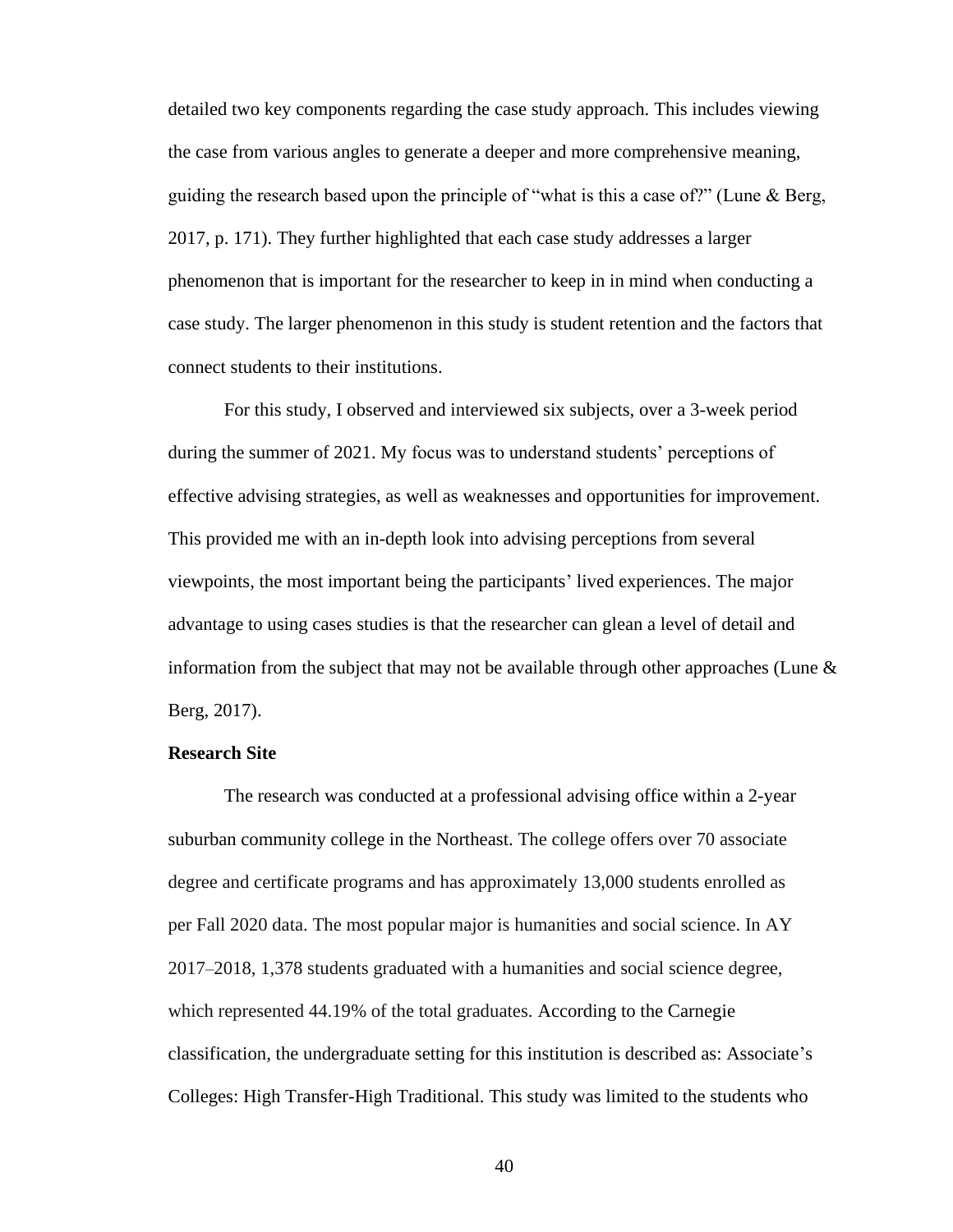were advised by a member of the professional advising staff, rather than a faculty advisor.

The advising model used at the institution is a shared advising model. This model is the most common delivery mode for advising. It involves some students meeting with advisors in a centralized advising office and other students meeting in decentralized academic units (Pardee, 2004). At this institution, students with declared majors are advised by faculty members from their respective departments, while liberal arts and undecided students are advised by a member of the professional advising staff in a centralized advising office.

At the time of this study, the advising center employed six full-time advisors. All six advisors hold degrees in disciplines such as higher education, counseling, or a related field. The full-time staff is supplemented with part-time advisors and faculty advisors during peak periods. There is also a director who oversees the operation. Due to the high student volume and the ratio of students to advisors, services are provided on a walk-in basis, and caseloads are not assigned.

The Institutional Review Board at the research site was presented with the proposed study and gave written consent. Since I am also the director of the advising office, a bias in the research setting may be present. To address this, before each interview and observation, it was made clear to the participants that my role in the study was entirely unrelated to my role as an advising administrator, and open and honest communication was encouraged throughout the process.

## **Population and Sample**

When selecting the study participants, the goal in finding participants is to identify a group who all had a similar experience with the phenomenon being researched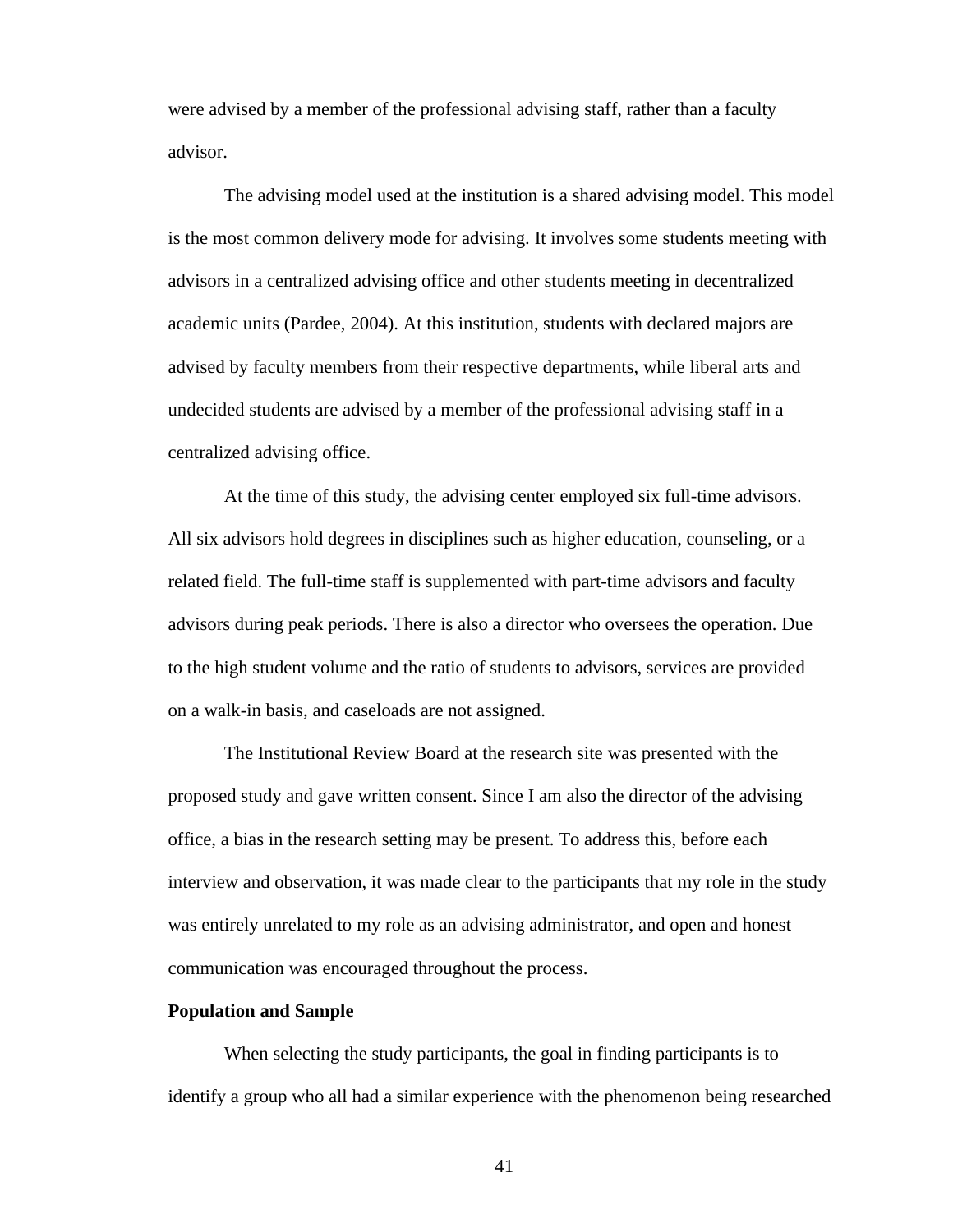(Cresswell, 2014a, p. 206). Therefore, the selection of the sample for this research study was purposeful, and consisted of six students. To be eligible to participate, these six students needed to be enrolled as degree-seeking students and have completed at least two semesters, following Creswell's (2014a) suggestion of obtaining a heterogeneous group as participants. They also must have had at least one prior experience with a professional academic advisor.

In addition, this study focused only on students who were liberal arts majors. Since the research site utilizes a shared advising model, students who are in discrete programs are primarily advised by their academic departments. Students who are in the liberal arts programs are advised by the members of the professional advisement staff, or primary role advisors. Research also has indicated that for students who have not yet decided upon a major as they transition from high school to college, academic advisors serve as primary connections to the institution. The relationship between the academic advisor and the student facilitates these students' satisfaction, success, and retention (Alexitch, 2002; Habley & Morales, 1998; Yarbrough, 2002).

Participants in this study had a GPA ranging from 2.1–3.2. Students who were underperforming (lower than 2.0) would likely be advised by another office and would not have had experience interacting with the professional advising staff. Students who have a GPA higher than 3.2 may be considered high performing, and therefore perceive themselves as self-sufficient, possibly negating the need for assistance with academic planning (Griffin, 2006).

These criteria were important for this study's sample because the study focused on the perceptions of students' academic advisement experiences, including any perceived barriers to effective advisement, and also positive strategies that were utilized.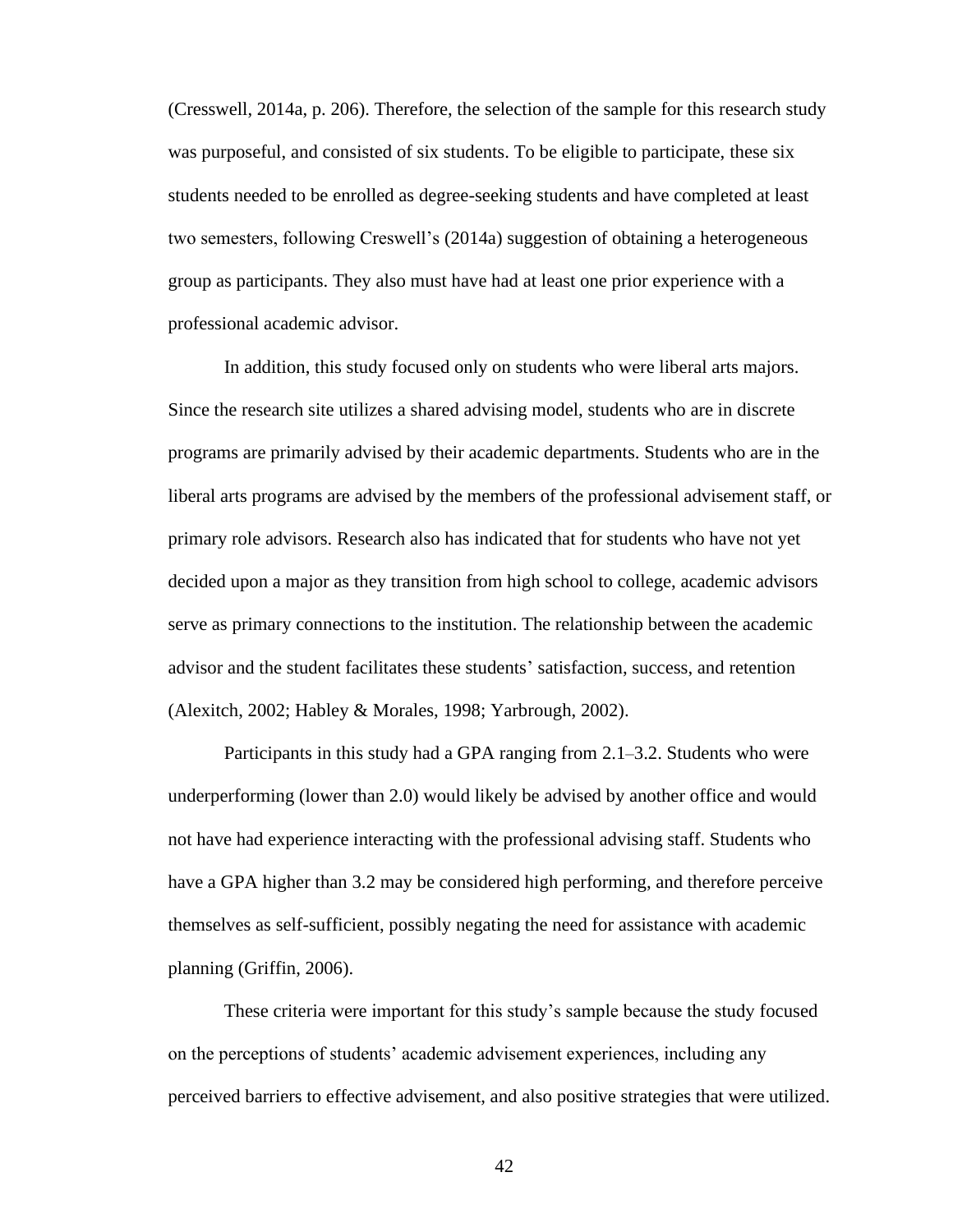By interviewing participants who met the above outlined criteria, many themes became evident in this context.

However, in order to recruit participants for this study, student data first needed to be gathered. As of March 2020, with the move to remote services due to COVID-19, all professional advising interactions have been tracked. Any student who had a meeting with a member of the professional advising staff since March 2020 has had their name, student ID number, date of the interaction, and advisor name entered on a spreadsheet.

To determine which students should be contacted with a request to participate in the study, I first needed to determine which students on this cumulative spreadsheet met the criteria. First, all the data on the spreadsheet were shared with a member of Information Technology Services (ITS) at the research site, with a request to have the data cross-referenced with registration information. Any student who was already registered for the upcoming semester was excluded. The goal was to conduct research and collect data in preparation for the upcoming term. If students were already registered, then it was implied that their current advising needs were met.

ITS was also asked to remove any student who had completed only one semester. The research study aimed to examine students' perceptions of their advising experiences, which many do not have until they are registering for their second semester. At the research site, many new freshmen have their schedule made for them, so the opportunity to experience advisement is not the same for a new incoming student and a continuing student. This is why the criterion of completing two semesters was important to the design of the study, although the total number of credits earned was not. ITS was also asked to exclude any students who were not liberal arts majors, and who had a GPA outside the identified range of 2.1–3.2.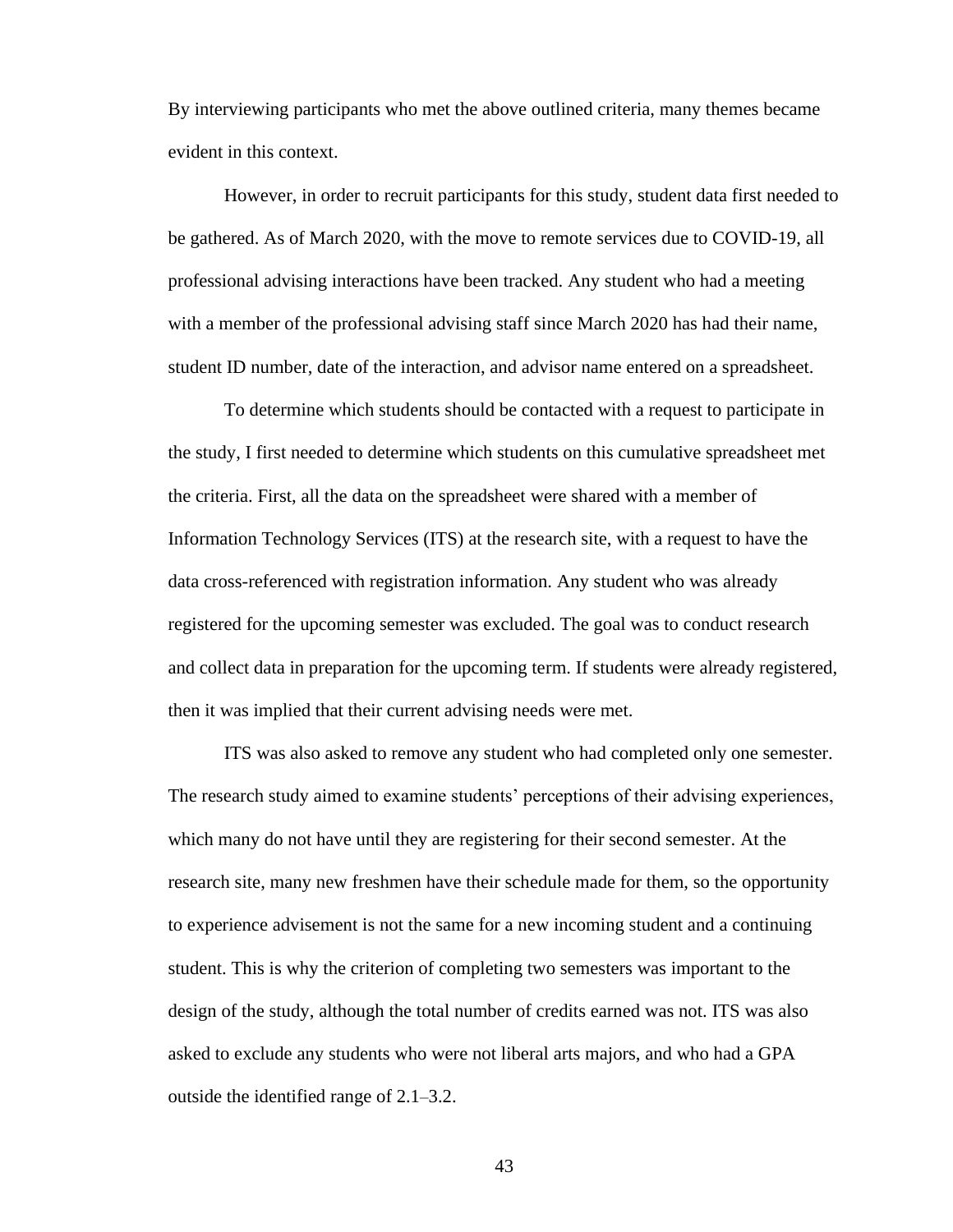Once the cumulative list was refined, the recruiting process began using a purposeful sampling approach. Qualitative research relies on non-random sampling techniques because these techniques provide deep information about the subjects (Maxwell, 2013). Patton (1990) described the benefits of purposeful sampling in this way:

The logic and power of purposeful sampling lie in selecting information-rich cases for study in depth. Information-rich cases are those from which one can learn a great deal about issues of central importance to the purpose of the inquiry, thus the term purposeful sampling. Studying information-rich cases yields insights and in-depth understanding rather than empirical generalizations. (p. 169)

To achieve the goal of recruiting participants, an email was sent to all advisees who utilized the services of a full-time professional advisor, at least once, between April 2020 and April 2021, who were not yet registered for Fall 2021 courses. This email gave a brief description of the study and asked these advisees to indicate their interest in and willingness to participate in a research study by submitting a Google Form. This form asked for basic information, such as name, student ID, major, how many credits have been completed to date, and any relevant demographic information. This made it easier to sort through the students who were willing to participate, since the information was recorded in a spreadsheet format.

The email was sent to 422 students, who had not yet registered for the Fall 2021 semester. Of the 422 students, 32 students filled out the Google Form indicating an interest in participating in the study. Academic records of the 32 prospective subjects were then reviewed to confirm eligibility. Two students were excluded from the next phase because they had registered for Fall 2021 courses already, after the data had been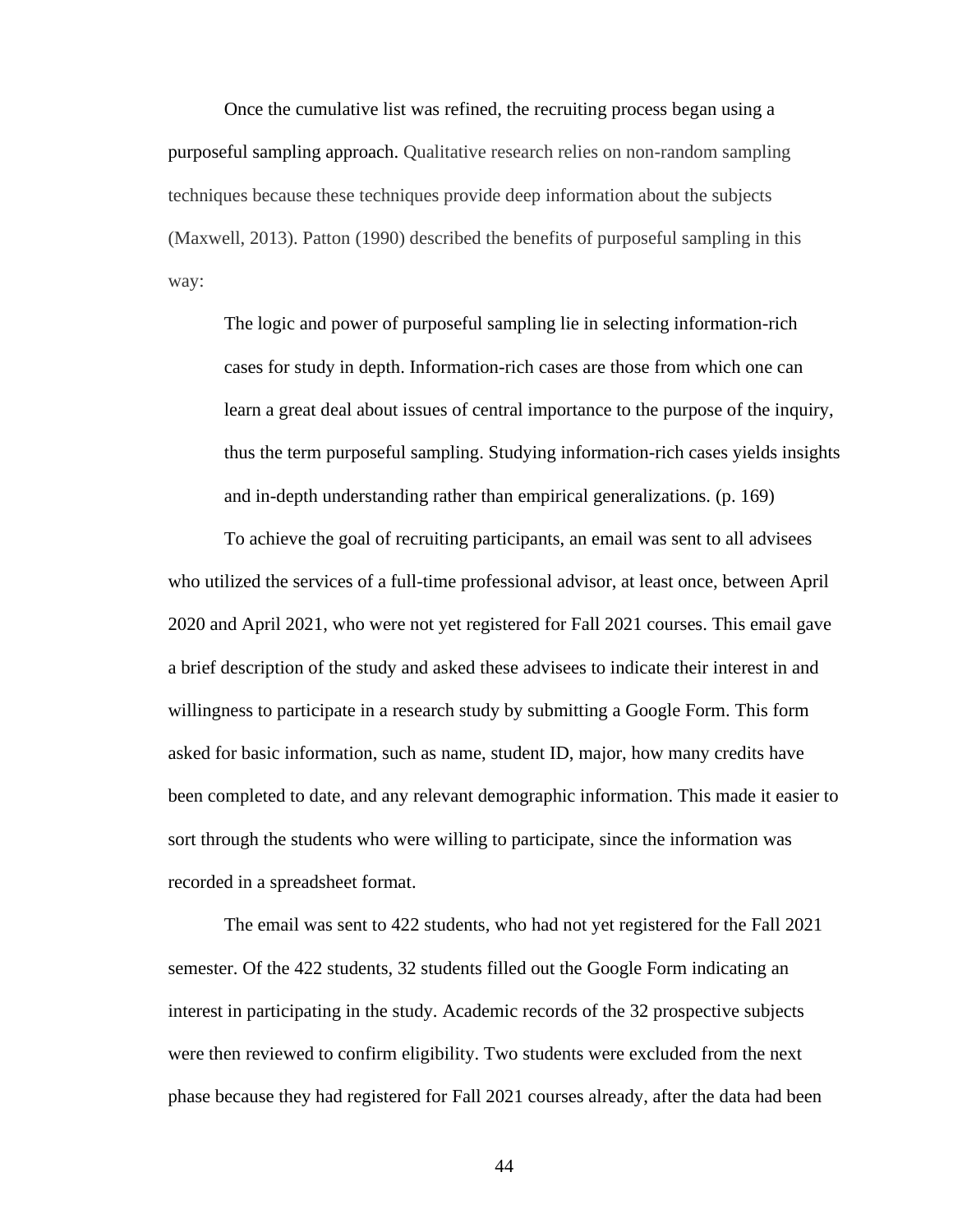extracted. A follow-up communication was sent to the remaining 30 applicants who expressed interest, explaining the study in detail. Also included was a link to an appointment calendar to schedule a meeting with one of the six professional advisors. Once the six appointments were full, the remaining 24 students were notified via email that the study was closed, but that the advisement office would still be happy to assist. Instructions on how to obtain assistance were included in that communication.

Prior to the research process beginning, all necessary consent forms were distributed to the students and signed by all participants (Appendix C). This consent form made clear that participation in this study was voluntary. Subjects had the right to refuse to participate or withdraw at any time without penalty. For interviews, subjects had the right to skip or not answer any questions they preferred not to answer. Nonparticipation or withdrawal did not affect the subject's grades or academic standing. It was also made clear that subjects would not receive compensation for their participation in this study.

Every effort was made to ensure the confidentiality of all participants in this study. No real names were used in any quotations or reports of the findings. Pseudonyms were used, and any obscure or identifying details were omitted. All audio files and transcripts were kept safely in a secured file on a password-protected computer to which only I had the login credentials. Once the data were fully analyzed, audio files were deleted.

There were potential biases when using this type of purposeful sampling to select participants. Response bias, in which the participants may feel pressured or the need to give responses that they believe would be preferable to the researcher, was a possibility. It was also feasible that students who volunteered to participate in this study could have been motivated to share their experiences because they may have been either extremely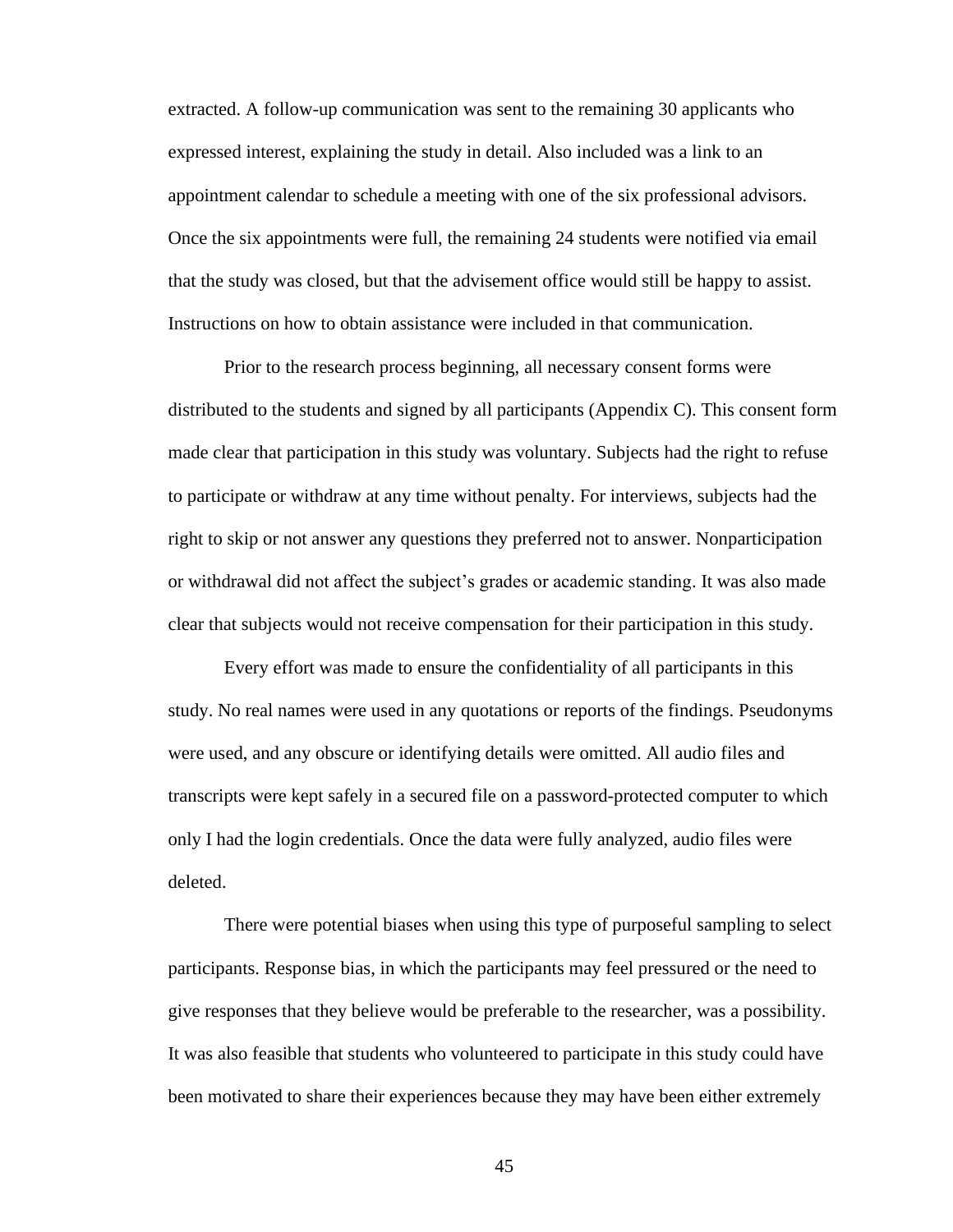satisfied or extremely dissatisfied with the advising at the institution. To address these potential biases, interview questions were designed to be open-ended, to prevent the participant from simply agreeing or disagreeing, and to guide him or her to provide truthful answers.

## **Data Collection**

When conducting case study research, it is important that multiple data sources are used (Creswell & Poth, 2018). For this study, collected data include recorded observations of individual advising sessions and subsequent recorded interviews with the six research participants. In addition, documents and artifacts such as follow-up email communication between the student and advisor, and notes made in the students' degree audits were reviewed and examined for thematic connections.

# *Observations*

As the first part of the data collection process, with student and advisor permission, observations of advisement sessions within a professional advisement setting were conducted. Each subject met with one of the six full-time professional advisors employed at the research site on a specified date and time of both parties' choosing. The advising sessions were conducted via Zoom, with permission, so that they could be recorded for me to study. The transcription feature in Zoom was utilized to convert the audio file to text.

The purpose of each advisement meeting was to discuss Fall 2021 course selection. When reviewing the content of the advisement meetings, I focused on the approach of each advisor and the content of the advising session, as well as the varying needs of the students throughout the advisement meetings. In order for me to remain unbiased, I practiced reflexivity to ensure that any professional expertise did not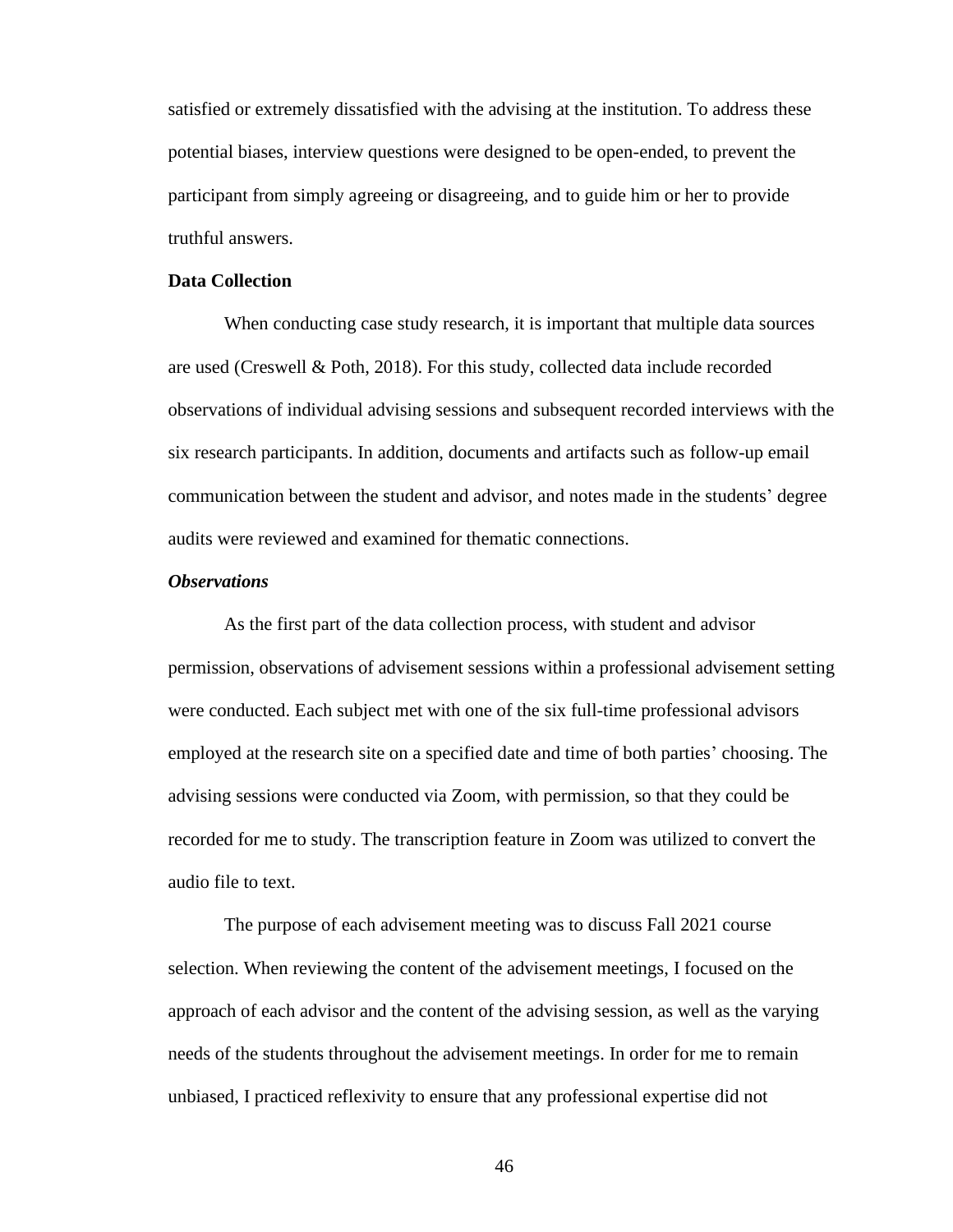influence the observations. Reflexivity refers to acknowledging one's role in the research. A qualitative researcher is part of the research process, and the researcher's prior experiences, assumptions, and beliefs will influence the research process. Excluding any students that have had contact with me is another way to prevent bias. This was addressed in the initial review of student records, since every previous student and advisor interaction is tracked and recorded.

## *Interviews*

Interview data were important for this study in order to obtain in-depth information about participants' experiences and perceptions of their academic advising experiences. Maxwell (2013) concluded that interviews allow the researcher to collect rich data that are detailed and offer a full and revealing picture of what has transpired.

After the observations were conducted, I contacted the six participants via email, with a link to my appointment calendar, to schedule follow-up interviews. Each student selected a date and time, and a Zoom link was sent in advance of the meeting. The semistructured interviews were recorded using Zoom, with the consent of the participant, so that I could refer to the content. The transcription feature in Zoom was also utilized to convert the audio file to text. The interviews varied in length from 30–45 minutes. The participants were asked questions related, but not limited, to: their academic advisement and other faculty/staff experiences in the college environment; expectations and lived experiences of support systems in college; perceived barriers and roadblocks to success; and the impact of advising on their sense of belonging to the institution. Each participant was interviewed one time without a need for a follow-up meeting. The interview questions are attached (Appendix D); however, these were designed to be semi-structured in order to lead the conversation. I used all questions as listed and in the same order, but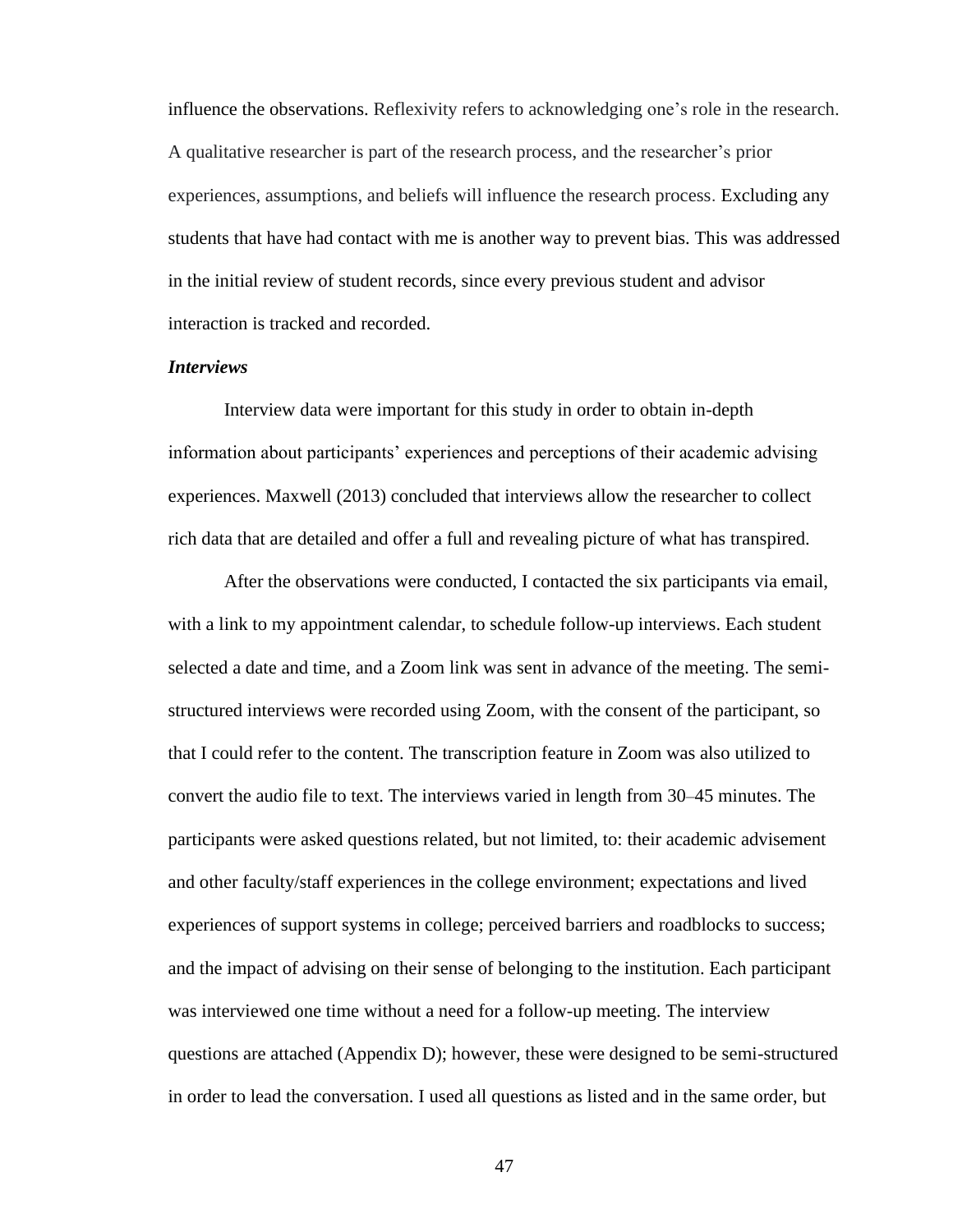spent more time on some questions than others with each participant, based on their initial responses.

## *Documents and Artifacts*

The collection of documents and data took place during the same time frame as interviews and observations. The collection of documents and artifacts was analyzed and interpreted, as the documents collected help to reveal additional information and support other data collected (Saldaña, 2016). The artifacts used for this study were follow-up summary emails sent by all six professional advisors to their advisees and notes entered into the student's degree audit after the advisement meeting. The emails provided information about institutional and departmental policies and procedures and suggested academic plans for students. The notes gave insight as to the advisor's style and approach, which were expected to vary, and did. Additionally, the advisement handbook and advisement website available to all students at the research site were used as artifacts in this study.

## **Data Analysis**

As Creswell and Poth (2018) emphasized, data analysis is much more than analyzing text and data; it includes organization of data, conducting read-throughs, identifying themes, showing data, and interpreting data. Miles et al. (2014) recommended to concurrently collect and analyze the data, as doing so helps the researcher to cycle back and forth between new data and data previously collected and analyzed. Gibbs (2007) also encouraged the use of this process, as it forces the researcher to analyze the data while remaining close to it. Interpretation of qualitative data in this study involved the conversion of interviews and observations from audio to textual form, using the transcription feature in Zoom. All text files were then uploaded into Dedoose, a coding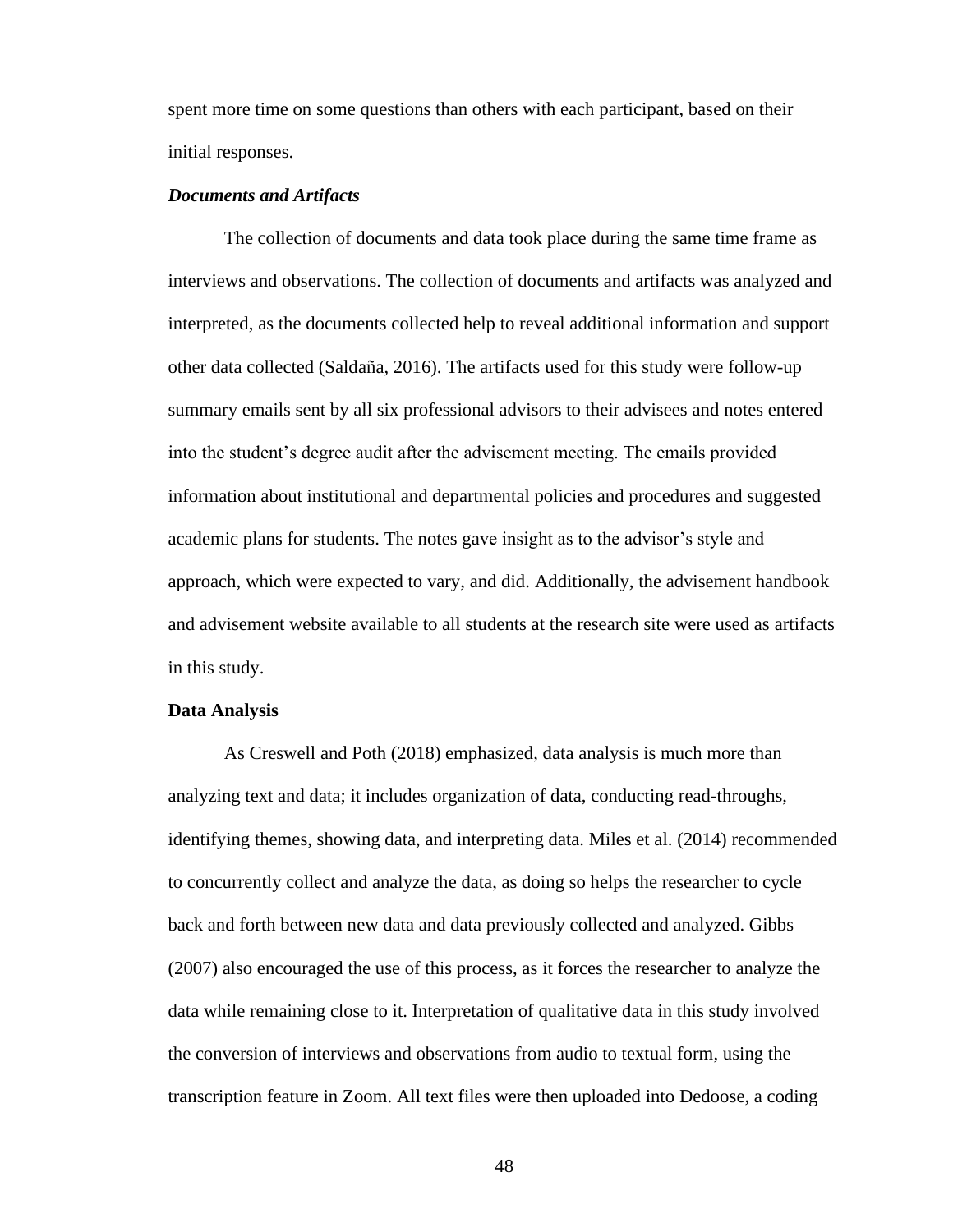software program, to assist with organization of data.

Upon completion of the collection phase, continuous analysis of the data was done and I began to code the data. In qualitative data analysis, a code is a researchergenerated construct that symbolizes or "translates" data. Interpreted meaning is assigned to the data for later purposes of pattern detection, categorization, assertion or proposition development, theory building, and other analytic processes (Vogt et al., 2014, p. 13).

This process consisted of coding the data collected from the interviews, observations, and artifacts. In this research study there were multiple cycles of coding. According to Miles et al. (2014), first cycle coding involves assigning initial codes to "chunks of data" (p. 73). During this cycle, descriptive coding was applied. Miles et al. described descriptive coding as assigning "labels to data to summarize in a word or short phrase, the basic topic of a passage. These eventually provide an inventory of topics for indexing and categorizing" (p. 73).

The second cycle of coding involved looking at the data again and working with results from the first cycle coding to identify broader thematic connections and patterns. During this next cycle, the data were coded until exhaustion, with codes turned into themes and subthemes. The code book that was developed was also informed by the research questions, review of related literature, and my professional expertise in the field. Themes help to describe each participant experience, and how the data from each case related to the research questions. The data were analyzed to search for categories and specific themes within the data, also referred to as thematic analysis (Saldaña, 2016). The five themes that emerged and were examined are: access to a primary role advisor, consistency of advisement service, depth of advisor knowledge, what students want in an advising experience, and impact on connectedness to the institution.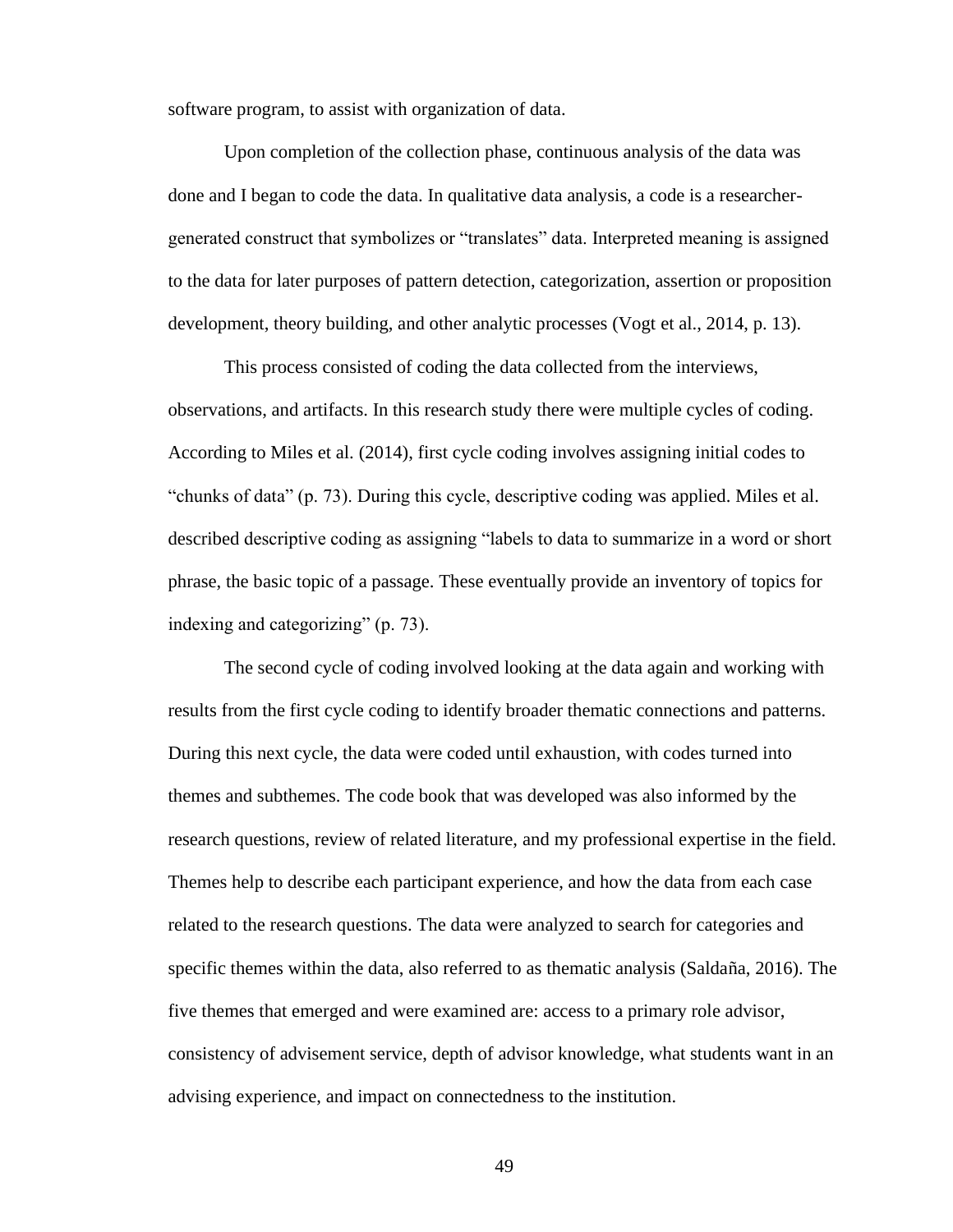To maintain the trustworthiness of the data, I used triangulation, member checking, and peer review. When identifying initial themes, I triangulated by comparing transcripts of the observations, one-on-one interviews, and artifacts collected, i.e., notes entered in the student record and follow-up emails sent to students by the advisor. I member checked the data with participants by emailing each participant transcripts of their interviews, which were generated using the transcription feature in Zoom. I asked if they had any feedback and if they felt the interview accurately represented their views and feelings. Three participants responded. All stated that they felt the interview was an accurate representation of our conversation. Additionally, throughout data analysis and initial theme development, I reviewed initial themes with the professional advisors who participated in the observations to ensure that the emerging themes matched the data presented.

## **Trustworthiness of the Design**

Reliability and validity are concepts used to evaluate the quality of research. They indicate how well a method, technique, or test can be measured. Reliability refers to the consistency of a measure, and validity refers to the accuracy of a measure. Unlike quantitative researchers who apply statistical methods for establishing validity and reliability of research findings, qualitative researchers aim to design and incorporate methodological strategies to ensure the "trustworthiness" of the findings (Sandelowski, 1993). Creswell and Poth (2018) stressed the importance of using multiple data sources, which include interviews, observations, field notes, documents, and artifacts, to help establish trustworthiness, reliability, and validity.

In order to ensure the trustworthiness of this study, I relied on Lincoln and Guba's (1985) concepts of credibility, transferability, dependability, and confirmability (p. 300).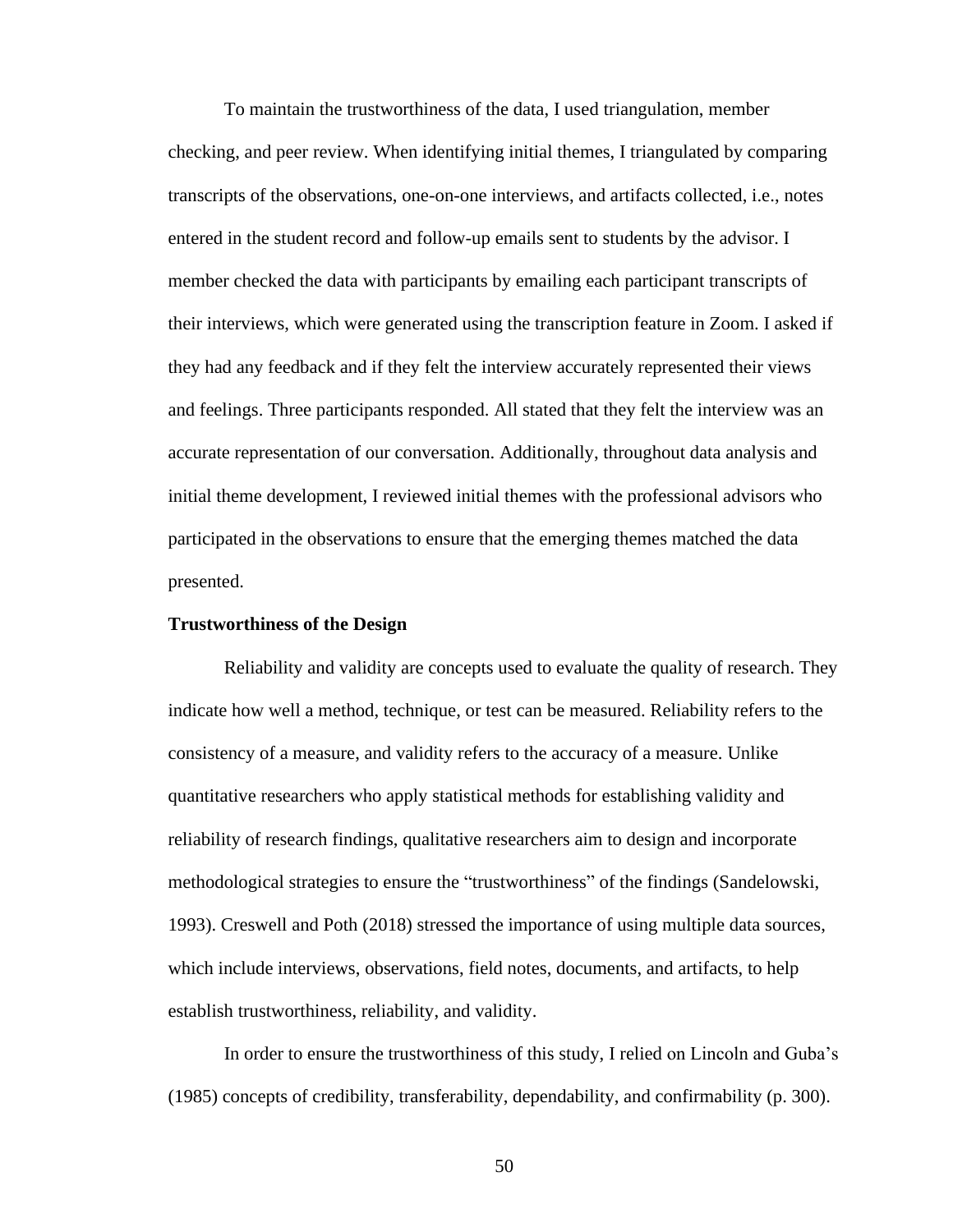Credibility is defined as an accurate representation of the "truth" as defined by the participants. This form of trustworthiness requires recognizing that qualitative researchers do not look for a singular truth (or *Truth* with a capital "T") but strive to accurately reflect the truths (or *truth* with a lower case "t") as expressed by the participants (Lincoln & Guba, 1985, p. 295). In this study, credibility was ensured by using triangulation, which consisted of my review of transcripts of the observations, one-on-one interviews, and artifacts. Also used to establish trustworthiness were peer debriefing and member checking.

## **Role of the Researcher**

It was also made clear to participants that for the purposes of this study, my role as the researcher was unrelated to my professional role. Creswell (2018) emphasized the importance of researchers being aware of their own values, ideals, and biases, as they can influence the study's findings and be viewed as a limitation. With this in mind, it was important for me to acknowledge any personal beliefs and biases on the basis of experience as a professional academic advisor.

There are many biases that were important for me to acknowledge and work to mitigate throughout the course of the study. For the past two decades, my professional life has centered on providing students with access to quality academic advisement. Over the course of my career, I have developed strong feelings about the aspects of advisement that should be most prioritized, valued, and delivered. My personal feelings have not always aligned with what my institution has been able to provide, due to limited resources, organizational challenges, and budgetary constraints. With that in mind during data collection, I was very careful to not lead the students to any particular conclusions about their experiences with our services, by keeping the questions open ended. Additionally,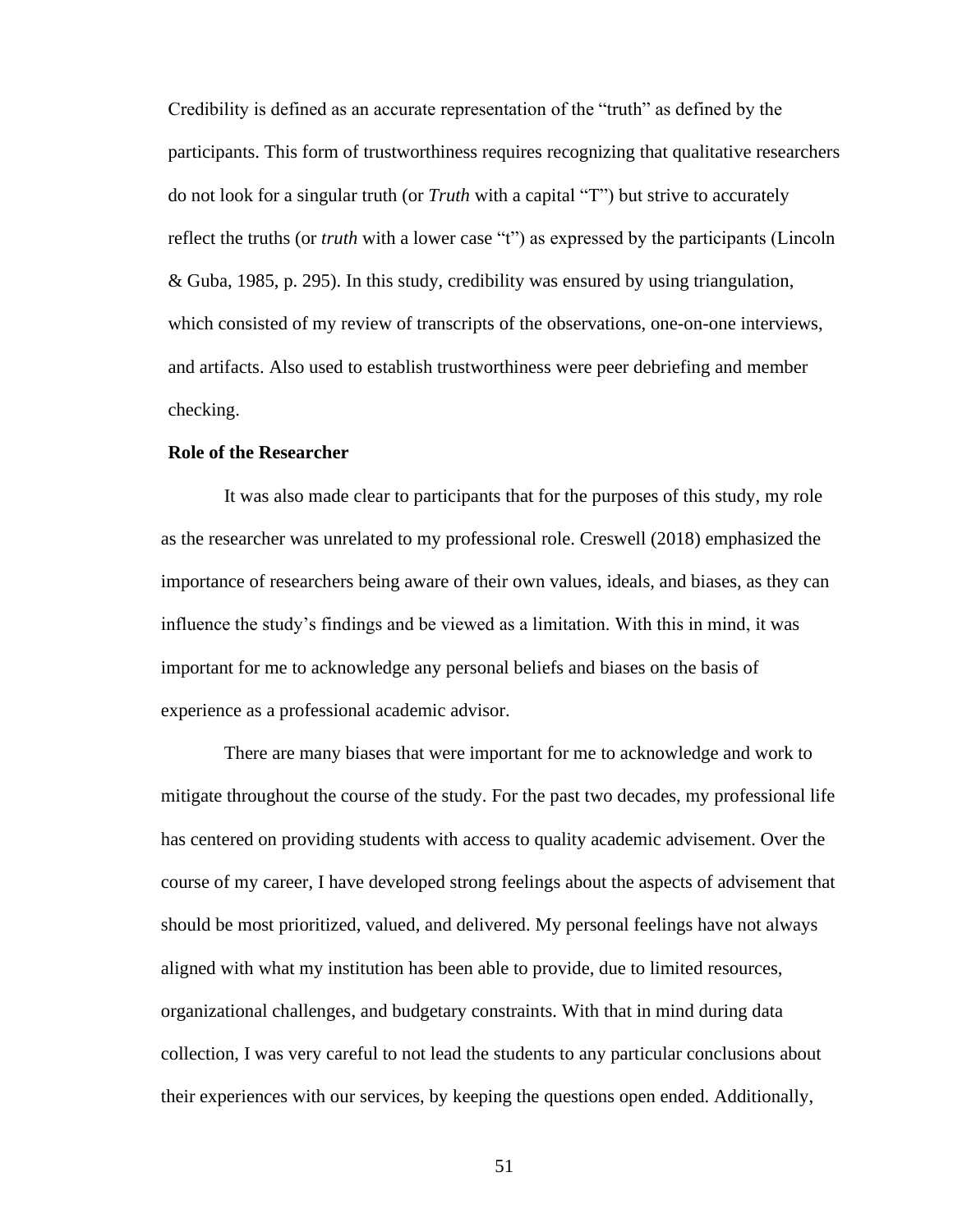the professional staff conducting the advisement meetings for observational purposes were reassured that in no way would this impact their performance assessment. As the director of the Advisement Office, I have a very open and honest relationship with all the staff members who directly report to me. There is a level of trust that is present, and it is an important part of the team dynamic. I was able to collect data for this study in a very authentic way because of this trust. As I moved through the process of data collection and analysis, I kept a log of the thoughts that came to mind about my interactions with students, and the answers they gave to my questions. I also made notes during the observation process about aspects that I felt positively about, and that I would like to see incorporated into our advisement work in general. I connected with a colleague in an adjacent student service department who had also conducted qualitative research to talk about my experiences. It was reassuring to know that she also encountered inherent biases in her research and that this is a normal part of the human component of the research process.

# **Chapter Summary**

In this chapter, the design of the study was explained, providing a rationale for qualitative research using a case-study approach. Also described were the research site and participant selection. A review of data collection procedures and data analysis procedures to be employed were also examined. Additionally, the establishing of trustworthiness of the data was discussed through variety of methods, such as triangulating data, peer review, and member checking. Finally, any known limitations were addressed. The subsequent findings and recommended further research are discussed in Chapters 4 and 5.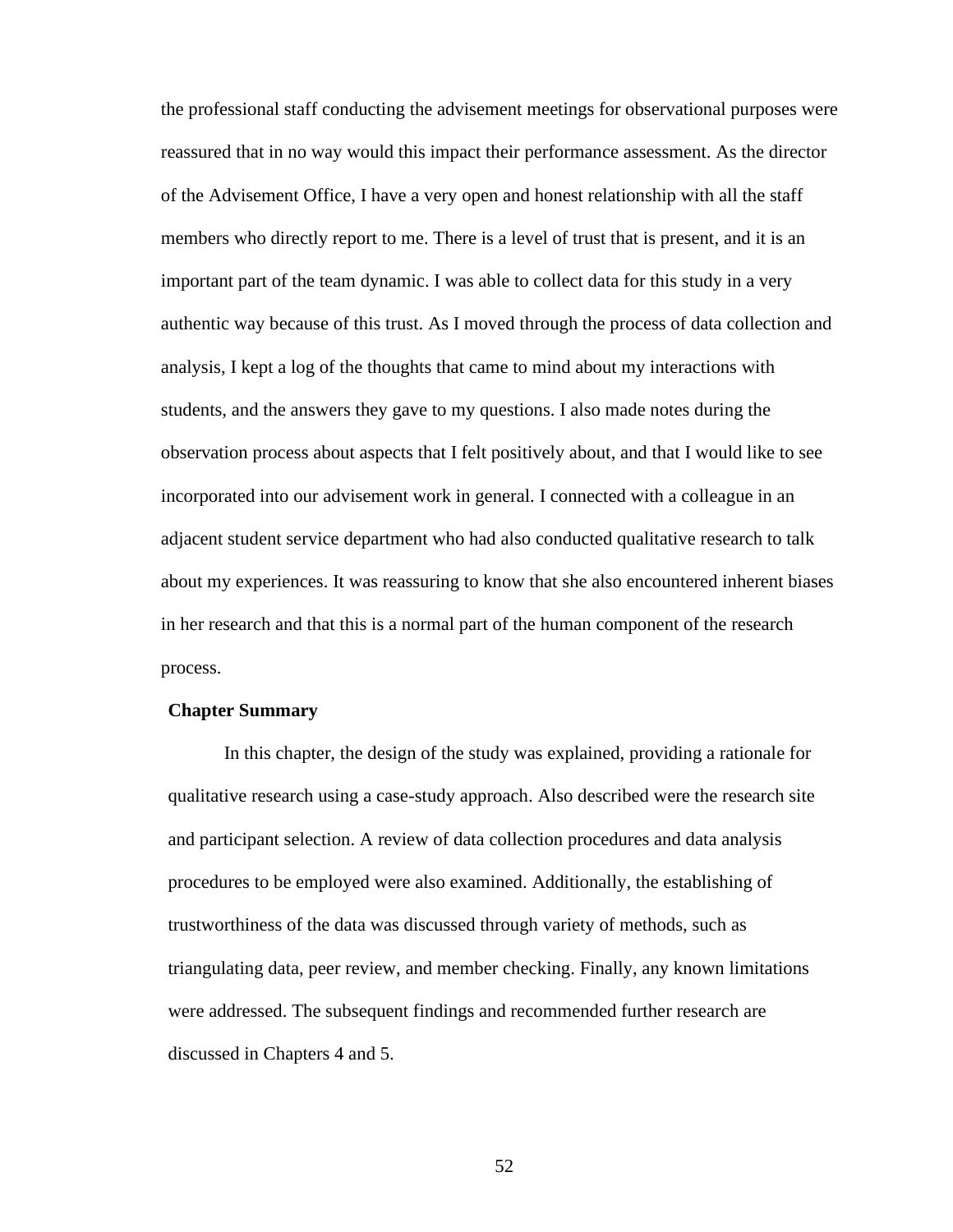#### **CHAPTER 4**

In this chapter, I reintroduce the purpose and methodology of the study. I then present an overview of each participant's experience and identify and discuss five themes, which emerged from the study.

The research was conducted at a professional advising office within a 2-year suburban community college in the Northeast. The college offers over 70 associate and certificate programs and has approximately 13,000 students enrolled as per Fall 2020 data. The most popular major is humanities and social science. In AY 2017– 2018, 1,378 students graduated with a humanities and social science degree, which represented 44.19% of the total graduates. According to the Carnegie classification, the undergraduate setting for this institution is described as: Associate's Colleges: High Transfer-High Traditional. This study was limited to the students who were advised by a member of the professional advising staff, rather than a faculty advisor.

At the time of this study, the advising center employed six full-time advisors. All six advisors hold degrees in disciplines such as higher education, counseling, or a related field. The full-time staff is supplemented with part-time advisors and faculty advisors during peak periods. There is also a director who oversees the operation. Due to the high student volume and the ratio of students to advisors, services are provided on a walk-in basis and caseloads are not assigned.

This qualitative study used a case study approach to explore and address its research questions. I collected data through a series of observations and one-on-one semistructured interviews with six participants who were enrolled as liberal arts students at the research site. All participants had completed at least two semesters, had a GPA ranging from 2.1 to 3.2, and had at least one prior experience with a professional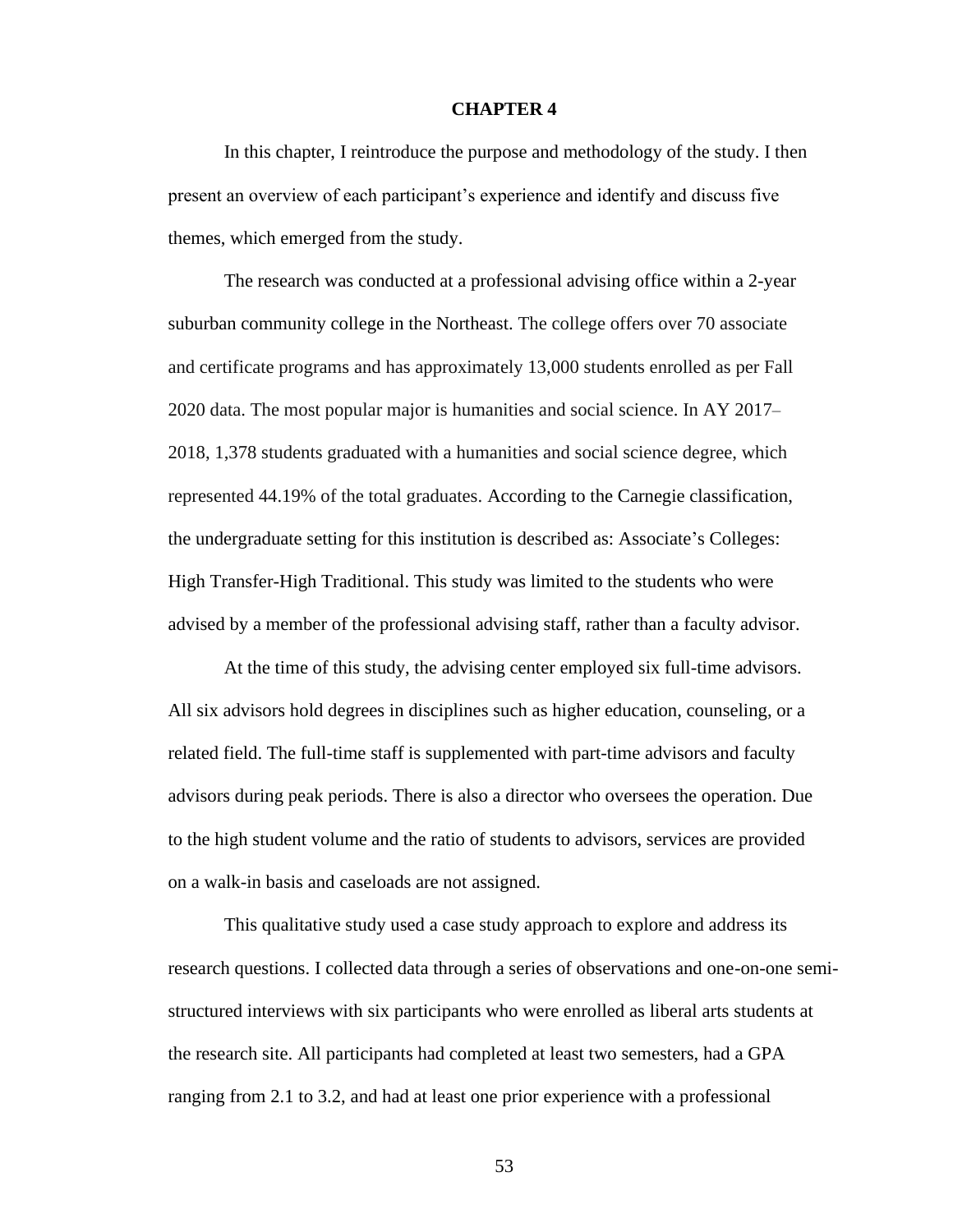academic advisor. Participants were asked to self-identify their age, gender, and race/ethnicity (Table 1). All names used are pseudonyms to maintain confidentiality.

## **Table 1**

| Participant     | Age |        | Gender Race/ethnicity | Major        | Credits |
|-----------------|-----|--------|-----------------------|--------------|---------|
| Kennt           | 19  | male   | White                 | liberal arts | 25      |
| Kiara           | 20  | female | Latina                | liberal arts | 39      |
| Dina            | 20  | female | Latina                | liberal arts | 20      |
| Danley          | 21  | male   | African American      | liberal arts | 31      |
| Tim             | 24  | male   | White                 | liberal arts | 48      |
| <b>Brittany</b> | 23  | female | African American      | liberal arts | 38      |

*Participant Demographic Data*

*Note.* Participants were asked to self-identify their demographic information using any terms.

# **Participants**

Kennt is a 19-year-old white male who has worked with two different advisors during his time as a student thus far. He expressed having a quality experience with his first advisor, who knew a lot about course options and helped to explain the purpose of a liberal arts education. However, he shared that he had a hard time figuring out the process to connect with an advisor. His second advisement interaction was not as positive. He expressed that he wished advisors would "try to get to know the students as people a little bit better, and following up and asking more in-depth questions about the student. Not just about the semester and what classes to take."

He also said he felt like the conversation was rushed, but did acknowledge that he registered late, and that it was a very busy time in the office. He felt his specific planning questions were never addressed, because there was no time to focus on anything beyond the upcoming semester. He stated that the meeting he had with the advisor as part of this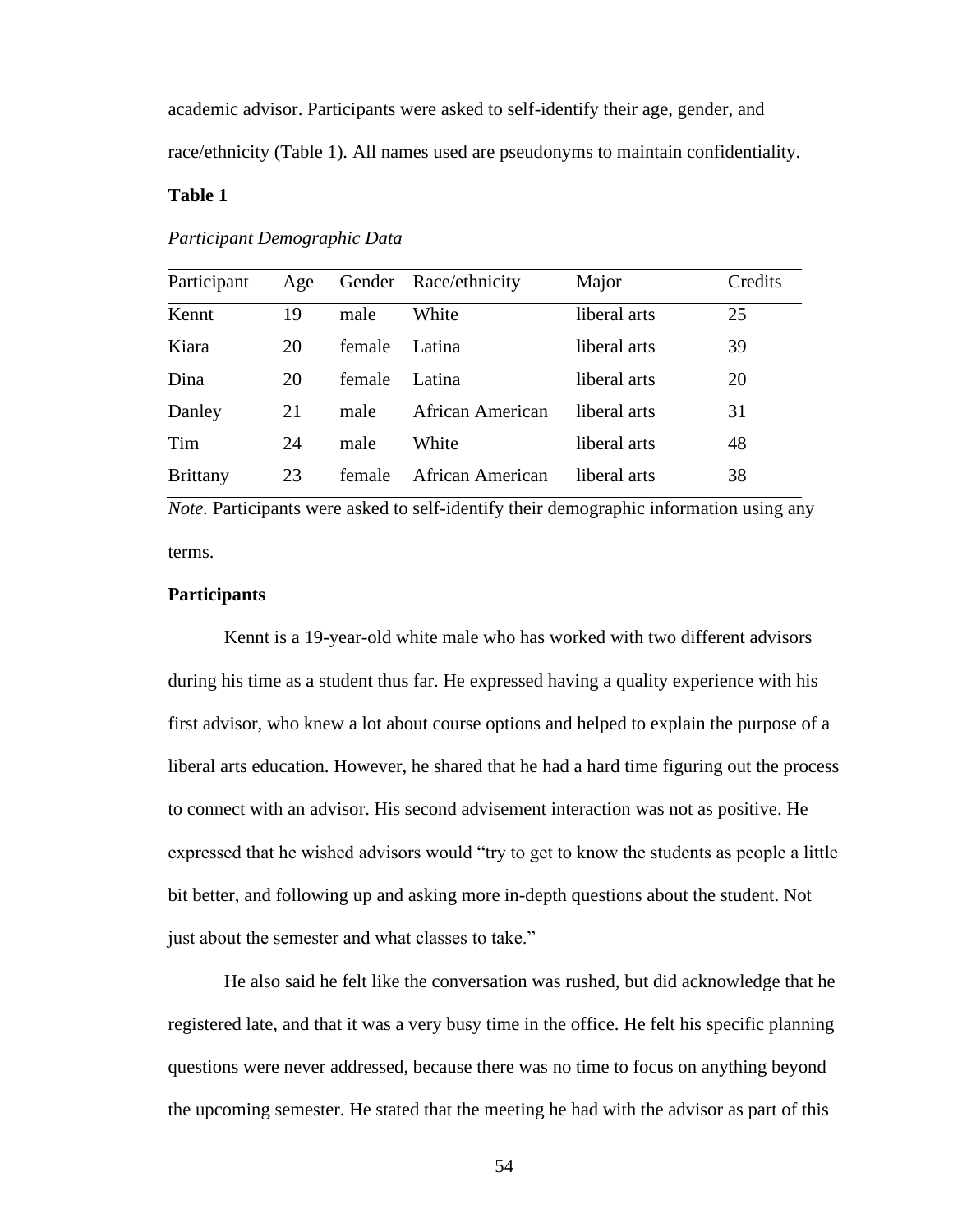study was the best he had so far, due to the knowledge that the advisor had and the variety of questions he was asked. He also said that he enjoyed this advising session because it was virtual, and that it was an actual appointment, rather than walking in and having to wait for someone.

When asked about his ideal advising scenario, he expressed that he wanted an advisor who seemed to know his goals and helped him make choices based on those goals and his interests. He said he wanted someone who "cared about how he was doing in general, not just in school." He also shared that he would like more of a relationship with one advisor, rather than having to see a different person every time, but that he understands the demands on the advisement office, and that at this school, that just wasn't possible.

Kiara is a 20-year-old Latina female. She also had seen two different advisors prior to the research being conducted and the advisement meeting recorded. She explained that she was very much undecided on her career path when she first entered college and said that the advisor she met with to help her as a new student was able to explain her options. However, the second advisor she met with was not as knowledgeable, and she wished that she could have talked to the same person the second time, saying that "it was kind of annoying to have to tell my story all over again."

In the conversations with her about advising, she highlighted the importance of the advisor being knowledgeable and having good communication and listening skills. She mentioned wanting her advisor to be able to talk about specific faculty and whether or not they were liked by students, but that the advisor said it wasn't part of their responsibilities. A self-described "shy person," she really liked the option to communicate through email and not having to meet someone in person every time she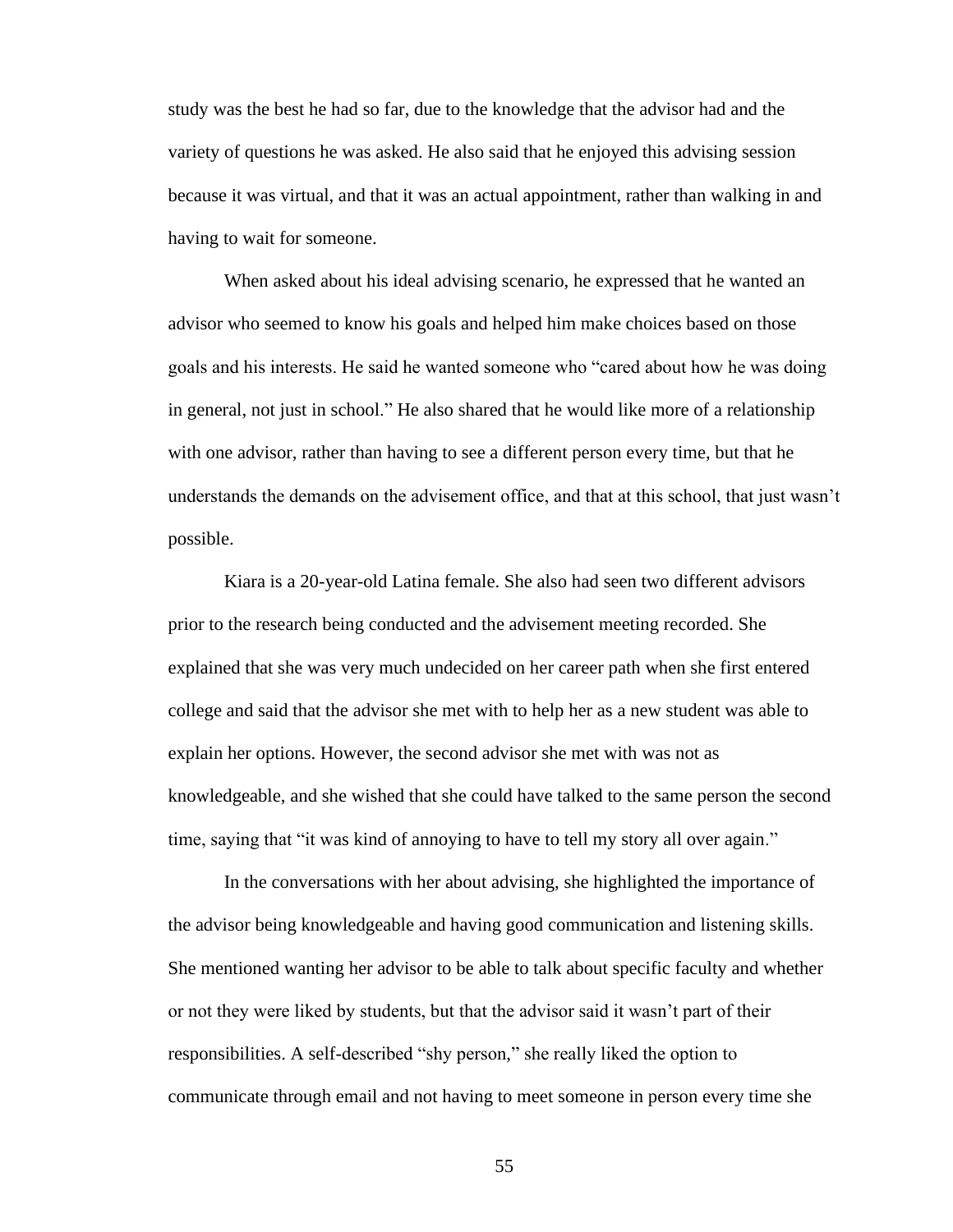had a question, especially during COVID. She liked that she received communications about events on campus and opportunities for clubs, even though she wasn't sure she would take advantage.

Dina is a 20-year-old Latina female. She felt good about her overall advising experiences at the time the study was conducted. She had one person she had seen at the advising office more than once, though she met with someone different in her first semester. She said she always left the advisement office feeling confident and described the advisor she had seen more than once as "a very warm person and really knew his stuff." She liked when he confirmed she was on track, and she said that he seemed very accessible via email, but wasn't always free if she just dropped in to the advising office. She also said that she thinks she just "got lucky," because most of the time, students wind up seeing a different advisor each time.

What she said was most helpful about advising was help with developing a plan that allowed her to complete her requirements in preparation for transfer to another college, while still maintaining balance with her outside responsibilities. She is a working student who helps contribute to a multi-generational household, and she expressed feeling overwhelmed at times about the work-life balance. She described one stressful experience, in her first semester, where she registered for a class and was then told by financial aid that it didn't meet a requirement for her degree. She had to go back and forth between offices to get it resolved, but despite this, it did not seem to impact her overall positive feelings about advising. She said that while the situation frustrated her at first, "it only happened once and it was a miscommunication, no big deal."

She also said that she felt accepted, included, and supported by the college and that her involvement with student activities helped her to feel like she was a part of the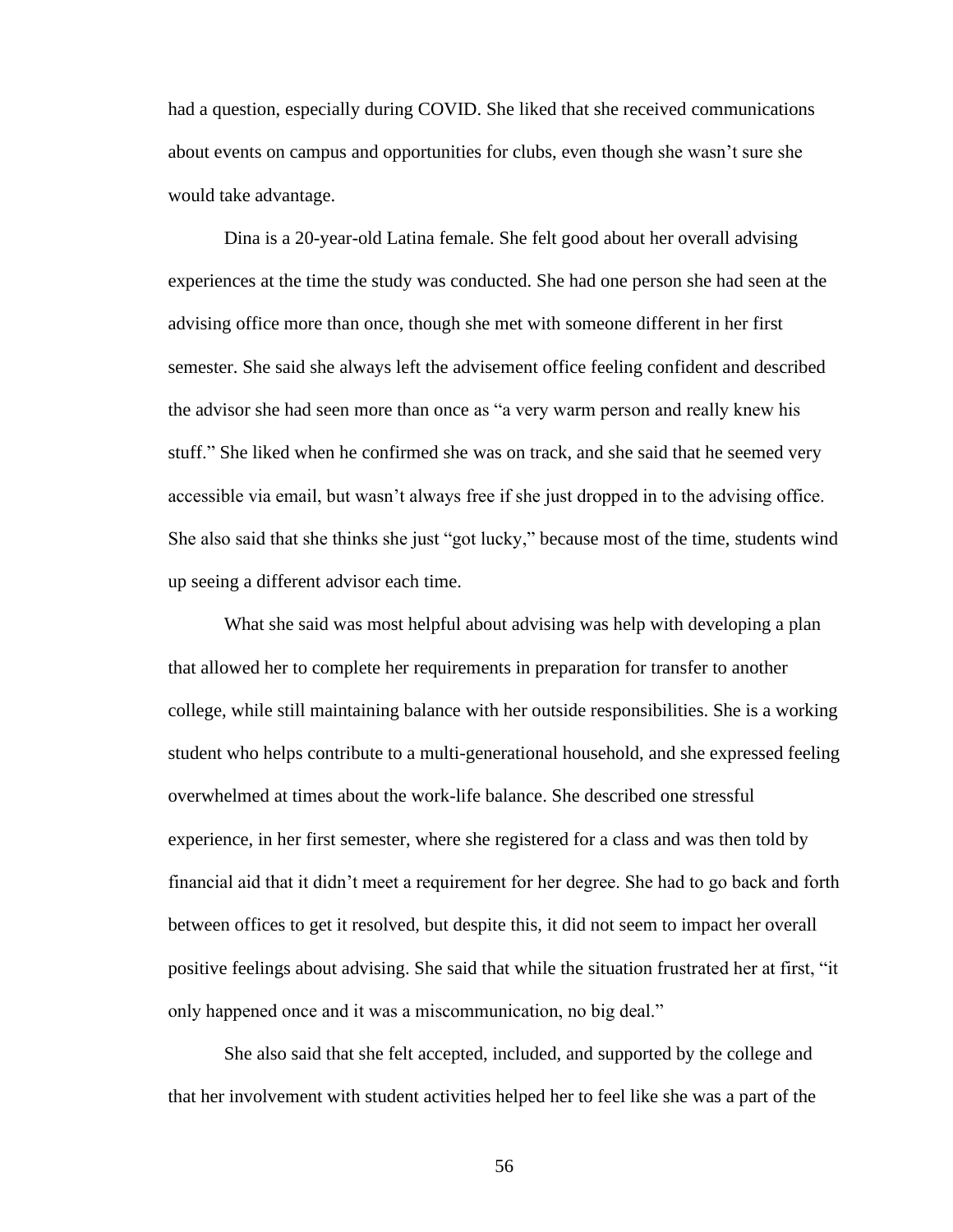community. She did say that she wished there were more activities in the evening, because her job makes it difficult to participate.

Danley is a 21-year-old Afro-American male. He transferred from another local college and was working on pre-requisites to be eligible to apply to the nursing program. Regarding his previous advising experiences, he described one advisor as very "technical" and stated that this advisor just gave him a list of classes without asking him any questions. Danley wished that the advisor had taken took a little bit of time to get to know him, but that he realized the "guy was in a rush" because the office was very busy. However, he said that he really liked the person that he worked with prior to the research study and met with her more than once. He described her as friendly, welcoming, and knowledgeable. He stated that, "she was really nice and made me feel comfortable. She knew about all of the requirements I needed to apply to nursing, not just a list of classes."

He also emphasized that this advisor in particular asked how he was doing and that he really liked the "personal touch" the advisor brought to their conversation. He said they talked a lot about coursework and planning, but not much about his plans after completing his associate degree. He said that while he knows how busy advisors can be, he wished that they made a little more time to talk about future goals and career planning in the meetings, even if they are brief.

Tim is a 24-year-old White male. He had taken a break from college for a while to explore other options after "struggling" the first time he attended, but is now back and entering his final semester. He described his previous advising experiences as "fine," but that they might not have been helpful because he wasn't in the right frame of mind. When he attended previously, he felt very lost about the purpose for being enrolled. Even though the advisors he met with were "nice and supportive," he didn't feel connected to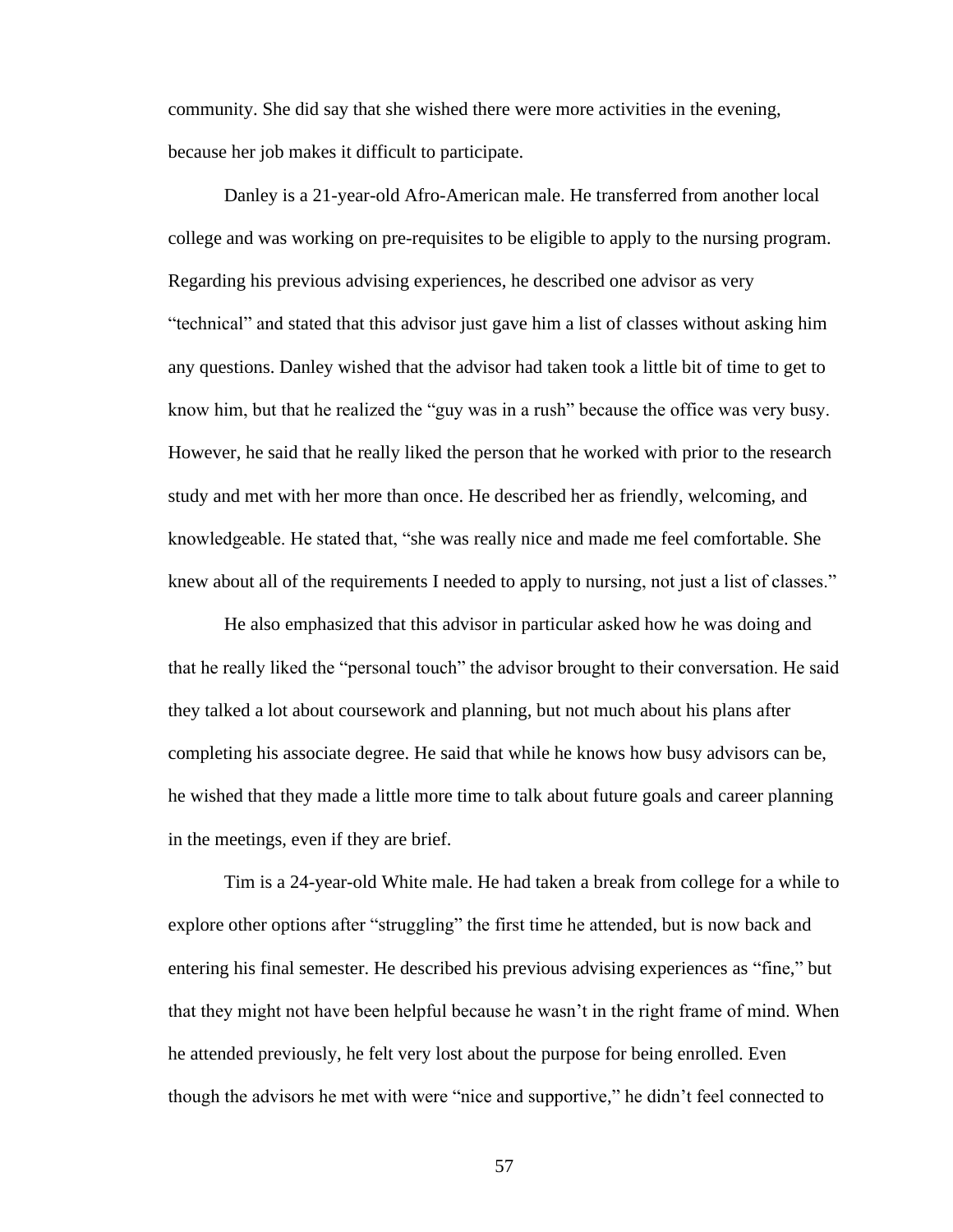the college at all, so advisement wasn't going to help; in fact, he said "nothing would have helped." He explained that he "just wasn't ready to be a college student and needed to go work for a while to figure out if school was for him."

Upon returning, he was most pleased with advisor he met with as part of the research study and said he was happy he agreed to participate. He stated that she went over very thoroughly which courses were still needed to complete his degree, and emailed a summary the meeting, which was helpful to refer to if he wanted to make changes to his schedule. He expressed having regrets about not taking advantage of the resources and services available to him when he attended previously. He felt that if he had, he might be clearer about his next academic steps after completing the associate degree.

Brittany is a 23-year-old African American female. In previous semesters, she had struggled while attempting to complete challenging science courses needed to apply to a competitive program. Her focus for the upcoming semester was to repeat classes so that she could bring up her GPA. She shared that her advising experiences had always been positive, and that she also found it helpful to connect with faculty members, especially in her area of interest, which is biology. She said both her professional advisor and faculty meetings always makes her feel supported, even in the short amount of time she has with advisors and faculty. She described one professional advisement interaction in particular by stating that her advisor, "wants to engage and listen and ask questions about me, so that's how I feel connected, at least how she's made me connected with the college. She cares about making sure I know which classes to take going forward, but she's also interested in my experience with the classes that I've already taken, so it's nice."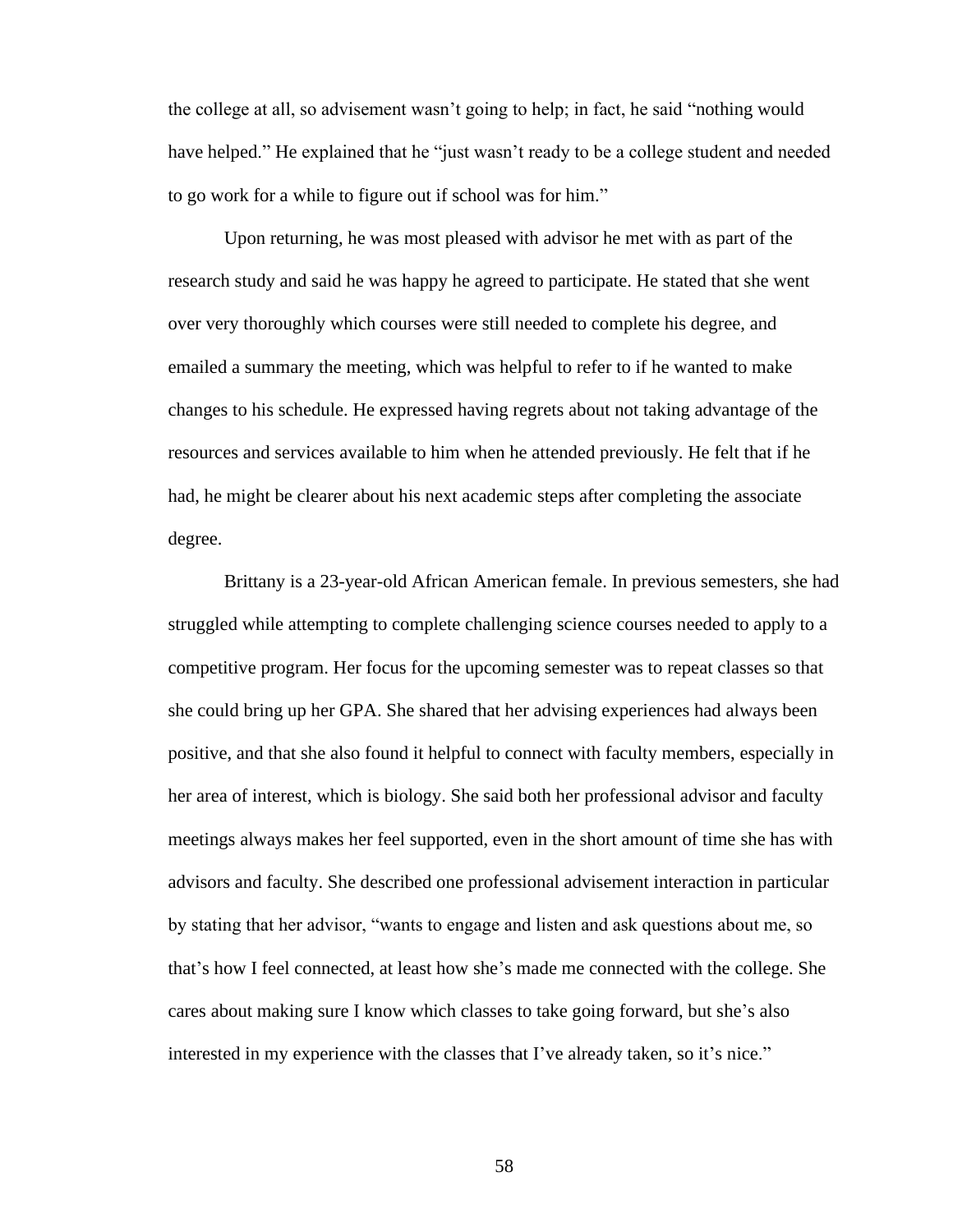She also described not feeling like she could accomplish her goals without an advisor to guide her through the process. She talked about wishing that her advising sessions did not have to happen in a cubicle but that her advisor made the space feel and welcoming. When talking about ideal advising, she placed a lot of the responsibility on student and how important it is to be ready for the session. She also said that all advisors should treat the students like a "person" and not just a number. She knows how busy they can be, but she thinks it's important to always keep that in mind, even if a relationship can't be developed.

# **RQ1: What Are Students' Perceptions of Barriers to Effective Academic Advising?** *Theme 1: Access to a Primary Role Advisor*

One of the major themes discussed by participants was access to advisors. Participants discussed this theme in a variety of ways, and several sub-themes, or questions, emerged through their discussion: ease of understanding the process of meeting with an advisor, length of wait time to see an advisor, duration of actual advisement meeting, and use of virtual advising.

The ways students knew about advising services and accessed their advisors was an important discussion point. During the interviews, many students expressed initial confusion about how to meet with an advisor. There was general sense of frustration as new students, about not being clear on what steps needed to be taken. Kennt said that in his first semester,

no one communicated, and it was like really confusing to figure out what to do.

They kept telling me to check my email, but nothing was there. Eventually, I

called the office and they just told me to come in.

Kiara had a similar experience as a new student and said,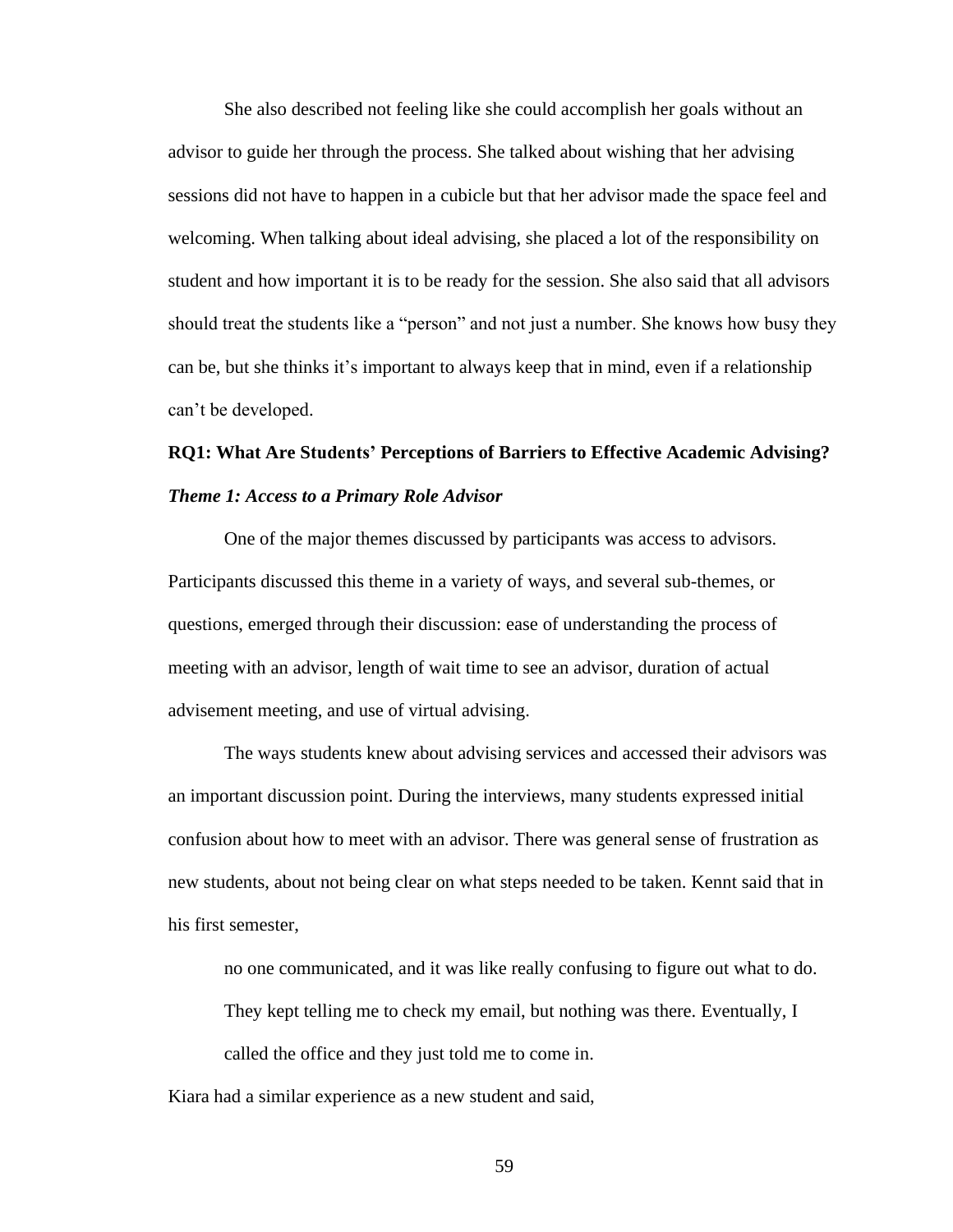they just like expect you to know what to do. They kept telling me to check my portal, but I didn't even know what that meant. I eventually got an email telling me what the walk-in hours of the office were, but it would have great if there was like more info on the website or something.

Brittany relied on her information network to find out where she should go to meet with an advisor as a new student. She said,

since I had friends that also attended and were older than me, I asked them what I was supposed to do. They told me I could just look at my degree requirements and register, but as a new student that seemed too hard. I wanted to talk to someone.

Another common sub-theme that participants expressed feelings about was how long they had to wait to see an advisor when using the face-to-face walk-in services. Danley felt that the size of the school and the number of students each advisor was responsible for had a negative impact on being able to see someone easily:

I understand that a community college is a big school and there are a lot of students who need help. But having so few advisors and so many students makes it frustrating. I know they have a lot to manage, but when you are sitting here waiting for 30, 45 minutes, you are already off to a bad start and frustrated.

Kennt agreed that having to wait for an advisor had a negative impact on his advising experience and said that

if you go when they are really busy, like right when the semester is about to start, it can take forever. So, you better be prepared to wait. Plus, the building is always so crowded, and the ticketing system is confusing, so you really have to watch the screen for your number to be called.

Additionally, Dina equated her long wait times with a staffing problem and stated,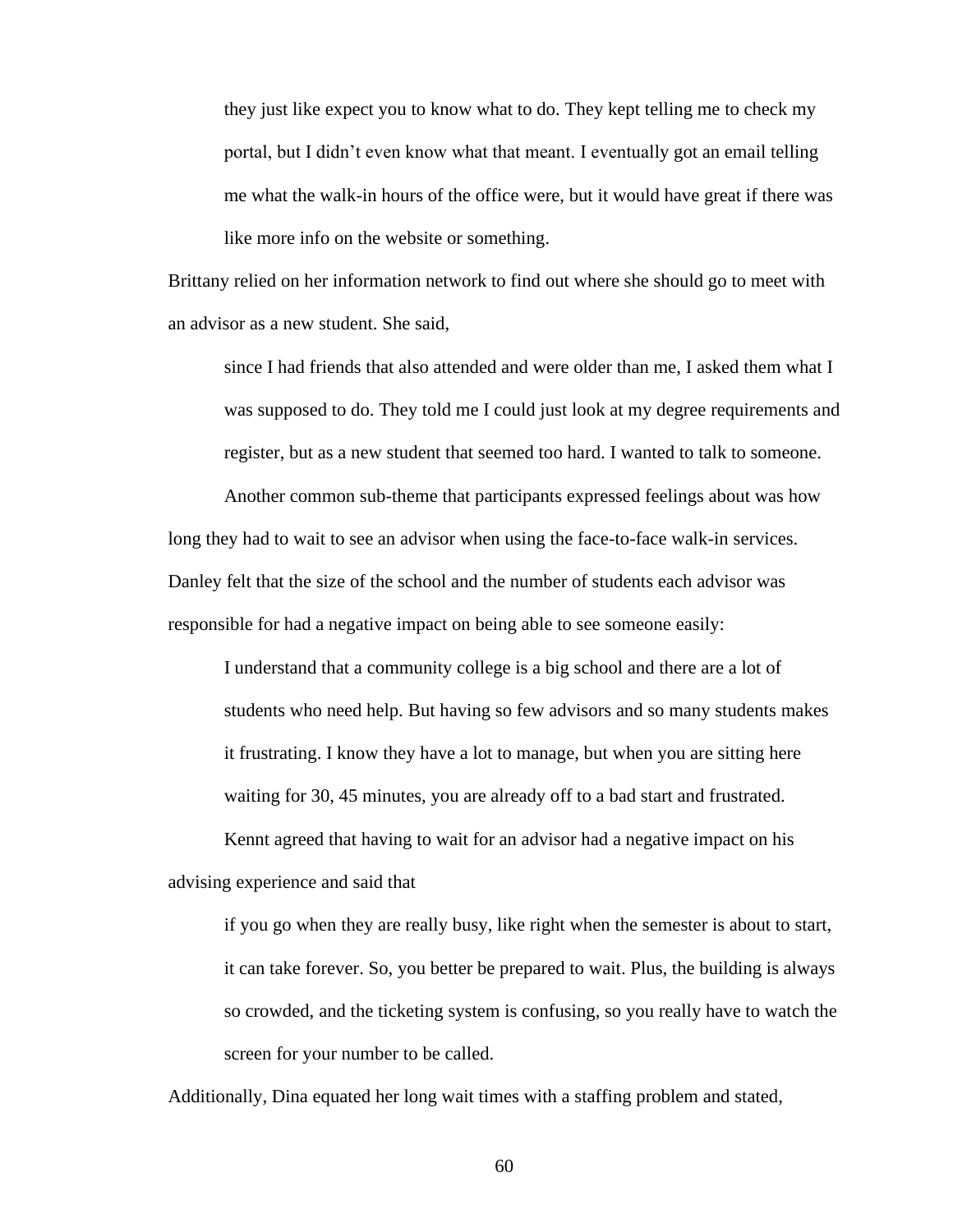I mean, part of that I think is the fact they're understaffed, they got to be. I've had, at times, where I couldn't actually be seen by an advisor because they were so busy, and I had to leave to go to class.

Overall, participants' feelings about how long it took to see their advisor from the time they had their meeting were mostly negative.

Another area where participants talked about their perceived access to their advisor was in how long their actual meetings were. In my conversations with the participants, nearly every participant expressed feeling rushed at least once in their conversations. Many participants felt the scheduled meeting time was too short for the discussion they wished they could have with their advisor. Tim felt that his meetings should have been longer:

I wish the sessions were longer. I understand that there's a ton of people that are trying to get help. I just would love if they would ask me about me, my goals and stuff, ya know? Maybe that would have helped me when I was first a student here back in the day. Now it doesn't matter so much since I am graduating, but like asking the important questions, instead of, "Here are the classes you should take next semester?" Maybe that would have kept me on track, I don't know.

Kennt agreed and felt that the short meeting length because of student demand and being understaffed. He said, "basically you get 20 minutes tops, because I think all of the advisors are really busy, which can make it frustrating. You better come prepared your top questions or you probably won't get them all answered." Additionally, Dina also felt that her meetings were too short and that the experience felt rushed and left her feeling dissatisfied. She said "the meetings aren't actually scheduled because you just walk in and wait, but you can definitely tell that they are just trying to get you in and out. There's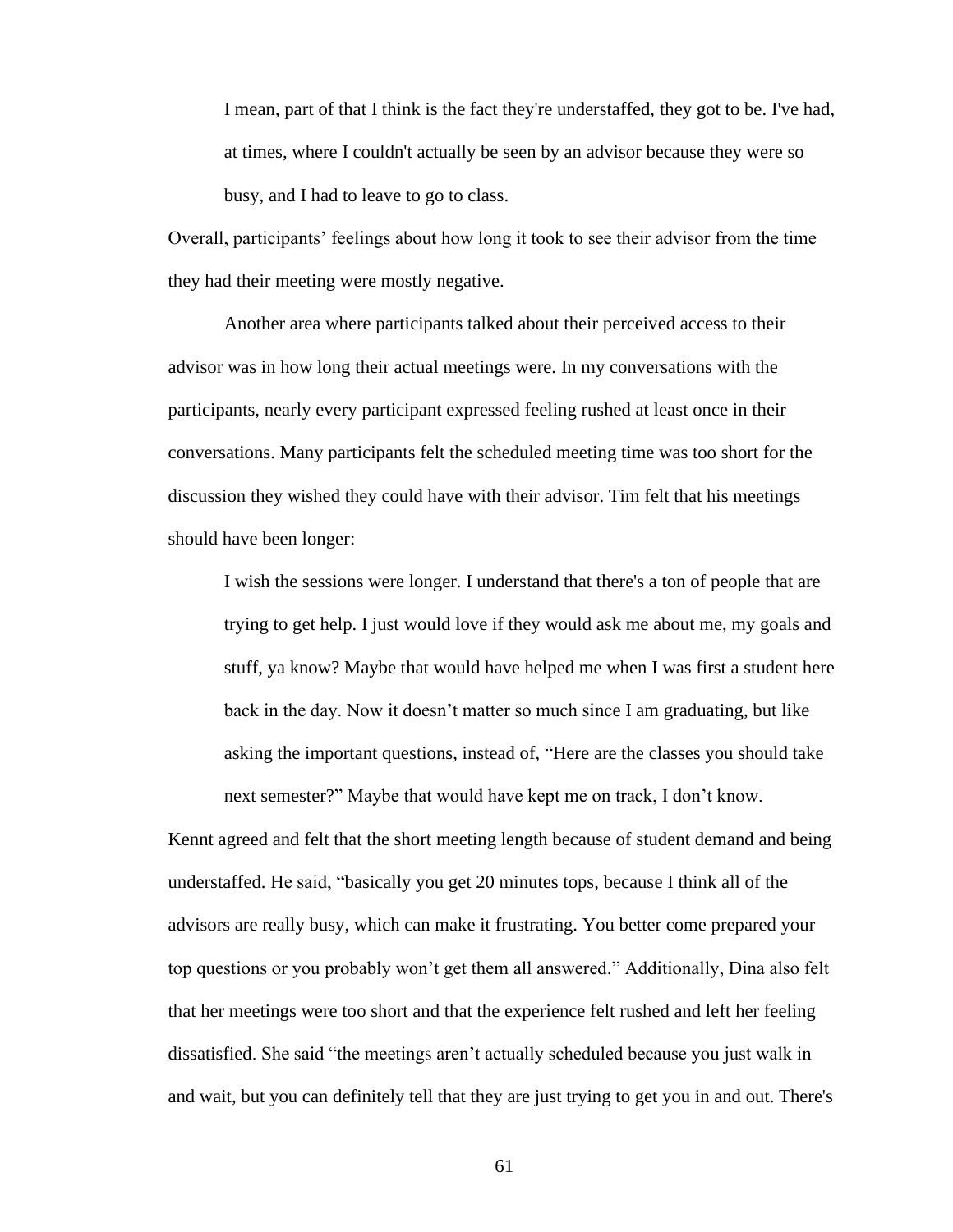no real time for deep discussion or anything."

Dina expressed that even though the advisement interactions were always friendly, the limited time she got to spend in the meeting had a negative impact on her experience.

Like all of the advisors there are nice, but I feel like part of the job is to not get to know the students because they know they don't have the time, where it should be the exact opposite. You can also tell that they are rushing because they are overwhelmed, which isn't fair to them or the students.

During the Zoom advisement meetings observations, students were happy that an appointment was an option as a study participant, but they also went on to talk about their prior experiences with advisor access, which were not as positive. Dina said "this is so nice that I got to actually set an appointment. All the times before I would have to just go and wait, and you never knew how long it would take, so this is great." Kennt also thanked the advisor and said, "I appreciate you sending the Zoom link. I wrote down some questions knowing we would have 30 minutes. In the past, I never knew how much time the advisor would give me and always felt kind of rushed."

Finally, students were provided with access to the "Advisement and Registration Guide for Liberal Arts Students" as one of their pre-advisement tools. While this resource addresses how to access an advisor, the instructions provided are to contact the advisement office via email, with no reference to in-person or Zoom availability. The directory does refer to the physical location of the advisement office; however, no mention is made of multiple modalities to receive assistance. This could also be perceived as a barrier to receiving advisement services.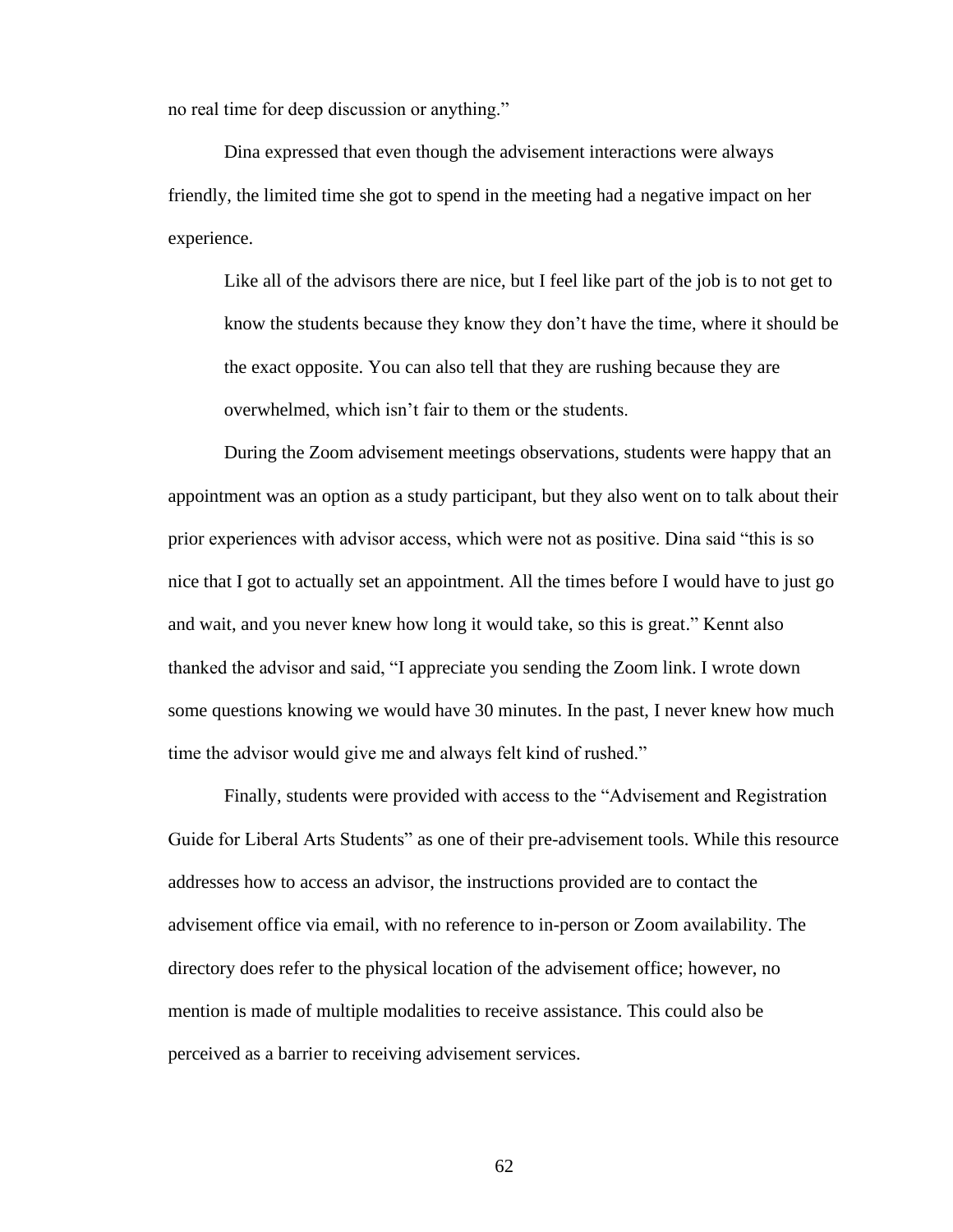#### *Theme 2: Consistency of Advisement Service*

A second theme that arose through the study was the theme of advisor consistency. As mentioned previously, all subjects selected for the study were liberal arts majors. Their only advisement interactions at the time of the study had been with primary role advisors. Those services were provided on a walk-in basis, and students would wait to see the next available advisor. So, if a participant saw the same advisor during each visit, it was by chance, or if the person they requested happened to be free at the time the student came into the office. The idea of seeing a different advisor each time was an issue for students, and all had something negative to share about the theme of advisor consistency.

All participants stated that having a relationship with an advisor and being able to get to know the person would have made their experience better. Most participants assumed that was how it would be, based on their high school experiences, and were surprised to learn that services were not provided in that manner. All participants had a similar experience and were clear that this was a barrier to effective advisement.

Dina said, "it would be so much easier to talk to someone she knew" and felt that "if your advisor knows you . . . it's easier to talk to them rather than a complete stranger. It's just hard with someone different each time." She also went on to talk about how the lack of advisement connection was disappointing because of her previous experience, and that it motivated her to take a more active role in her own college education:

In high school, I was really close with my counselor. I mean she had lots of kids to deal with so it wasn't like I spent a ton of time with her, but I always knew she was there. She never made me feel like I was annoying or like I was taking up too much of her time. I guess I kind of assumed that college would be the same.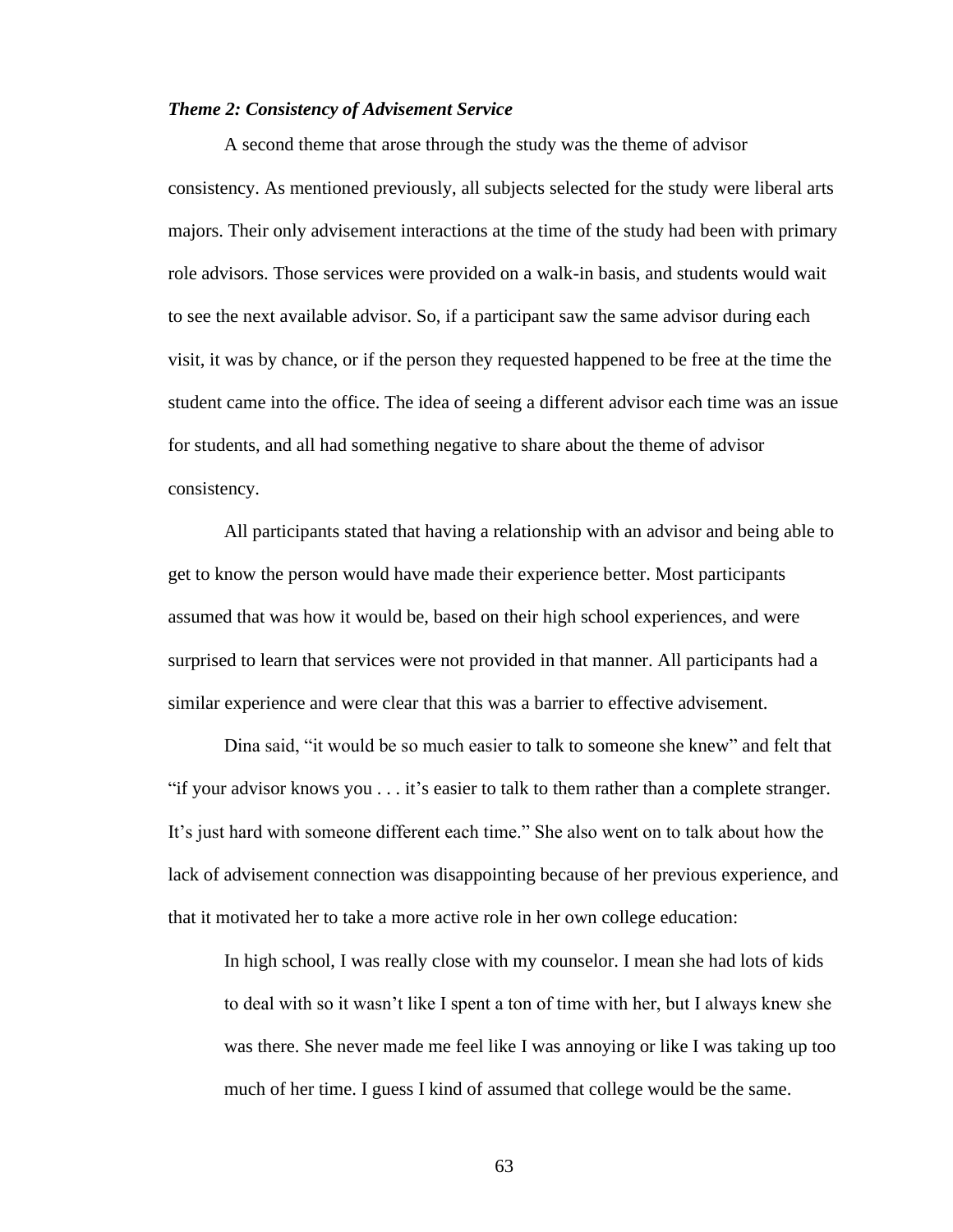When I realized that I was pretty much on my own, it made me miss the relationship I had with Ms. King. It also made me realize that I better get on top of my own stuff because no one was going to do it for me.

Kiara also said she felt like having the same advisor would have added stability to her experience and expressed that she hoped her advisor would be:

Someone I could get to know, and who would know me and my life. I don't need to be their friend, but it is annoying to tell my story over and over to different people. Most of the time it was just all business about classes and stuff. But I have so much going on in my life, that it would have been nice to have an advisor that knows the whole picture. Like just because I didn't do well in a class doesn't mean I am not a good student. It is hard doing it all and a little more support would have been good.

Brittany said she felt like having the same advisor would help her comfortable and would help her focus on doing well in her courses:

I think having that relationship would help me come up with some kind of formal plan. Knowing that someone understands my goals would make me more secure in the path I was on. Instead of, "OK, I am taking this class, does it count toward my degree? Can I transfer it to another school?" Instead of having those worries I would know that my advisor looked out for my best interests and cared about my success.

Kennt also expressed frustration about not getting the chance to work with one advisor the whole time. He said that he wished he could have and expressed that:

If someone got to know me a little bit, even just briefly, it would have made me feel like I had someone to go to, instead of just randomly getting whoever was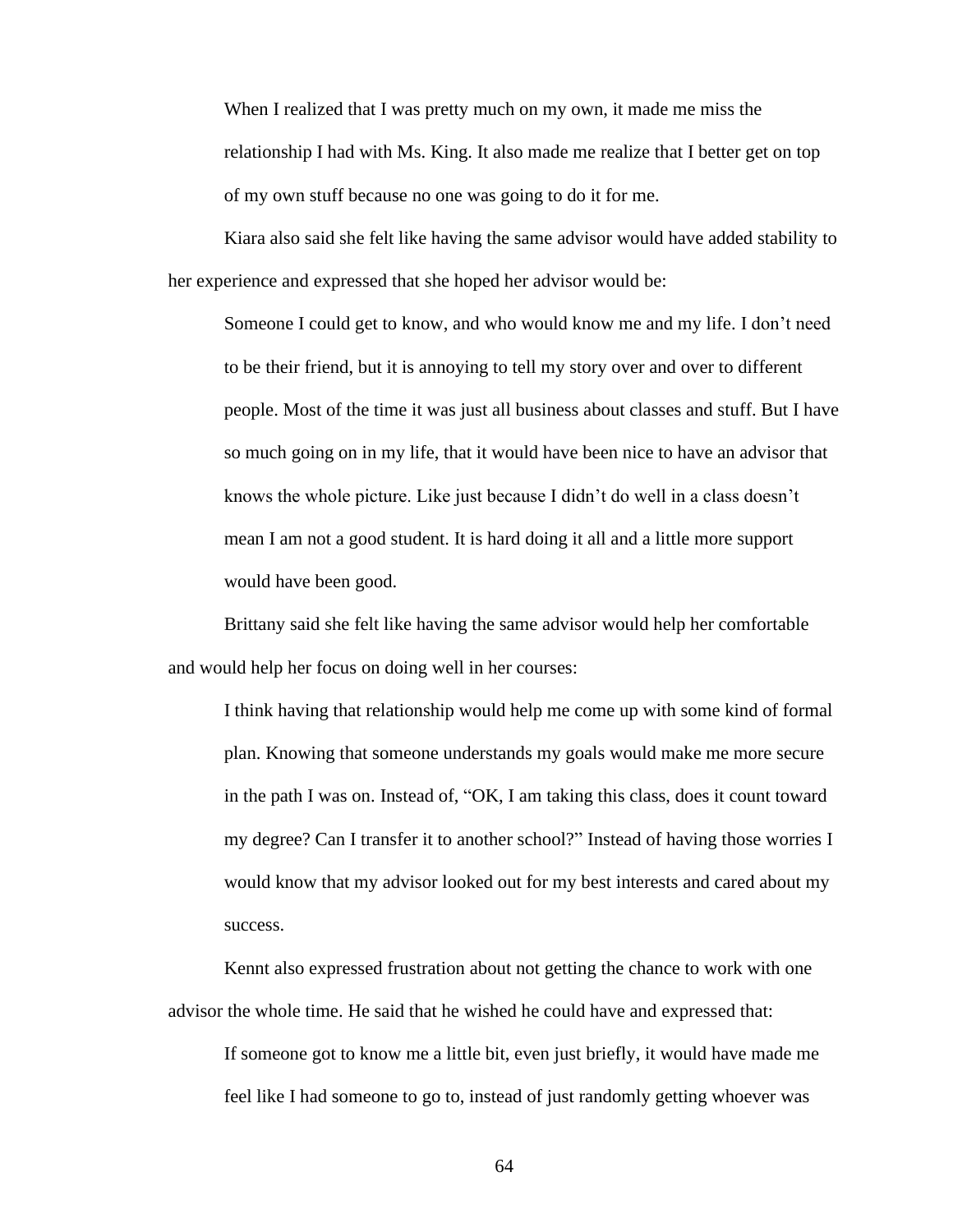free when I went to the office. It made me not want to go for help, because I knew I would be starting over with a new person each time. That kind of office should be welcoming, especially when you are talking about a brand-new freshman.

Tim also expressed that the lack of assigned advisors prevented him from taking advantage of the service as much as he should have. He also felt that the inconsistency may have contributed to the academic difficulties he experiences when he first attended:

I haven't really had the best luck with advisors. Every time I came to talk to someone it was a different person. Maybe if I could have seen the same person each time, it would have made a difference for me when I first came here years ago. I don't know, like maybe I would have felt like I had some guidance, but I didn't. I was pretty much on my own. Now that I am getting ready to graduate, I really see how important this would have been for me. Maybe not all students need that, but for me, just knowing who the person is would have made a difference. I would have been more willing to ask for help.

Participants who talked about their frustration with seeing a different advisor each time had suggestions on ways to improve the process. If students are not going to be assigned one advisor, then there should be better communication within the department. There was a suggestion about improving the notetaking process, so that no matter who is seeing the student, they could get some background on the previous visits. Also, they suggested having the option to request seeing the same advisor during slow periods of the year. It was made clear during the interview process that this was an important topic for all of the participants.

In addition to the interview data, the topic of advisor consistency was raised during the advisement meetings I observed. At the conclusion of three of the Zoom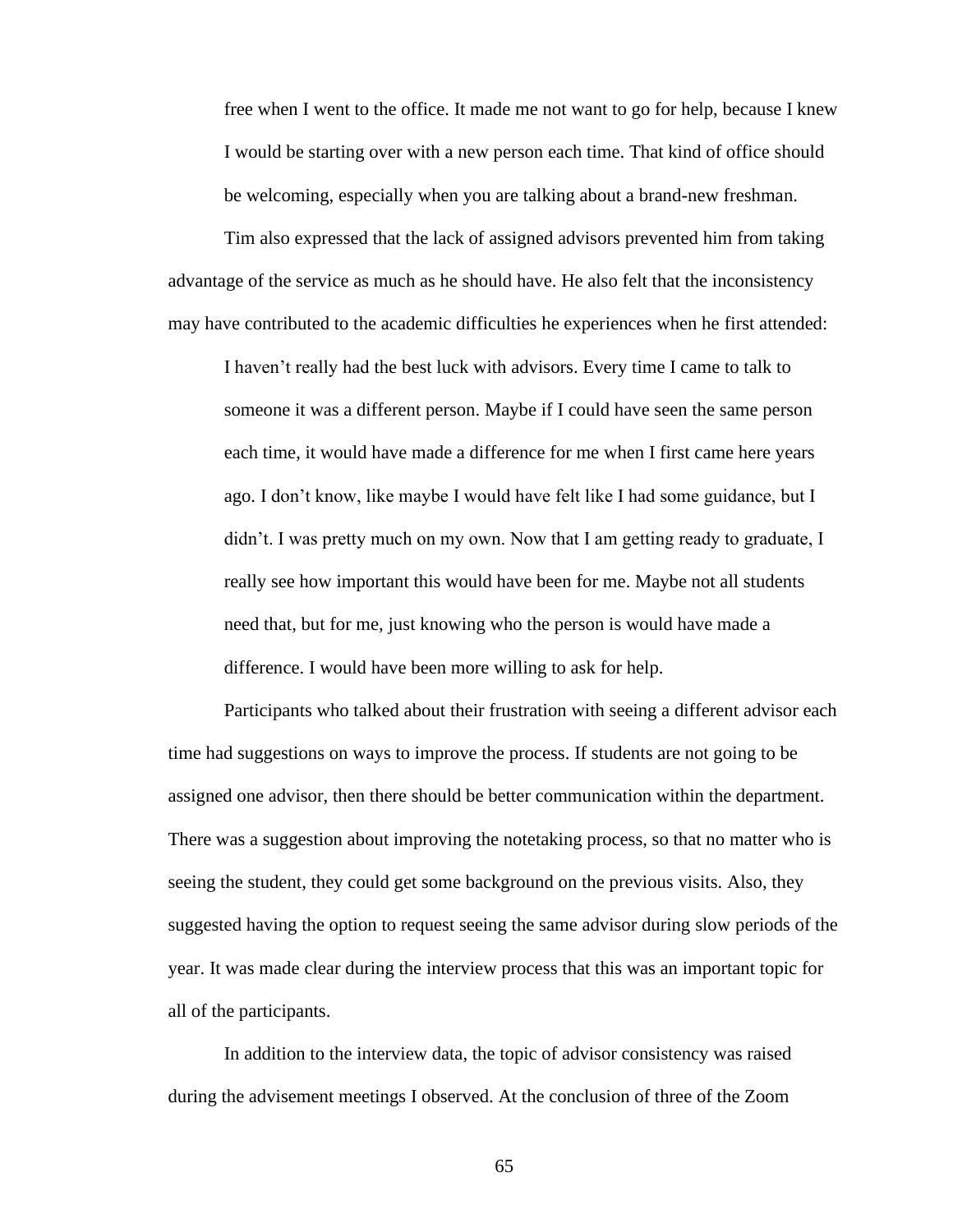meetings, the sentiment from the students was similar, requesting a repeat conversation, if necessary. All three advisors said yes, but this speaks to the larger issue of advisor consistency. Developing a relationship with an advisor should not be left to chance or based on participation in a research study.

### *Theme 3: Advisor Content Knowledge*

A third theme that emerged when talking with participants was the depth and variety of knowledge they wanted from their academic advisor. This preferred knowledge base emerged into two different categories: knowledge about academics and knowledge about careers and professions.

A few participants expressed that they wished their advisors could talk more indepth with them about their area of study, and not just about picking classes for the upcoming semester. The students who participated in this study were all liberal arts majors, which means they did not have an academic department responsible for their advisement, since they were not in a discrete program. However, most of the participants did have an idea of what major they were interested in or what career path they were heading toward. In Kiara's case, it took her a while to figure out what she wanted to study, and she wished that the advisors had more knowledge about the specific field:

It would be nice if the advisors knew more than just what classes are needed for each program. I need to know things like do I have a chance to get in? What grades do I need to get accepted? Everything is all over the place, like if you need answers to questions other than the classes you need to graduate, you have to go to another office.

Danley shared Kiara's feelings, for the most part. As a student interested in nursing, he said that some of his earlier advising interactions left him needing more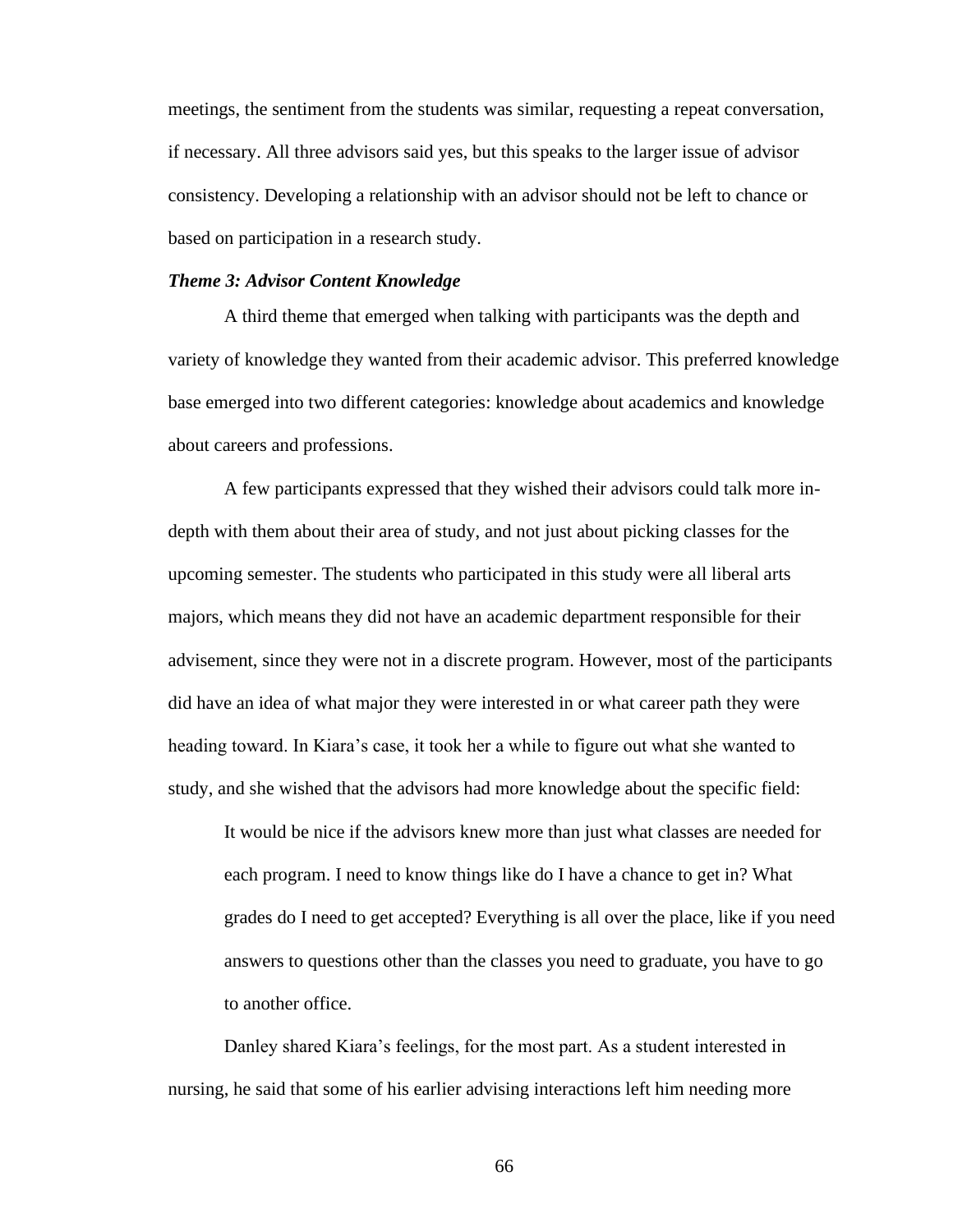information, and that he was basically just handed a list of classes. He said, "when I first got here from my other college, I was really confused about the process of applying to nursing." He stated that "although the advisor was nice, I had to do most of the research myself. I feel like they didn't know much more than what classes were needed."

Kiara felt that none of the advisors she worked with knew enough about the classes to answer her questions. She said, "the advisors were nice and tried to be helpful, but they really didn't know anything about the classes." She also said, "I guess I can't really expect that, though. Like, unless they took the class themselves, it isn't realistic."

Brittany had a lot to say on the topic since her area of study was competitive. She wanted her advisor to be able to talk about the teaching methods of the classes she was considering taking for her biology major, but she knew that it wasn't a fair expectation. She said, "it would be great if they could tell you, like how they taught the class and what the expectations would be, how they grade, etc." She also thought it would be helpful for advisors to have course outlines available:

It would be super helpful if advisors had the syllabus for every class. I know not all professors teach the same, but like a general course outline. This way you know exactly what the course is going to require and what you are going to learn. It is really hard to decide about a class from just a few lines of a course description in a catalog.

Tim shared that he didn't really feel like anyone was there to help him with any kind of planning until he met with the advisor for this study. He also acknowledged that he hadn't asked for that kind of assistance until now, because he wasn't ready himself:

I never really knew what I wanted to do after here, or if I would even finish, so it didn't seem like something I should bring up. But now that I am graduating, it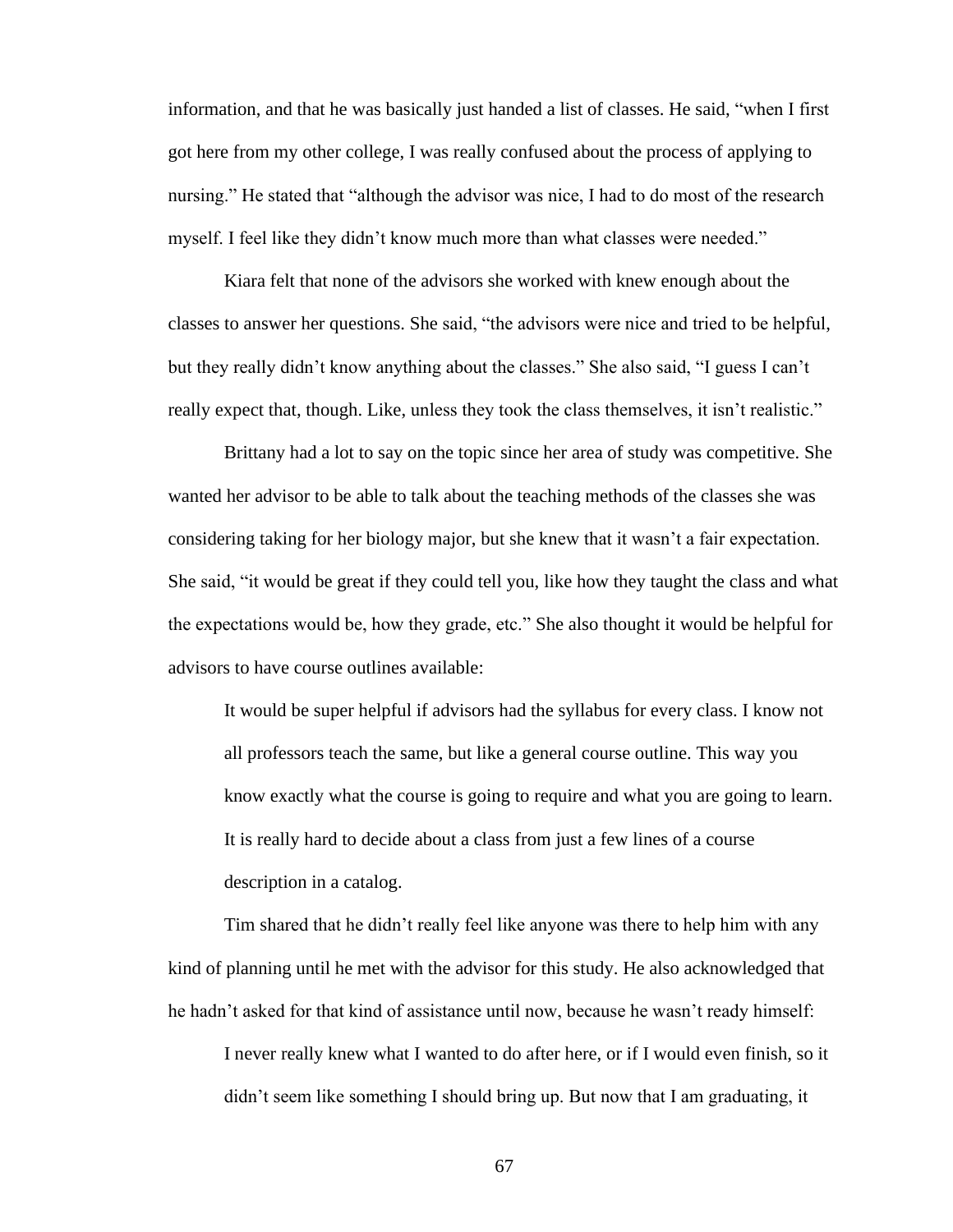occurred to me that I have no clue what to do next. The advisor I met with was really helpful and asked me questions that no one ever had before. It got me thinking about the next step.

Many participants also wanted their advisor to know details about programs in other colleges, which they came to realize is not part of the knowledge base of the advisement staff. Brittany, a biology major, wished that her advisors knew something about requirements at other schools:

The one advisor that I was telling you about that I saw a few times was so nice, and he knew a lot about the biology requirements here, so I always felt that I was on track to graduate. But, when it came to me asking about what courses I would have to take at other schools, he didn't know. Just like general information. I guess it would be a lot to ask, for him to know about every school and every program, but a little bit more information would have been helpful. They basically just say "go online and find out."

Dina was frustrated that she had to go to another office to ask about her classes and how they applied to the next school she would attend:

I get that the transfer office is separate, but it was kind of annoying to have to go to another place to talk about that. I feel like the person doing the advising about my degree here should also be able to talk about the next steps? It isn't a big deal, it just makes it inconvenient to have to go somewhere else. The services should be combined, or at least in the same building.

Kiara also felt that her advisor was not able to help her plan to transfer. She said that she wasn't sure if it was part of the advisement responsibilities, but she wished all advisors were more prepared to help students with career exploration and not just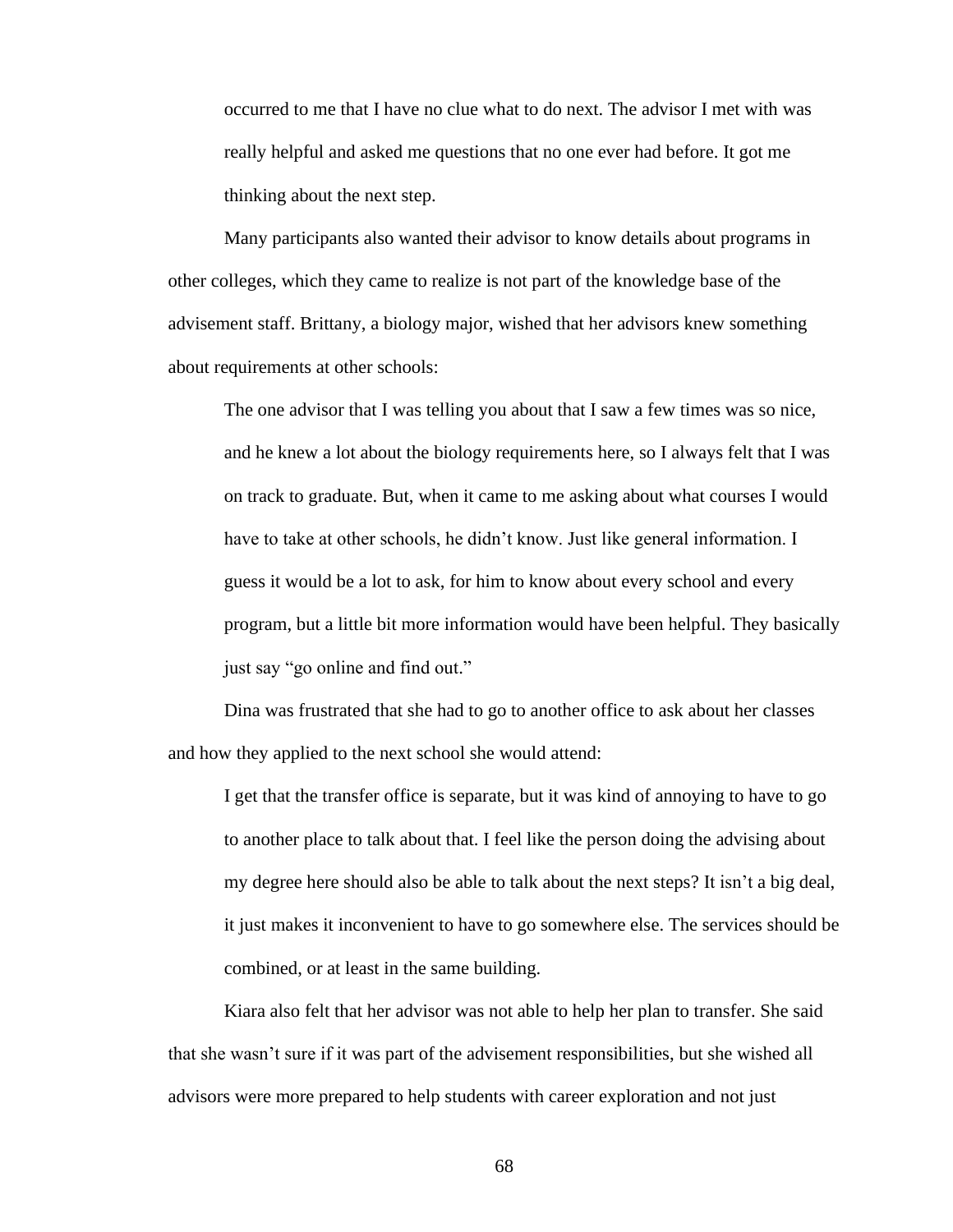"picking classes for now":

So, I don't know if this is an advisor's job or not, but I think advising should focus on more career exploration, especially with kids right out of high school that don't know what they want to do. Like for me, I am a liberal arts major because I really don't know what I want to study later on. It would be helpful if advisors could have talked about that with me from the beginning instead of just telling me what classes I need to take.

During the observed advisement meetings, all study participants asked questions of the advisors which demonstrated their desire for a conversation beyond course selection. Some asked specific questions about the content of the courses and about teaching styles of the various professors. Other students who were closer to completing their degrees had questions about transferring to other schools, and they also get counseling on which majors would be best to choose for the career field they are interested in.

What I found to be most interesting is that the students asked if it was acceptable for them to ask these questions. That was an indication to me that getting this kind of information from an advisement meeting is not what they had become accustomed to. This was consistent with what was shared during the interview process as a perceived barrier to effective advisement.

## *Theme 4: What Students Want From an Advising Experience*

A fourth theme that emerged from the study was the that of an ideal advising experience and the desired components. The interview process asked students to describe how they imagined an ideal advising scenario or relationship. Their descriptions can be categorized into two main sub-themes: preferred advisor characteristics and content of an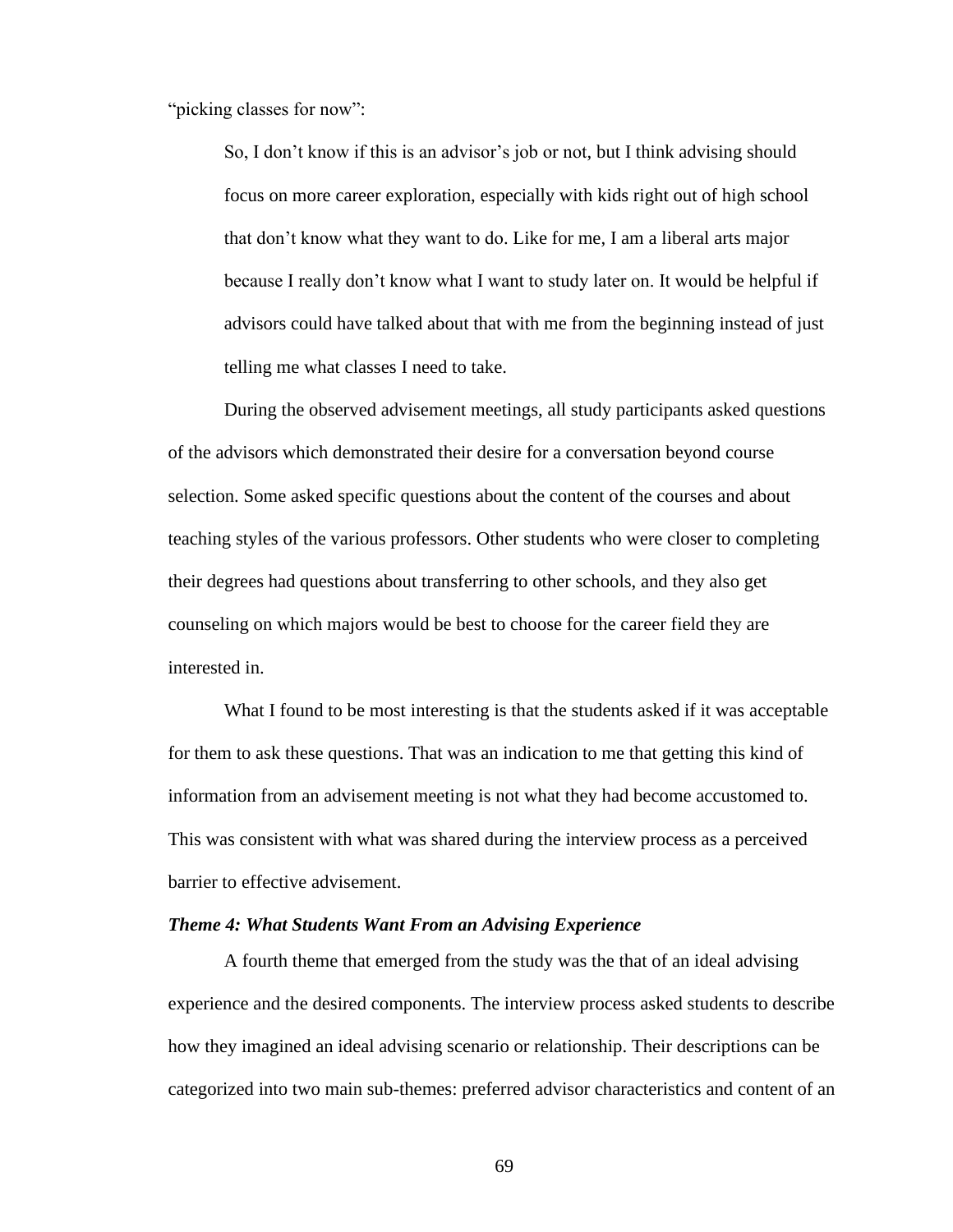advising meeting.

When asked what characteristics an advisor should possess, the participants were very clear about what would be meaningful and would have a positive impact on their experience. The underlying theme of most responses was the idea of advisors caring about them as people, and not just students, which most students said they had not experienced. Brittany stated that when, "they are friendly and really care about helping you, that is what counts the most." She also described her ideal advisor as "welcoming, easy to talk to, and knowledgeable about the college and my requirements." In his interview, Kennt indicated that the ideal advisor should do more than just recommend classes, and that he and the advisor should have the chance to get to know each other:

I think the advisor should try to get to know you as a person. I also think the student should be able to know the advisor. If I am going to sit down with a person who is basically a stranger and talk to them about my life, then I feel like I should be able to know a little bit about them, too. Like a give and take.

Dina felt that it was important for her advisor to know who she was, not just to have a relationship but to get meaningful guidance:

I feel like it is important for them to know who I am and what my goals are. Every time you talk to a different person; it's just so hard to connect. If I could have seen the same person, they would know me and what my strengths and weaknesses are. It may have made a difference in the kind of advice I got.

Kiara also felt that it was important that her advisor know and care about her life and her experiences in order to do the best job possible:

I think they have to care about life stuff. I get that their job is to talk about classes and stuff, but if they have no idea what I am going through or what I am dealing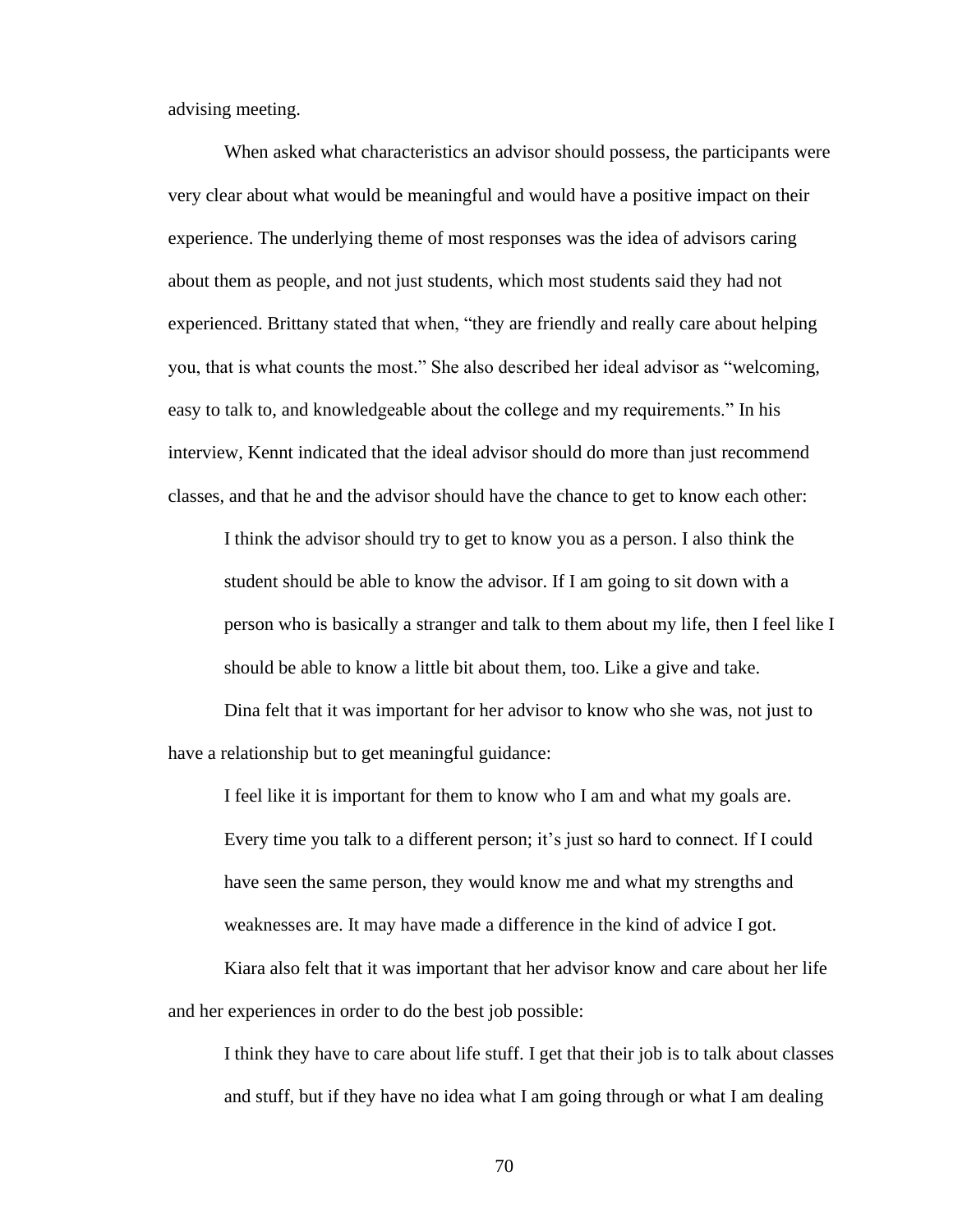with at that time, how can they know what is best for me? Caring about me as person is definitely something I think the ideal advisor should be able to do.

While talking about ideal advising, participants also shared their thoughts on what they felt should be the content of an ideal advising session. The topics they discussed included a discussion of degree requirements and course selection, transfer and career planning, and help with planning the right schedule.

Several participants shared that an ideal advising meeting should include not just a discussion of courses for the upcoming semester, but more long-term planning. Danley expressed that he felt it was really important to have a plan in place since he was applying to a competitive program. He said, "talking about coursework is important, but it all has to be planned out so that I know how I am going to be able to achieve my goals." Kiara said that it was important that the student come prepared, but that the advisor should be able to "answer questions about my major and know what options I have, not to just hand me a list of classes." Dina expressed that it was very important to talk about classes but not just about one semester:

I know that I can only register for one semester at a time, but we should at least be able to talk about what classes I should be taking in the future. I would feel so much better if I knew what I needed to do to finish because I feel like I am much more focused when I have a goal. I never got the feeling that there was ever time for all that.

Brittany also expressed that it was important to plan, but that the student has to take part in that:

If you as the student don't know what you want, then you can't really plan for the future. Even if you don't know for sure where you are going or what you are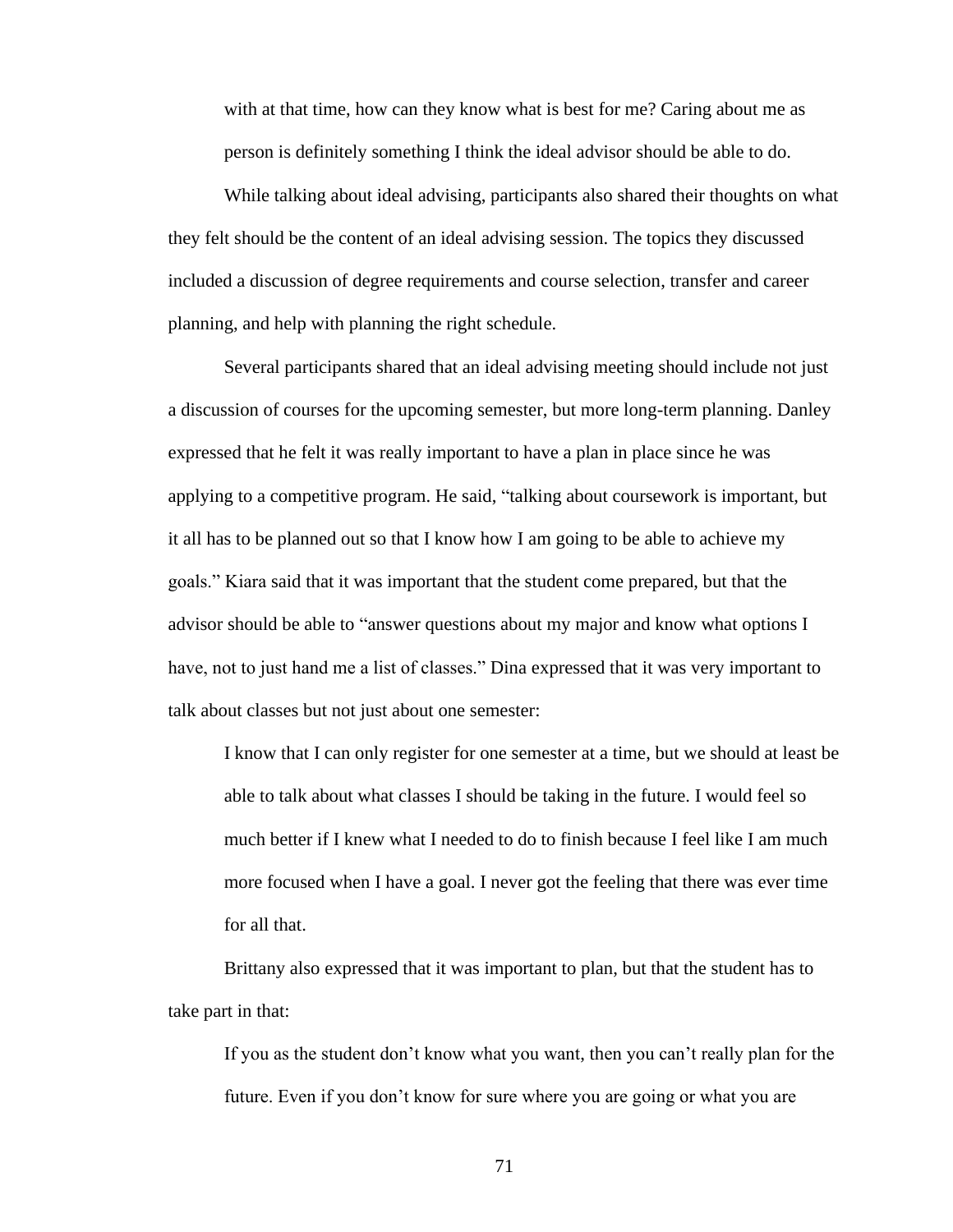doing, you gotta figure it out sooner than later. Otherwise you waste a whole bunch of time, and for me that isn't an option. So, once you know what you want, the advisor can help you get there with recommending classes and stuff, but they can't pick your path for you.

In addition to long-term degree planning, participants also talked about the importance of talking about career planning with their academic advisor. Tim said that he thinks that academic advising should be a place where he could have explored what he wanted to do, and that may have kept him more connected to the college:

I think it is just a missed opportunity that they don't ask things like "so, what do you want to do with your life? How can I help you figure it out?" etc. It is easy to just recommend a list of classes, but the deeper stuff may have helped me when I first started out and was struggling in college. Maybe I wouldn't have left, I don't know. I know there isn't a lot of time for life discussions, but there should be.

When talking about the most important advising topics, Kennt said, "I want to focus on which classes I need and then to plan for my future." Dina wished that advisors did a better job with career exploration and wished advisors could "do a better job talking to students about all the different things they can do in life. They can't suggest classes if they don't know what I want to be." Kiara wished she had been able to talk about her career options before she even registered for her first semester:

As a freshman the whole thing was so confusing, and kind of still is to be honest. I am right out of high school, have no clue what I want to do, and no one really asked me. My school counselor picked liberal arts because that is what she said undecided students do. Like, how am I am supposed to be decided? I am 17 and no one else in my family went to school, so I don't know how it works.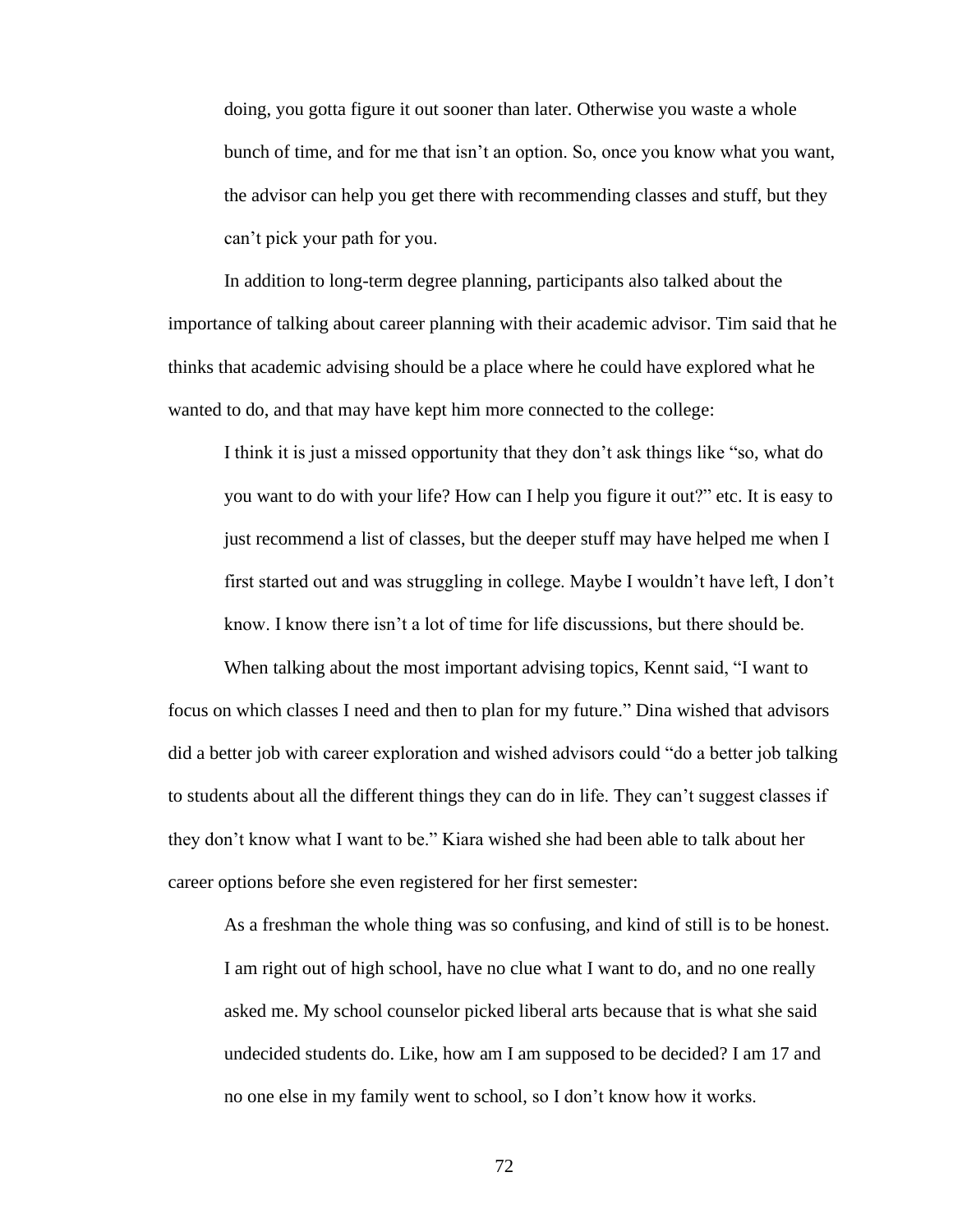During the interview process, some participants also talked about the importance of discussing balancing work and life responsibilities. Brittany said, "as a working student who is taking really hard classes, I needed someone to tell me what was too much and what I could handle." Dina also felt that in ideal advising session, advisors should be talking about the balance of classes you take, so that "you don't wind up taking all the hard stuff at once."

When talking about ideal advising, participants shared about the personality traits they most desired in their advisor and what content they hoped ideal advising sessions should cover. Participants described their ideal advisors as welcoming, and caring and knowledgeable. They also talked about the importance of developing a relationship with the advisor. They then discussed three areas that they felt advising sessions should focus on: degree planning, career/professional planning, and help with balancing work-life responsibilities when scheduling classes.

As part of data analysis, I once again referred to the "Advisement and Registration Guide for the Liberal Arts Student," searching for information on what the advisement relationship should look like, and what the students should expect. This document tells students that they should view advisors as "their partners in success." However, from the perspective of the students, their advising experiences were not viewed as a partnership at all. In order for a partnership to be established, a relationship must be developed, along with an exploration of who the student is, both in and out of the classroom. This lack of exploration was seen as a barrier to effective advising practices.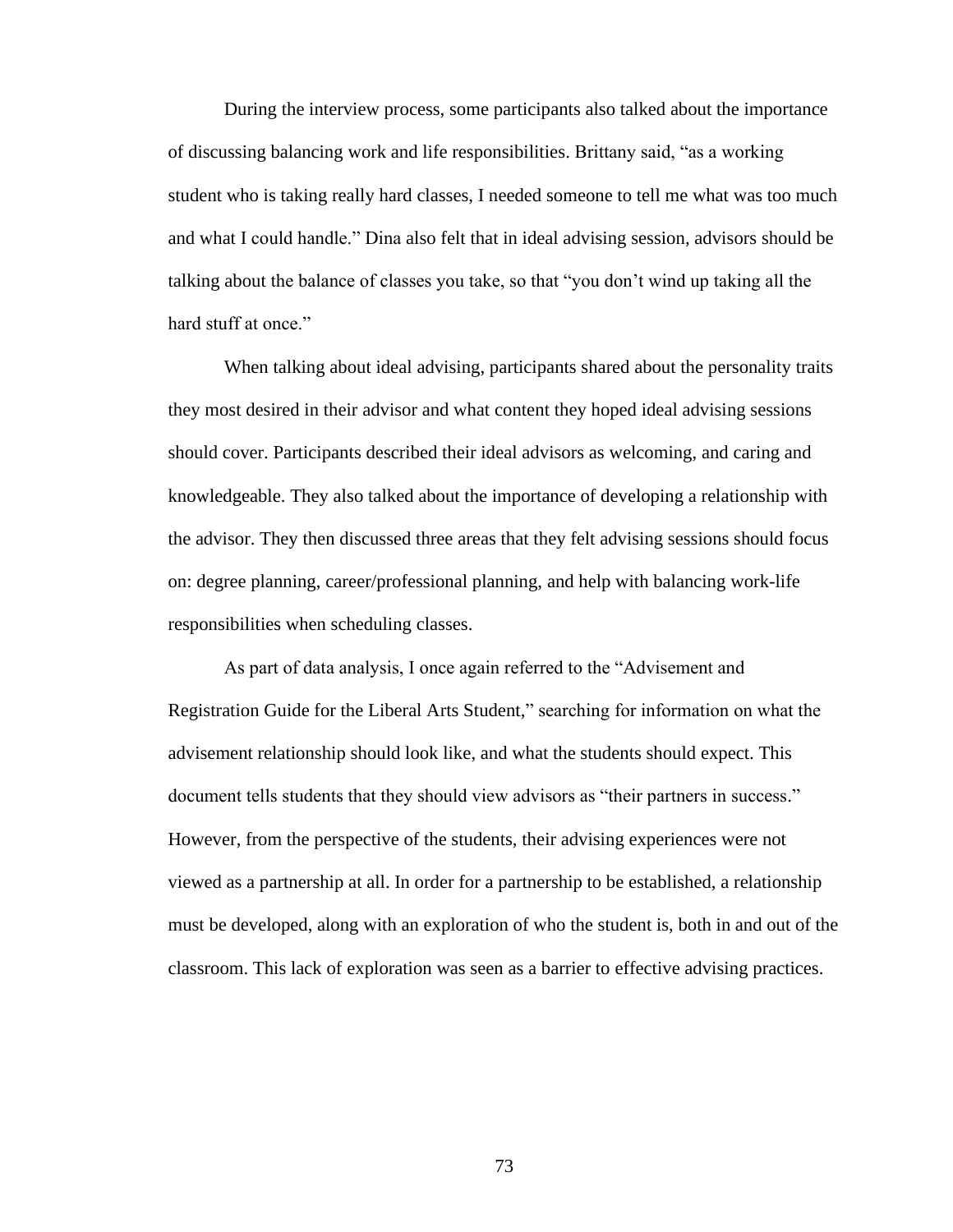# **RQ 2: What Are Students' Perceptions of Effective Advising Strategies or Practices?**

# *Theme 1: Access to a Primary Role Advisor*

Ultimately, despite some initial confusion, the participants all got the correct information about how to access an advisor as a new liberal arts student to the institution. Within the advising center for the site of the study, in-person services are provided on a walk-in basis, and the center does not have an appointment option. While some participants saw this structure as a barrier, others found it to be effective. Brittany found this system very easy to navigate and felt it increased her sense of access to her advisors. She stated that she appreciated that "you don't have to email back and forth with the office or call million times trying to talk to someone. You can just walk in when you have time and wait." Likewise, Kiara found the walk-in system to be student friendly and easy to use:

You don't have to write or call anyone. You can just go to the Student Services Center and take a ticket from the machine to wait for your number to be called. The only problem is you don't know who you are getting, but still, it's more convenient than scheduling an appointment, especially when you have a crazy schedule.

Kennt had similar feelings and said, "the walk-in thing is fine, even though I am used to having my own counselor, like in high school."

With regard to the sub-theme about the duration of their advisement meetings when using the face-to-face walk-in services, Brittany acknowledged that some meetings felt brief but that she still felt like the advisor she had seen a few times made time for her:

I don't know. I mean, he was always busy, but it was never like he kicked me out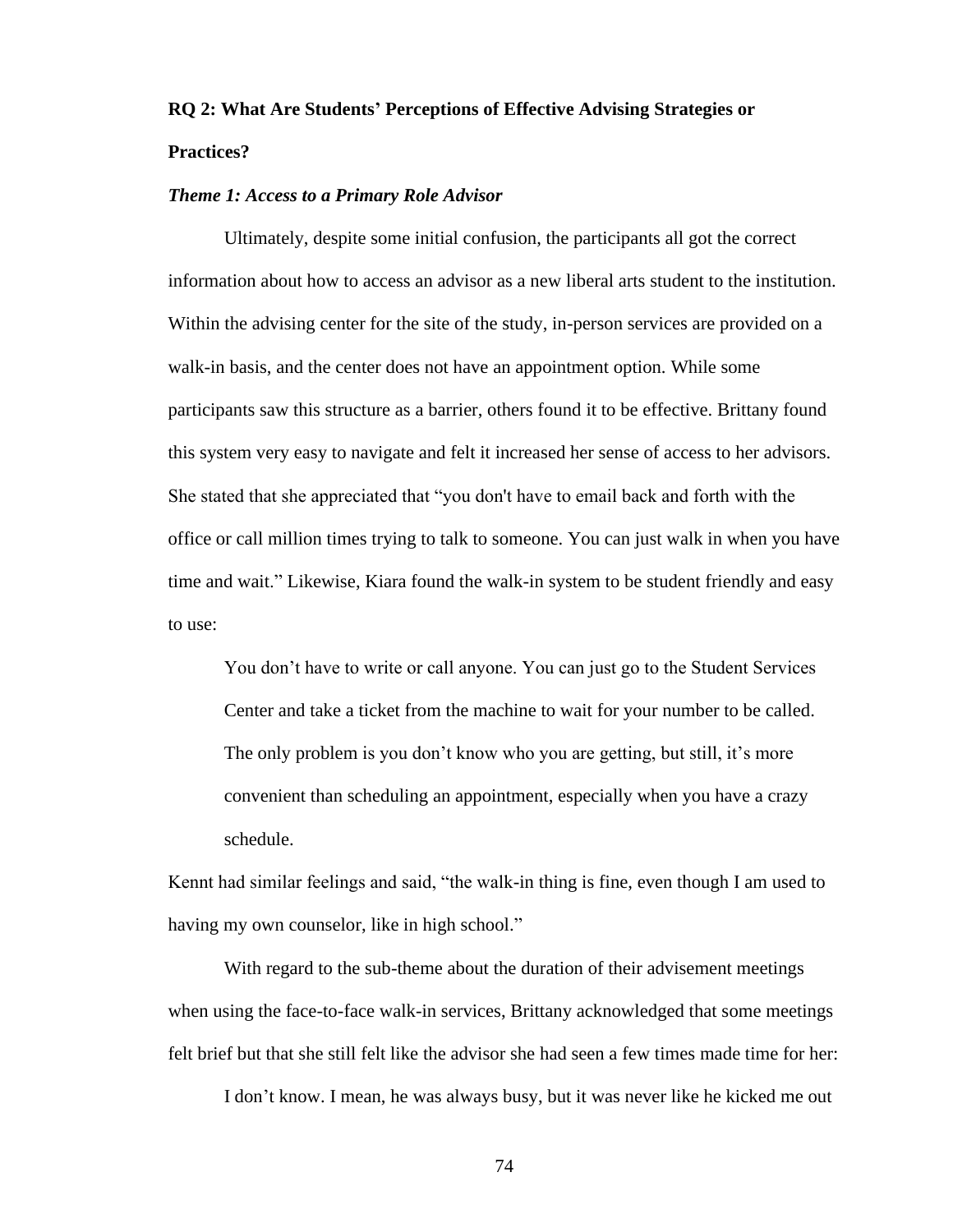of his office or anything. I never left feeling like there was something I didn't get to talk about, even though it might have been like a surface thing and we didn't get really deep about it. I always got my questions answered.

Kiara also said that due to the length of meetings, although she always got to touch on the topics that were important to her, but there was never time for anything really in depth. She said "anyone I've met with has been really nice and wanted to help me, but realistically, we just couldn't talk for an unlimited amount of time. I was always very aware that there was someone else waiting behind me in the lobby."

All participants expressed that longer meetings would result in more meaningful conversations, but that they were able to get their questions answered. Danley said that while some meetings could be short, depending on what needed to be discussed, certain meetings require more time and stated that "it would really just be based on what I needed to talk about. A quick question about a class could be 5 minutes." He followed up by saying, "but, if you are new to the school like I was and have no clue how it works, you might need much more time than that." Dina also reinforced the idea that certain types of students might need longer meetings than others, but that she was pleased:

If you are just starting and you have no idea what the process is, 20 minutes isn't enough. New students need more time for things to be explained to them. They are already nervous about being new and feeling rushed isn't going to help. Maybe they need to get more people to do the advising so students don't have to feel this way. As long as you come prepared, you should be ok.

Overall, participants expressed that most often, advisement meetings were too short to develop any kind of relationship, or touch on any topic in an in-depth manner. Despite this, participants said that for the most part, even though the meetings were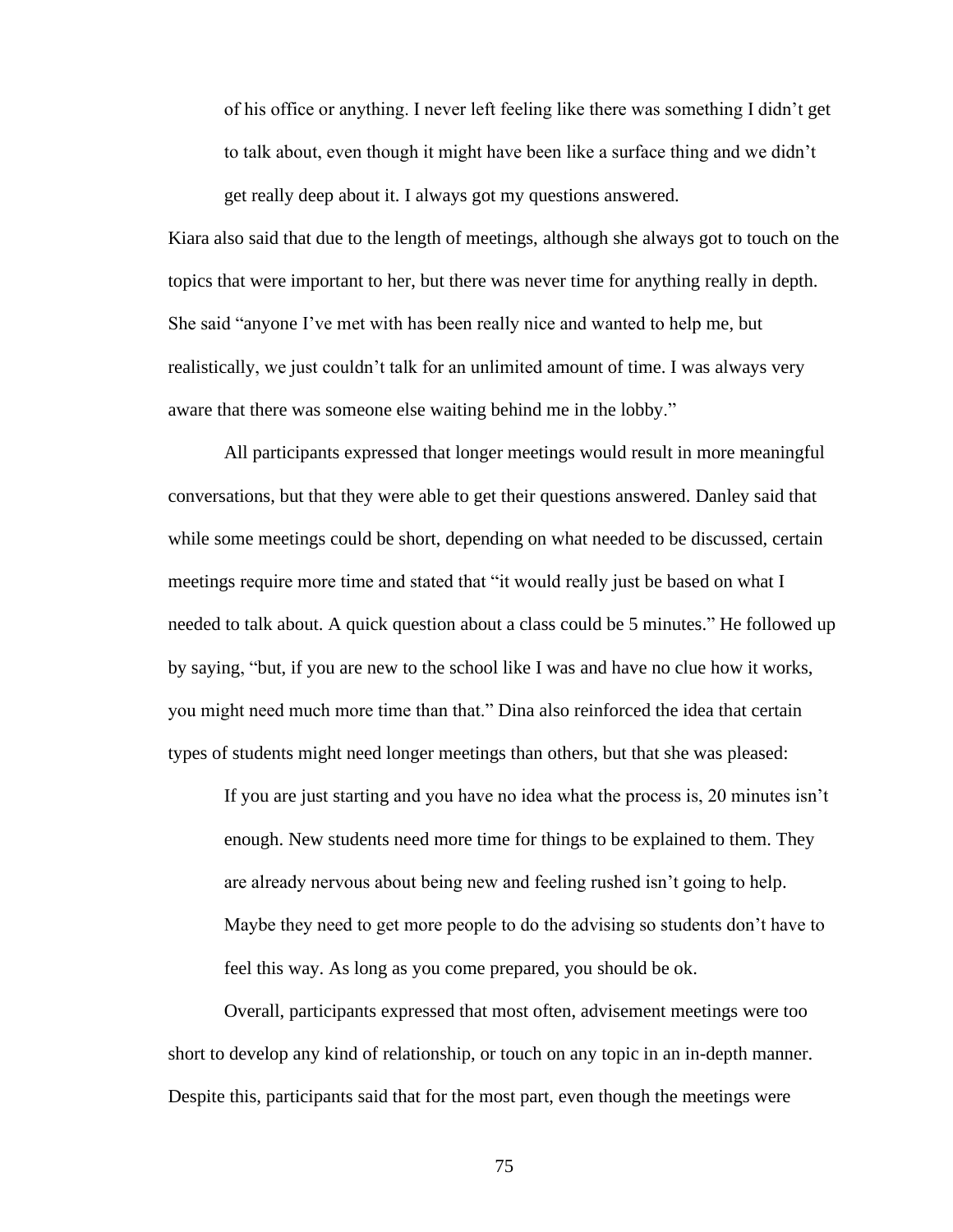shorter than they would have liked, they were still happy with the advisor interaction and got what they needed out of it.

One factor that seemed to have a positive impact on participants' perception of access to their advisor was how advisors used email, particularly in the context of COVID, and the advisors' need to be more accessible to students. Dina said that she liked being able to email the advisement office and said, "they would always respond. I knew I could always email the office and tell them I needed help, and someone would get back to me right away." Brittany also felt like she could always email the advisement office for help, saying: "It is actually easier than going in person. I had a quick question about how a class would apply to my degree and they were able to answer me the same day." Tim also said that the office "always emailed me back really fast," and he appreciated that, since he was a working student and often didn't have the time to visit the office in person.

Kennt said when it was busy, sometimes it took a while to get a response to his email, but "waiting a day or two is still easier than going to sit and wait in the office." Tim had strong feelings about the ability to communicate with advisors virtually:

If you are taking a class online, you should be able to get all of your services virtually also. I don't want to have to go to the office in person if there is another way. I have no interest in sitting and waiting in a public space if I can just as easily get my questions answered through email. That's just me though; I'm sure not all students feel that way.

The participants also talked about remote, or "Zoom" advising, and how convenient it was to have this option, specifically in the context of this study. All participants expressed a desire to "always be able to get a Zoom appointment" in the future. Overall, they felt that this is a service that should be provided to students on a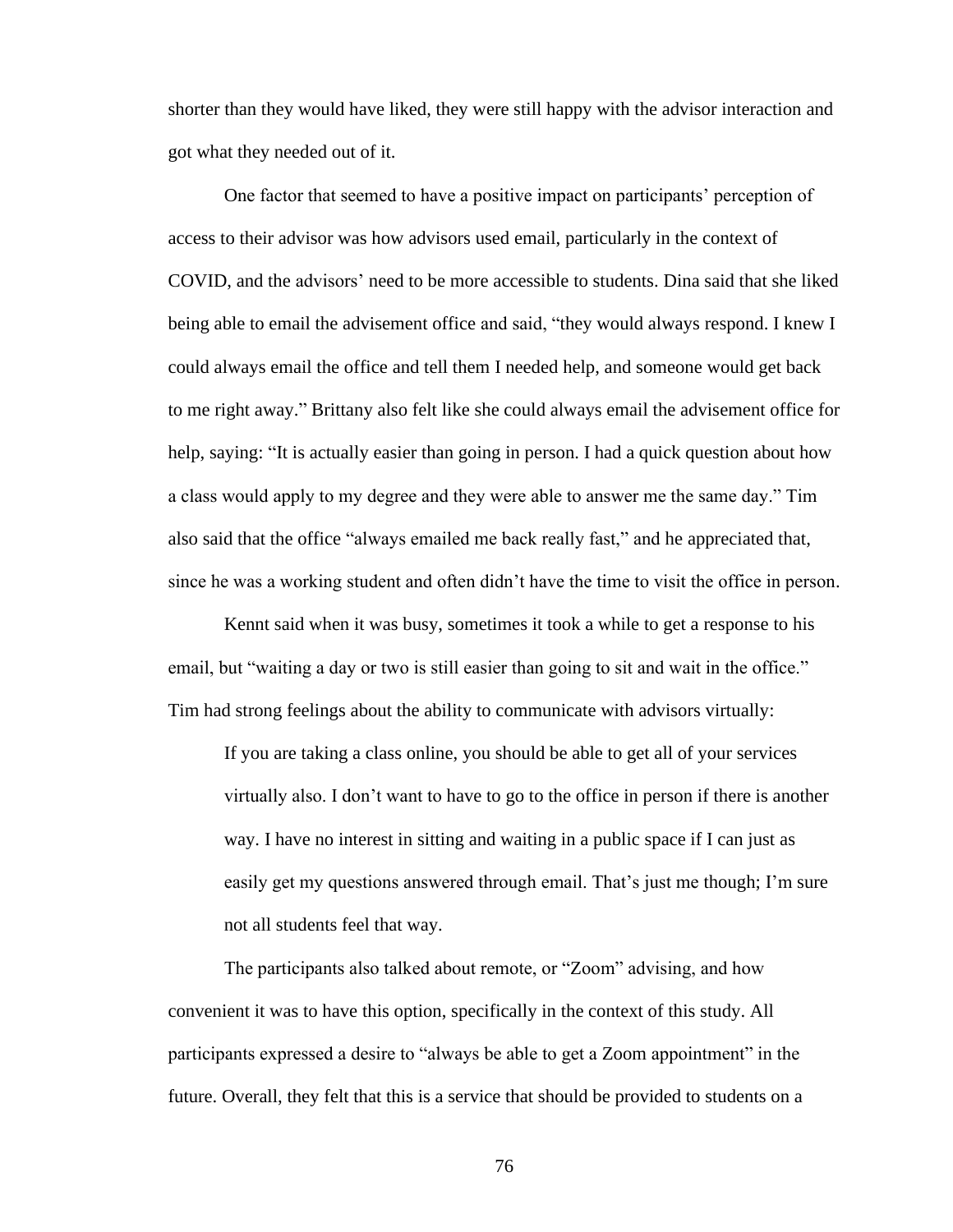regular basis, should they want it. Tim ended our conversation on this topic by saying, "the option to see an advisor on Zoom is awesome."

During the advisement meetings I observed, students expressed how convenient the ability to schedule an appointment via Zoom was for these particular meetings. Specifically, Kiara said, "thank you so much for sending me your appointment calendar. I know I agreed to help with the study, but you are also helping me by not making me come wait in the center to be seen." Tim echoed this by saying:

this is so awesome that we can meet on Zoom. I really appreciate knowing that I could get an appointment from home since I am taking the rest of my classes online. I really didn't want to come to campus.

Overall, participants expressed that other forms of communication with their advisor positively impacted how much access they felt they had to the advisor. This must be kept in mind when designing services. It was clear from the observations and the interviews that students perceived having access to advisors in multiple ways to be an effective advising practice.

### *Theme 2: Consistency of Advisement Service*

The majority of the participants felt that the lack of consistency was a barrier to effective advising. However, there was some positive feedback on the subject, although minimal. On this topic, Danley stated that even though he wasn't assigned a specific advisor, he wound up seeing the same person more than once by chance, and he remembered details about her which made him feel comfortable:

She remembers what we talked about the last time, which surprised me. She didn't take notes or anything; she just remembered me. She also seemed to take a real interest to make me feel like she cared about my success and went above and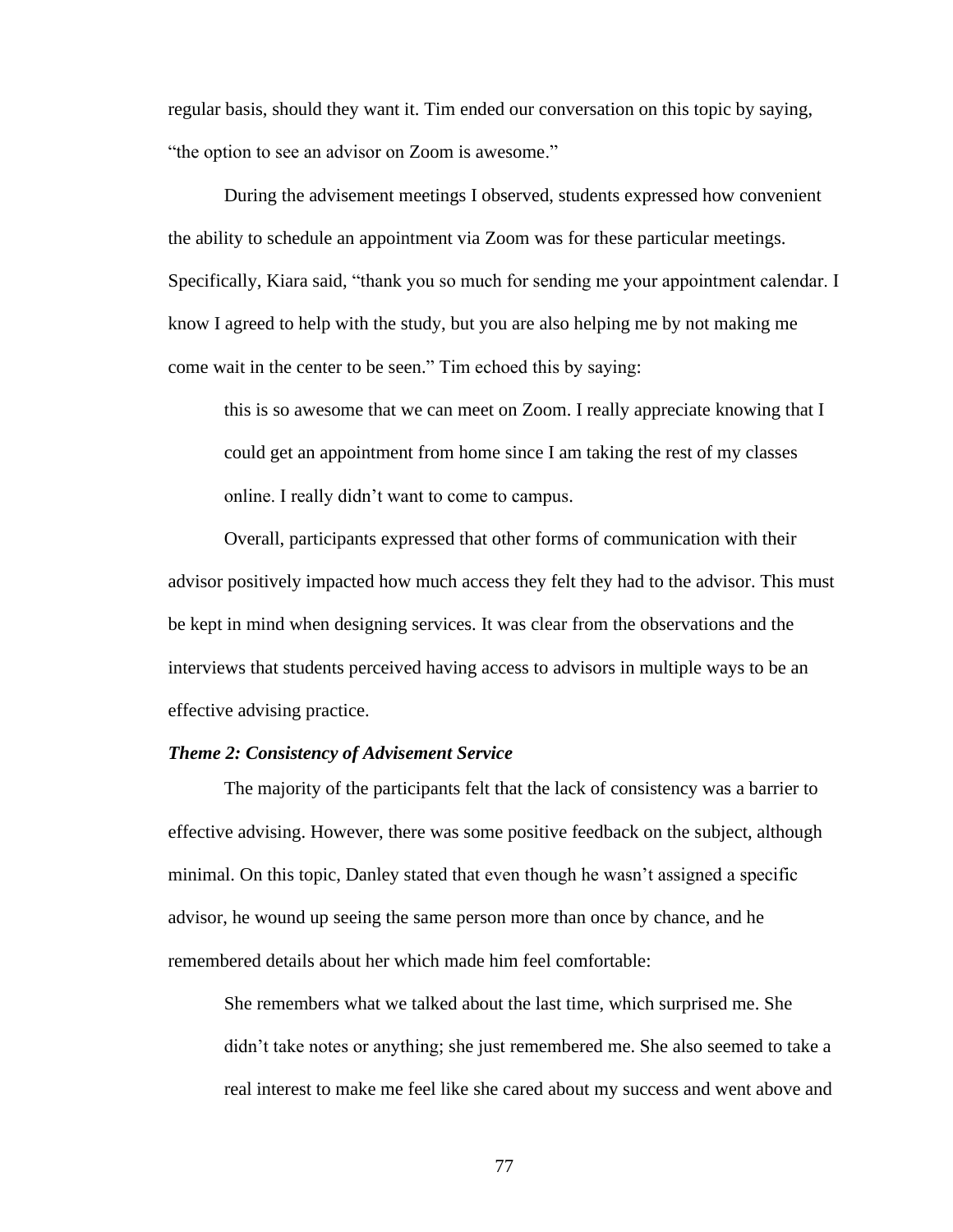beyond just which classes to take. She helped me research other nursing programs and gave me good suggestions about which professors to take. It really made a difference and made it easier for me to register for classes.

The observation of the advisement sessions reinforced the stated value of providing consistent advisement service from the student's perspective. All six participants were extremely grateful for the help they received during the meeting. Although they worded their requests differently, at the conclusion of the meetings, all six participants asked if it was possible to see that same advisor again for future semesters, or for any other questions that came up for the Fall 2021 semester. As expected, all advisors replied that this would be possible, and that they were glad the session had been helpful.

To reinforce their willingness to maintain an ongoing relationship, all six advisors documented the conversation that took place in the notes section of the degree audit. These notes are a valuable resource for students to refer to, as well as for any other staff member, should the student need assistance. All advisors also added the link to their Zoom appointment calendar in the notes. The students were told at the conclusion of the meeting that the link was added, and that they should schedule a follow-up appointment if they had any additional questions or concerns. It was also made clear to the students that appointments should be scheduled as far in advance of registration as possible, to allow for ample time to discuss their questions.

### *Theme 3: Advisor Content Knowledge*

Participants were clear about the depth and variety of knowledge they wanted from their academic advisor. Most participants felt that they wanted more from their advisement experiences related to academic and professional content knowledge.

However, Brittany, who is interested in biology, had a different experience and a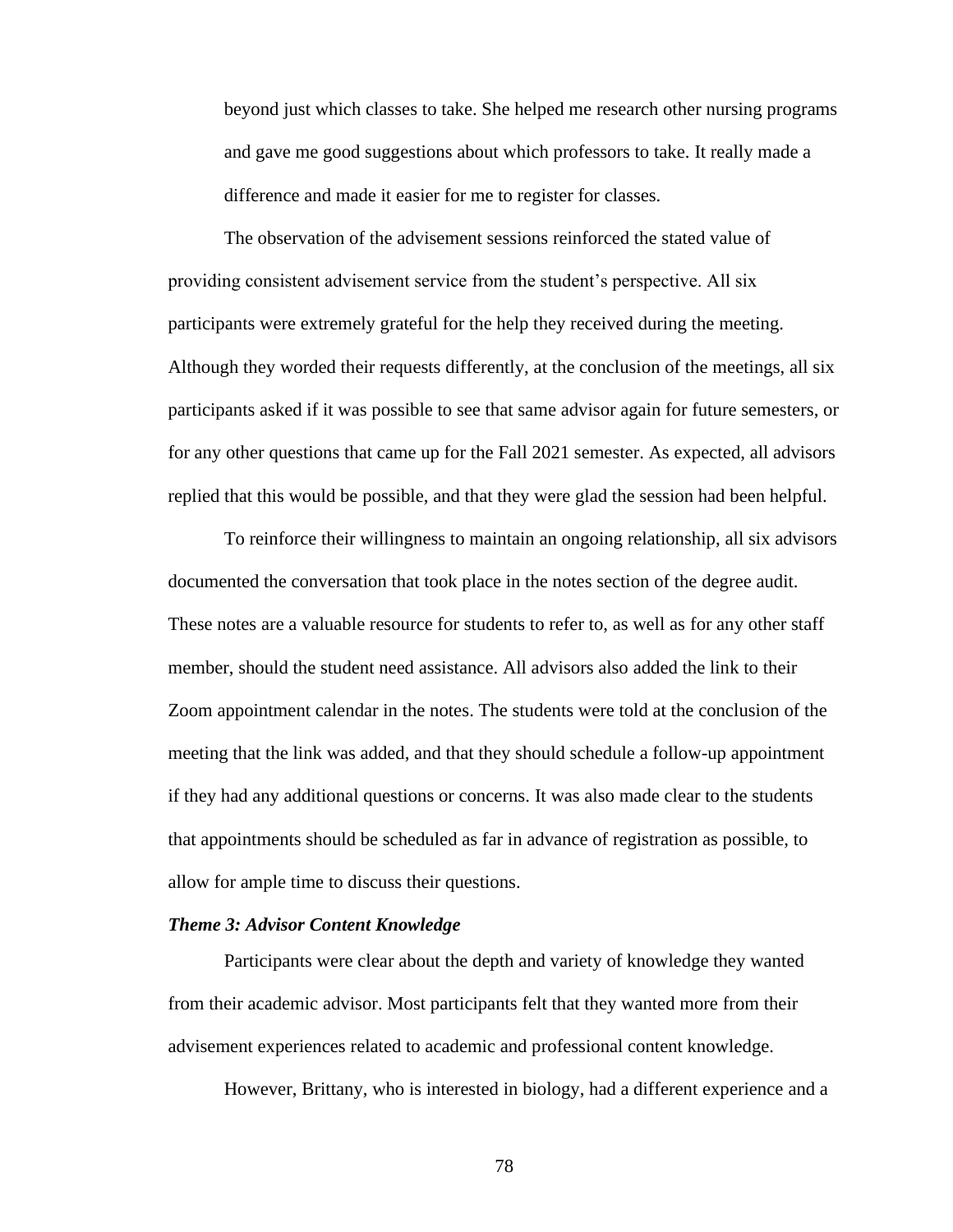different perspective. She felt that the advisors she had seen, one in particular, were extremely knowledgeable about the academic requirements of the program. She also felt that it wasn't the advisor's responsibility to know more than the academic requirements, and that it is the faculty's role to mentor the students about different career opportunities, etc. She said:

It seems like [advisors] have one job and faculty have another. Honestly, with all these students, how is an advisor supposed to know everything about everything? They can't. As long as they made the right suggestions for me based on my future goals and what I want to do in life, then I'm happy. If I have questions about what I can do with a biology degree, then I will ask the person teaching my biology class.

Another area where many participants had split feelings was about the information advisors were able to share about specific professors and classes. Many felt that advisors should be able to recommend specific professors (some wanted to know who the "easy ones" were) or give more details about the courses than were available through the course description and the catalog. Dina felt that she did receive this type of information, but not until she met with the advisor as part of this study:

I feel like she knew a lot about who was who, way more than other people I have seen. We talked about what classes to take, but also about what she knew about the professors and which ones might work best for me. She had some knowledge of the experiences that other students had in their classes and was able to reassure me that I would be ok with my schedule and also working. She knew I was worried about being overwhelmed and was able to reassure me. She also said, which makes sense, that my experience in the classroom is going to be different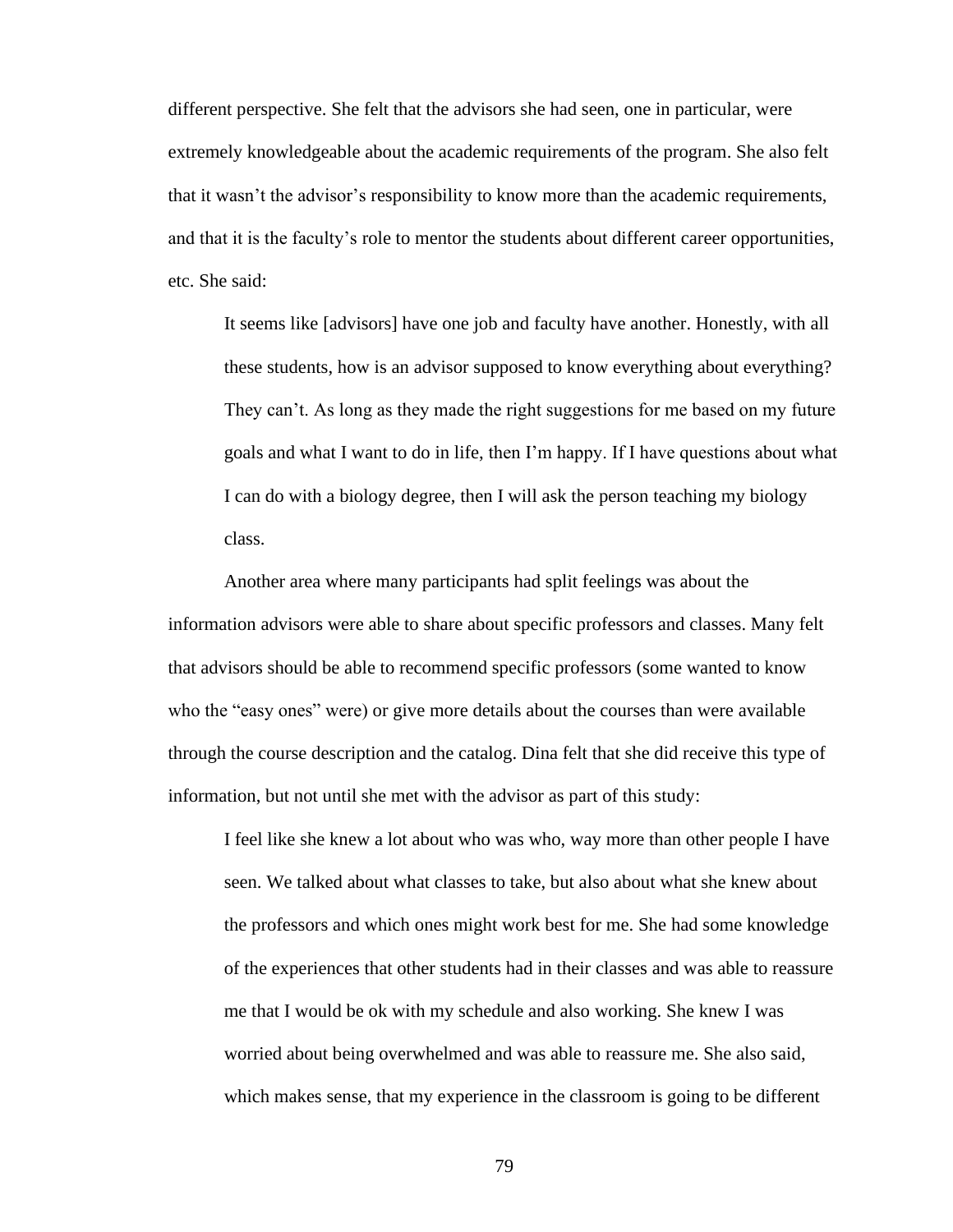than other students', and that she couldn't make any promises. I appreciated that she did share the information she had, though.

Danley said that he really liked that the advisor he met with for this study had experience with some of the faculty because he had actually been a student here himself before becoming an advisor. He stated, "I felt that since he was a student here, he was able to share his personal experiences with me, which was really helpful. He knows the classes that I'm taking and the professors, too." Kennt also felt that the advisor he saw for the study "knows about the department and the professors, and you could just tell he knew what was going on."

Danley also found his advisor helpful when planning for the TEAS exam (a test required for entry to the nursing program) and stated, "I'm pre-nursing, so she was especially helpful in explaining what would be on the entrance exam and the score I would need to get in. She also talked to me about nursing programs at other schools as a backup plan, in case I don't get in here."

Kennt felt his most recent advisor, whom he saw as part of the study, was able to help him explore options in applying to local schools. He appreciated that he could "talk to her about a lot of things, especially transferring, even though that isn't her actual job. She was really helpful, just with the classes, what professors to choose, you know, which scholarships to apply for, just different paths to take." He also pointed out that not all of his advisement experiences felt that thorough, and he was "grateful" that he found her as part of the research study.

Although it is not the responsibility of the primary role academic advisor to provide in-depth career and transfer guidance, the materials made available on the advisement webpage provide resources. There are direct links to the "counseling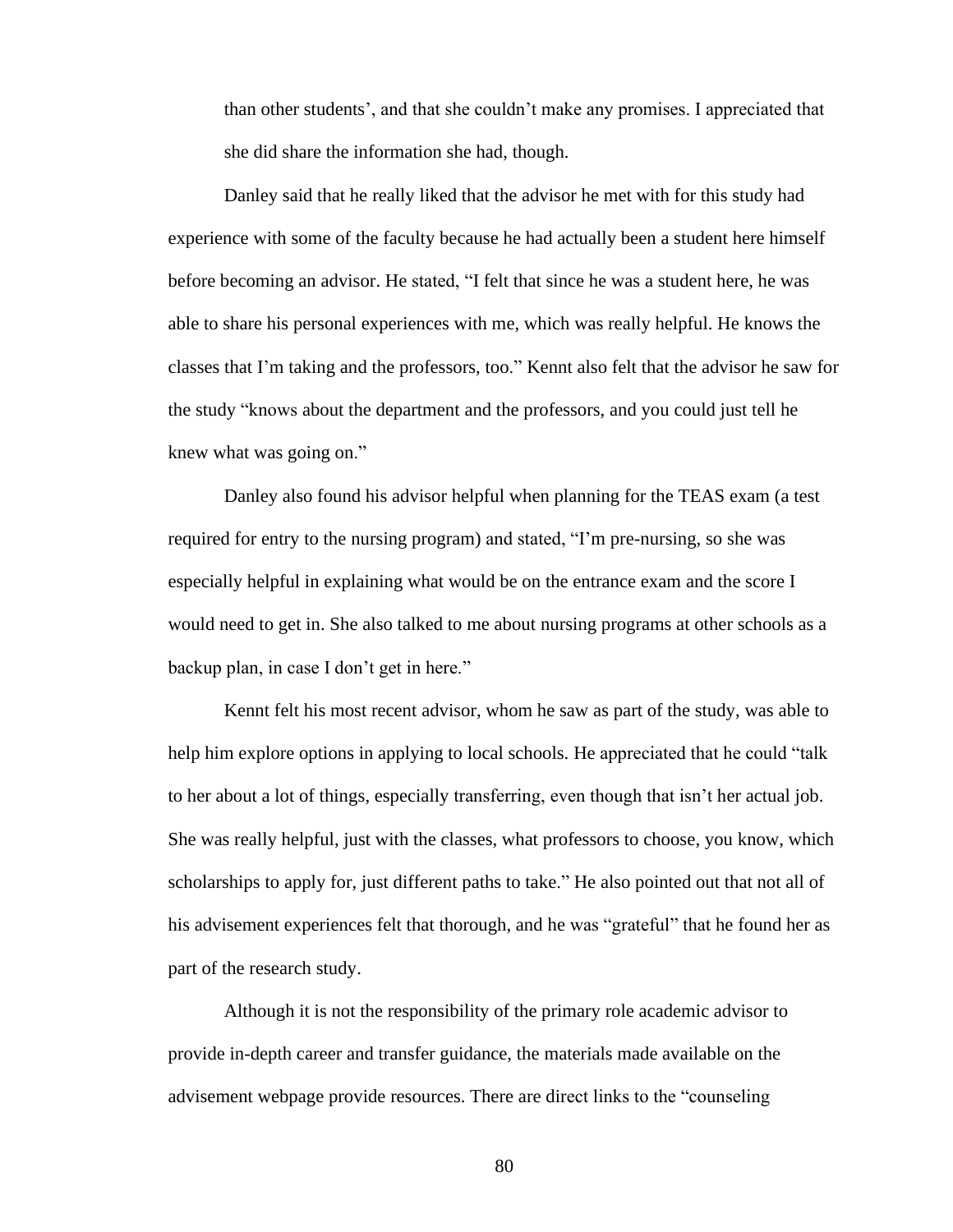services" page, which provide detailed information on obtaining information. Although some students do not do research or review the website in advance of meeting with an advisor, some likely do. Having easy access to advisement-adjacent information could contribute to successful advising outcomes.

#### *Theme 4: What Students Want From an Advising Experience*

Participants also had strong feelings about an ideal an advising experience and the components needed. The interview process asked students to describe how they imagined an ideal advising scenario or relationship. While some participants had suggestions for improvement, some responses were positive, related to their previous experiences and the limitations of the current advising structure.

When asked what characteristics an advisor should possess, the participants were very clear about what would be meaningful and would have a positive impact on their experience. The underlying theme of most responses was the idea of advisors caring about them as people, and not just students.

While talking about ideal advising, participants also shared their thoughts on what they felt should be the content of an ideal advising session. The topics they discussed included a discussion of degree requirements and course selection, transfer and career planning, and help with planning the right schedule. Much of what they described as part of what an ideal meeting should be stemmed from the things that they missed as part of their previous experiences.

Although most participants did not feel that the content of their advising experiences or the characteristics of their advisors were currently ideal, Danley did have something positive to share regarding the ideal characteristics that an advisor should display: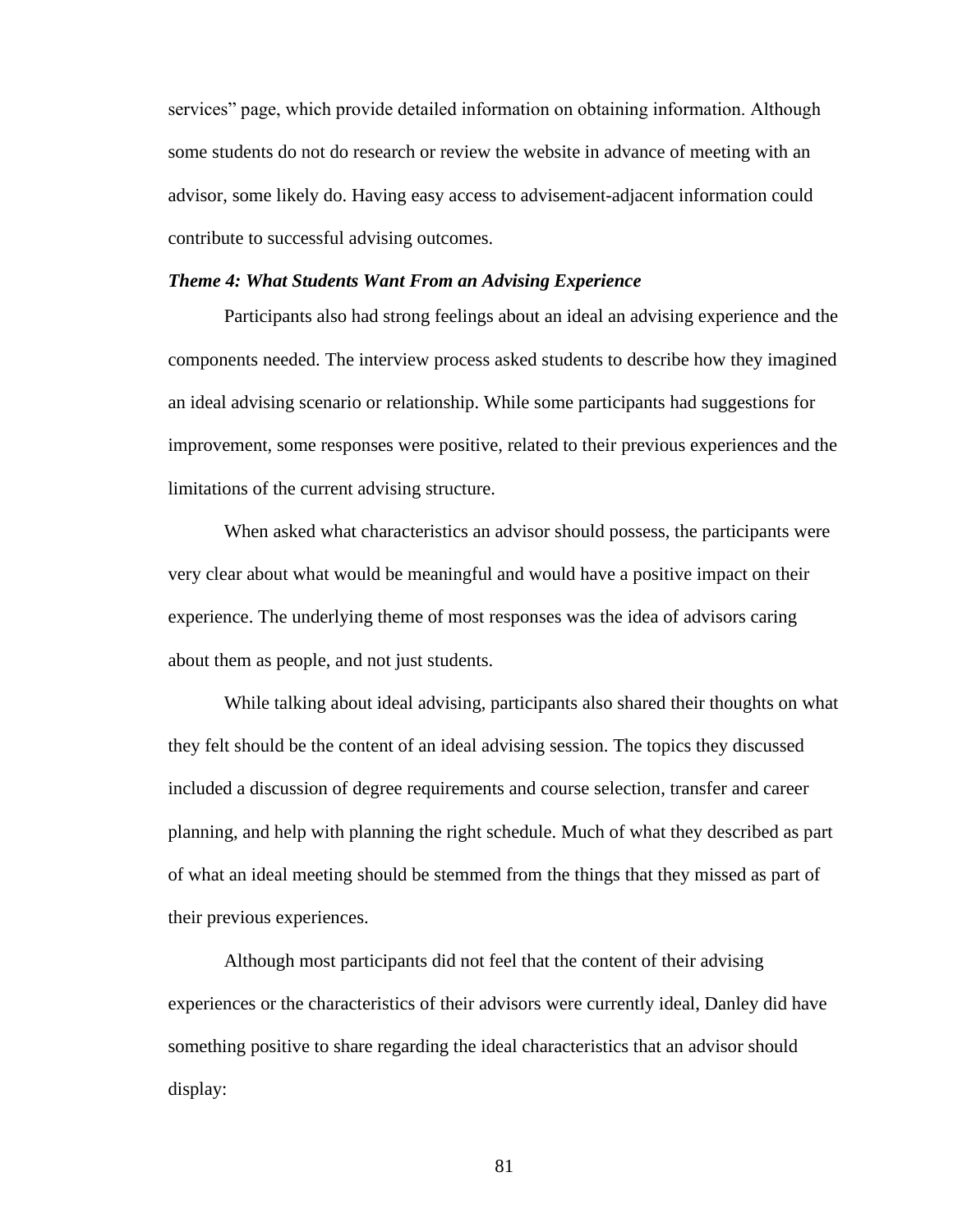Every time I spoke to someone, even if they just gave me a list of classes, because they know I wanted nursing, they always made sure to tell me it was competitive. If I want to have a chance to get in, all of them in their own way suggested that I don't take on too much because my grades need to be high.

After reviewing the Zoom recordings of the advisement meetings for this research study, I saw that advisors asked the very questions that students told me were important. Each student was asked to talk about their career interests and any short- or long-term goals. They were also asked to talk about their life outside of school, and to describe any concerns they had about their ability to balance school with other responsibilities. At the conclusion of the meetings, students were all very pleased, and in one way or another they eexpressed their gratitude for the assistance. This reinforces the need to design student services in a way that is meaningful to students.

# **RQ3: How Did Students' Interactions With Their Advisors Affect Their Sense of Connectedness to the College?**

### *Theme 5: Connectedness*

The final theme that emerged from the study was related to the theoretical framework of the study, connectedness to the institution. Participants were asked how connected they felt to the college and if their advising experiences had an impact on that connection. Some participants expressed that their experiences with advisement services did help them feel more connected, while did not feel that these experiences had an impact.

Those participants who did express that their advisement experienced helped them feel connected highlighted the importance of the interactions they had that made them feel supported and valued. Brittany expressed that her range of advisement experiences,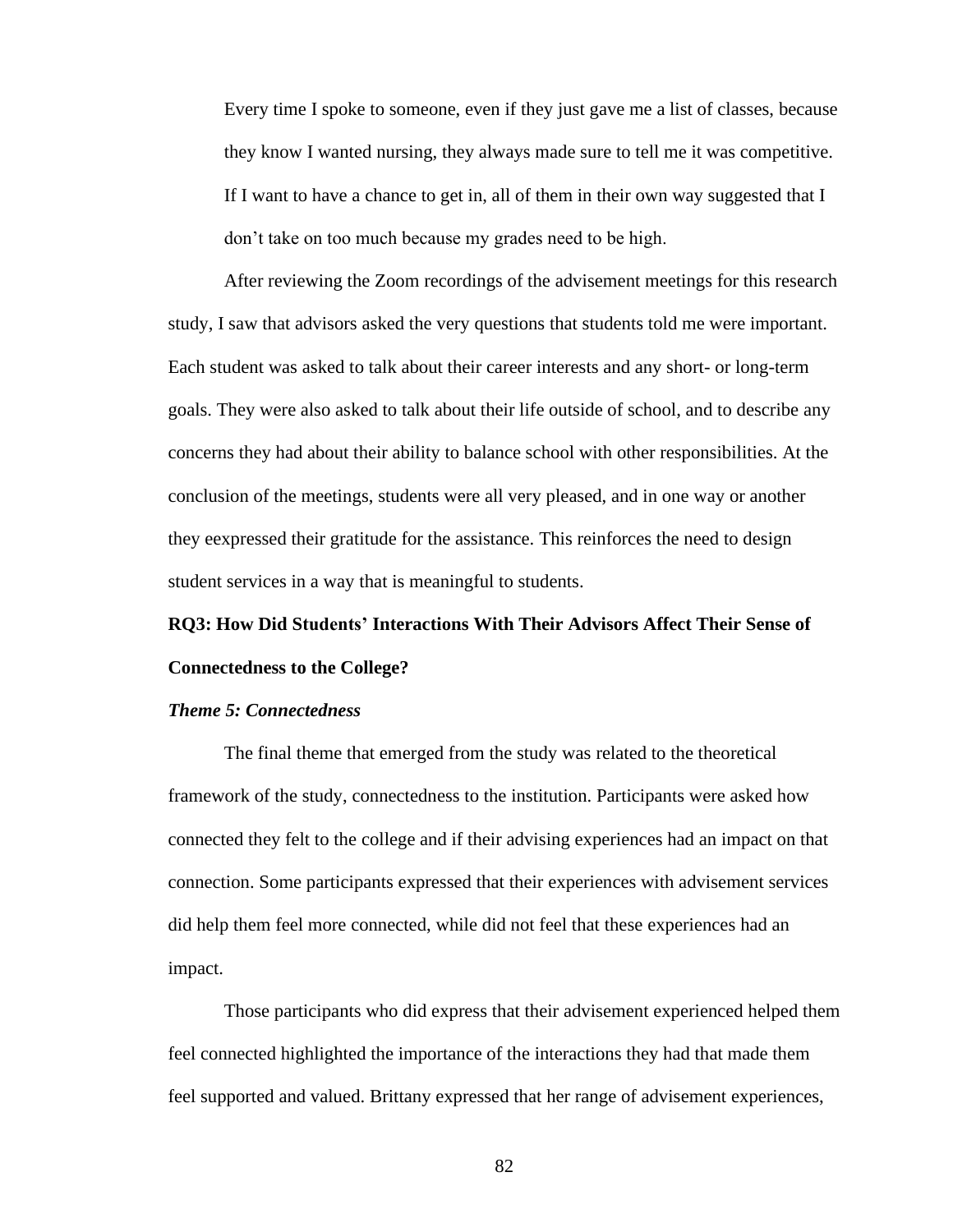particularly with the one advisor she saw more than once, was a positive influence:

Knowing that I had someone to go to, which kind of happened by accident, really helped me, especially with it being such a big place and kind of overwhelming. He was always there to help me and explain where I was in my program and the things I needed to think about to stay on track, especially because I really struggled with the hard science classes in the beginning.

Danley expressed that the content of most of his advising experiences positively impacted his feelings of connectedness:

My feelings are mostly positive about advising and what I got from it. The advisor that I saw a few times was really helpful with nursing stuff, and I think if I didn't find her, I would have been lost, especially as a transfer student from another school where things were so different. The only thing that would have made it better is if I knew she was the person I was supposed to see from the beginning. Then it's like I know who my go-to person is and I always can get help.

Dina felt that her advising experience did help her feel connected to the college and to her studies, but that there were some things that she would change if she could:

They always helped me with classes and stuff, so I always felt like I had a place to go where I could get my questions answered and felt like I had support. In that way it did make me feel connected. But I think this could be so much better in the future, like having the same advisor every time and not feeling so rushed. This would help to be able to talk about all the other things that we never got to cover. Some participants expressed that their advisor did not impact how connected they

felt to the college. Kennt expressed neutral feelings on how advisement impacted his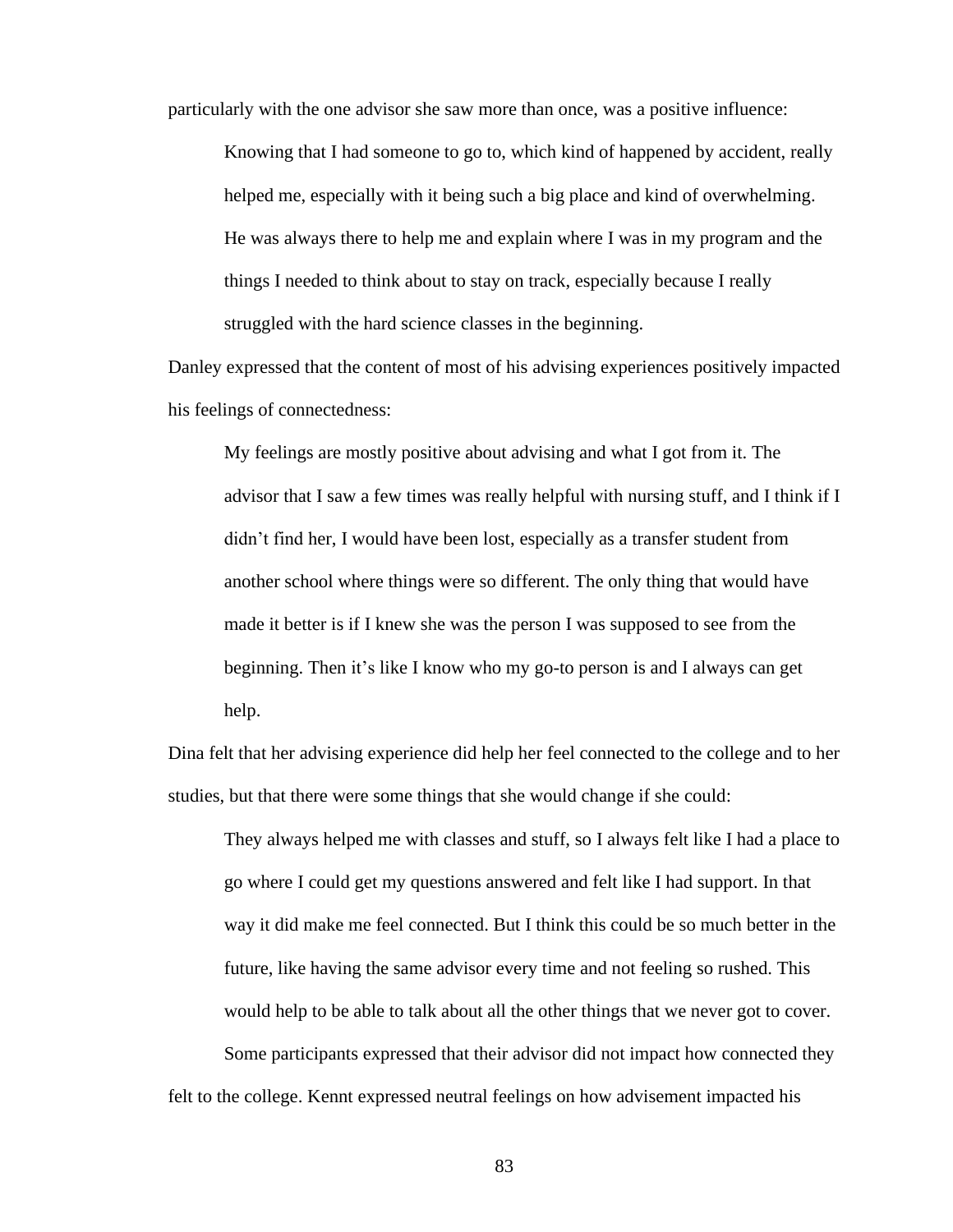feeling of connectedness, mostly because of how inconsistent the service was, not the actual advisement itself. He said:

I think it is hard to say what kind of impact it had. I think if I had the chance to see the same person every time it would have definitely made a difference. The first person I saw as a new student was good, and really helped to explain the liberal arts, etc. Then after that it was basically just like a list of classes. If I could have had an advisor the whole time like the one you set me up with, I definitely think it would have made me feel more connected and more supported. I know they can't do this with the way things are set up, but they really should. It would be so much better for students.

Tim also had neutral feelings and said that advising was just part of what he had to do to get registered. He didn't feel it was a meaningful service:

Advising was just like another step in registering for classes. Most of them [the advisors] were nice and all, but it was mostly all business and just picking classes. Some of the time I never even went to them just because it took too much time. But then COVID happened and I could get my questions answered by email, which was awesome. So, I wouldn't say that advising made me feel more connected to the school, but to be honest, nothing really did.

Finally, Kiara expressed that her advising experiences did not positively impact her sense of connectedness:

I guess I would say my advising experiences were fine, but they don't stand out as a shining light during my time as a student here. They always tried to help and give me the information I needed, but it was always a different person and there was never enough time to talk about anything in-depth. I think that if I got the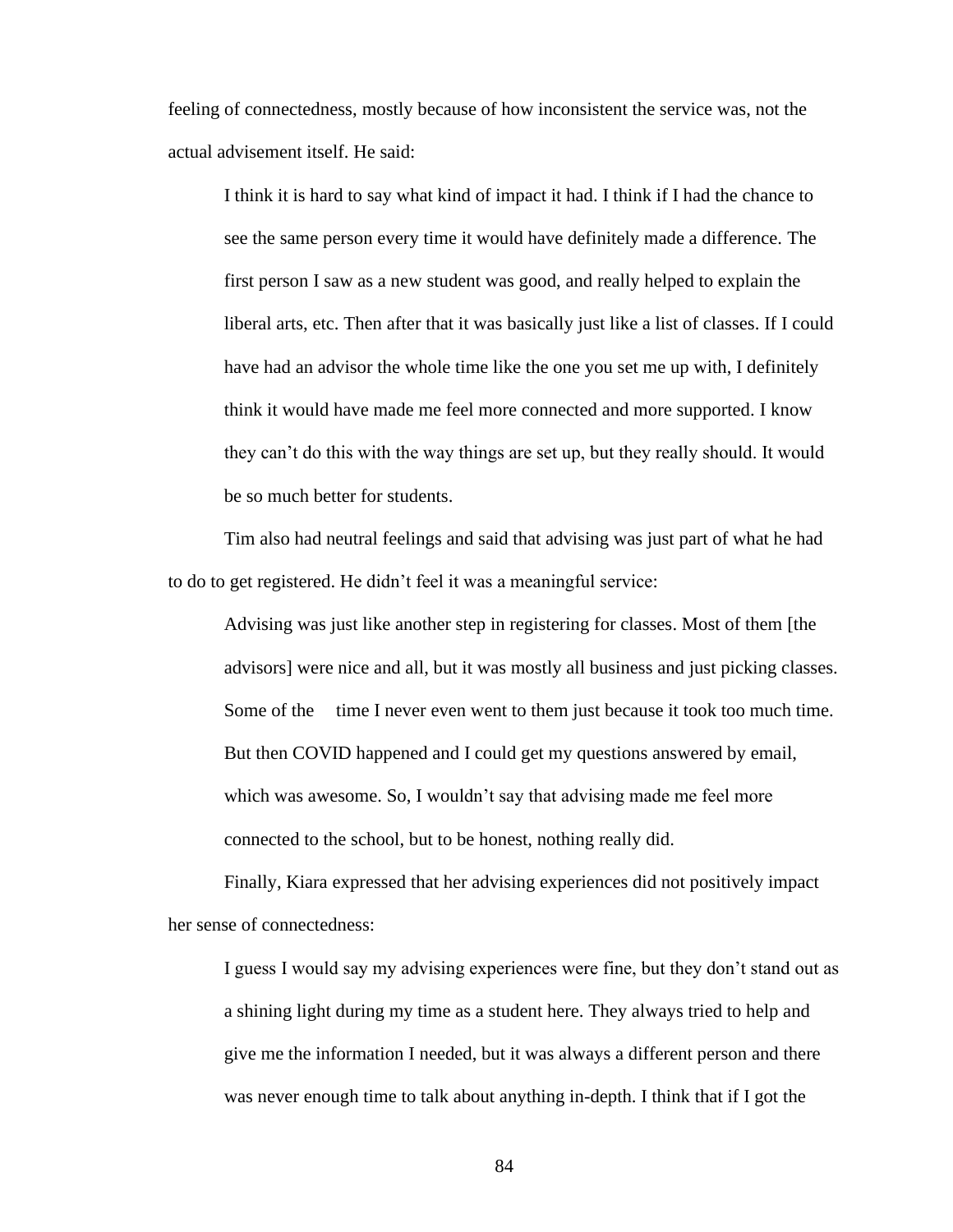chance to get to know someone and they got to know me, it would have made a big difference.

While not all participants felt that their advising experiences had a direct impact on how connected they felt to the university or department, those who did highlighted the importance of feeling valued and cared for, and of being provided with correct information.

In conducting my observations of the advising sessions, it would not have been possible to determine if the one meeting impacted the students' sense of connectedness to the institution. However, all of the professional advisors I observed during their sessions displayed all of the characteristics that the students explained that they placed value on and prioritized during the interview process. They took an interest in the students not just in the context of their academic life, but related to their personal lives as well. They answered all questions that were asked with clear, concise information, and they were able to confidently provide referrals to other on-campus resources when necessary.

## **Chapter Summary**

In this chapter, I summarized the purpose and methodology of the study. Additionally, I shared the structural narrative for all six participants. From these descriptions, five themes emerged, with several sub-themes becoming evident as well. These were access to a primary role advisor; consistency of advisement service; depth of advisor knowledge; what do students want from an advising session; and impact on connectedness to the college. I used the data I collected and analyzed to address the research questions for this study.

Participants expressed the desire to have a relationship with the same advisor, even if the connection was not deeply personal or significant. They also expressed a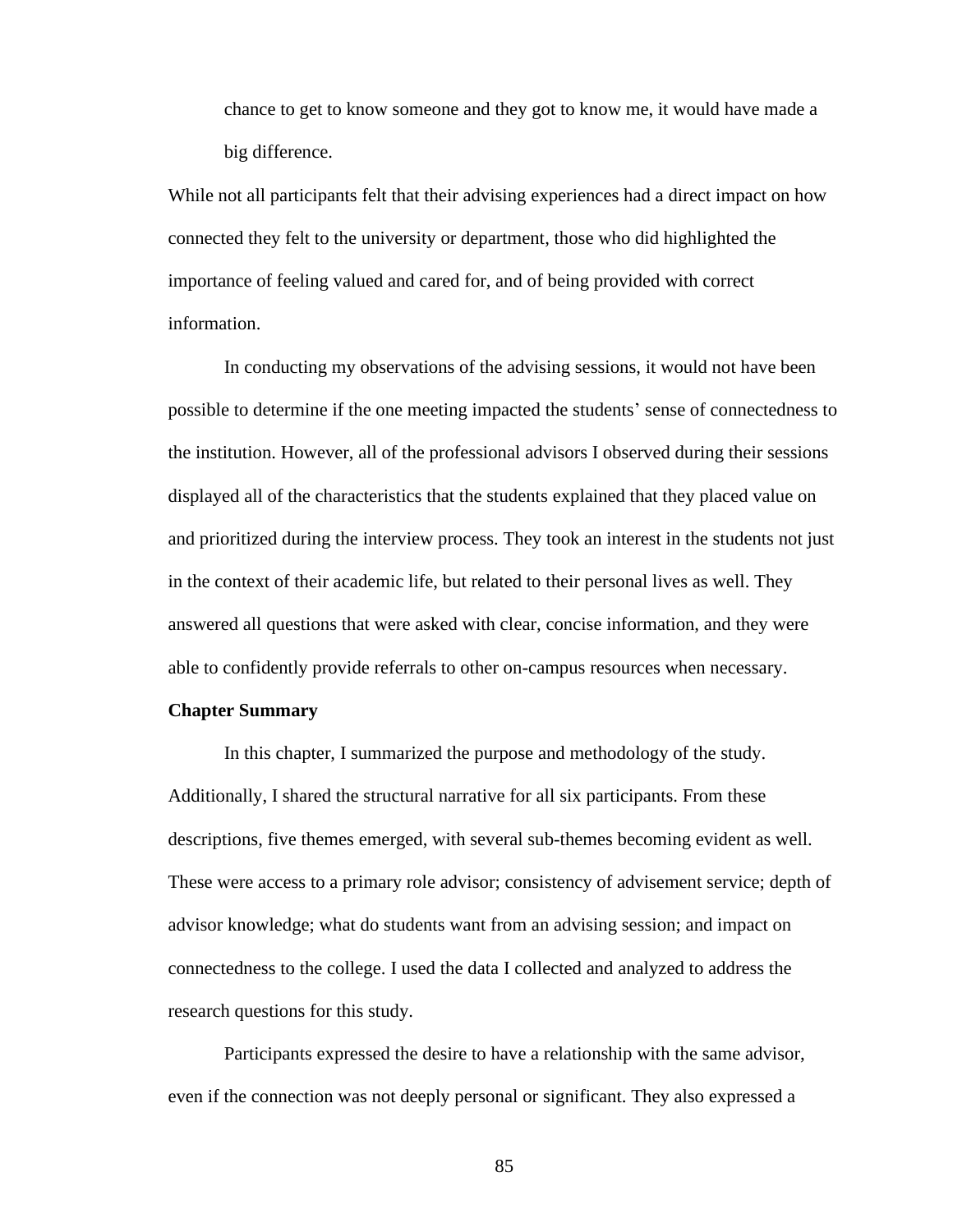desire to have consistency in that relationship by meeting with the same person each semester. Further, they felt that getting to know their advisor on a personal level would have strengthened the advising conversations. Topics discussed as important in an ideal advising session included degree planning, career/professional planning, work-life balance when scheduling classes, semester balance, and campus referrals.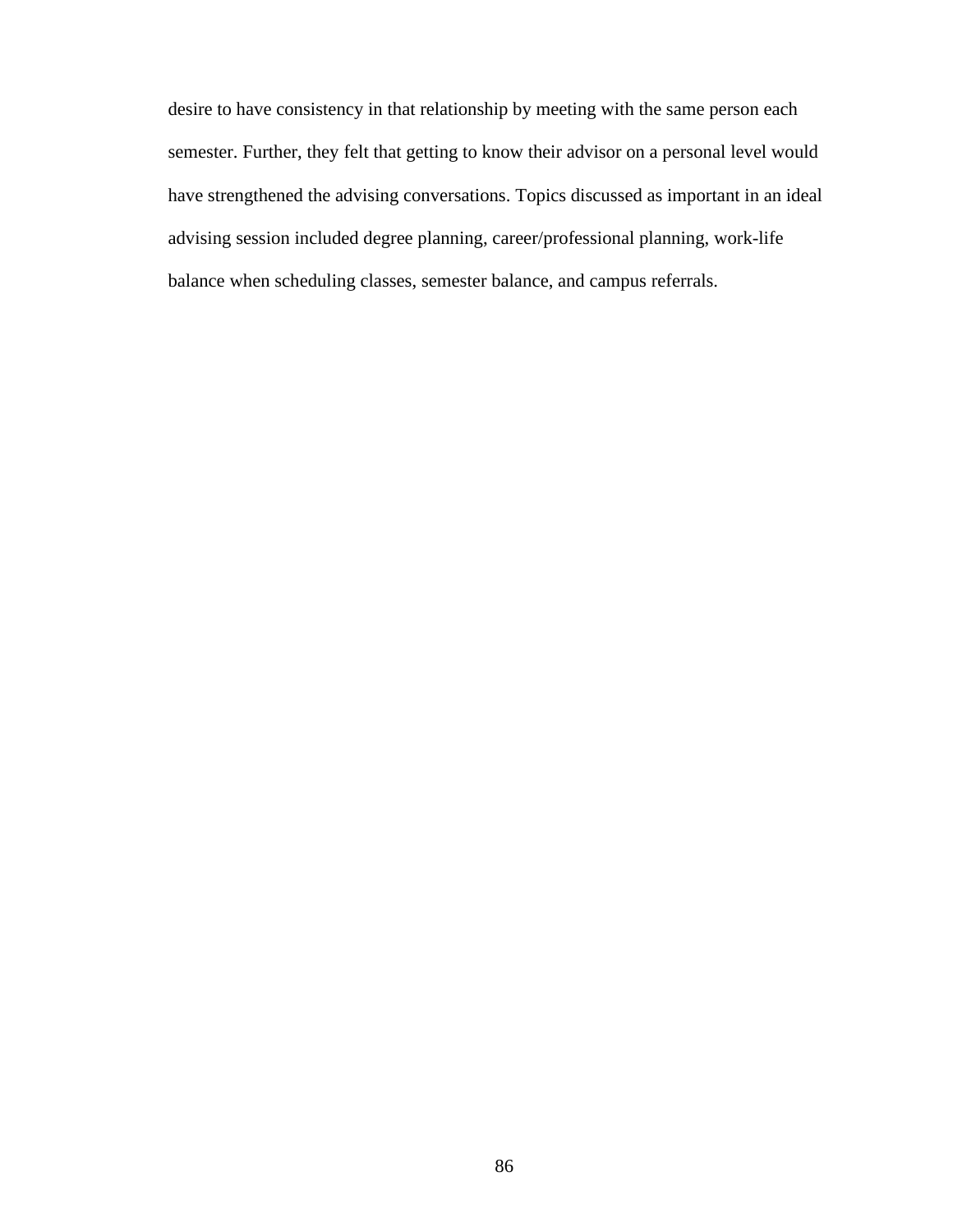#### **CHAPTER 5**

Research demonstrates that students' sense of connection to their institution is positively impacted through out-of-class interaction with faculty and staff and that this positive connection can improve student success (Goodenow, 1993; Hagerty et al., 2002; Hausmann et al., 2007; Hoffman et al., 2002; Kuh & Hu, 2001; Tinto, 1993; Wilson & Gore, 2013). By examining students' experiences with a primary role advisor, I was able to gain perspective on my participants' perceptions of positive and negative advisement practices and strategies. Also examined was the participants' sense of connection to their institution and how it was tied to their primary role advisement interaction.

The themes that emerged from the data collection and analysis demonstrated which aspects of their academic advising experiences participants found most valuable, and which left them wanting more, indicating a need for improvement in the delivery of service. This chapter will provide an overview of these findings and discuss implications for future research and practice. Before discussing these findings, I will provide an overview of the study as it was conducted.

The purpose of this study was to explore how students experienced and perceived their academic advising experience within the context of a 2-year, primary role advising center at a public suburban community college. In this study, I examined the following questions:

- What are students' perceptions of barriers to effective academic advising?
- What are students' perceptions of effective advising strategies or practices?
- How did students' interactions with their advisors impact their sense of connectedness to the college?

This qualitative study utilized a case study approach to understand the lived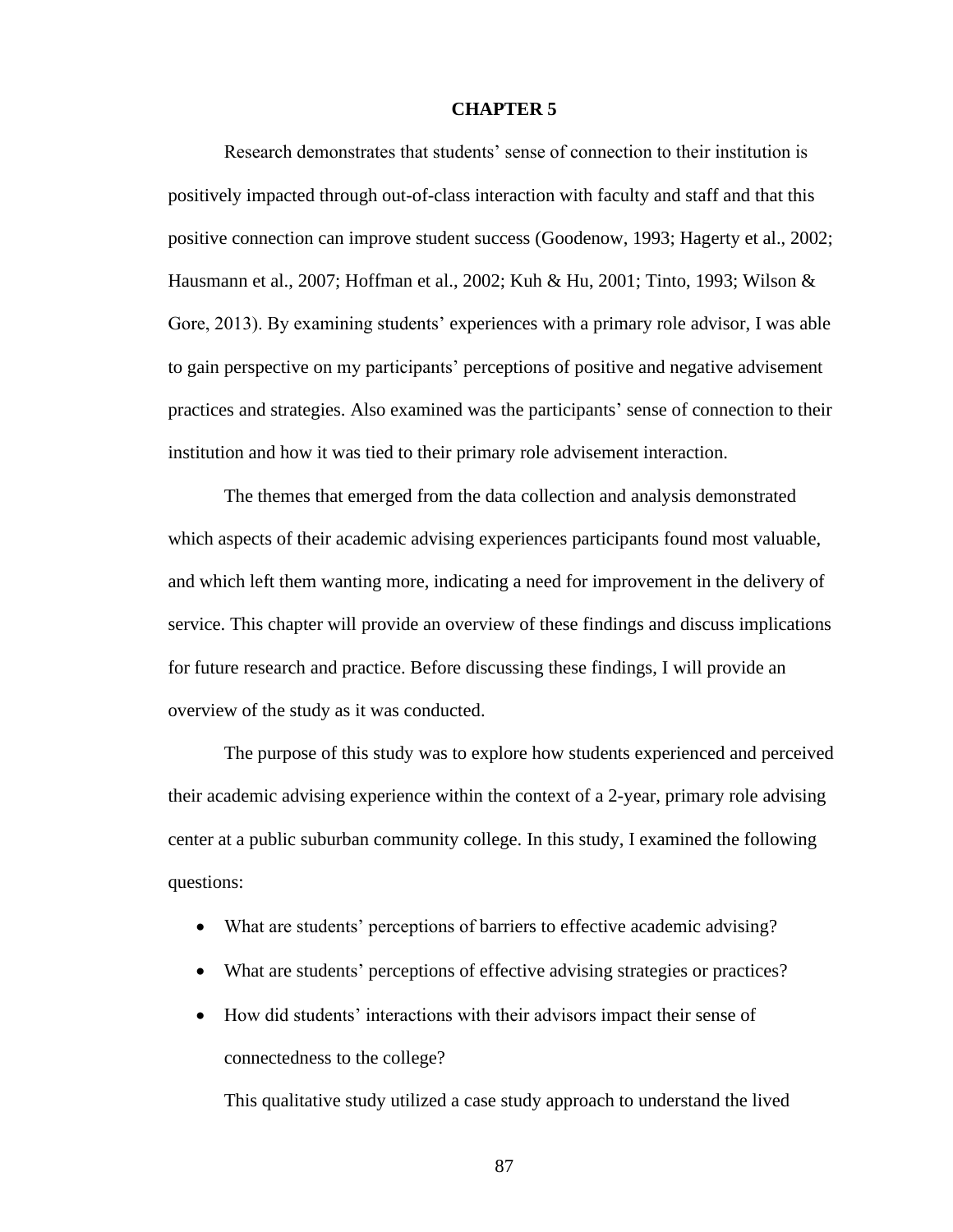experiences of the subjects. It employed purposeful sampling to obtain its participants, so that sufficient data could be gathered in order to respond to the study's research questions. Observations, interviews, and artifacts were used as data sources. The study focused only on students who were liberal arts majors with a GPA ranging from 2.1–3.2. Participants were also asked to self-identify their age, gender, and race/ethnicity. By interviewing participants who met the above outlined criteria, many themes became evident in this context.

From these descriptions, five themes emerged: obtaining access to a primary role advisor; consistency of advisement service; depth of advisor knowledge; what students want from an advising session; and impact on connectedness to the college. Each of these themes were discussed in-depth in Chapter 4, including the relationship between the research questions that guided the study and the data collected.

Participants expressed a range of emotions and descriptions when discussing their advising experiences, as they likely would when discussing all life experiences. Through my observations of advising sessions and conversations with all six participants, several concepts became clear. The common experience that all participants shared was the desire to have easy, hassle-free access to advisors who could give them correct and thorough information. There was also an overwhelming sense that working with one advisor would be preferable, and that the randomness of advising service was viewed as a barrier. The research supporting this notion states that with any new relationship, the first step is to establish a connection with the student advisee (Tinto, 2012). The support provided by an academic advisor becomes a part of a positive holistic academic experience, regardless of the type of student (Gordon  $\&$  Steele, 2006). The academic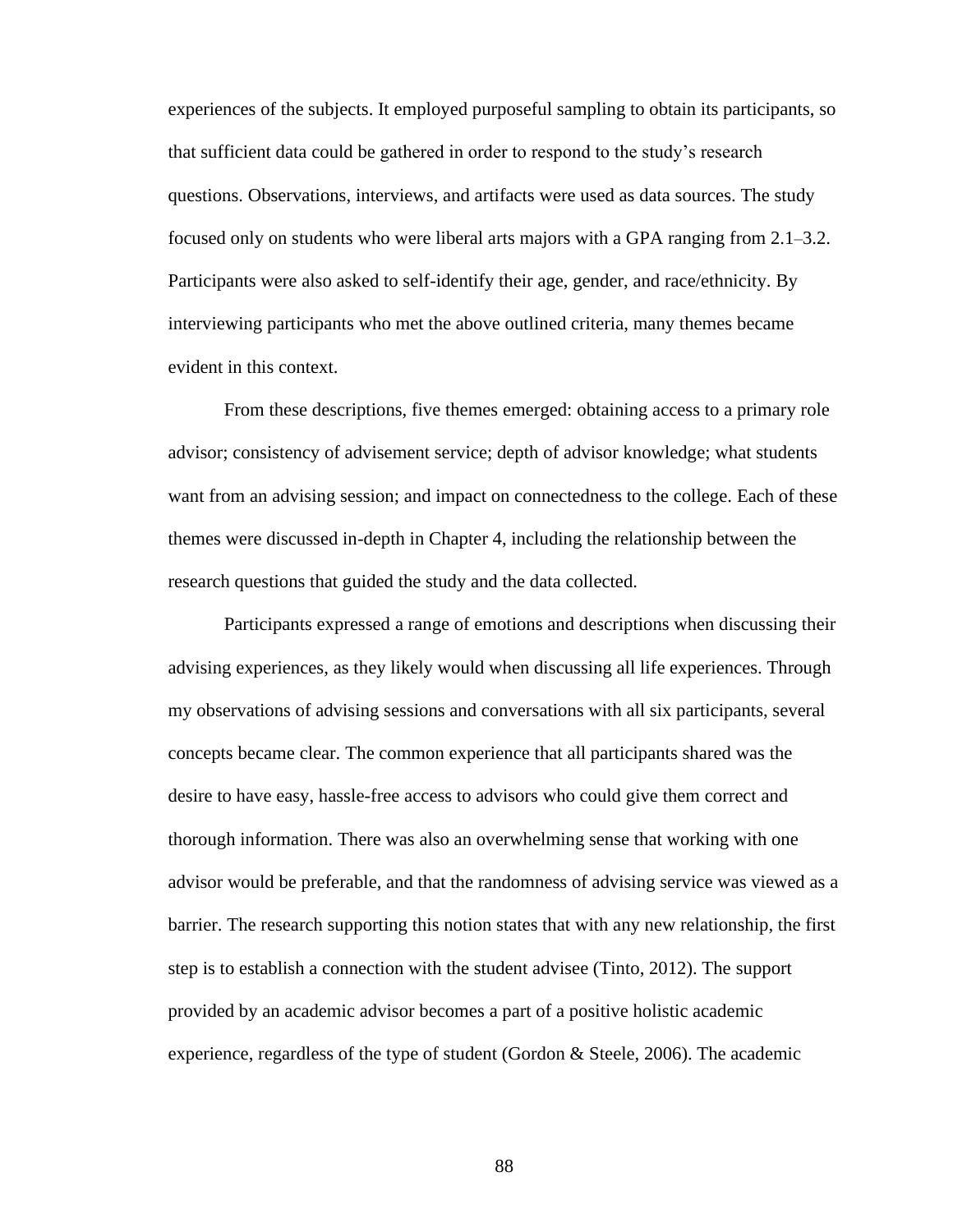advisor can help set the foundation for a successful academic and personal growth during the student's higher education journey.

The subjects in this study emphasized that in order to make them feel the advisor cared, it was important that the advisor acknowledged both their personal and academic needs (Vianden & Barlow, 2015). Therefore, if the academic advisor takes the time to get to know the student before diving into academic concerns, this demonstrates to the student that they are cared for. If the student feels the advisor cares about them as an individual, they will then feel more connected to the institution (Wilson & Gore, 2013).

Although some participants expressed wanting to have a more meaningful working relationship with their advisor, all expressed that they wanted an advisor who, at the very least, was easy to talk to, welcoming, and could remember details about them as students and individuals. According to the research, academic advisors should work to establish a supportive and caring atmosphere so students feel mutual respect and trust (Darling, 2015). Therefore, the student can identify a problem and feel confident that the advisement process will be a positive and productive experience (Gordon & Steele, 2006). As Darling (2015) explained, academic advisors can help students strategize and navigate their way toward succeeding in educational goals by establishing these relationships.

While some participants described having positive interactions with advisors, most did not describe their advising relationships or experiences as an integral part of their academic journey. While all participants said that being friendly and caring were important advisor characteristics, they described the ideal advising scenario as primarily transactional. Significant time did not need to be spent, as long as students could be sure they were getting information that was accurate from a trustworthy source. Students who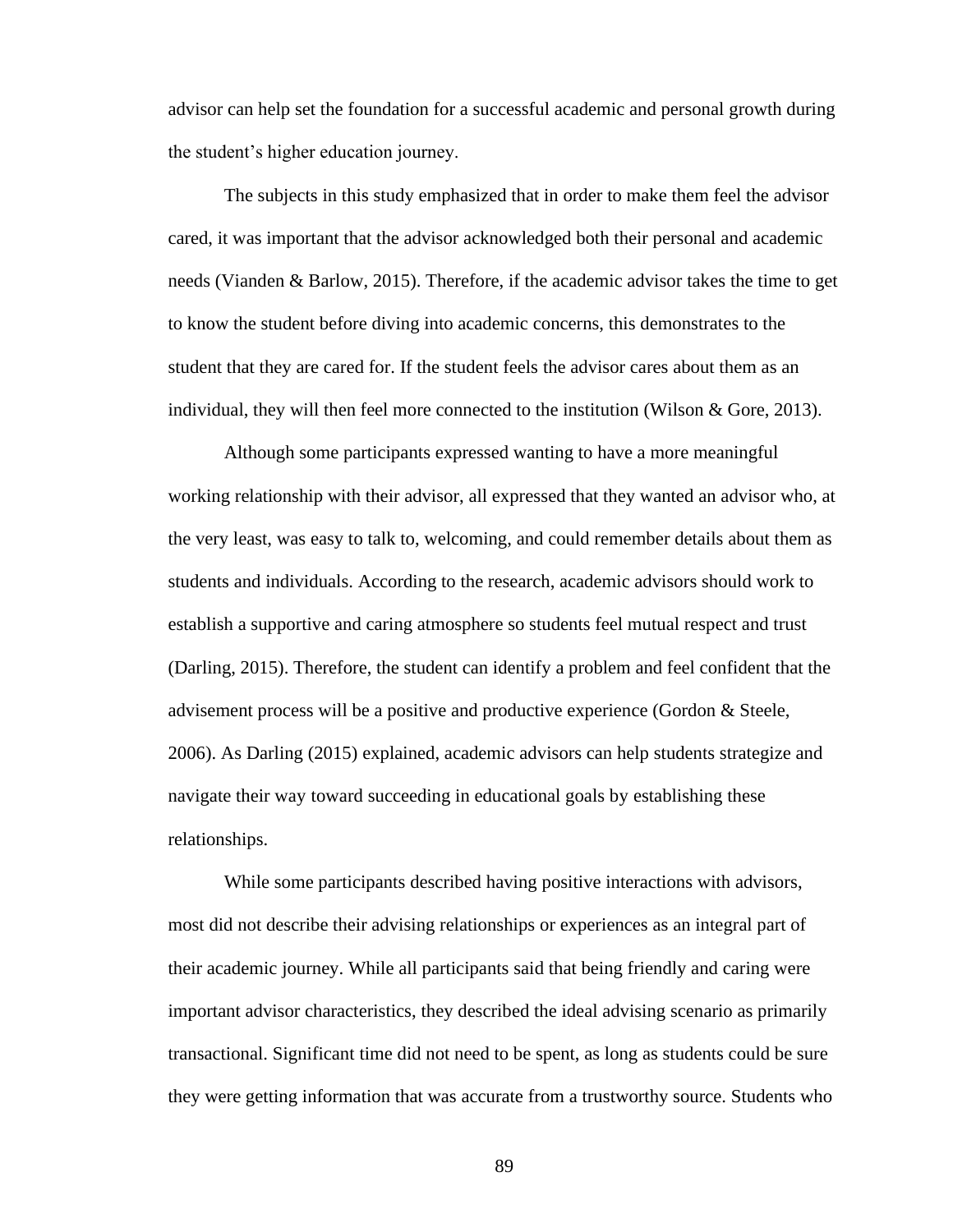are involved in transactional advising relationships expect to utilize their academic advisor as a resource only for scheduling and feel satisfied with the advisor because the service meets the student's expectations (Donaldson et al., 2016).

Rather than supporting an advising model where students rely heavily on an advisor/advisee relationship to create a sense of connectedness, this study supports an advising model where a student's academic advisor is one point of support and connection who can also help them integrate into academic life by connecting them to other supports such as career advising, student life, and faculty mentorship (Tinto, 2006). This model of academic advising is also supported by Padilla's (1999) theory that students must navigate a "geography of barriers" in order to be successful. When describing their advising relationship, most participants described a relationship that lends itself to this theory. Academic advisors are well placed to be resources to assist students in navigating academic barriers. They can do this by introducing other campus resources and opportunities for connections to campus and by serving as a "hub" of support for students (Ender et al., 1982).

This study utilized Tinto's (2012) theories of student departure and retention to provide an understanding of how student success can be impacted by institutional relationships, particularly in a community college environment. Furthermore, the theoretical framework of this study focused on connectedness and on students' perceptions about whether they are in an academic environment where they are accepted, included, and supported (Wilson  $\&$  Gore, 2013). Some participants expressed that their advising experiences with a primary role advisor had a positive impact on their sense of connectedness. Those participants who did express that their advising experiences positively impacted their sense of connectedness mainly referred to the characteristics of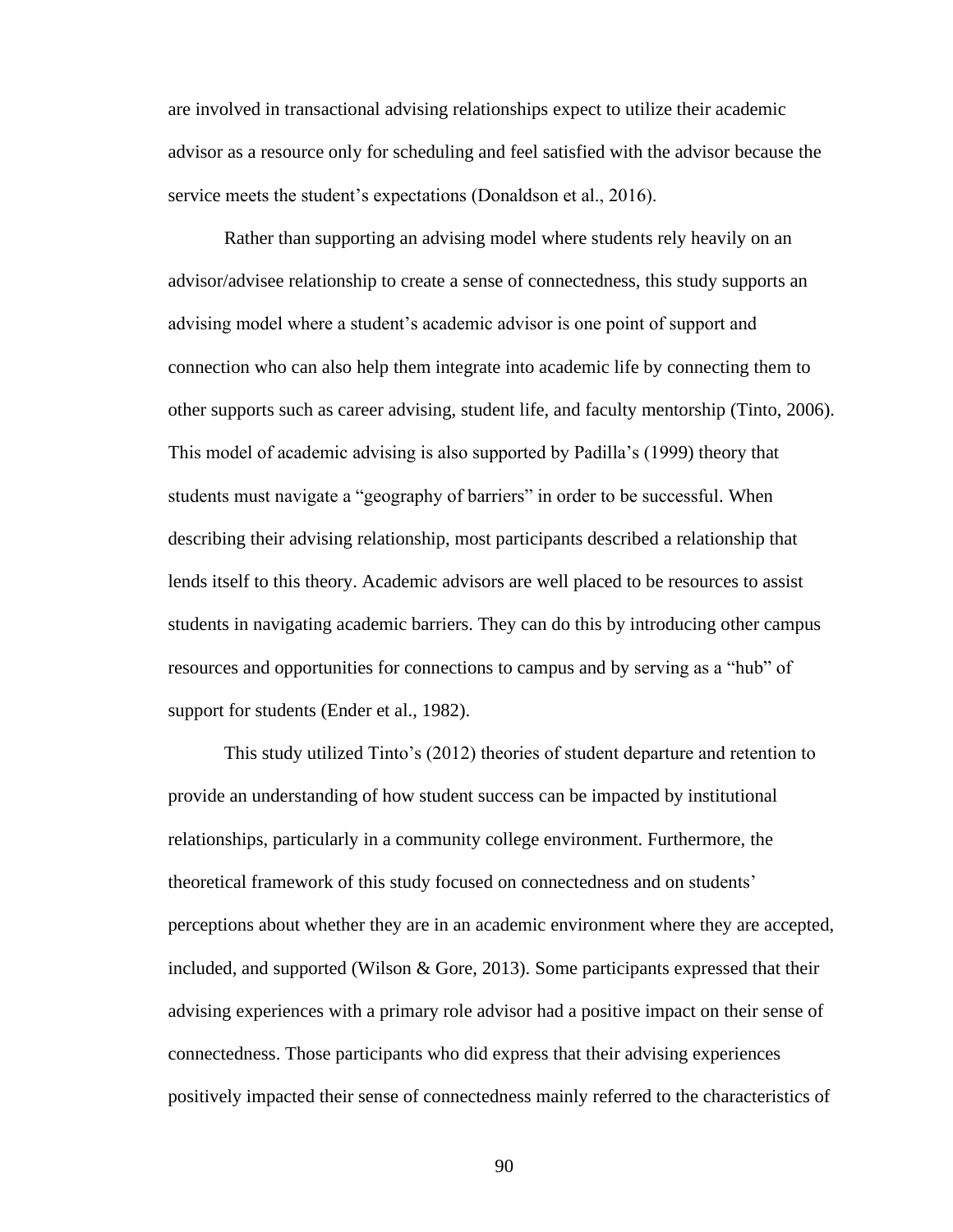the advisor, in that they were friendly and helpful. They also emphasized the content of the sessions, and that students' needs were being addressed through those conversations.

When describing their advising experiences and talking about how they impacted a sense of connection, most participants described their advising experiences as valuable for making sure that they would meet their degree requirements, and they described the advising center as a centralized place on campus to find referrals to other resources. However, most participants did not express that they felt their academic advising experiences were an integral part of their academic experience and journey.

What the data from this study does indicate is that some participants were able to identify components of their college experience that helped them feel accepted, included, and supported. These students expressed what could be interpreted as higher levels of connectedness to their institution, and they generally described having a positive academic experience overall. On the other hand, participants that were not able to pinpoint experiences that helped them feel accepted, included, and supported expressed lower levels of connectedness to their institution. These participants were able to easily identify negative interactions and feelings about their overall academic experience. These data support the theory that increased levels of institutional connectedness are a positive indicator of student success, as delineated by Wilson and Gore (2013). However, the data from this study may indicate that the means by which institutional connectedness is measured should not be based on a singular factor, such as academic advisement, but rather on multiple relationships and experiences.

The results of this study are important because they further highlight quality academic advising as one important component of student success. While most participants did not see a direct correlation between their academic advising experiences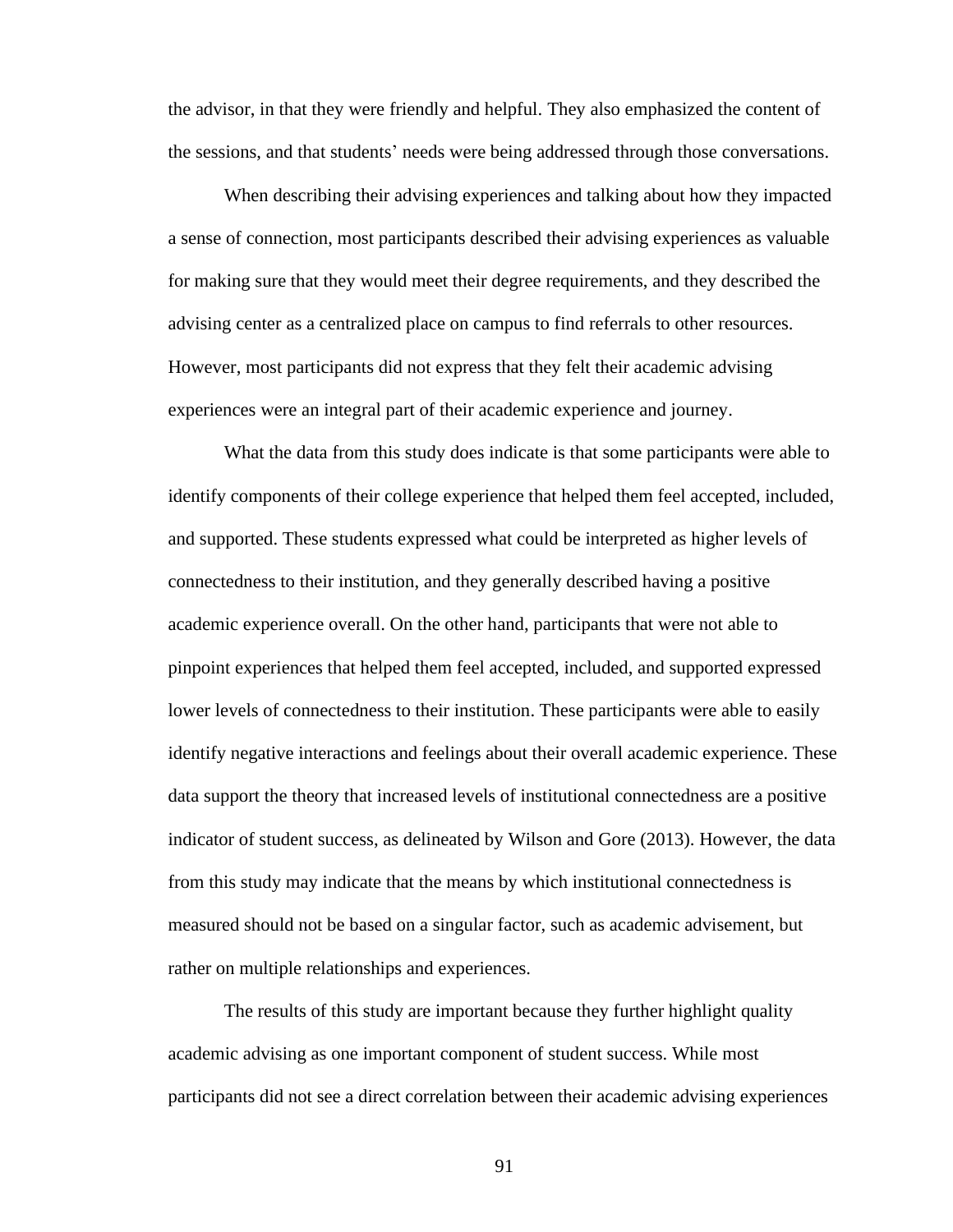and an institutional sense of connection, many did express that the advisement interactions they had were important in helping them meet their goals during their time of enrollment. Overall, participants described their advising experiences as largely prescriptive and sometimes limited in duration, but emphasized that they were important for future semester planning and provided a place for campus support. Rather than revealing an intrusive advising model, where students depend on an advisor/advisee relationship to create a sense of connectedness, this study illustrates an advising model where a student's academic advisor is one point of contact in the campus community who can help them integrate by connecting them to other support services such as career counseling, transfer services, and student activities (Tinto, 2006).

### **Limitations**

The goal of this study was to explore the advisement experiences and perceptions of students who utilized the services of a primary role advisor at a 2-year suburban community college. Although the sample size itself is not a limitation as the design of the study was intentional, the results of this study are transferrable only to students who experienced a similar advising model. However, according to the research, this is consistent with typical limitations in qualitative research (Lincoln & Guba, 1985).

Additionally, all students who participated in this study were liberal arts majors, and were advised by a primary role advisor in the centralized advising center on campus. The results are not transferable to those students in discrete majors who may have the opportunity to develop more of a connection with faculty who are responsible for advising in those areas and programs. It is possible that the students in some discrete programs of study would have had different perceptions of successful advising strategies and barriers to receiving support.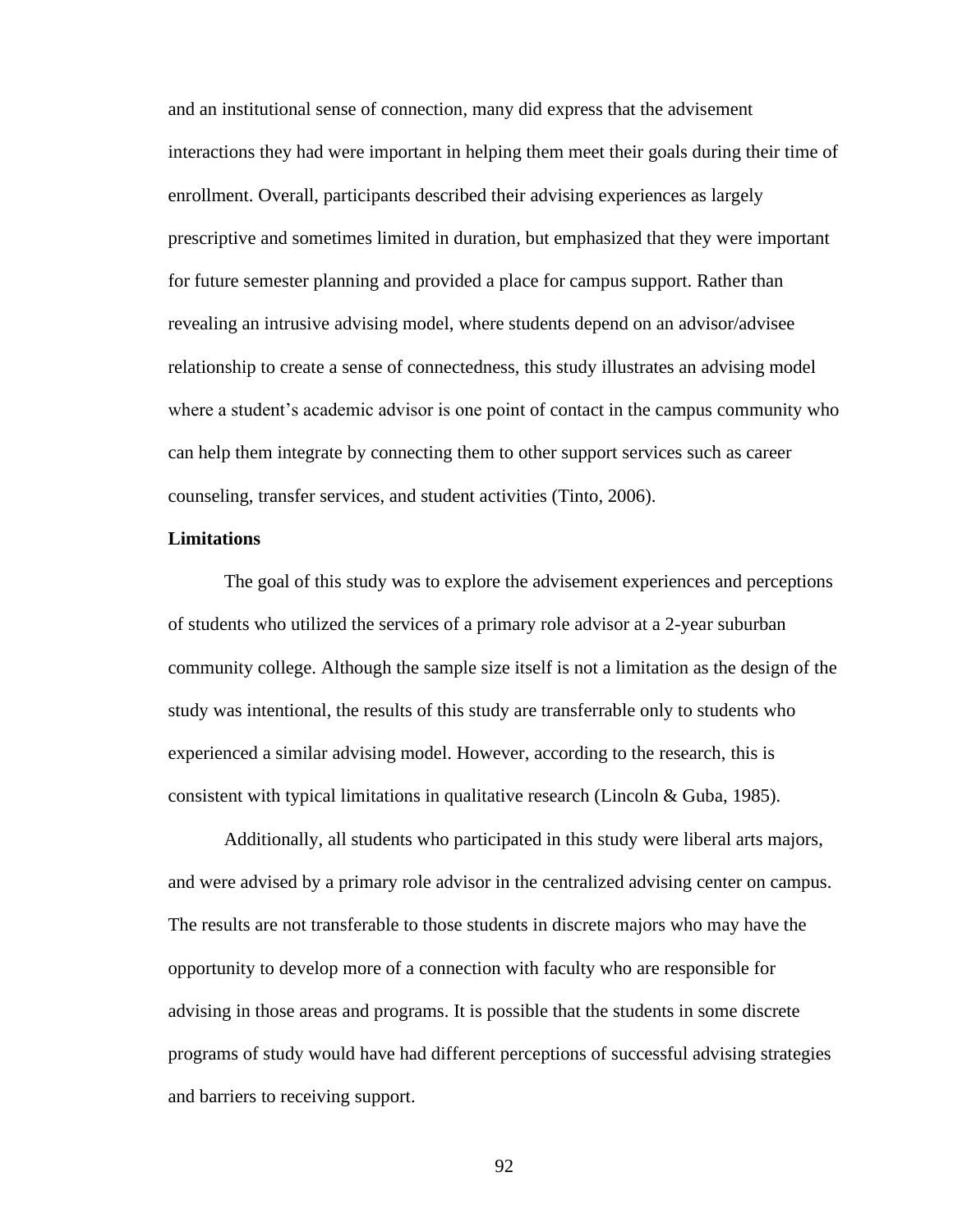Also, the participants in this study had already completed a minimum of two semesters. Most were students who would share similar age demographics to a majority of students on campus. Students enrolled at the college who are considered nontraditional in terms of age may have different experiences than those of the participants. Additionally, all participants were students who had a GPA within a pre-determined range. So, the results are not representative of the advising experiences of students who had a GPA higher or lower than the criteria used for the study.

In addition to my role as the principal researcher, I am also the director of the advising center that was the research site. During the design of the study and the selection of the sample, I made sure that I had no previous advising contact with any of the participants. I provided verbal and written assurance to both student participants and primary role advisors that I was purely an observer, and that they should view me simply as a student conducting my own research. However, participants were aware of my professional role, and their behavior and answers may have been biased due to this knowledge. According to Creswell (2014b), all studies that contain a voluntary interview process as a data source are limited by response bias.

#### **Recommendations for Future Research**

To strengthen the transferability of these findings, similar studies with varying student populations would be worth exploring. Of specific interest would be the advising experiences of students with similar demographic characteristics, enrolled in at the same institution, in competitive, non-open access programs, such as the liberal arts majors. Asking the same questions to students who had an assigned faculty advisor in their program of study may provide a different outlook or perspective. They may have different interpretations of positive advising interactions, barriers to effective advising,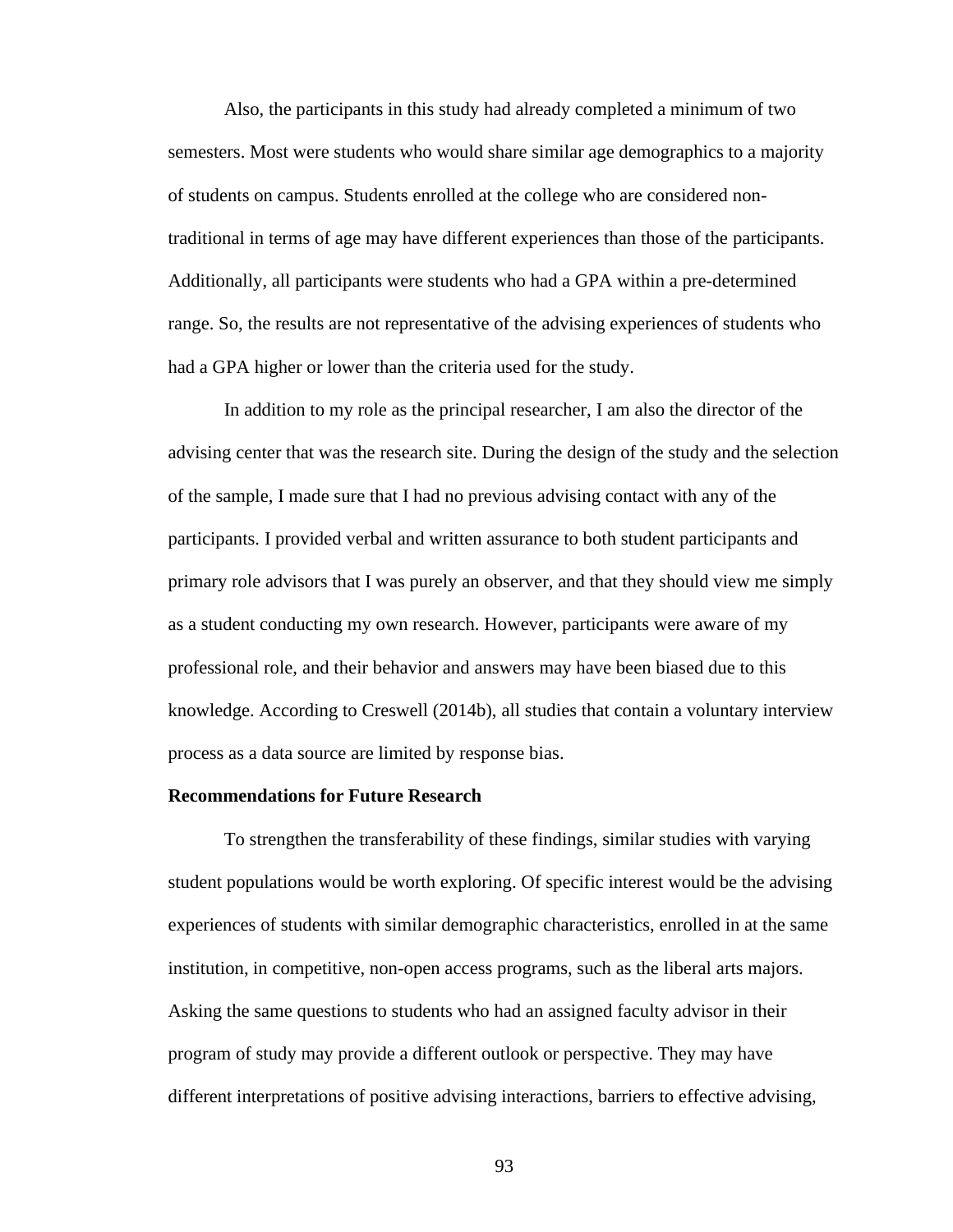and institutional connectedness, and they may highlight different aspects of the advising relationship.

Within this study, all participants experienced difficulty with the steps they needed to take to access a professional advisor. The participants also expressed frustration because they lacked the ability to develop more than a surface-level relationship with the advisor. They felt that seeing and talking to different people each time they needed assistance caused them to feel less connected to the institution and more anxious about their academic decisions, wondering whether or not they were getting the correct information. Further research in this area should include exploration of how advising directors and administrators can reorganize and reallocate existing resources to address this primary student concern of relationship building and ensuring consistency in advising service.

Some participants in the study were disappointed that the primary role advisors they had worked with were not more knowledgeable about other campus resources or services. As centralized advising models continue to employ more primary role advisors who are not experts in the other student services, future research on the related roles and responsibilities is necessary. For example, most participants expressed that they wished their advisor could provide them with career counseling or help them figure out what to major in when they transferred and how to transfer. However, the research site had a dedicated career and transfer office. Further research on the role of primary advisors should continue to explore what services primary role advisors should be expected to provide, and how to better connect students to already existing resources.

The findings of this study indicate that not all participants felt that their advisement interactions contributed to their sense of connectedness to the institution. For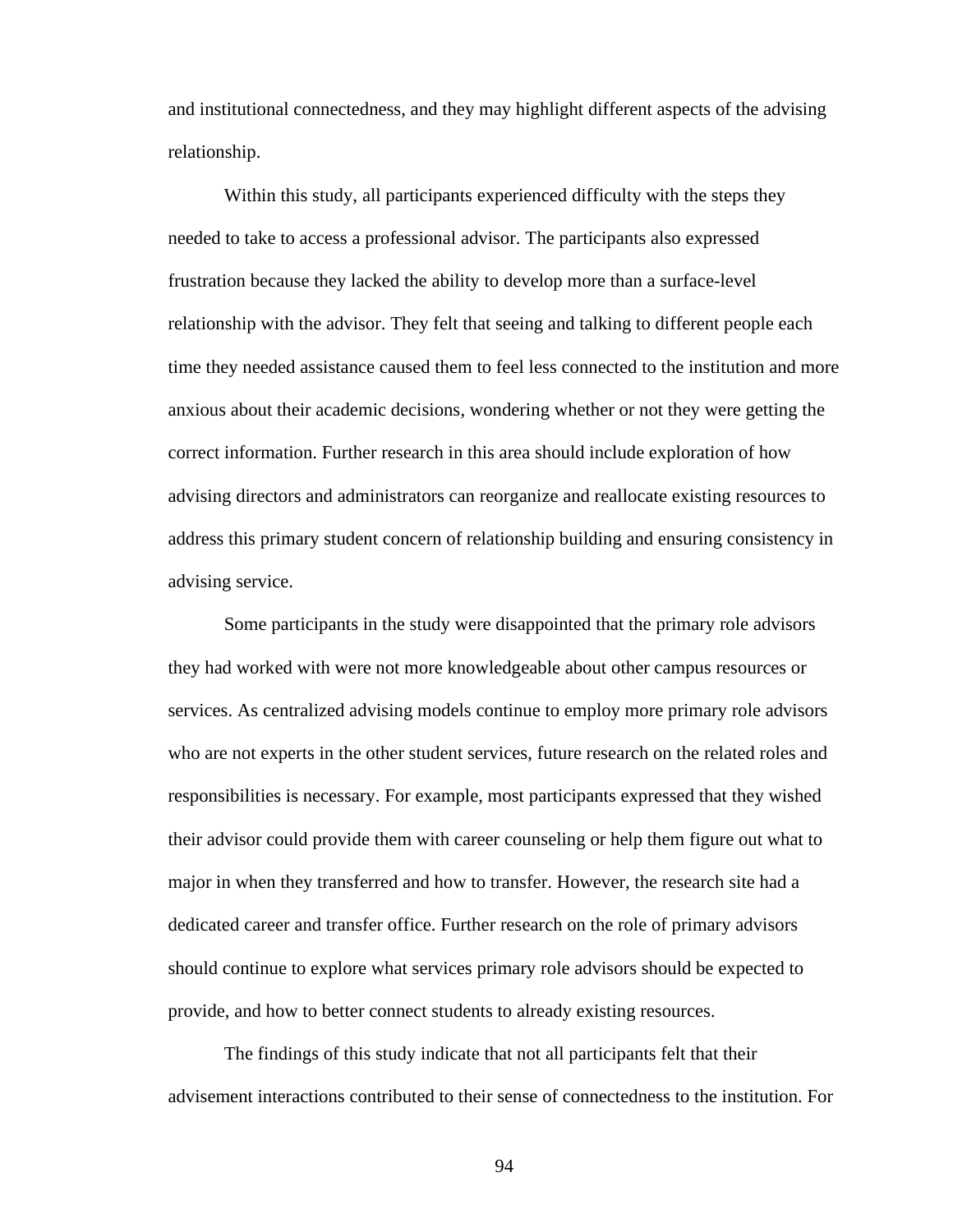those who did have that sentiment, they attributed it to the advisor caring about giving correct information and being warm and friendly. Some participants in the study expressed that while their brief advisement interactions did not have an impact on connectedness to the institution, the advisor was helpful in reassuring them that they were on the right track to achieve their academic goals. Many of these items were highly transactional and prescriptive in nature. Future researchers should explore how these limited, but seemingly meaningful experiences impact student success.

# **Recommendations for Future Practice**

The findings from this study have several practical implications for campuses utilizing primary role advisors within a centralized advising center. The themes that emerged during the data analysis were helpful in understanding what the students wanted, expected, and ultimately experienced from their advisement interactions. By exploring these themes, with the goal being to improve service to students, I was able to identify several recommendations for future practice.

Clear communication to students can play a critical role in their understanding of how to access an advisor and of the necessary steps that lead to successful enrollment. It appears from the data collected that there was a sense of confusion about the advisement process, particularly when these students were new to the institution. Some participants expressed frustration that no one reached out to them to tell them how to proceed. Once students got information on the process, some expressed dissatisfaction with the walk-in system in the centralized advising office at the research site. They expressed clearly that ability to schedule an appointment would be preferable. Some participants said that they had a hard time getting clear instructions when they called the office. Further, they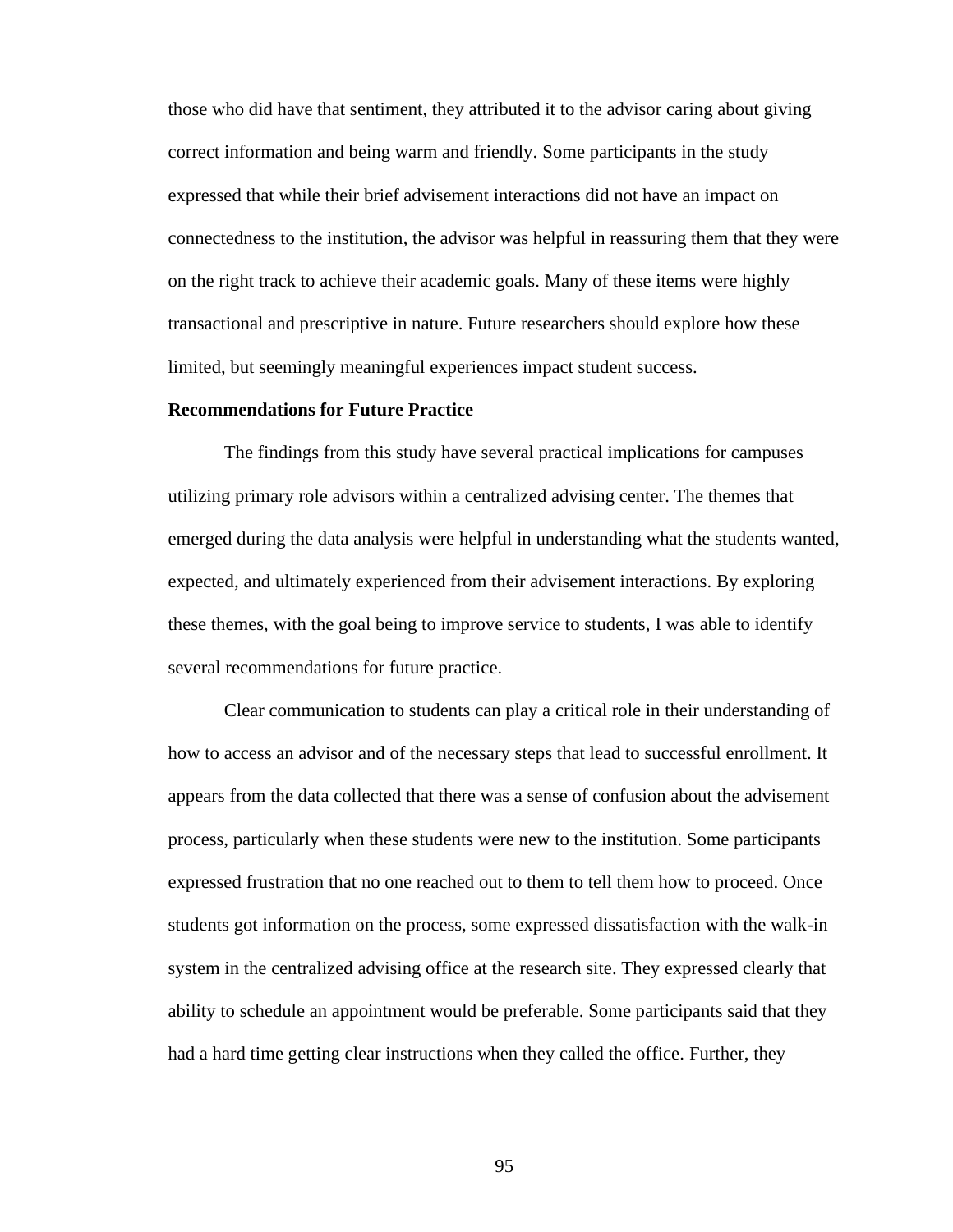weren't sure if they should wait for an invitation, or if they should be the ones to reach out for help first.

To make the advisement process a smoother one, efforts should be focused on creating a comprehensive communication plan for all newly admitted students. Brand new students to an institution should not feel any confusion about where or how to obtain services. Feeling secure in the procedures that are in place may contribute to positive feelings about the institution, since advisement is one of the first interactions students will have, before getting to the classroom.

Students expressed a strong desire for the option to work with one academic advisor for the duration of their time at the institution. There was frustration in having to "re-tell" their story, and often students received different answers to the same questions each time they saw someone new. While it appears that changing to a caseload model would be in the best interest of the majority of students, it is often not feasible due to staffing shortages or other budgetary constraints. If this is not possible, then at minimum, there must be a system for documenting what took place during each advising meeting and having a centralized place for those notes to be accessed. Advisors should review any notes in the student's file before beginning a conversation. This way, students do not feel that they are completely starting from scratch, developing a new advising relationship. These same notes can be used by various advisors to ensure that they document not only academic information about their advisees, but also personal details about the students they work with. These data support the findings of previous research on advisor transitions, which recommends creating closure to the first advising relationship while creating a smooth transition to new advisor (Barker & Mamiseishvili, 2014, p. 443).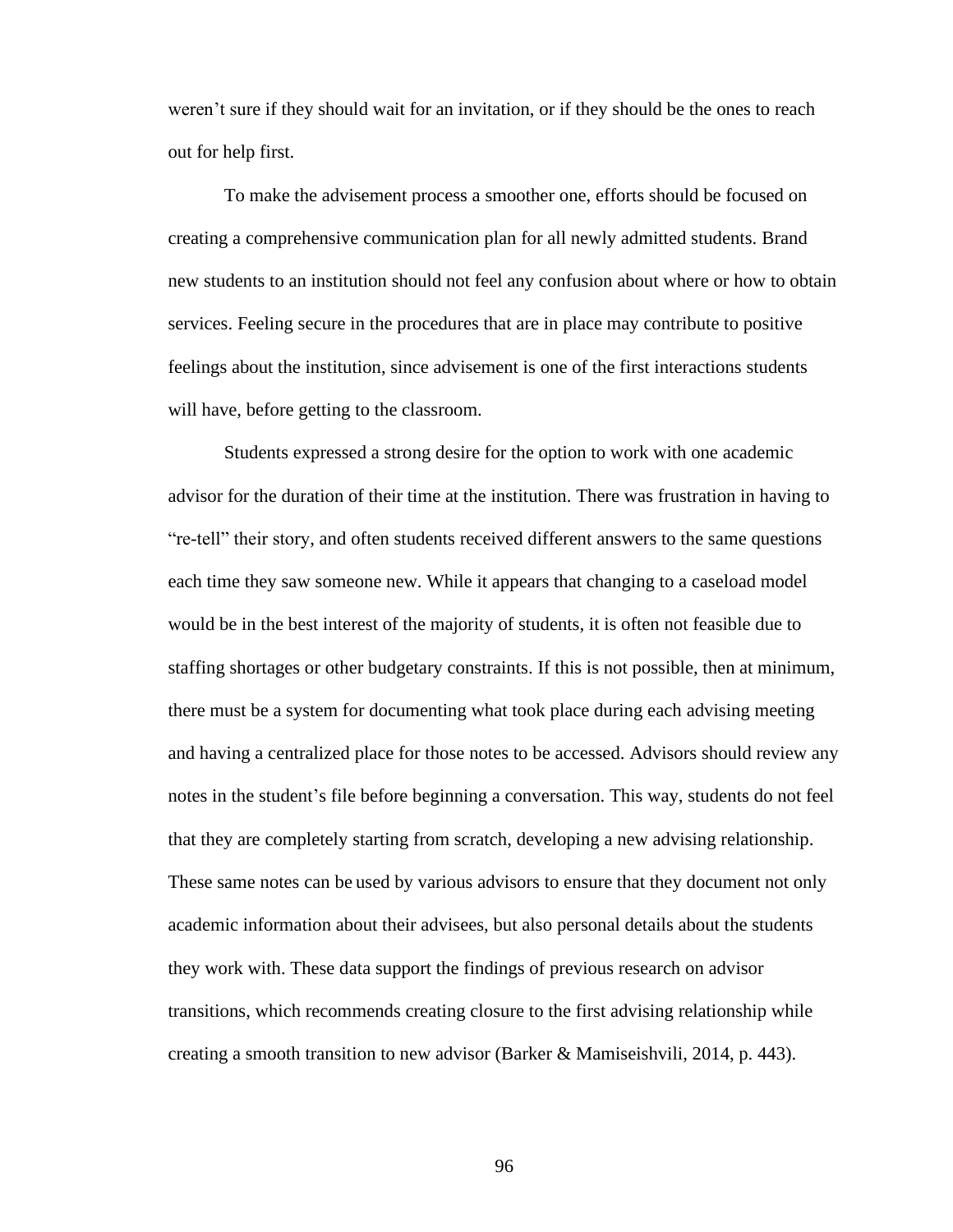Throughout this study, all participants expressed a desire for an advisor who was both a generalist, familiar with a wide variety of academic and procedural knowledge, and a content area expert, able to talk in-depth about a specific field, course, or professor's teaching style. With this in mind, it may be productive to connect individual advisors to academic departments, serving in a liaison role, bringing relevant academic information from the department back to the students. Being trained to serve as subject matter experts in specific disciplines and sharing what they have learned with other advisors, they will also assist the center in its overall mission of supporting the students in academic decision making.

Many participants also expressed a wish for their academic advisors to have both the ability to discuss institutional academic planning and to provide career and transfer counseling. While many institutions have separate career centers, much like the one at the research site, there is great value in engaging in cross-training with academic and career counselors. This will enable academic advisors to incorporate this knowledge into course selection and degree planning conversations. It will also alleviate some of the frustration that students expressed about having to visit multiple offices on campus to get the information they are seeking.

The participants who stated that they had positive advisement interactions also expressed that they felt connected to campus, but that the advisement interaction wasn't necessarily the sole reason. The advisement simply helped to support their positive feelings about the campus in general. Additionally, several students said that they developed relationships with other faculty or staff on campus which also helped them to feel connected. Only participants who stated that they had no relationships with faculty or staff on campus expressed a very low level of institutional connectedness. These data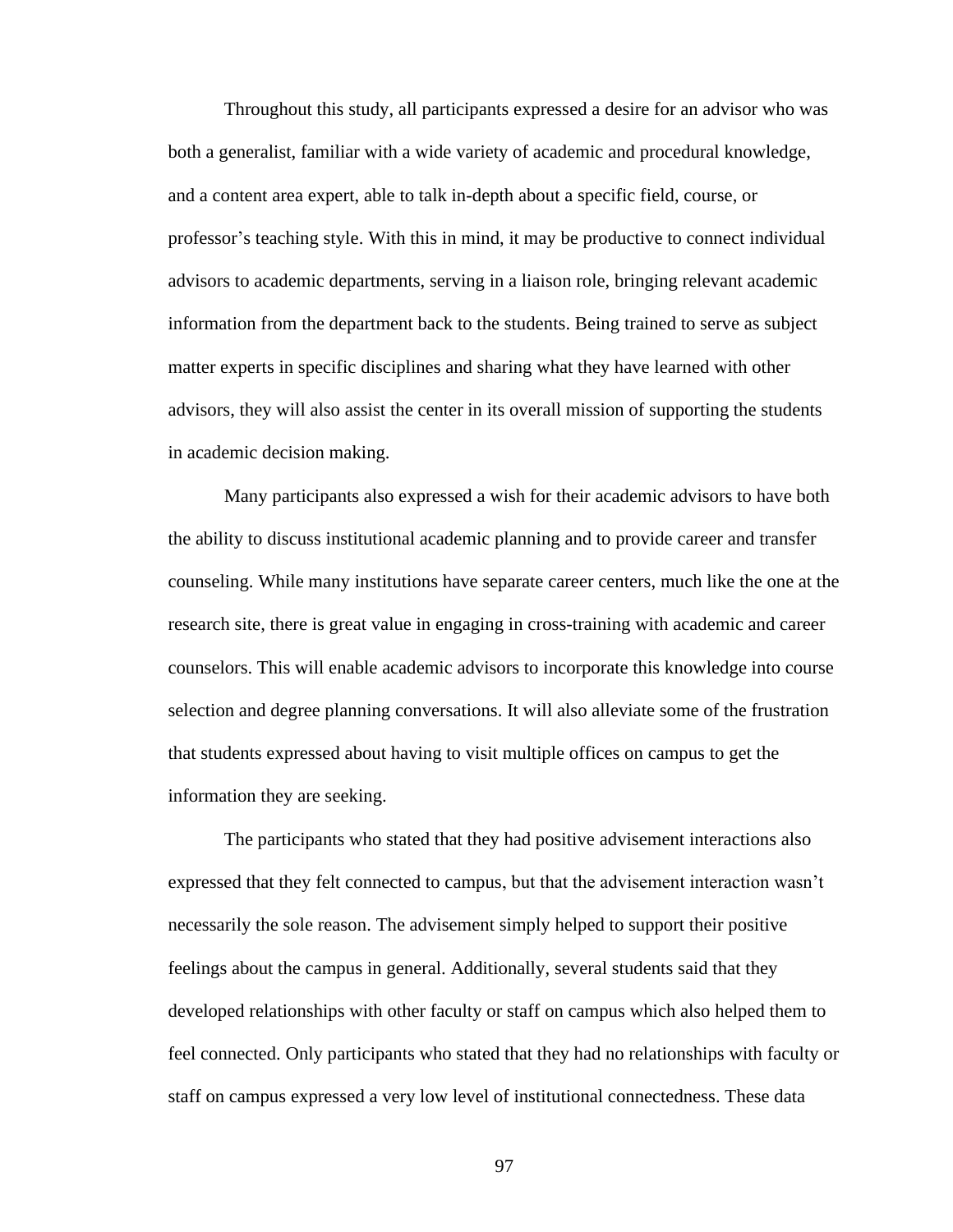indicate that it isn't important *who* the student develops a connection to, but that positive interaction with various members of the campus community is an important element of students' perceptions of connection. When designing student services, administrators should ensure that there are ample opportunities for students to have out-of-class contact with a variety of faculty and staff members. The data support Tinto's (2012) theory of student departure and demonstrate the importance of the relationship between student retention and institutional relationships. These findings also support utilizing both primary role advising and faculty mentorship, which has been recommended by previous researchers (Barker & Mamiseishvili, 2014).

#### **Chapter Summary**

In this chapter, I reviewed the purpose and methodology of the study, and I discussed the limitations and the implications for future research and practice. The results of this study revealed that all participants had a desire for easy access to knowledgeable advisors who could give them thorough, reliable answers to their course planning questions. Participants also expressed a desire to work with just one advisor who could get to know them during their academic experience. However, few participants described their advising relationships as deeply important to establishing a sense of connection to campus, but rather as contributing to their overall positive feelings about the institution.

The data from this study indicate how important it is to implement practices that emphasize the importance of positive campus-wide interactions, even if they are transactional and not in-depth, based on the resources available. The evidence suggests that even prescriptive, brief interactions contributed to the students' overall sense of institutional connectedness and positive experience. However, these interactions were not

98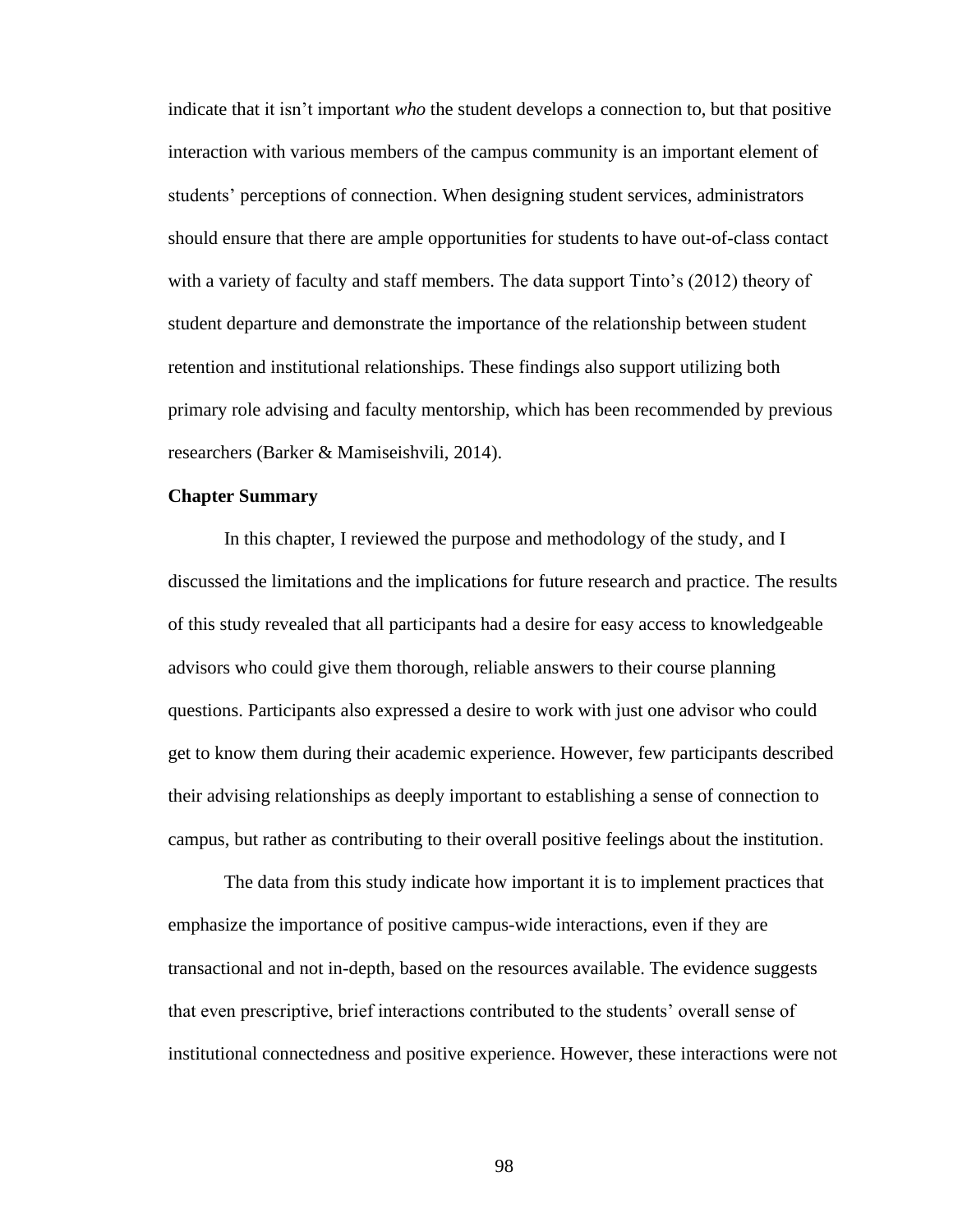with a sole source such as advisement, but rather a combination of relationships with faculty, staff, and peers.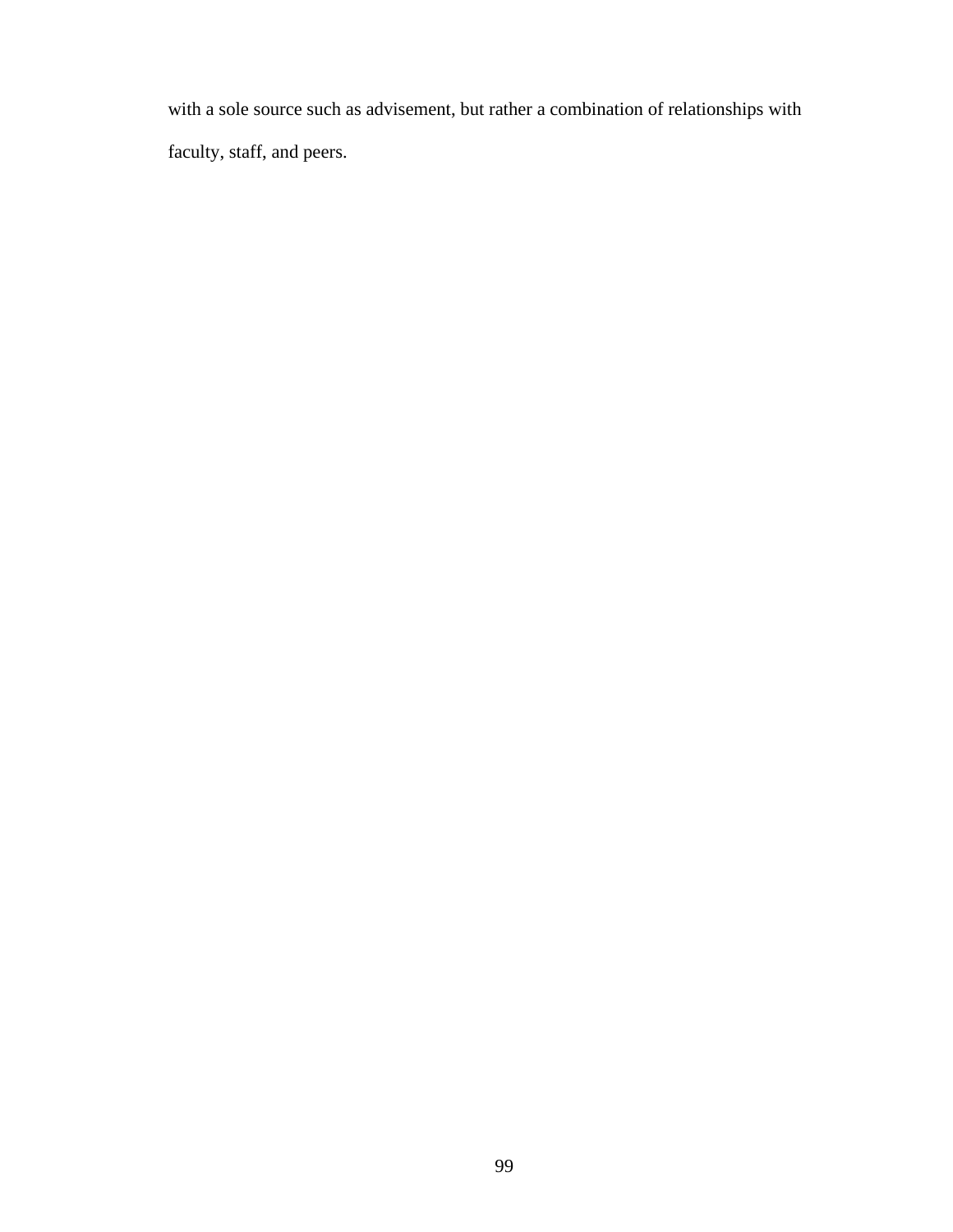# **APPENDIX A**

#### **Research Site Institutional Review Board Approval**

# **NORTH COMMUNITY COLLEGE Institutional Review Board**

**Date:** February 21, 2021

| To:          | Amanda Fox<br>Principal Research Investigator |
|--------------|-----------------------------------------------|
| <b>From:</b> | , Ph.D.<br>North Institutional Review Board   |
| Subject:     | <b>IRB</b> Approval                           |

Dear Amanda Fox,

Please be advised that North's IRB has approved your proposed research project, **"STUDENT PERCEPTIONS OF ACADEMIC ADVISEMENT AT A PUBLIC SUBURBAN COMMUNITY COLLEGE IN THE NORTHEAST: A QUALITATIVE CASE STUDY."** This approval authorizes the activities described in your application.

Be advised that changes in the scope or subjects of your research that may occur during the project's work will require approval of North's IRB. In addition, it is required that any intended publication of your study that advance conclusions identified with North, its students, faculty, or programs must receive IRB review prior to such publication.

Please accept the Board's best wishes for the success of your study.

For North's Institutional Review Board,

 $Ph.D.$ Associate Vice-President & IRB Chair Office Of Institutional Effectiveness & Strategic Planning Tel. ext.

Fax.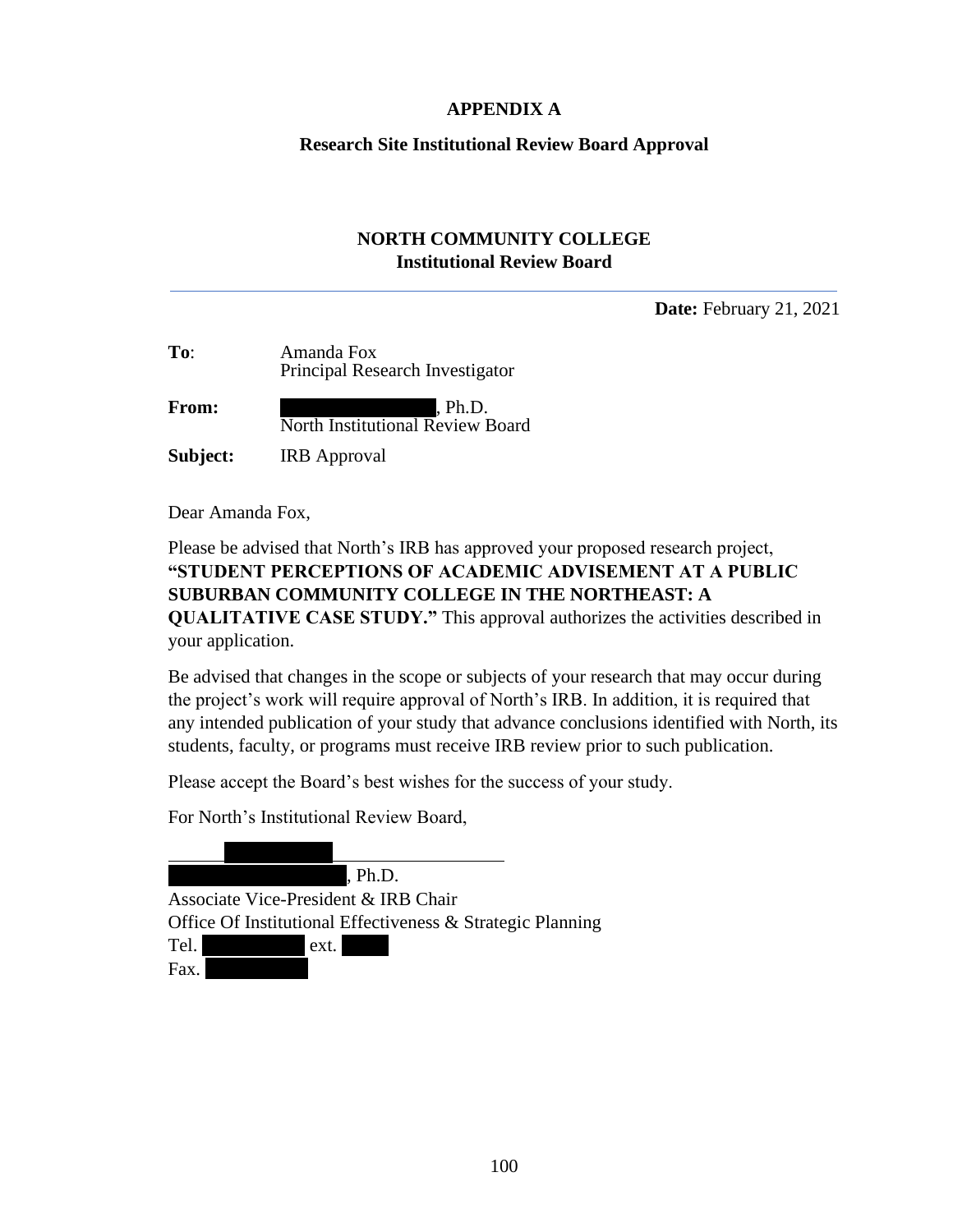# **APPENDIX B**

## **St. John's University Institutional Review Board Approval**

| From:                                        |                                    |
|----------------------------------------------|------------------------------------|
| <b>Sent:</b> Wednesday, June 9, 2021 3:39 PM |                                    |
| <b>To:</b> Amanda L. Fox $\lt$               | $\Rightarrow$ ; cozzab@stjohns.edu |
|                                              |                                    |

**Subject:** IRB-FY2021-317 - Initial: Initial Submission - Expedited - St. John's



Federal Wide Assurance: FWA00009066 Jun 9, 2021 3:39:44 PM EDT PI: Amanda Fox CO-PI: Barbara Cozza Ed Admin & Instruc Leadership Re: Expedited Review - Initial - **IRB-FY2021-317** *Student Perceptions of Academic Advisement at a Public Suburban Community College: A Qualitative Case Study*

Dear Amanda Fox:

The St John's University Institutional Review Board has rendered the decision below for *Student Perceptions of Academic Advisement at a Public Suburban Community College: A Qualitative Case Study*. The approval is effective from June 9, 2021 through June 8, 2022.

Decision: Approved

PLEASE NOTE: If you have collected any data prior to this approval date, the data must be discarded.

Selected Category: 7. Research on individual or group characteristics or behavior (including, but not limited to, research on perception, cognition, motivation, identity, language, communication, cultural beliefs or practices, and social behavior) or research employing survey, interview, oral history, focus group, program evaluation, human factors evaluation, or quality assurance methodologies.

Sincerely, Raymond DiGiuseppe, PhD, ABPP Chair, Institutional Review Board, Professor of Psychology Marie Nitopi, Ed.D. IRB Coordinator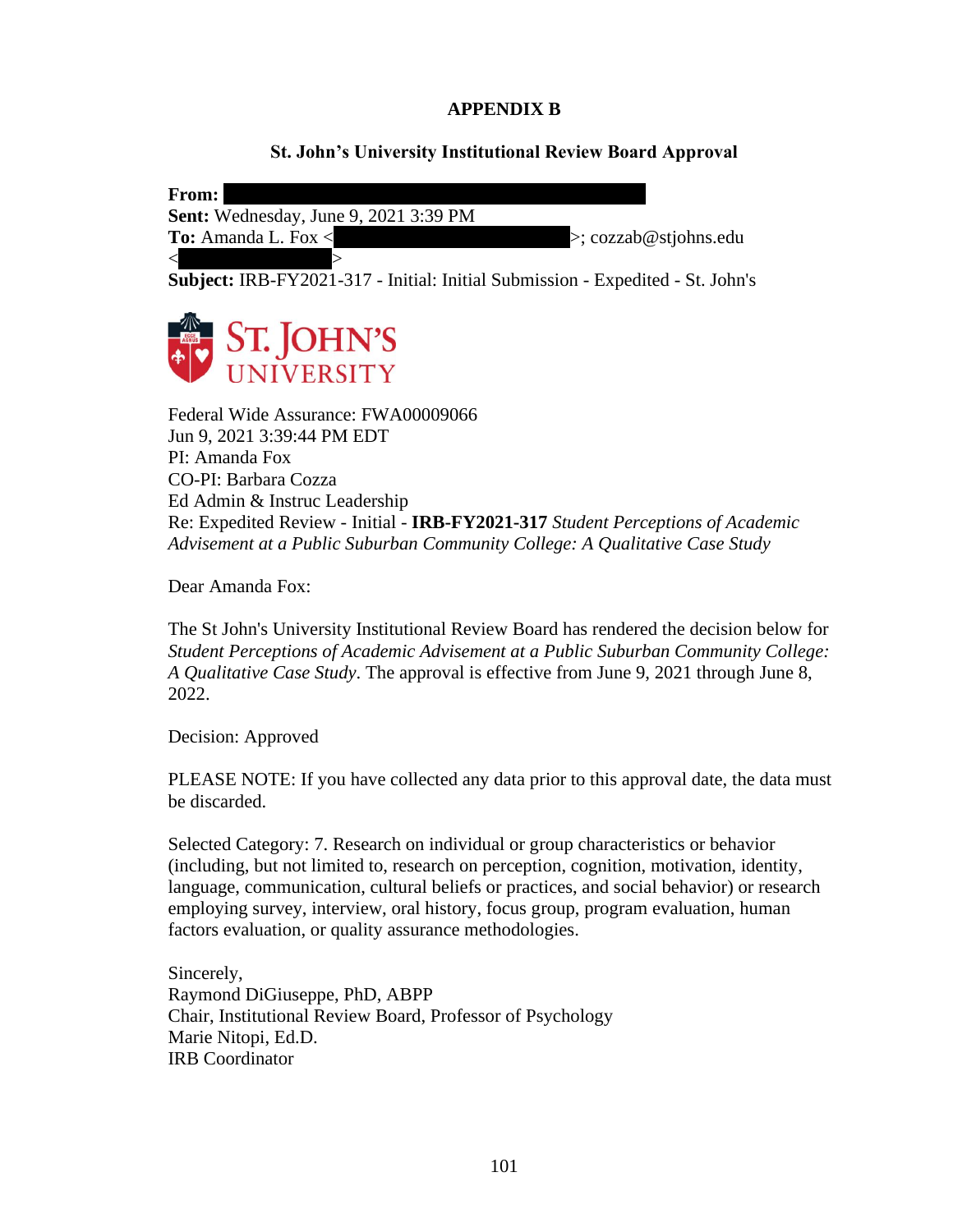# **APPENDIX C**

# **Participant Consent Form**



My name is Amanda Fox and I am a doctoral student in the Instructional Leadership Program at St. John's University. I am conducting a research study for my dissertation about students' perceptions of their academic advisement experiences. I am contacting you to ask if you would be interested in being part of this study. The research will attempt to understand the variety of advising approaches used, as well as the students' feelings about how advising contributed to their academic success. The following is more information about the research:

# **Participants Eligibility:**

You must be an active student (attended within one academic year at the time of the study) You must be matriculated in a Liberal Arts program You must have completed a minimum of two semesters of coursework You must not yet be registered for Fall 2021 courses You must be willing to meet with a professional advisor for discussion for Fall 2021 classes

If you agree to participate in this study, it will require an interview with questions and possible follow-up questions that will range from 45 minutes to 1 hour. This interview will take place via Zoom, Skype, or any other video conferencing software. Participants will also be asked to participate in an advisement session observed by the researcher. This will also take approximately 45 minutes to an hour. Recordings of both the interview and the observation will be kept by the researcher. You may review these tapes and request that all or any portion of the tapes be destroyed.

There are no known risks in participating in this study beyond those of everyday life. Although you will not receive any direct benefits, participating in this study may contribute to improving the process, environment, and experiences of students as it related to academic advisement.

Participation in this study is voluntary. You may refuse to participate or withdraw at any time without penalty. For interviews, you have the right to skip or not answer any questions you prefer not to answer. Nonparticipation or withdrawal will not affect your grades or academic standing. You will receive no compensation for your participation in this study.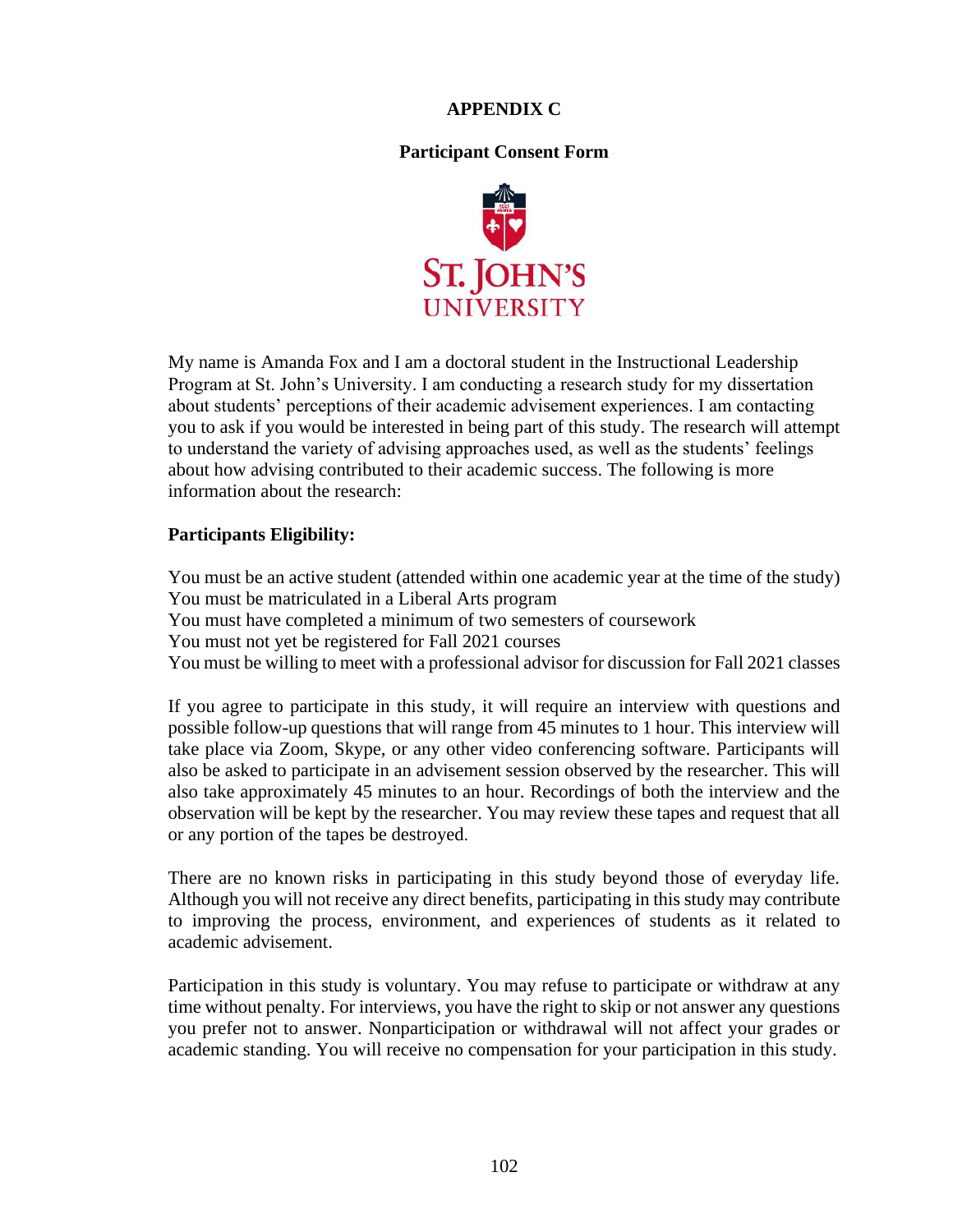I will make every effort to ensure the confidentiality of all participants in this study. I will not use your name in any quotations or reports of my findings; I will use a pseudonym of your choosing; and I will omit or obscure any identifying details.

All information taken from the study will be coded to protect each subject's name. No names or other identifying information will be used when discussing or reporting data. The researcher will safely keep all audio files and data collected in a secured locked area or filed on a password-protected computer. Once the data have been fully analyzed, audio files will be destroyed.

If there is anything about the study or your participation that is unclear or that you do not understand, if you have questions or wish to report a research-related problem, you may contact at North Community College, One Education Drive, , NY. You can also contact the faculty sponsor, Barbara Cozza, St. John's University at

For questions about your rights as a research participant, you may contact the University's Institutional Review Board, St. John's University, Dr. Raymond DiGiuseppe, Chair or Marie Nitopi, IRB Coordinator, nitopimas kalendarum partikulasi kalendarum pada tahun 1940-1440. Ini pertama ke

# **Authorization**

I authorize the use of my records, any observations, and findings found during the course of this study for education, publication and/or presentation.

# **I voluntarily agree to participate in this research study:**

Subject's Signature **Date Date Date Date** 

\_\_\_ I have received a copy of the signed, dated consent form. A copy must also be kept by the Principal Investigator.

| <b>Person Obtaining Consent:</b> |       |
|----------------------------------|-------|
| Signature:                       | Date: |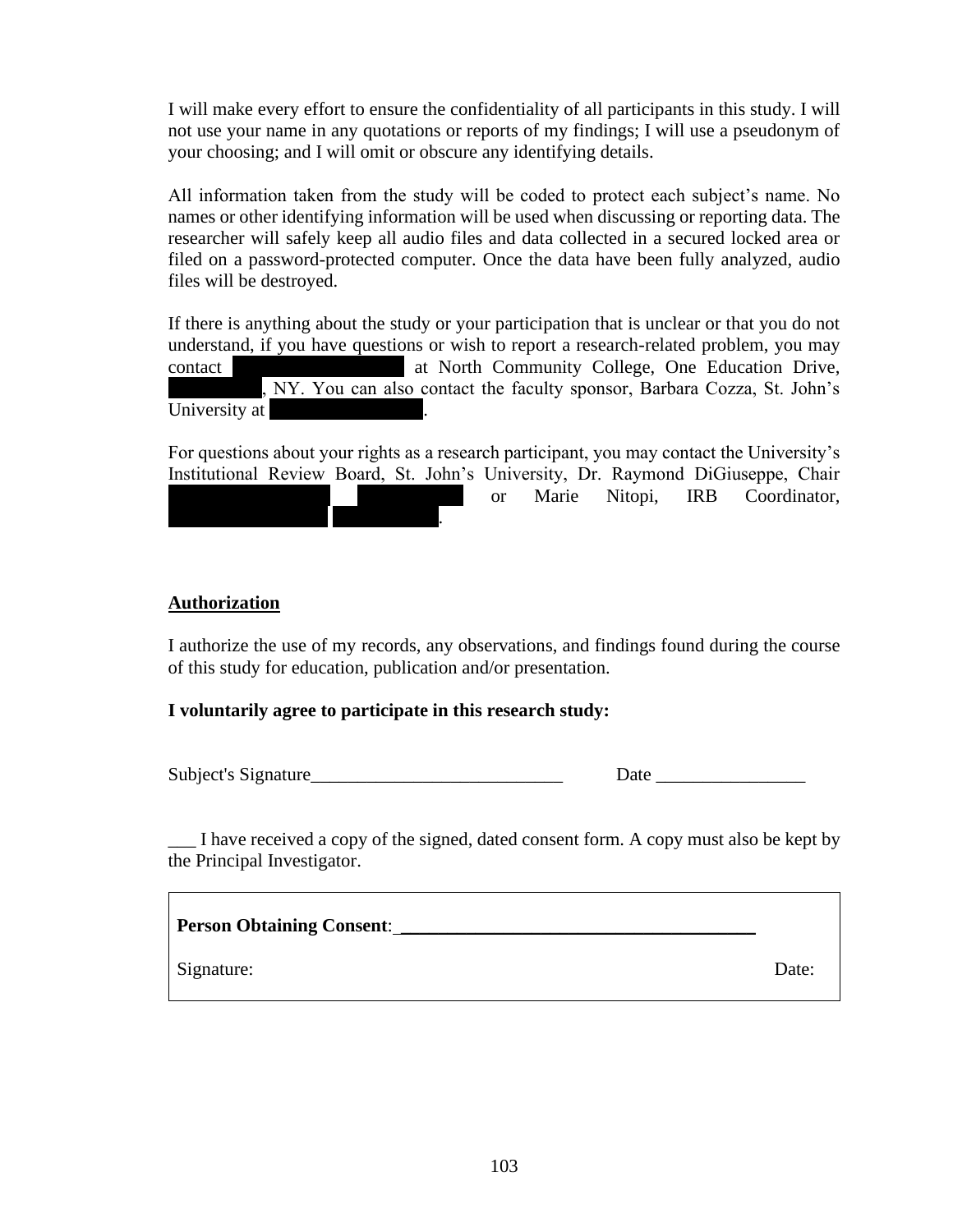#### **APPENDIX D**

#### **Interview Questions**

Note: Students will be encouraged to answer questions in as much detail as possible:

- 1. Tell me about your first meeting with an advisor.
- 2. Did the reality of your advising experience(s) meet your expectations of what you thought it would be like?
- 3. How do you feel about your overall experience with academic advising since you have been a student?
- 4. What would you imagine to be an ideal session with an advisor?
- 5. What things do you think are important to talk about with an advisor?
- 6. Describe how your advising experiences have impacted how accepted, included, and supported you feel on this campus.
- 7. Describe any difficulties you have had in your advising experience(s).
- 8. How would you improve or what would you change about your advising experience at the university?
- 9. Overall, do you think the relationships you develop with faculty and staff impact your desire to stay enrolled or withdraw?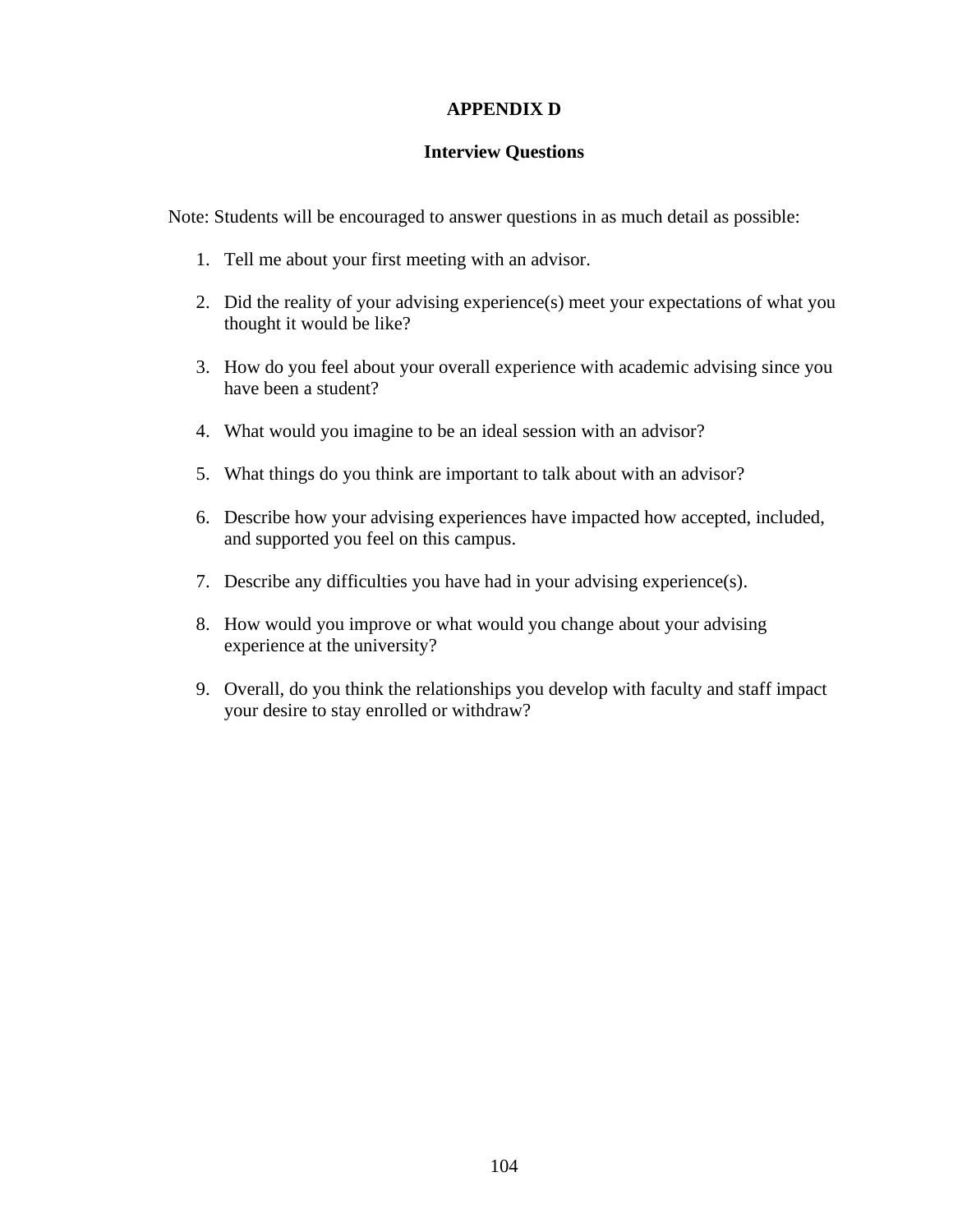#### **REFERENCES**

- Aiken-Wisniewski, S. A., Smith, J., & Troxel, W. G. (2010). Expanding research in academic advising: Methodological strategies to engage advisors in research. *NACADA Journal*, *30*(1), 4–13.
- Aiken-Wisniewski, S. S., Johnson, A. J., Larson, J. A., & Barkemeyer, J. B. (2015). A preliminary report of advisor perceptions of advising and of a profession. *NACADA Journal*, *35*(2), 60–70.
- Al-Asmi, K., & Thumiki, V. R. (2014). Student satisfaction with advising systems in higher education: An empirical study in Muscat. *Learning & Teaching in Higher Education: Gulf Perspectives*, *11*(1), 1–19.
- Alexitch, L. R. (2002). The role of help-seeking attitudes and tendencies in students' preferences for academic advising. *Journal of College Student Development*, *43*(1), 5–18.
- Alvarado, A & Olson, B. (2020) Examining the relationship between college advising and student outputs: A content analysis of the *NACADA Journal*. *NACADA Journal*, *40*(2), 49–62
- Anderson, W. W., Motto, J. S., & Bourdeaux, R. (2014). Getting what they want: Aligning student expectations of advising with perceived advisor behaviors. *Mid-Western Educational Researcher*, *26*(1), 27–51.

Astin, A. W. (1975). *Preventing students from dropping out*. Jossey-Bass.

Baier, S. T., Markman, B. S., & Pernice-Duca, F. M. (2016). Intent to persist in college freshmen: *The role of self-efficacy and mentorship. Journal of College Student Development*, *57*(5), 614–619.

Barker, S., & Mamiseishvili, K. (2014). Reconnecting: A phenomenological study of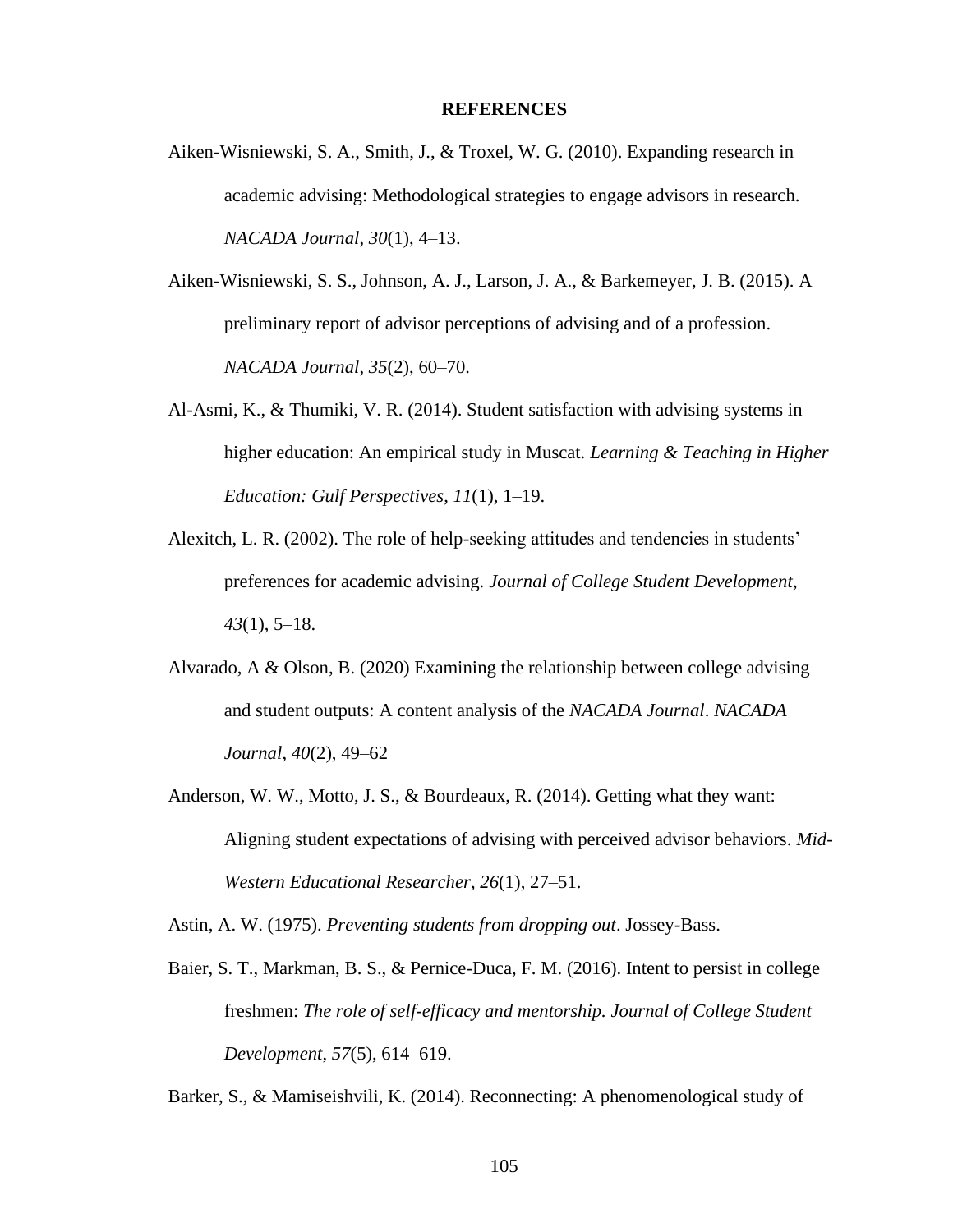transition within a shared model of academic advising. *Journal of Student Affairs Research and Practice*, *51*(4), 433–445.

- Barnes, B., Williams, E. A., & Archer, S. A. (2010). Characteristics that matter most: Doctoral students' perceptions of positive and negative advisor attributes. *NACADA Journal*, *30*(1), 34–46.
- Bean, J. P. (1980). Dropouts and turnovers: The synthesis and test of a causal model of student attrition. *Research in Higher Education*, *12*(2), 155–187.
- Bean, J. P. (1982). Student attrition, intentions, and confidence: Interaction effects in a path model. *Review of Educational Research*, *17*, 291–320.
- Bean, J. P., & Metzner, B. S. (1985). A conceptual model of nontraditional undergraduate student attrition. *Review of Educational Research*, *55*(4), 485–540.
- Bitz, K. (2010). Measuring advisor relationship perceptions among first-year college students at a small Midwestern university. *NACADA Journal, 30*(2), 53–64.
- Braun, J., & Mohammadali, Z. (2016). Student participation in academic advising: Propensity, behavior, attribution and satisfaction. *Research in Higher Education*, *57*, 968–989.
- Braxton, J. M., & Hirschy, A. S., & McClendon, S. A. (2004). Understanding and reducing college student departure. *ASHE-ERIC Higher Education Report*, *30*(3).
- Braxton, J. M., Milem, J. F., & Sullivan, A. S. (2000). The influence of active learning on the college student departure process. *Journal of Higher Education*, *71*(5), 569– 590.
- Carlstrom, A. H. (2013a). Advising personnel of undergraduates. In A. H. Carlstrom  $\&$ M. A. Miller (Eds.), *2011 NACADA national survey of academic advising* [Monograph] No. 25. National Academic Advising Association.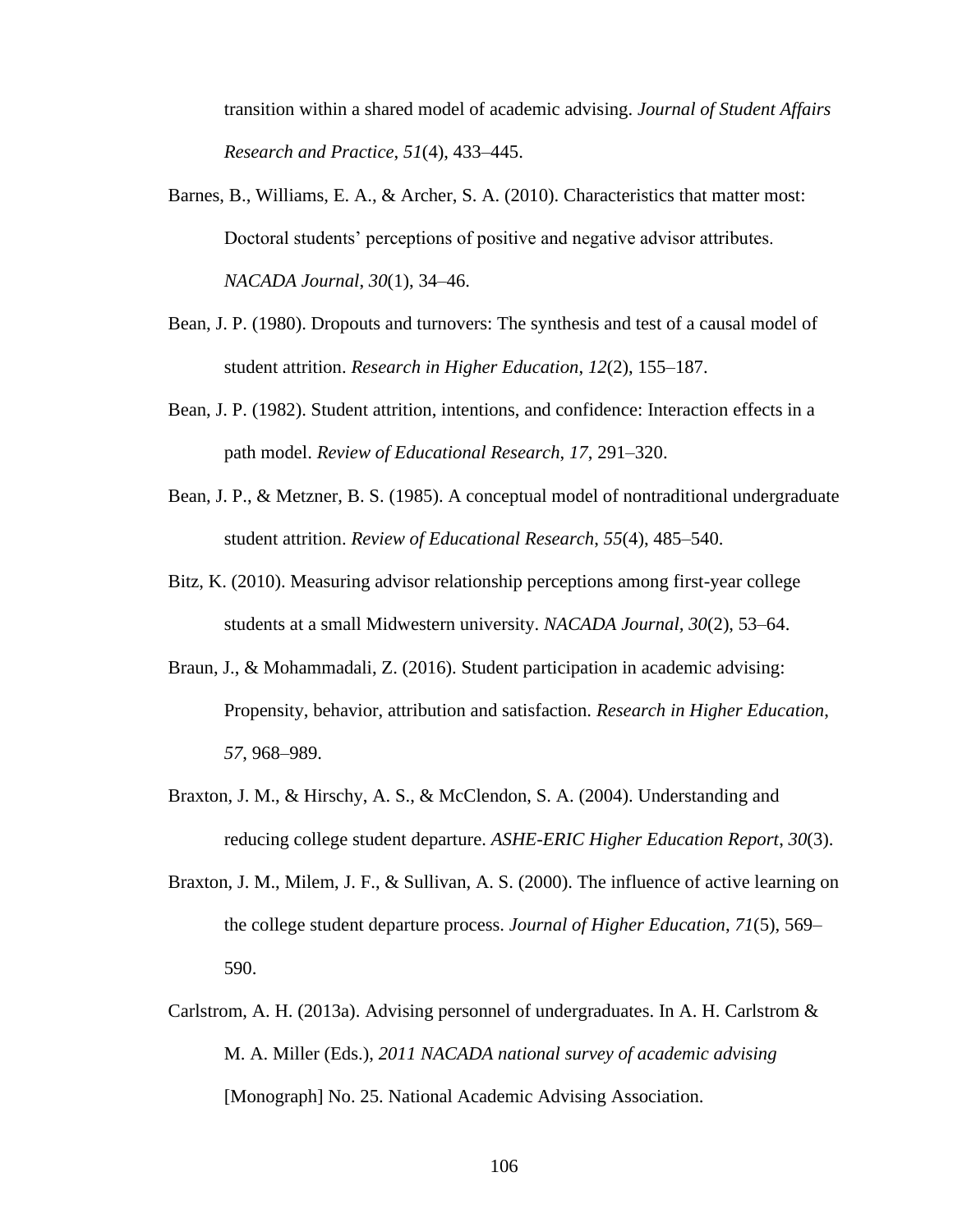- Carlstrom, A. H. (2013b). Advising models. In A. H. Carlstrom & M. A. Miller (Eds.), *2011 NACADA national survey of academic advising* [Monograph] No. 25. National Academic Advising Association.
- Carnegie Commission on Higher Education. (1972). *Reform on campus, changing students, changing academic programs*. McGraw-Hill Book Company.
- Carstensen, D. J., & Silberhorn, C. (1979). *A national survey of academic advising*. American College Testing Program.
- Cate, P., & Miller, M. A. (2015). Academic advising within the academy: History, mission, and role. In P. Folson, F. Yoder, & J. E. Joslin (Eds.), *The new advisor guidebook: Mastering the art of academic advising* (pp. 39–52). Jossey-Bass.
- Chen, G. (2020, June 15). Re: The catch-22 of community college graduation rates. *Community College Review*. https://www.communitycollegereview.com/blog/thecatch-22-of-community-college-graduation-rates
- Community College Research Center. (2013). *Designing a system for strategic advising*. http://ccrc.tc.columbia.edu/media/k2/attachments/designing-a-system-forstrategic-advising.pdf
- Cook, S. (2009). Important events in the development of academic advising in the United States. *NACADA Journal*, *29*(2), 18–40.
- Creswell, J. (2014a). *Educational research: Planning, conducting, and evaluating quantitative and qualitative research* (4th ed.). Pearson Publication.
- Creswell, J. (2014b). *Research design: Qualitative, quantitative, and mixed methods approaches*. (4th ed). Sage Publications, Inc.
- Creswell, J. W., & Poth, C. N. (2018). *Qualitative inquiry and research design* (4th ed.). Sage.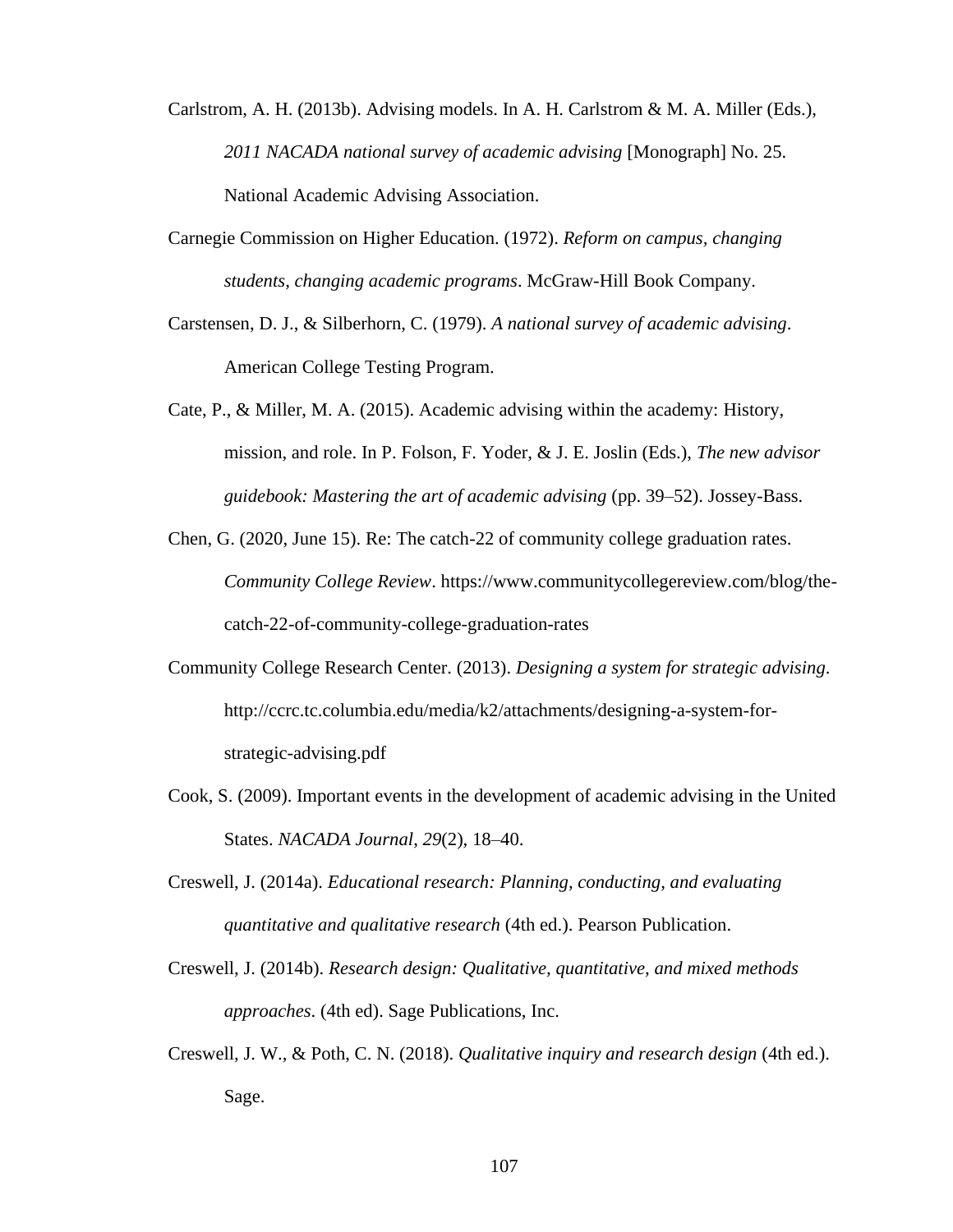- Crockett, D. S., & Levitz, R. (1982). *A national survey of academic advising: A final report*. American College Testing Program.
- Crookston, B. B. (1972). A development view of academic advising as teaching. *Journal of College Student Personnel*, *13*, 12–17.
- Cuseo, J. (2002). *Academic advisement and student retention: Empirical connections & systemic interventions*. http://cpe.ky.gov/NR/rdonlyres/6781576F-67A6-4DF0- B2D3-

2E71AE0D5D97/0/CuseoAcademicAdvisementandStudentRetentionEmpiraclCo nnection sandSystemicInterventions.pdf

- Dadgar, M., Nodine, T., Reeves-Bracco, K., & Venezia, A. (2014). Strategies for integrating student supports and academics. *New Directions for Community Colleges*, (167), 41–51.
- Darling, R. A. (2015). Creating an institutional academic advising culture that supports commuter student success. *New Directions for Student Services*, (150), 87–96.
- DeBard, R. (2004). Millennials coming to college. *New Directions for Student Services*, (106), 33–45.
- Donaldson, P., McKinney, L., Lee, M., & Pino, D. (2016). First year community college students' perceptions of and attitudes toward intrusive academic advising. *NACADA Journal*, *36*(1), 30–42.
- Drummond, M. (2002). History of community colleges. In M. E. Kenny, L. A. K. Simon, K. Kiley-Brabeck, & R. M. Lerner (Eds.), *Learning to serve. Outreach Scholarship* (Vol. 7). Springer. https://doi.org/10.1007/978-1-4615-0885-4\_13
- Ellis, K. (2014). Academic advising experiences of first-year undecided students: A qualitative study. *NACADA Journal*, *34*(2), 42–50.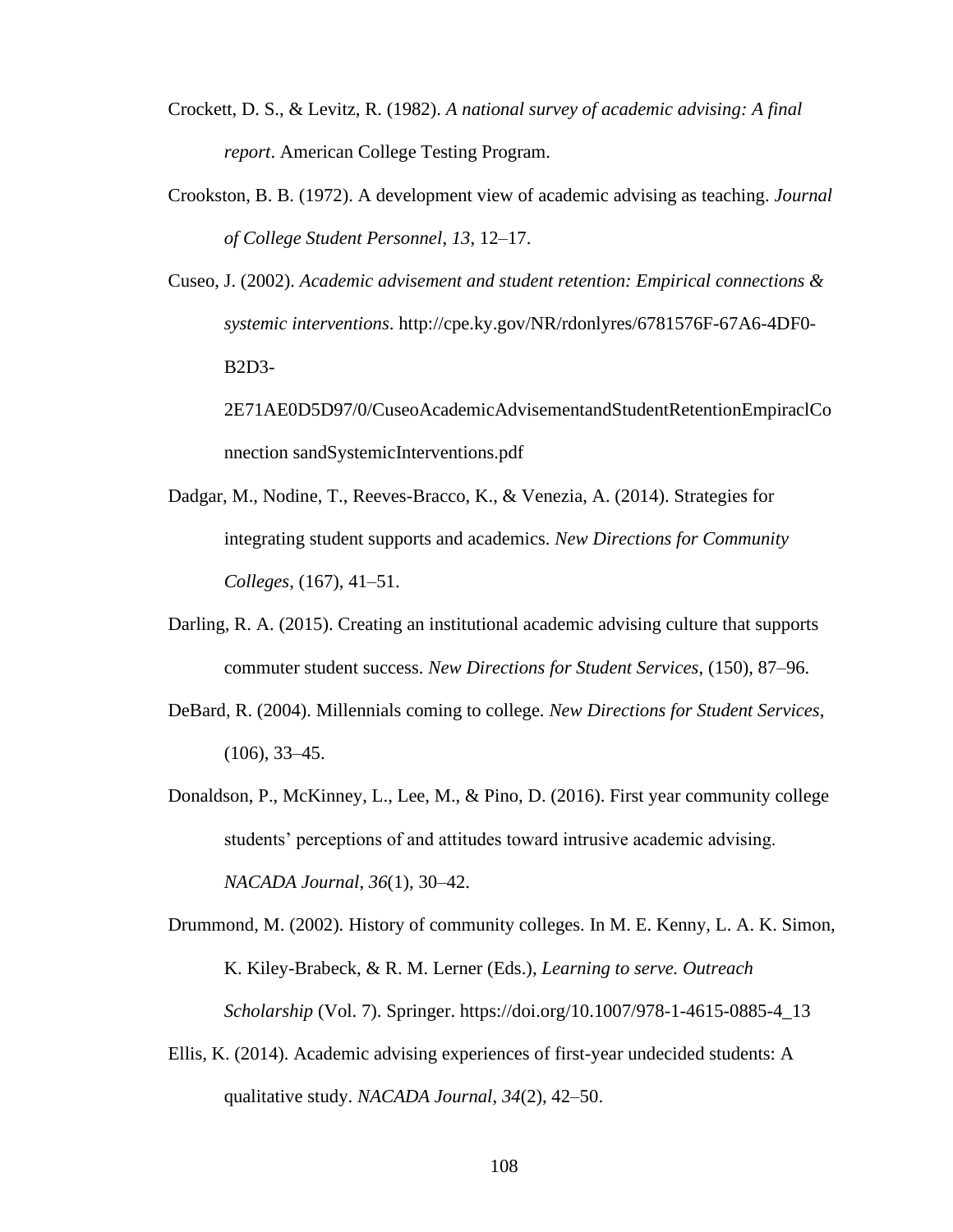- Ender, S. C., Winston, R. B., & Miller, T. K. (1982). Academic advising as student development. *New Directions for Student Services: Developmental Approaches to Academic Advising*, *1982*(17), 3–18.
- Fielstein, L. L., Scoles, M. T., & Webb, K. J. (1992). Differences in traditional and nontraditional students' preferences for advising services and perceptions of services received. *NACADA Journal*, *12*(2), 5–12.
- Frost, S. H. (1991). *Academic advising for student success: A system of shared responsibility*. [Electronic version]. (ERIC Document Reproduction Service no. Ed 197 635).
- Gaines, T. (2014). Technology and academic advising: Student usage and preferences. *NACADA Journal*, *34*(1), 43–49.
- Gibbs, G. (2007). *The Sage qualitative research kit. Analyzing qualitative data*. Sage Publications Ltd.
- Goodenow, C. (1993). The psychological sense of school membership among adolescents: Scale development and educational correlations. *Psychology in the Schools*, *30*, 79–80.
- Gordon, V. N., & Steele, M. J. (2006). The advising workplace: Generational differences and challenges. *NACADA Journal*, *25*(1), 26–30.
- Gravel, C. (2012) Student-advisor interaction in undergraduate online degree programs: A factor in student retention. *NACADA Journal*, *32*(2), 56–67.
- Griffin, K. (2006). Striving for success: A qualitative exploration of competing theories of high-achieving Black college students' academic motivation. *Journal of College Student Development*, *47*(4), 384–400. doi:10.1353/csd.2006.0045.

Grites, T. J. (1979). *Academic advising: Getting us through the eighties*. (AAHE-ERIC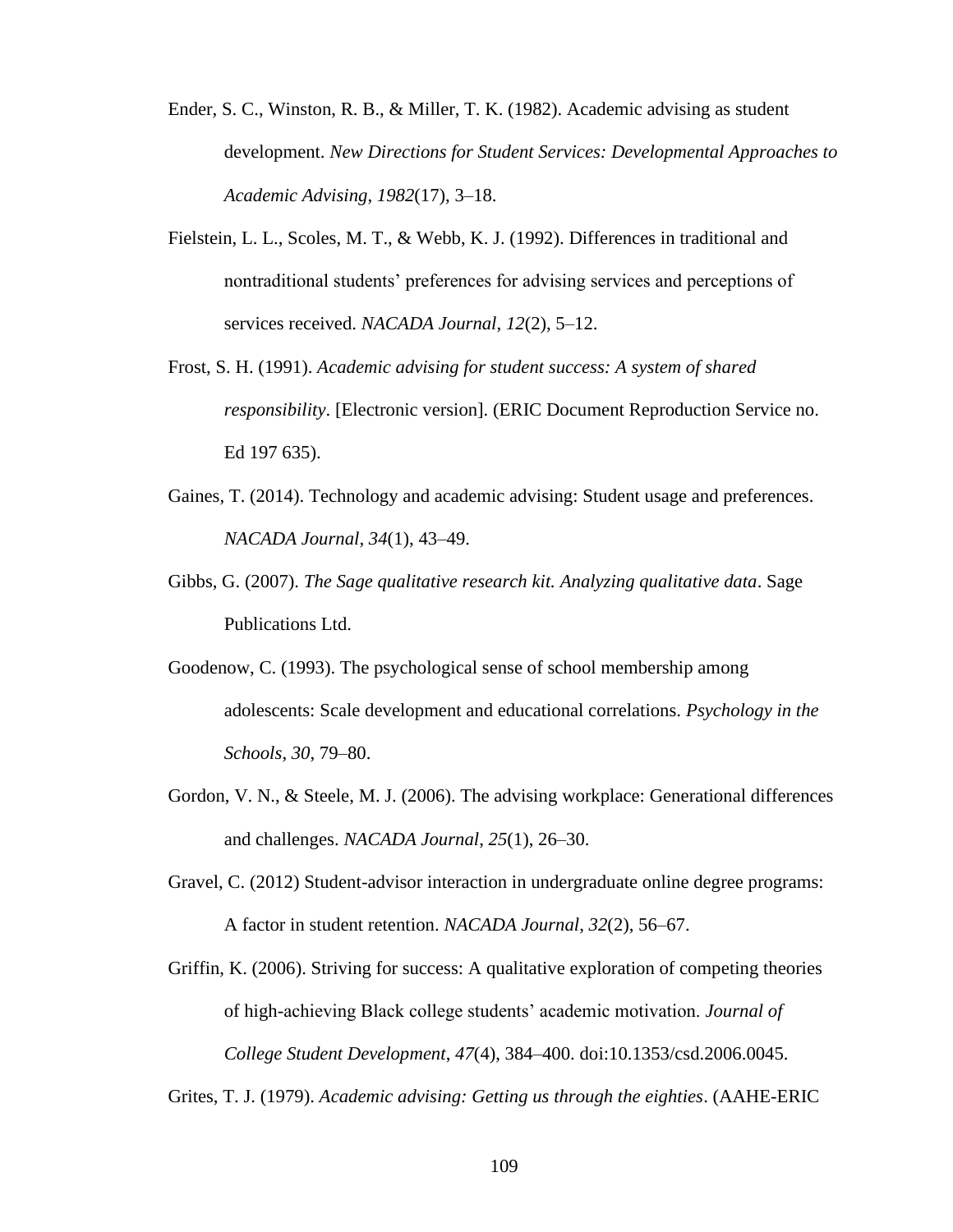Higher Education Research Report No. 7). American Association for Higher Education, ERIC Clearinghouse on Higher Education, George Washington University.

- Grites, T. J. (2013). Developmental academic advising: A 40-year context. *NACADA Journal*, *33*(1), 5–15.
- Habley, W. R. (1981). Academic advisement: The critical link in student retention. *NASPA Journal*, *18*(4), 45–50.
- Habley, W. R. (1983). Organizational structures for academic advising: Models and implications. *Journal of College Student Personnel*, 24(6), 535–540.
- Habley, W. R. (Ed.). (1988). *The status and future of academic advising: Problems and promise*. American College Testing Program.
- Habley, W. R. (Ed.). (2004). *The status of academic advising: Findings from the ACT sixth national survey*. (Monograph No. 10). National Academic Advising Association.
- Habley, W. R., & McClanahan, R. (2004). *What works in student retention.* (ERIC document Reproduction Service No. ED515398).
- Habley, W. R., & Morales, R. H. (1998). Advising models: Goal achievement and program effectiveness. *NACADA Journal*, *18*(1), 35–41.
- Hagerty, B. M., Williams, R. A., & Oe, H. (2002). Childhood antecedents of adult sense of belonging. *Journal of Clinical Psychology*, *58*, 793–801.
- Hale, M. D., Graham, D. L., & Johnson, D. M. (2009). Are students more satisfied with academic advising when there is congruence between current and preferred advising styles? *College Student Journal*, *43*(2), 313–325.

Hansen, A. A. (1917). The freshman adviser. *School and Society*, 200–201.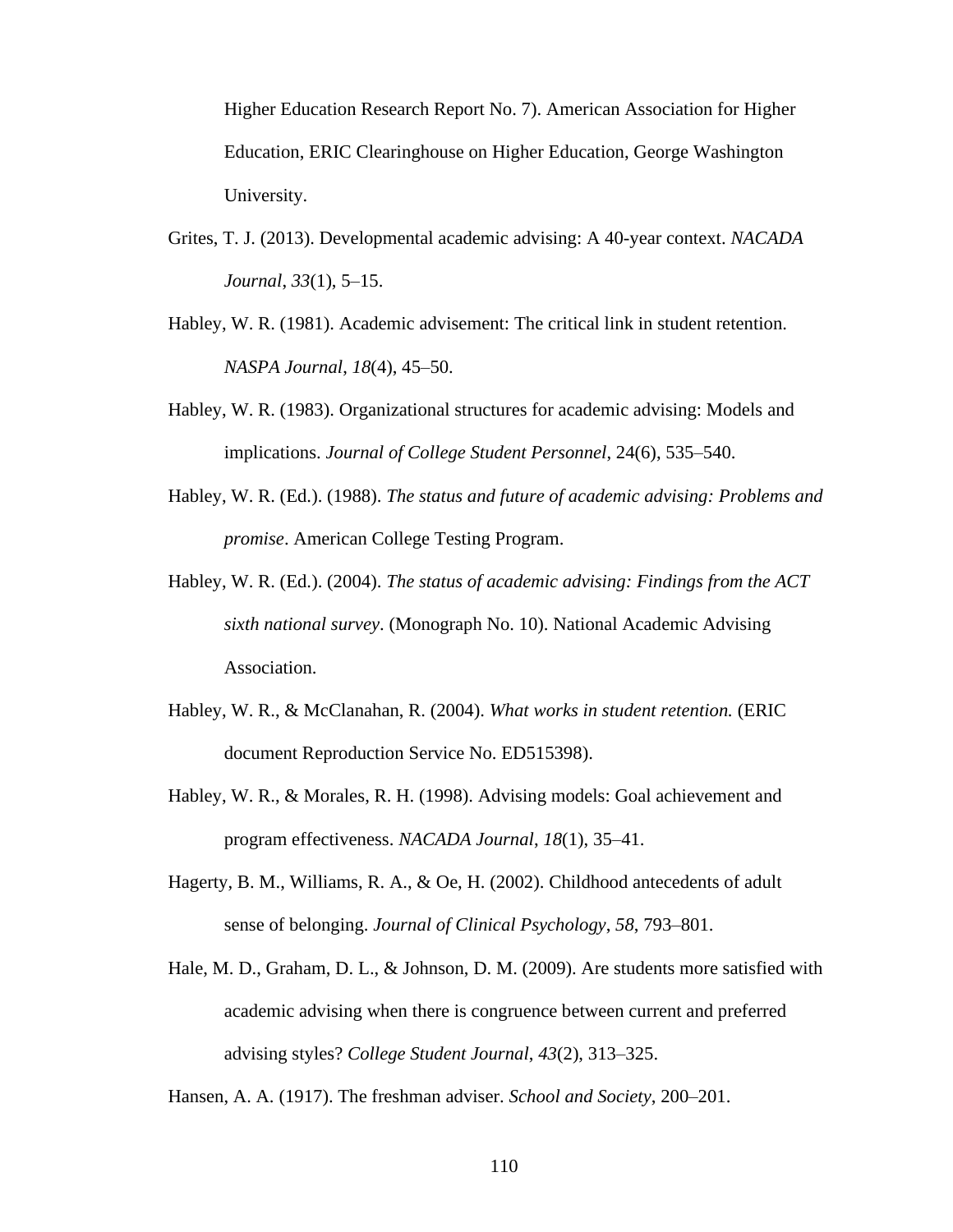- Harrill, M., Lawton, J. A., & Fabianke, J. (2015). Faculty and staff engagement: A core component of student success. *Peer Review*, *17*(4), 11–14.
- Harris, T. (2018) Prescriptive vs. developmental: Academic advising at a Historically Black University in South Carolina. *NACADA Journal*, *38*(1), 36–46.
- Hatch, D. K., & Garcia, C. E. (2017). Academic advising and the persistence intentions of community college students in their first weeks in college. *The Review of Higher Education*, *40*(3), 353–390. https://doi.org/10.1353/rhe.2017.0012
- Hausmann, L. R. M., Schofield, J. W., & Woods, R. L. (2007). Sense of belonging as a predictor of intentions to persist among African American and White first year college students. *Research in Higher Education*, *48*, 803–839.
- Hawkins, H. (1960). *Pioneer: A history of the Johns Hopkins University, 1874–1889*. Cornell University Press.
- Hemwall, M. K. (2008). Advising delivery: Faculty advising. In V. N. Gordon, W. R. Habley, & T. J. Grites (Eds.), *Academic advising: A comprehensive handbook* (pp. 253–266). Jossey-Bass.
- Himes, H. H. (2014). Strengthening academic advising by developing a normative theory. *NACADA Journal*, *34*(1), 5–15.
- Himes, H., & Schulenberg, J. (2016). The evolution of academic advising as a practice and as a profession. In T. J. Grites, M. M. Miller, & J. G. Voller (Eds.), *Beyond foundations: Developing as a master academic advisor* (pp. 1–20). Jossey-Bass.
- Hoffman, M. S., Richmond, J., Murrow, J., & Salomone, K. (2002). Investigating "sense of belonging" in first year college students. *Journal of College Student Retention*, *4*, 227–256.

Hsu, M., & Bailey, A. E. (2007). Academic advising as perceived by business students.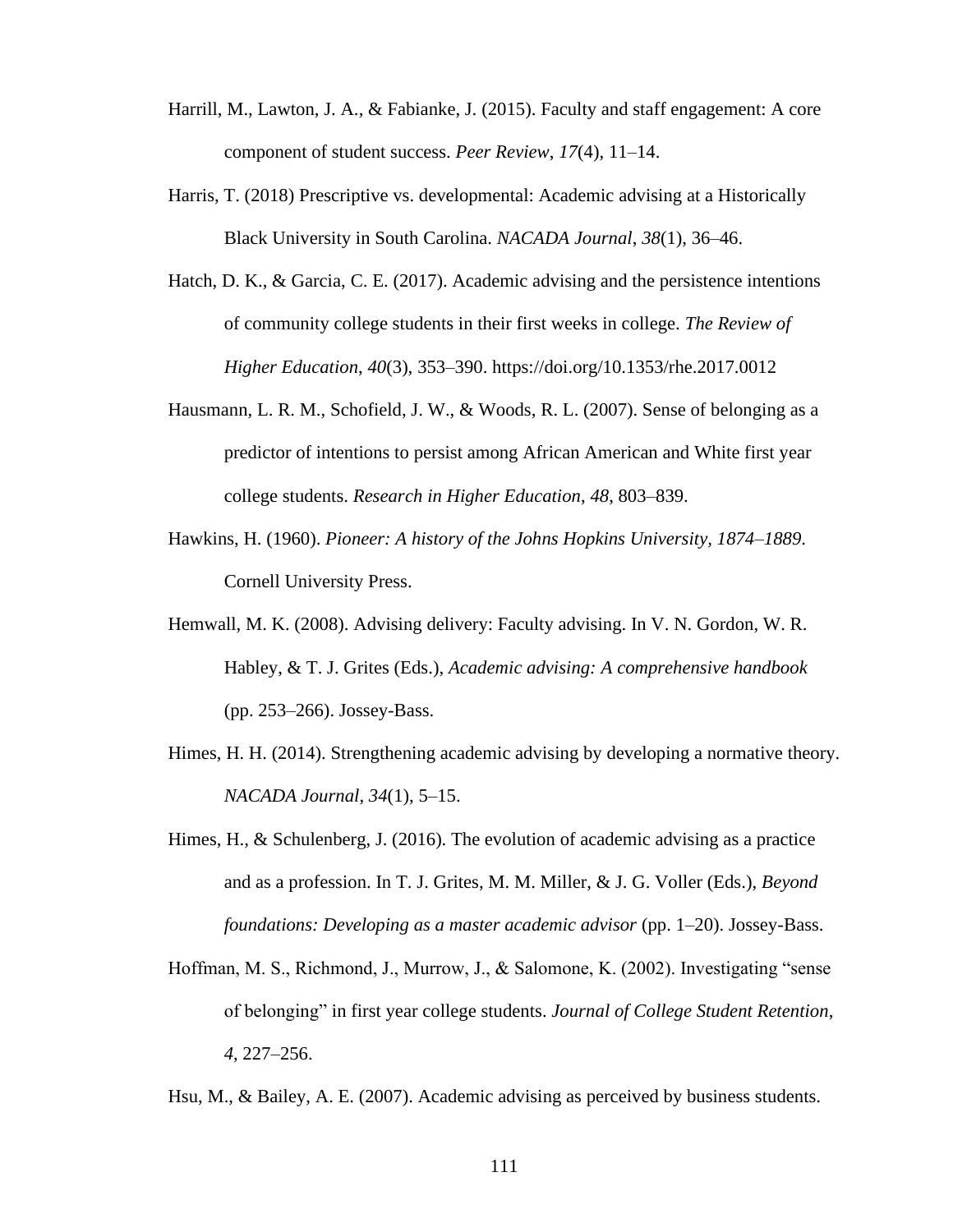*NACADA Journal*, *27*(1), 29–45.

- Jaggars, S. S., & Fletcher, J. (2014). *Redesigning the student intake and information provision process at a large comprehensive community college* (CCRC Working Paper No. 72). Columbia University, Teachers College, Community College Research Center.
- Kelchen, R. (2018). Do performance-based funding policies affect underrepresented student enrollment? *The Journal of Higher Education*, *89*(5), 702–727.
- King, M. C. (2008). Organization of academic advising services. In V. N. Gordon, W. R. Habley, & T. J. Grites (Eds.), *Academic advising: A comprehensive handbook* (pp. 242–252). Jossey-Bass.
- King, M. C. (Ed.). (1993). Academic advising, retention, and transfer. In M. C. King (Ed.) Academic advising: Organizing and delivering services for student success. *New Directions for Community Colleges* (No. 82). Jossey-Bass.
- Kuh, G. D., & Hu, S. (2001). The effects of student-faculty interaction in the 1990s. *The Review of Higher Education*, *24*(3), 309–332.
- Kuhn, T. L. (2008). Historical foundations of academic advising. In V. N. Gordon, W. R. Habley, & T. J. Grites (Eds.), *Academic advising A comprehensive handbook* (pp. 3–16). Jossey-Bass.
- Lamport, M. A. (1993). Student-faculty informal interaction and the effect on college student outcomes: A review of the literature. *Adolescence*, *28*, 971–990.
- Lan, W., & Williams, A. (2005). Doctoral students' perceptions of advising styles and development and relationships between them. *NACADA Journal*, *25*(1), 31–41.
- Light, R. J. (2001). *Making the most of college: Students speak their minds*. Harvard University Press.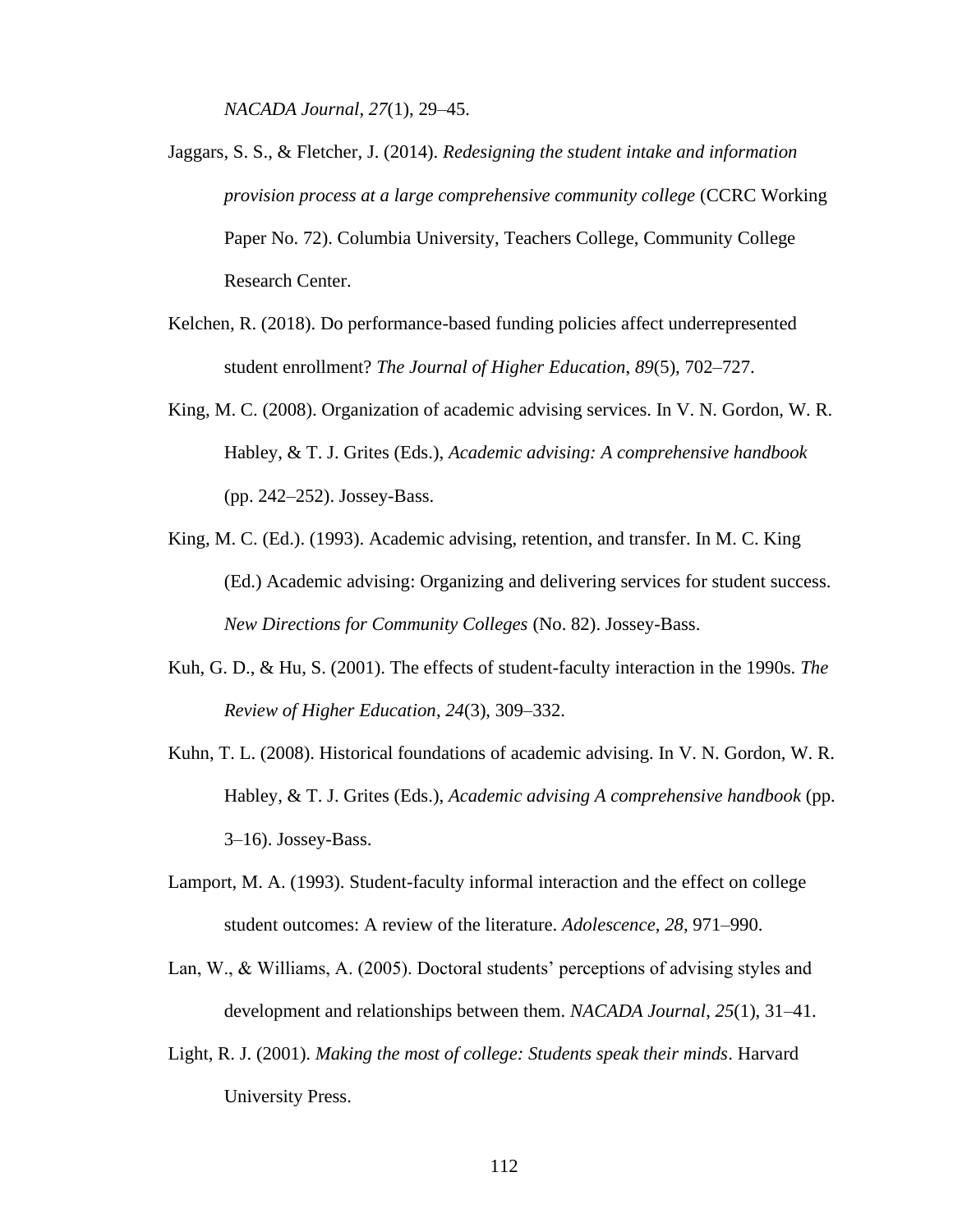Lincoln, Y. S., & Guba, E. G. (1985). *Naturalistic inquiry*. Sage Publications.

- Lowe, A., & Toney, M. (2000). Academic advising: Views of the givers and takers. *Journal of College Student Retention*, *2*(2), 93–108.
- Lowenstein, M. (2013). Envisioning the future. In J. K. Drake, P. Jordan, & M. A. Miller (Eds.), *Academic advising approaches: Strategies that teach students to make the most of college* (pp. 243–258). Jossey-Bass.
- Lub, V. (2015). Validity in qualitative evaluation: Linking purposes, paradigms, and perspectives. *International Journal of Qualitative Methods*, *14*(5), 1–8.
- Lukosius, V., Byron Pennington, J., & Olorunniwo, F. O. (2013). How students' perceptions of support systems affect their intentions to drop out or transfer out of college. *Review of Higher Education & Self-Learning*, *6*(18), 209–221.
- Lune, H., & Berg, B. L. (2017). *Qualitative research methods for the social sciences* (9th ed.). Pearson.
- MacIntosh, A. (1948). *Behind the academic curtain: A guide to getting the most out of college*. Harper and Brothers.
- Manski, C. F. (1989). Schooling as experimentation: A reappraisal of the postsecondary dropout phenomenon. *Economics of Education Review*, *8*(4), 305–312.
- Maxwell, J. A. (2013). *Qualitative research design: An interactive approach* (3rd ed.). Sage.
- McCabe, R. (2003). *Yes, we can! A community college guide for developing America's underprepared*. League for Innovation in the Community College.
- McPhail, C. J. (2011). *The completion agenda: A call to action*. American Association of Community Colleges.

Merriam-Webster. (2017). University. In *Merriam-Webster's online dictionary* (11th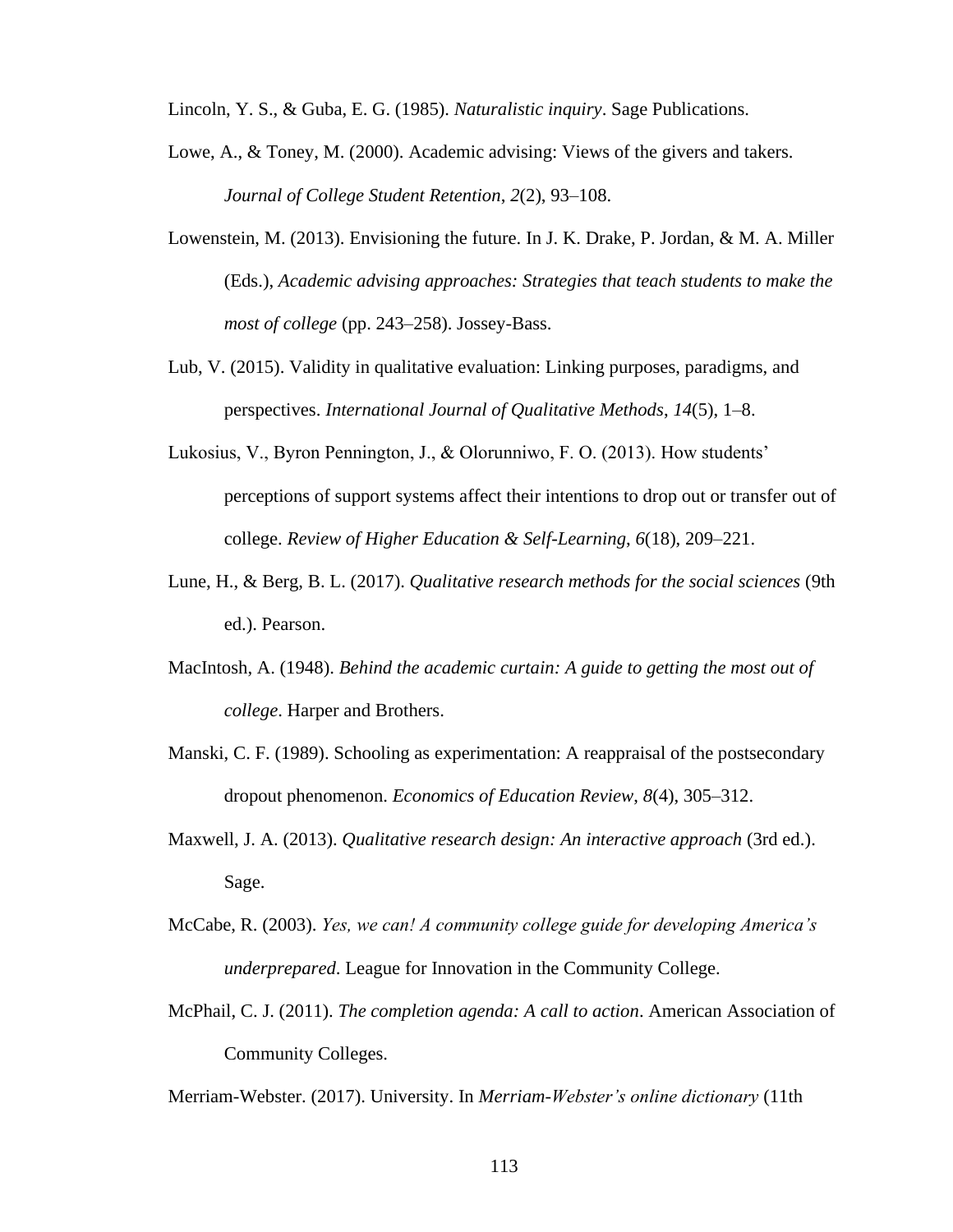ed.). https://www.merriam-webster.com/dictionary/university

- Mertes, S. J., & Jankoviak, M. W. (2016). Creating a college-wide retention program: A mixed methods approach. *Community College Enterprise*, *22*(1), 9–27.
- Miles, M. B., Huberman, A. M., & Saldaäna, J. (2014). *Qualitative data analysis: A methods sourcebook* (3rd ed.). SAGE Publications.
- Miller, M. A. (2012). Structuring our conversations: Shifting to four dimensional advising models. *NACADA Clearinghouse of Academic Advising Resources*. http://www.nacada.ksu.edu/Resources/Clearinghouse/View-Articles/Structuring-Our- Conversations-Shifting-to-Four-Dimensional-Advising-Models.aspx
- Morison, S. E. (1946). *Three centuries of Harvard: 1636–1936*. Harvard University Press.
- Mottarella, K. E., Fritzsche, B. A., & Cerabino, K. C. (2004). What do students want in advising? A policy capturing study. *NACADA Journal*, *24*(1 & 2), 48–61.

Mueller, K. (1961). *Student personnel work in higher education*. Houghton Mifflin.

- NACADA: The Global Community for Academic Advising. (2006). *NACADA concept of academic advising*. https://www.nacada.ksu.edu/Resources/Pillars/Concept.aspx
- NACADA: The Global Community for Academic Advising. (2017). *NACADA academic advising core competencies model*.

https://www.nacada.ksu.edu/Resources/Pillars/CoreCompetencies.aspx

- Natoli, R., Jackling, B., & Siddique, S. (2015). Insights into departure intention: A qualitative case study. *Education Research & Perspectives*, *42*(1), 459–490.
- Nidiffer, J. (2000). *Pioneering deans of women: More than wise and pious matrons*. Teachers College, Columbia University.

O'Banion, T. (1972). An academic advising model. *Junior College Journal*, *42*(6), 62–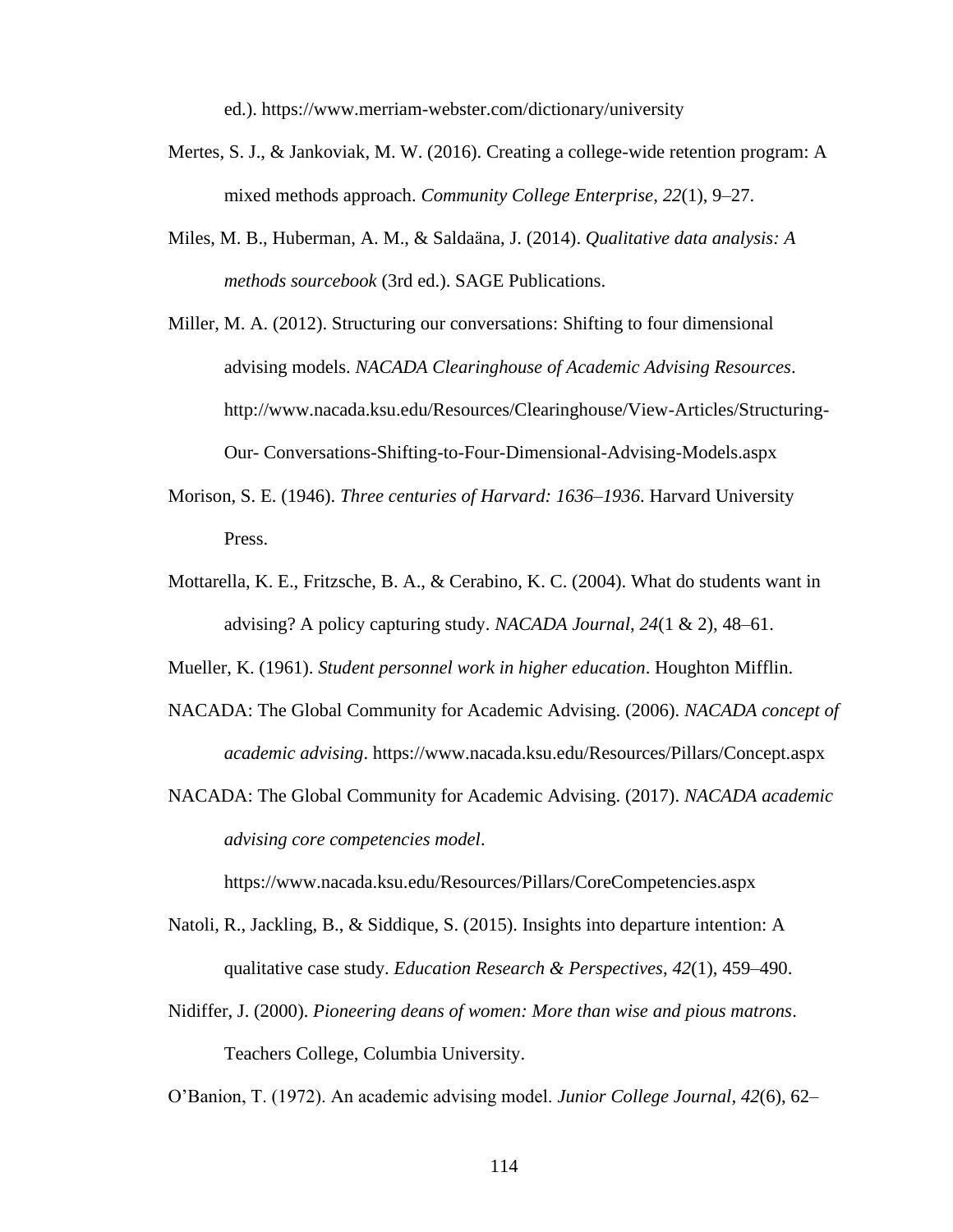- O'Keeffe, P. (2013). A sense of belonging: Improving student retention. *College Student Journal*, *47*(4), 605.
- Orozco, G. L., Alvarez, A. N., & Gutkin, T. (2010). Effective advising of diverse students in community colleges. *Community College Journal of Research and Practice*, *34*(9), 717–737.
- Padilla, R. V. (1999). College student retention: Focus on success. *Journal of College Student Retention*, *1*, 131–145.
- Pardee, C. F. (2004). Organizational structures for advising. *NACADA Clearinghouse of Academic Advising Resources*.

http://www.nacada.ksu.edu/Resources/Clearinghouse/View-

Articles/Organizational- Models-for-Advising.aspx

- Pascarella, E. T. (1985). College environmental influences on learning and development: A critical review and synthesis. In J. C. Smart (Ed.), *Higher education: Handbook of theory and research* (Vol. 1, pp. 1–61). Agathon.
- Pascarella, E. T., & Terenzini, P. T. (1976). Informal interaction with faculty and freshman ratings of academic and non-academic experience of college. *The Journal of Educational Research*, *70*(1), 35–41.

Pascarella, E. T., & Terenzini, P. T. (2005) *How college affects students*. Jossey-Bass.

- Patton, M. Q. (1990). *Qualitative evaluation and research methods* (2nd ed.). Sage Publications.
- Paul, W., & Fitzpatrick, C. (2015). Advising as servant leadership: Investigating student satisfaction. *NACADA Journal*, *35*(2), 28–35.

Propp, K. & Rhodes, S. (2006). Informing, apprising, guiding, and mentoring: Constructs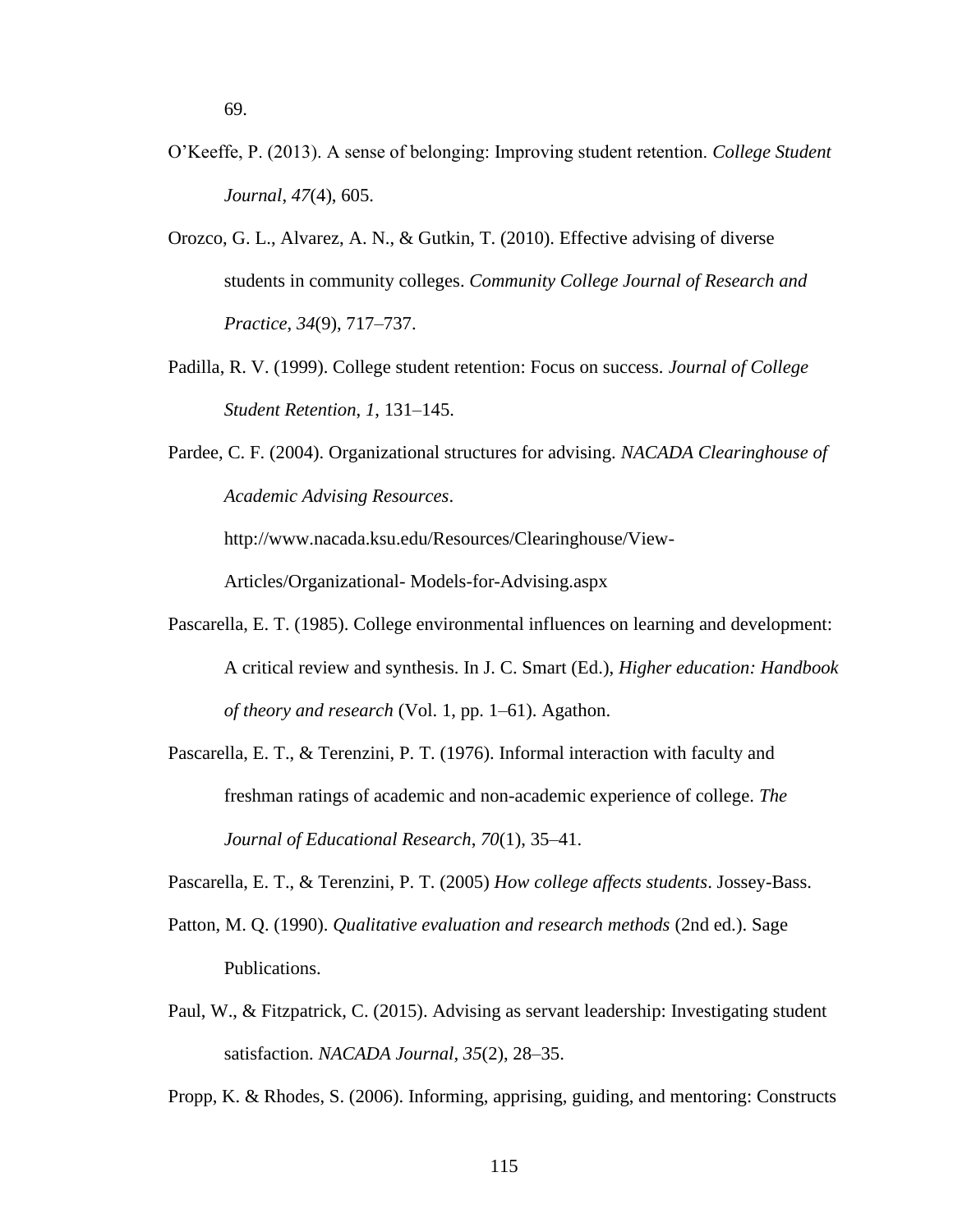underlying expectations for advising. *NACADA Journal*, *26*(1), 46–55.

- Roberston, J. H. (1958). Academic advising in colleges and universities: Its present state and present problems. *North Central Quarterly*, *32*(3), 228–239.
- Rodgers, K., Blunt, S., & Trible, L. (2014). A real PLUSS: An intrusive advising program for underprepared STEM students. *NACADA Journal*, *34*(1), 35–42.
- Rudolph, F. (1962). *The American college and university: A history*. Knopf.
- Saldaña, J. (2016). *The coding manual for qualitative researchers* (3rd ed.). SAGE.
- Sandelowski M. (1993). Rigor or rigor mortis: The problem of rigor in qualitative research revisited. *Advances in Nursing* Science, *16*, 1–8.
- Saving, K. A., & Keim, M. C. (1998). Student and advisor perceptions of academic advising in two Midwestern colleges of business. *College Student Journal*, *32*(4), 511–522.
- Schulenberg, J., & Lindhorst, M. (2008). Advising is advising: Towards defining the practice and scholarship of academic advising. *NACADA Journal*, *28*(1), 43–53.
- Schulenberg, J., & Lindhorst, M. (2010). The historical foundations and scholarly future of academic advising. In P. Hagen, T. Khun, & G. Padak (Eds.), *Scholarly inquiry in academic advising* (Monograph No. 20, pp. 17–28). National Academic Advising Association.
- Self, C. (2008). Advising delivery: Professional, advisors, counselors, and other staff. In V. N. Gordon, W. R. Habley, & T. J. Grites (Eds.), *Academic advising: A comprehensive handbook* (pp. 267–278). Jossey-Bass.
- Siekpe, J., & Barksdale, T. (2013). Assessing student retention: Toward a parsimonious model. *Review of Higher Education & Self-Learning*, *6*(22), 44–52.

Smith, C. L., & Allen, J. M. (2006). Essential functions of academic advising: What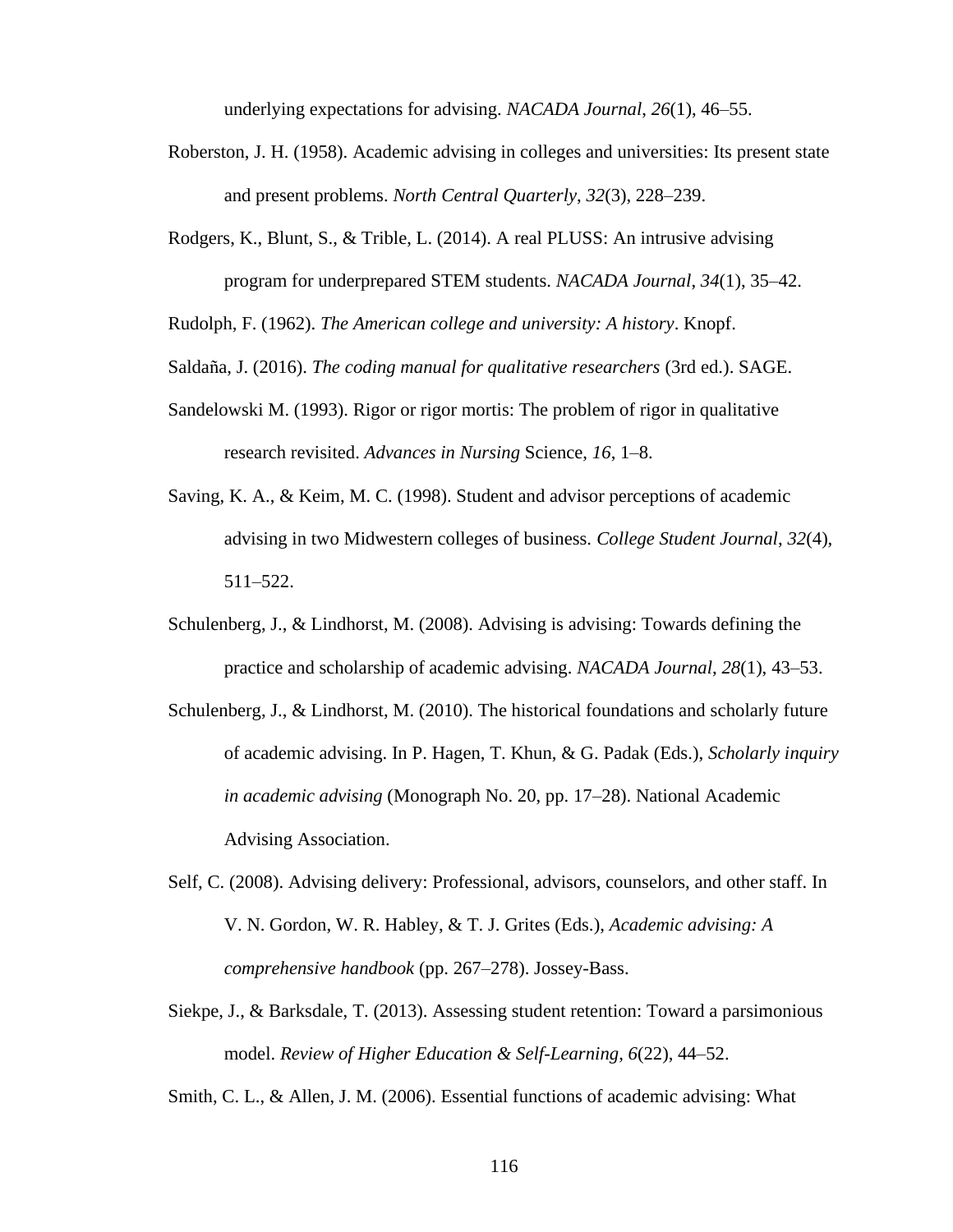students want and get. *NACADA Journal*, *26*(1), 56–66.

- Smith, J. S. (2002). First-year student perceptions of academic advisement: A qualitative study and reality check. *NACADA Journal*, *22*(2), 39–49.
- Stebleton, M. (2011) Understanding immigrant college students: Applying a developmental ecology framework to the practice of academic advising. *NACADA Journal*, *31*(1), pp. 42–54
- Stuart, G. R., Rios-Aguilar, C., & Deil-Amen, R. (2014). "How much economic value does my credential have?" Reformulating Tinto's model to study students' persistence in community colleges. *Community College Review*, *42*(4), 327–341.
- Thelin, J. R. (2004). *A history of American higher education*. The Johns Hopkins University Press.
- Thelin, J. R., & Hirschy, A. S. (2009). College students and the curriculum: The fantastic voyage of higher education, 1636 to the present. *NACADA Journal*, *29*(2), 9–17.
- Thurmond, K. C., & Miller, M. A. (2006). The history of national academic advising association: a 2006 update. *NACADA Clearinghouse on Academic Advising Resources*. http://www.nacada.ksu.edu/Resources/Clearinghouse/View-Articles/History-of- NACADA.aspx
- Tinto, V. (1975). Dropout from higher education: A theoretical syntheses of recent research. *Review of Educational Research*, *45*(1), 89–125.
- Tinto, V. (1993). *Leaving college: Rethinking the causes and cures of student attrition*. University of Chicago Press.
- Tinto, V. (2006). Research and practice of student retention: What's next? *The Journal of College Student Retention*, *8*(1), 1–20.

Tinto, V. (2012). *Completing college: Rethinking institutional action*. University of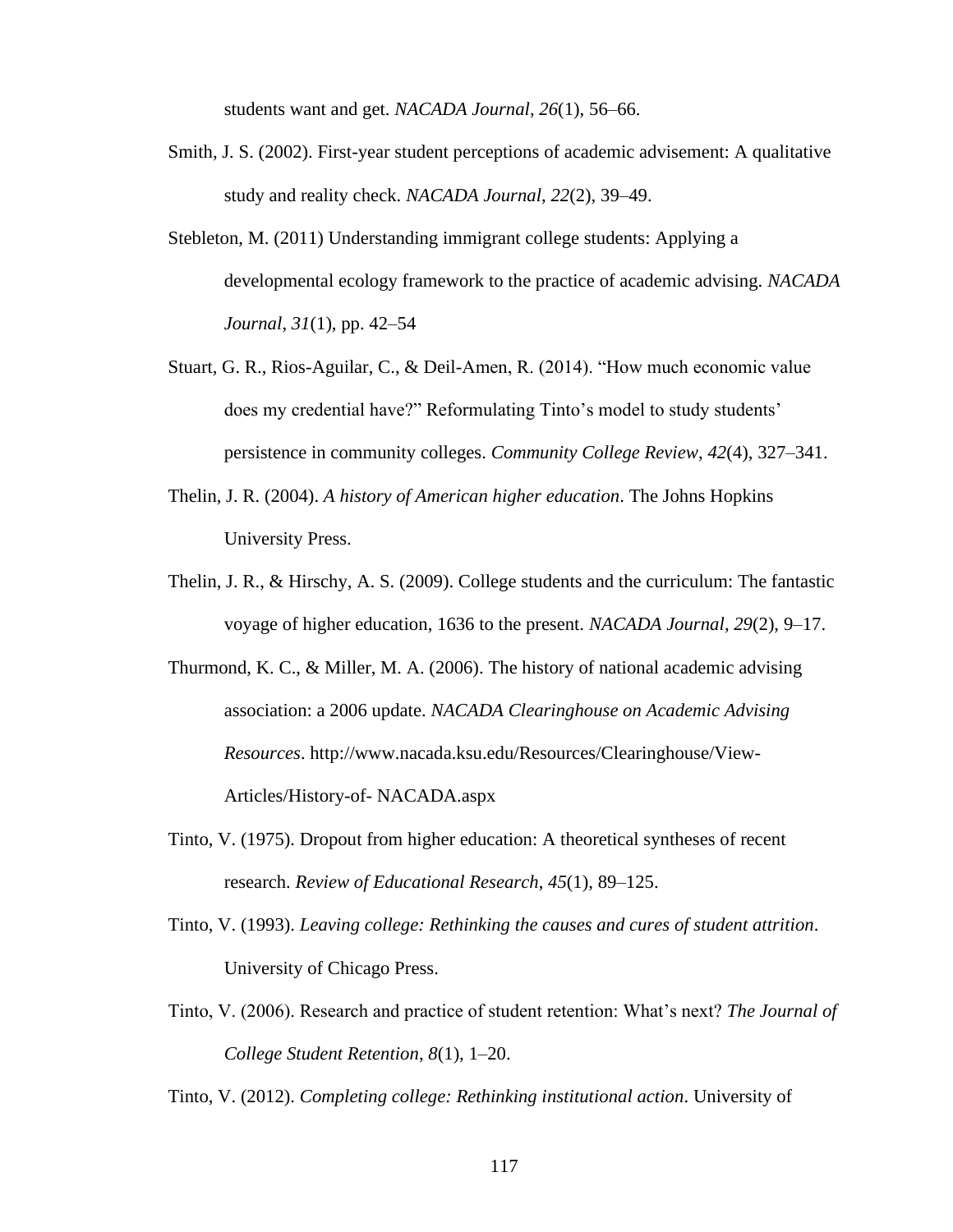Chicago Press

- Turner, P., & Thompson, E. (2014). College retention initiatives meeting the needs of millennial freshman students. *College Student Journal*, *48*(1), 94–104.
- Veysey, L. R. (1965). *The emergence of the American university*. University of Chicago Press.
- Vianden, J., & Barlow, P. (2015). Strengthen the bond: Relationships between academic advising quality and undergraduate student loyalty. *NACADA Journal*, *35*(2), 15–27.
- Vogt, W., Gardner, D., Haeffele, L., & Vogt, E. (2014). *Selecting the right analyses for your data: Quantitative, qualitative, and mixed methods*. Guilford Publications.
- Walker, R. V., Zelin, A. I., Behrman, C., & Strand, R. (2017). Qualitative analysis of student perceptions: "Some advisors care. Some don't." *NACADA Journal*, *37*(2), 44–54.
- Weir, S. B., Dickman, M. M., & Fuqua, D. R. (2005). Preferences for academic advising styles. *NACADA Journal*, *25*(1), 74–81.
- Williamson, L. V., Goosen, R. A., & Gonzalez, G. F., Jr. (2014). Faculty advising to support student learning. *Journal of Developmental Education*, *38*(1), 20–22, 24.
- Wilson, S., & Gore, J. (2013). An attachment model of university connectedness. *The Journal of Experimental Education*, *81*(2), 178–198.
- Winston, R. B., Jr., & Sandor, J. A. (1984). Developmental academic advising: What do students want? *NACADA Journal*, *4*(1), 5–13.

Winston, R. B., Jr., Miller, T. K., Ender, S. C., & Grites, T. J. (Eds.). (1984).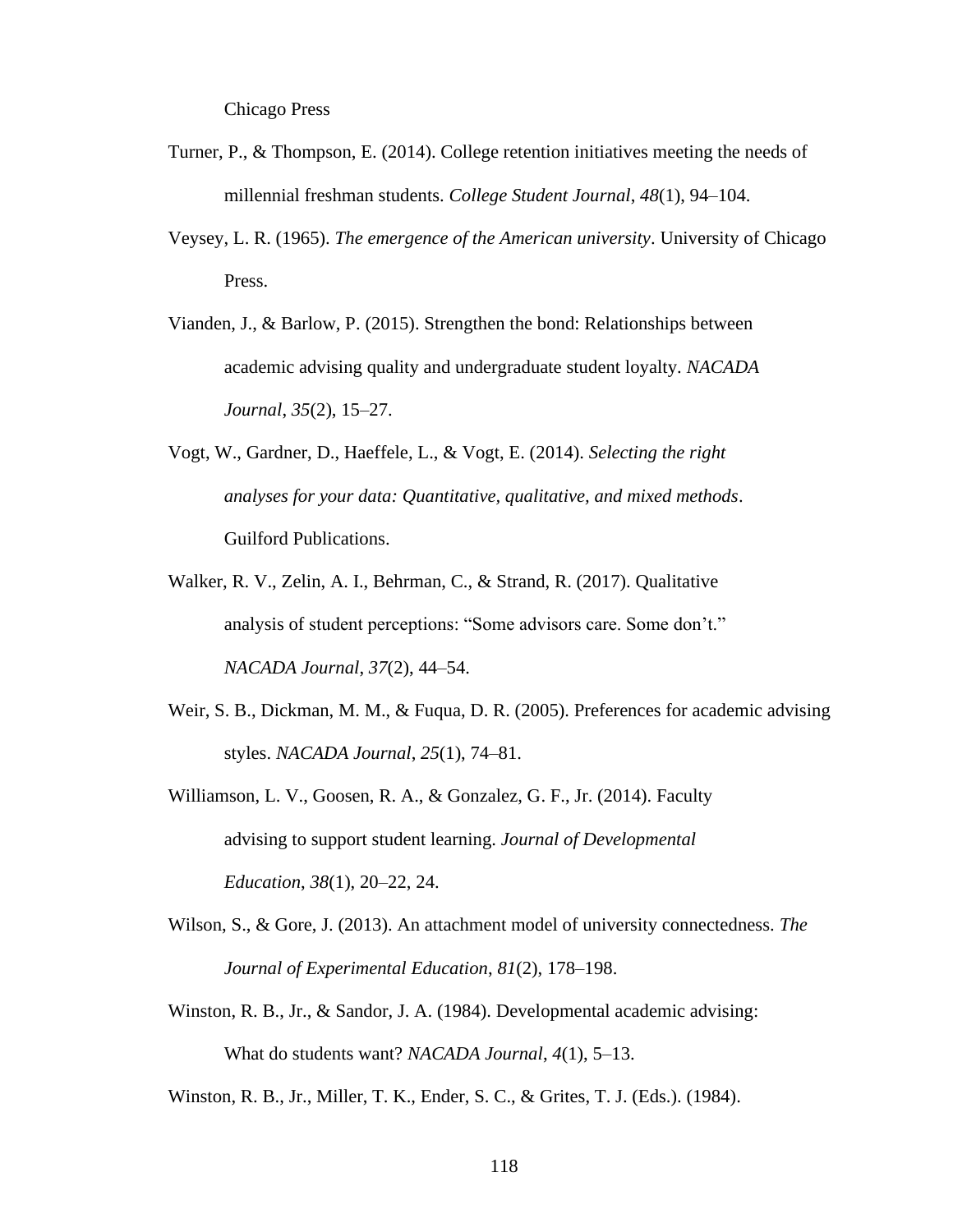*Developmental academic advising*. Jossey-Bass.

- Yarbrough, D. (2002). The engagement model for effective academic advising with undergraduate college students and student organizations. *Journal of Humanistic Counseling*, *41*(1), 61–68.
- Yin, R. (2016). *Qualitative research from start to finish* (2nd ed.). The Guilford Press.
- Zarges, K., Adams, T., Higgins, M., & Muhovich, N. (2018). Assessing the impact of academic advising: Current issues and future trends. *New Directions for Higher Education*, *184*(1), 47–57.